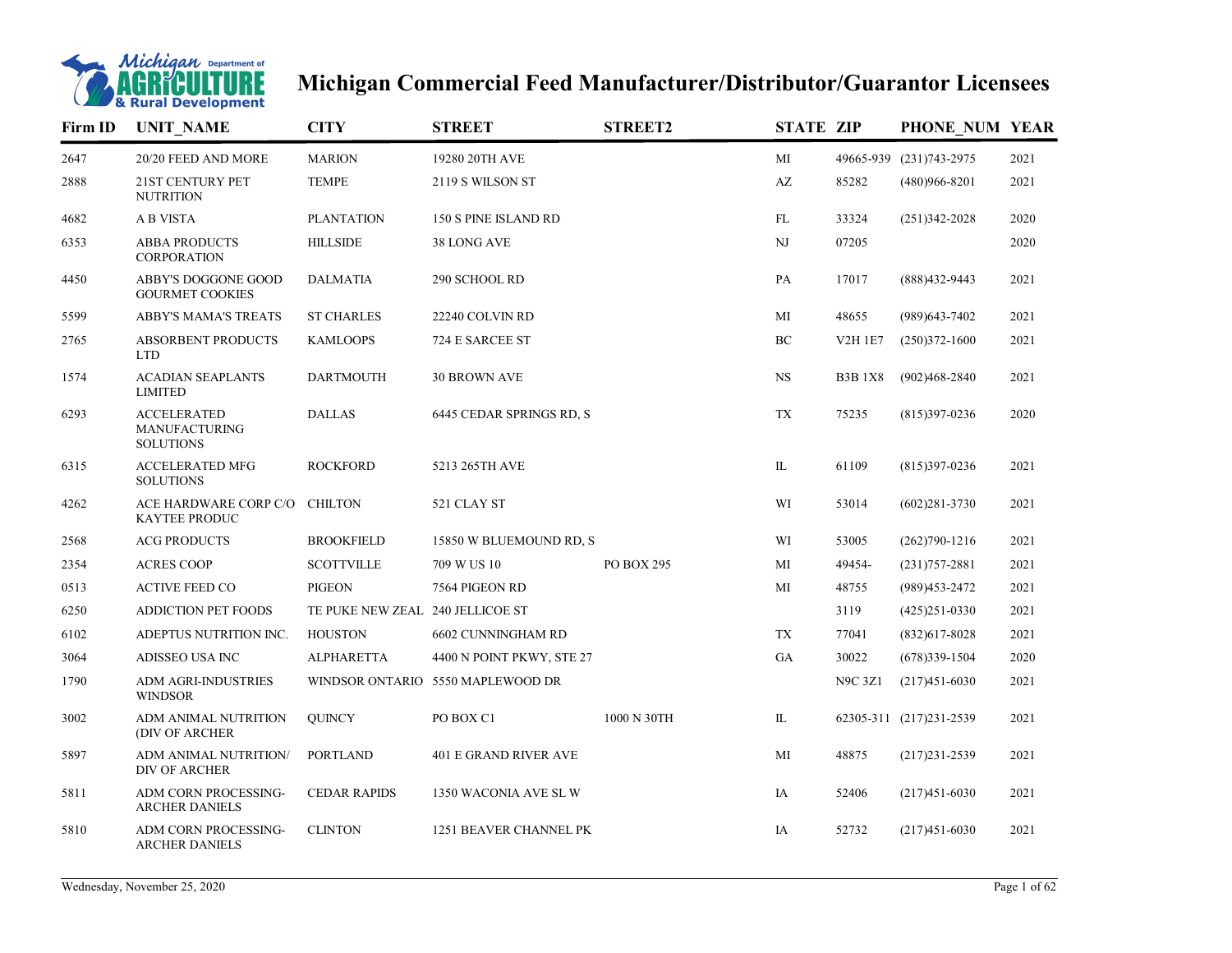| Firm ID | <b>UNIT_NAME</b>                                     | <b>CITY</b>          | <b>STREET</b>           | <b>STREET2</b>           | <b>STATE ZIP</b> |        | PHONE NUM YEAR          |      |
|---------|------------------------------------------------------|----------------------|-------------------------|--------------------------|------------------|--------|-------------------------|------|
| 5809    | <b>ADM CORN PROCESSING-</b><br><b>ARCHER DANIELS</b> | <b>DECATUR</b>       | <b>4666 FARIES PKWY</b> |                          | IL.              | 62525  | $(217)451 - 6030$       | 2021 |
| 0054    | ADM MILLING CO                                       | <b>OVERLAND PARK</b> | 8000 WEST 110TH ST      |                          | KS               | 66210  | $(217)451-6030$         | 2021 |
| 5487    | <b>ADVANCE PET PRODUCTS</b>                          | <b>WATERFORD</b>     | 5510 COOLEY LAKE RD     |                          | MI               | 48327  | $(248)334-6150$         | 2020 |
| 4186    | <b>ADVANCED AGRI</b><br><b>SOLUTIONS LLC</b>         | <b>STEVENS</b>       | PO BOX 56               |                          | PA               | 17578  | $(717)733 - 3811$       | 2021 |
| 1527    | ADVANCED BIOLOGICAL<br><b>CONCEPTS</b>               | <b>OSCO</b>          | <b>301 MAIN</b>         |                          | IL               | 61274  | $(800)373 - 5971$       | 2021 |
| 6001    | ADVANCED WILDLIFE<br><b>SOLUTIONS</b>                | <b>REYNOLDS</b>      | 336 S WINSTON ST        |                          | GA               | 31076  | $(478)662 - 2162$       | 2021 |
| 6288    | <b>ADVANTEC ASSOCIATES</b><br>INC.                   | <b>DAVIS</b>         | 5402 TUFTS ST           |                          | CA               | 95618  | $(530)758 - 6100$       | 2021 |
| 2747    | <b>ADVANTECH LTD</b>                                 | <b>FORT DODGE</b>    | 227 S 21ST              |                          | IA               | 50501  | $(515)573 - 1070$       | 2021 |
| 6007    | AF ACOUISTIONS<br>(PULLMAN INNOVATIONS               | <b>CHICAGO</b>       | 2701 E 100 ST           |                          | IL               | 60617  | $(773)978 - 5130$       | 2020 |
| 2111    | AFB INTERNATIONAL<br><b>AURORA</b>                   | <b>AURORA</b>        | 117 N MORGAN AVE        |                          | MO               | 65605  | $(636)$ 634-4130        | 2021 |
| 2209    | AFB INTERNATIONAL<br><b>O'FALLON</b>                 | <b>OFALLON</b>       | 937 LONE STAR DRIVE     |                          | MO               | 63366  | $(636)$ 634-4130        | 2021 |
| 1353    | AG PROCESSING INC.                                   | <b>OMAHA</b>         | PO BOX 2047             |                          | NE               |        | 68103-204 (402)498-2202 | 2021 |
| 5570    | <b>AGAINST THE GRAIN PET</b><br><b>FOOD</b>          | <b>MARKHAM</b>       | 2210 W 162ND ST         |                          | IL               |        | 60428-560 (847)537-0102 | 2021 |
| 6350    | <b>AGELESS PAWS (DBA</b><br>VERVANA, LLC)            | <b>MANCHESTER</b>    | 257 E CENTER ST         |                          | CT               | 06040  | $(860)$ 647-9729        | 2021 |
| 2756    | <b>AGRARIAN MARKETING</b><br>CORPORATION             | <b>MIDDLEBURY</b>    | 801 7 W WAYNE ST        |                          | $\mathbb{N}$     | 46540- | $(574)825 - 1224$       | 2021 |
| 6057    | <b>AGRI FEED</b><br><b>INTERNATIONAL LLC</b>         | <b>ROCKWELL</b>      | 7444 THRUSH AVE         |                          | IA               | 50469  | $(641)456 - 8596$       | 2021 |
| 0197    | AGRI KING NUTRITION INC. FULTON                      |                      | PO BOX 229              |                          | IL               | 61252- | $(815)589-2525$         | 2021 |
| 1935    | <b>AGRI LABORATORIES LTD</b>                         | PEACHTREE CITY       | C/O HUVEPHARMA, INC.    | 525 WESTPARK DR, STE 230 | GA               | 30269  | $(770)486 - 7212$       | 2021 |
| 4205    | AGRI TRADING (DBA)                                   | <b>HUTCHINSON</b>    | 340 MICHIGAN ST         | PO BOX 609               | MN               | 55350  | $(320)234-4383$         | 2021 |
| 4606    | AGRI-DYNAMICS INC.                                   | <b>MARTINS CREEK</b> | PO BOX 267              | 6574 S DELAWARE DR       | PA               | 18063  | $(610)250-9280$         | 2021 |
| 5436    | <b>AGRIDYNE LLC</b>                                  | <b>SPRINGFIELD</b>   | 2700 W LAWRENCE AVE, ST |                          | IL               | 62704  | $(217)787 - 4200$       | 2021 |
| 5738    | AGRI-FLAVORS INC.                                    | <b>GUNTERSVILLE</b>  | 6121 AL HWY 69 S        |                          | AL               | 35971  | $(800)845 - 5247$       | 2021 |
| 0235    | <b>AGRI-PRODUCTS LLC</b>                             | <b>KINGSVILLE</b>    | 4518 BRYDLE RD          |                          | OH               | 44048  | $(216)831 - 5890$       | 2021 |
| 0759    | <b>AGRO K CORPORATION</b>                            | <b>MINNEAPOLIS</b>   | 8030 MAIN ST NE         |                          | MN               |        | 55432-184 (763)780-4116 | 2021 |
| 3032    | AHC PRODUCTS INC.                                    | <b>WINCHESTER</b>    | <b>301 W BROADWAY</b>   |                          | KY               | 40391- | $(859)737 - 3441$       | 2021 |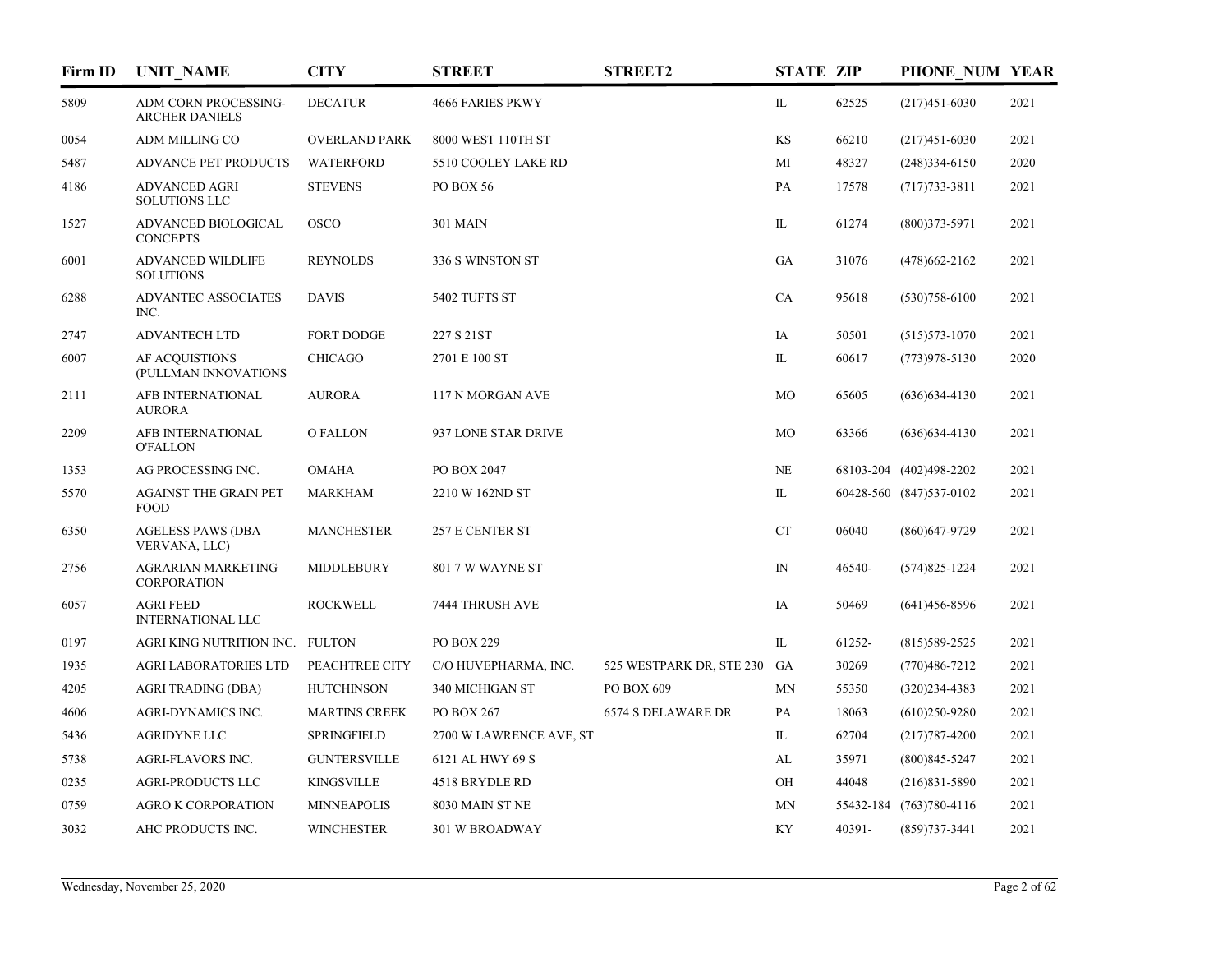| Firm ID | <b>UNIT_NAME</b>                              | <b>CITY</b>          | <b>STREET</b>                          | <b>STREET2</b> | <b>STATE ZIP</b> |        | PHONE NUM YEAR          |      |
|---------|-----------------------------------------------|----------------------|----------------------------------------|----------------|------------------|--------|-------------------------|------|
| 6431    | AHV USA LLC                                   | <b>FRESNO</b>        | 2911 E BARSTOW AVE                     |                | CA               | 93710  |                         | 2021 |
| 4665    | <b>AINSWORTH PET</b><br>NUTRITION, LLC        | <b>MEADVILLE</b>     | 18746 MILL ST                          |                | PA               | 16335  | $(814)724 - 7710$       | 2021 |
| 2794    | AJINOMOTO ANIMAL<br><b>NUTRITION EUROPE</b>   |                      | PARIS CEDEX FRAN 153 RUE DE COURCELLES |                |                  |        | $(773)867 - 0147$       | 2021 |
| 1487    | AJINOMOTO ANIMAL<br>NUTRITION NORTH AM        | <b>EDDYVILLE</b>     | 1116 HWY 137                           |                | IA               | 52553- | $(773)867 - 0145$       | 2021 |
| 5387    | ALASKA NATURALS PET<br><b>PRODUCTS</b>        | <b>BELLINGHAM</b>    | 400 W ORCHARD DR                       |                | WA               | 98225  | $(603)580-2390$         | 2021 |
| 6237    | ALBRIGHT RAW DOG FOOD FORT WAYNE              |                      | PO BOX 11707                           |                | ${\rm IN}$       | 46860  | $(260)422 - 9440$       | 2020 |
| 5413    | ALDI INC.                                     | <b>BATAVIA</b>       | 1200 N KIRK RD                         |                | IL               | 60510  | $(630)761 - 2745$       | 2021 |
| 0485    | ALFAGREEN SUPREME                             | <b>TOLEDO</b>        | 2404 NORTH SUMMIT ST                   |                | OH               | 43611  | $(800)834 - 8563$       | 2021 |
| 6065    | ALL AMERICAN PETS, LLC                        | <b>LOS ANGELES</b>   | 8560 SUNSET BLVD, 10TH FL              |                | CA               | 90069  | $(239)676 - 9509$       | 2021 |
| 6261    | ALL SPECIES KINSHIP                           | <b>BATTLE CREEK</b>  | PO BOX 4055                            |                | MI               | 49014  | $(269)967 - 4112$       | 2020 |
| 3075    | ALL STAR TRADING INC.                         | <b>OAK BROOK</b>     | 2100 CLEARWATER DR, STE                |                | IL               | 60523  | $(847)375 - 8675$       | 2021 |
| 5929    | ALLPROVIDE PET FOODS<br><b>LLC</b>            | <b>NORCROSS</b>      | 1755 YOUNG CT                          |                | GA               | 30093  | $(678)$ 585-1606        | 2021 |
| 1459    | <b>ALLTECH INC</b>                            | <b>NICHOLASVILLE</b> | 3031 CATNIP HILL RD                    |                | KY               | 40356  | $(859)887 - 2225$       | 2021 |
| 5351    | ALMO NATURE USA, INC<br>C/O CK NUTRITI        | <b>MIAMI</b>         | 111 BRICKEL AVE, STE 2650              |                | FL               | 33131  | $(303)580 - 2398$       | 2021 |
| 6187    | <b>ALZCHEM LLC</b>                            | <b>ALPHARETTA</b>    | 11390 OLD ROSWELL RD, ST               |                | GA               | 30009  | $(480)292 - 9455$       | 2021 |
| 6169    | <b>AMAZON.COM SERVICES</b><br>INC. C/O SAVORY | <b>OXNARD</b>        | 710 GRAVES AVE                         |                | CA               | 93030  | $(805)988-7677$         | 2021 |
| 6161    | AMAZON.COM SERVICES,<br>INC. (C/O ROYA        | <b>SEATTLE</b>       | 207 BOREN AVE N                        |                | <b>WA</b>        | 98109  | $(651)$ 687-9994        | 2020 |
| 6094    | AMAZON.COM SERVICES,<br>INC. C/O DIAMO        | <b>SEATLLE</b>       | 410 TERRY AVE N                        |                | <b>WA</b>        | 98109  | $(866)$ 214-6945        | 2021 |
| 6229    | AMAZON.COM SERVICES,<br>INC. C/O RED C        | <b>SEATTLE</b>       | 410 TERRY AVENUE N                     |                | <b>WA</b>        |        | 98109-521 (615)622-5238 | 2020 |
| 0028    | AMERICAN CRYSTAL<br><b>SUGAR COMPANY</b>      | <b>MOORHEAD</b>      | 101 N THIRD ST                         |                | MN               |        | 56560-199 (218)236-4404 | 2021 |
| 1840    | AMERICAN DEHYDRATED<br>FOODS INC.             | <b>VERONA</b>        | PO BOX 96                              |                | MO               | 65769  | $(417)881 - 7755$       | 2021 |
| 5085    | <b>AMERICAN DISTRIBUTION</b><br>& MGF CO. LLC | <b>COTTAGE GROVE</b> | 7900 97TH ST S                         |                | MN               | 55016  | $(651)451-1349$         | 2021 |
| 2263    | <b>AMERICAN FARM</b><br>PRODUCTS INC.         | <b>SALINE</b>        | 1382 INDUSTRIAL DR, STE 4              |                | MI               | 48176  | $(734)484 - 4180$       | 2021 |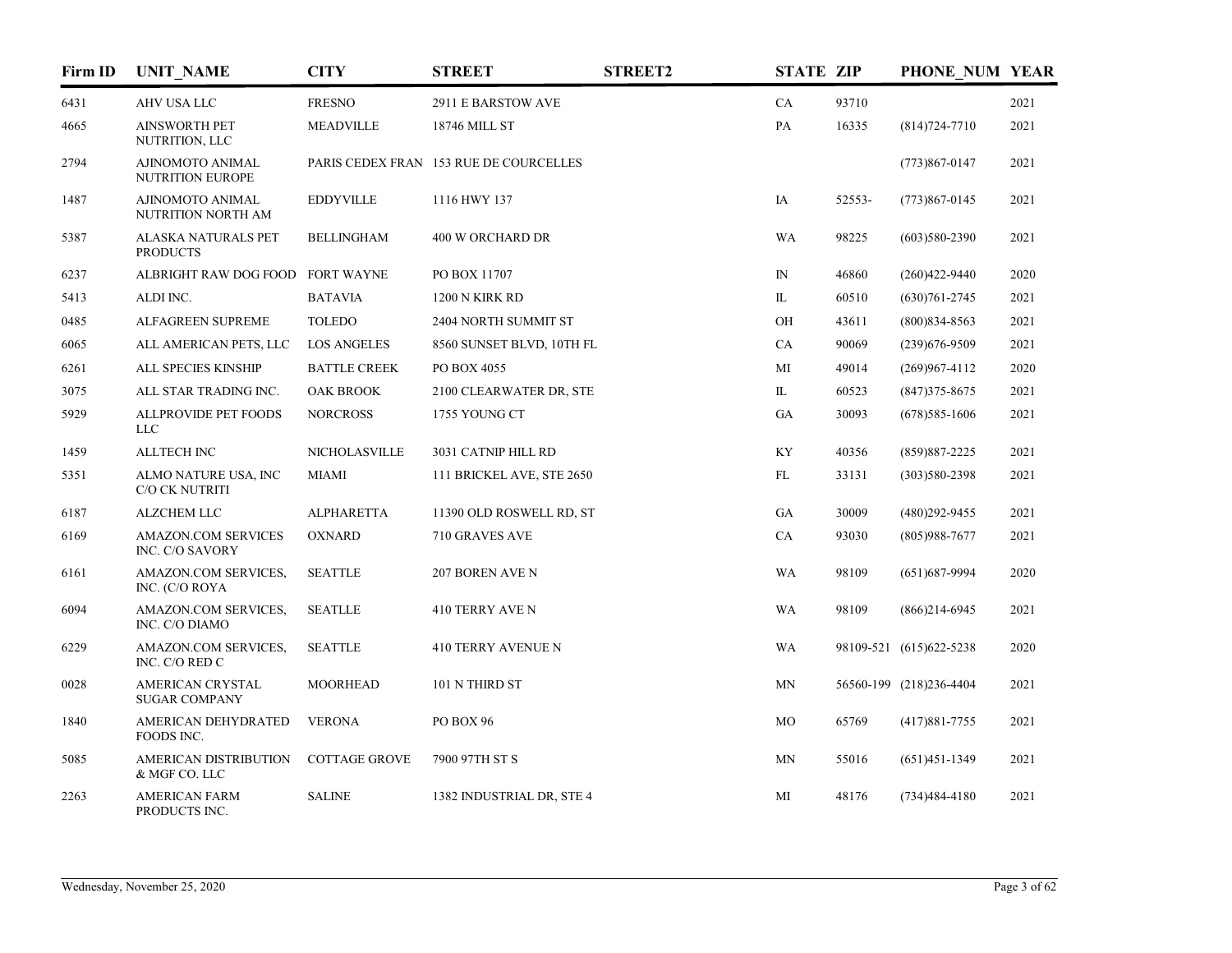| Firm ID | <b>UNIT NAME</b>                                        | <b>CITY</b>          | <b>STREET</b>                       | <b>STREET2</b>         | <b>STATE ZIP</b> |           | PHONE NUM YEAR    |      |
|---------|---------------------------------------------------------|----------------------|-------------------------------------|------------------------|------------------|-----------|-------------------|------|
| 6204    | <b>AMERICAN</b><br><b>INTERNATIONAL</b><br>CHEMICAL LLC | WESTBOROUGH          | 2000 W PARK DR, STE 300             |                        | MA               | 01581     | $(508)270-1841$   | 2021 |
| 6092    | AMERICAN JOURNEY, LLC                                   | <b>DANIA BEACH</b>   | 1855 GRIFFIN RD, STE B428           |                        | FL               | 33004     | $(786)320-7111$   | 2021 |
| 2868    | <b>AMERICAN</b><br><b>LABORATORIES LLC</b>              | <b>OMAHA</b>         | 5036 SOUTH 33RD ST                  |                        | $\rm NE$         | 68107     | $(402)858 - 2612$ | 2021 |
| 5310    | AMERICAN NATURAL<br><b>PREMIUM</b>                      | <b>CEDARBURG</b>     | <b>1584 PIONEER ROAD</b>            |                        | WI               | 53012     | $(603)580-2398$   | 2021 |
| 5717    | AMERICAN PET NUTRITION OGDEN                            |                      | 251 20TH ST, STE 101                |                        | UT               | 84041     | $(801)394 - 3477$ | 2021 |
| 2024    | AMERICAN PLANT FOOD<br>CORP. C/O SPRIN                  | <b>GALENA PARK</b>   | PO BOX 584                          |                        | TX               | 77547-    | $(713)675 - 2231$ | 2021 |
| 6291    | AMETHYST BEE CAKERY                                     | <b>GRAND RAPIDS</b>  | 1923 HUTCHINSON AVE SE              |                        | MI               | 49506     | $(269)369-1432$   | 2021 |
| 6332    | <b>ANDERSON FEED</b><br>COMPANY/NUZU FEED<br>COM        | <b>CHANA</b>         | 3338 S CHANA RD                     |                        | IL               | 61015     | $(815)732 - 3338$ | 2021 |
| 6135    | ANDREW HOCHSTETLER                                      | <b>FARWELL</b>       | 6600 GRANT AVE                      |                        | MI               | 48622     | (989)386-3664     | 2021 |
| 4696    | ANHEUSER BUSCH INC.                                     | <b>ST LOUIS</b>      | ONE BUSCH PLACE                     | RAW MATERIAL DEPT 2026 | <b>MO</b>        | 63118     | $(314)577 - 7740$ | 2020 |
| 5455    | ANI-LOGICS OUTDOORS<br><b>LLC</b>                       | <b>WORTHINGTON</b>   | <b>1525 BIOSCIENCE DR</b>           |                        | MN               | 56187     | $(507)372 - 4722$ | 2021 |
| 4350    | ANIMAL ESSENTIALS, INC.                                 | <b>PHOENIX</b>       | 1518 W KNUDSEN DR #102              |                        | AZ               | 85027     | $(406)961 - 8600$ | 2021 |
| 2583    | ANIMAL TECHNOLOGY INC. BOZMAN                           |                      | PO BOX 301                          |                        | MD               | 21612-    | $(410)745-9290$   | 2021 |
| 6224    | <b>ANIMIX LLC</b>                                       | <b>JUNEAU</b>        | W7104 COUNTY KW                     |                        | WI               | 53039     | $(920)386 - 5657$ | 2021 |
| 2854    | <b>ANITOX CORP</b>                                      | <b>LAWRENCEVILLE</b> | 1055 PROGRESS CIRCLE                |                        | GA               | 30043     | $(678)376 - 1055$ | 2021 |
| 5841    | <b>ANNAMAET PET FOODS</b><br>INC.                       | <b>HATFIELD</b>      | 777 SCHWAB RD, STE G                |                        | PA               | 19440     | $(267)382 - 0163$ | 2021 |
| 5918    | ANPARIO INC.                                            | SPARTANBURG          | PO BOX 5131                         |                        | SC               | 29303     | $(864)641 - 6168$ | 2021 |
| 6201    | <b>ANTHONY BENKERT</b><br><b>FARMS</b>                  | <b>SAGINAW</b>       | 9025 SWAN CREEK RD                  |                        | MI               | 48609     | $(989)$ 245-1444  | 2021 |
| 2617    | <b>ANTLER KING TROPHY</b><br>PRODUCTS INC.              |                      | BLACK RIVER FALL 7148 STATE HWY 199 |                        | WI               | 54615     | $(715)284-9547$   | 2021 |
| 2676    | APC INC.                                                | <b>ANKENY</b>        | 2425 SE OAK TREE CT                 |                        | IA               | $50021 -$ | $(515)289 - 7675$ | 2021 |
| 5779    | APOLLO INVESTMENT<br>HOLDING CO LLC                     | <b>JUNEAU</b>        | 167 W KINDT ST                      |                        | WI               | 53039     | $(920)386 - 4880$ | 2021 |
| 4345    | AQUASCAPE DESIGNS INC.                                  | <b>ST CHARLES</b>    | 901 AQUALAND WAY                    |                        | IL               | 60174     | $(530)757 - 1209$ | 2021 |
| 4089    | <b>ARCHER DANIELS</b><br>MIDLAND C/O BIO PROD           | <b>DECATUR</b>       | <b>4666 FARIES PKWY</b>             |                        | IL               | 62525     | $(217)451 - 7103$ | 2021 |
| 0110    | <b>ARCHER DANIELS</b><br>MIDLAND COMPANY                | <b>DECATUR</b>       | <b>4666 FARIES PARKWAY</b>          |                        | IL               | 62525     | $(217)451 - 6030$ | 2021 |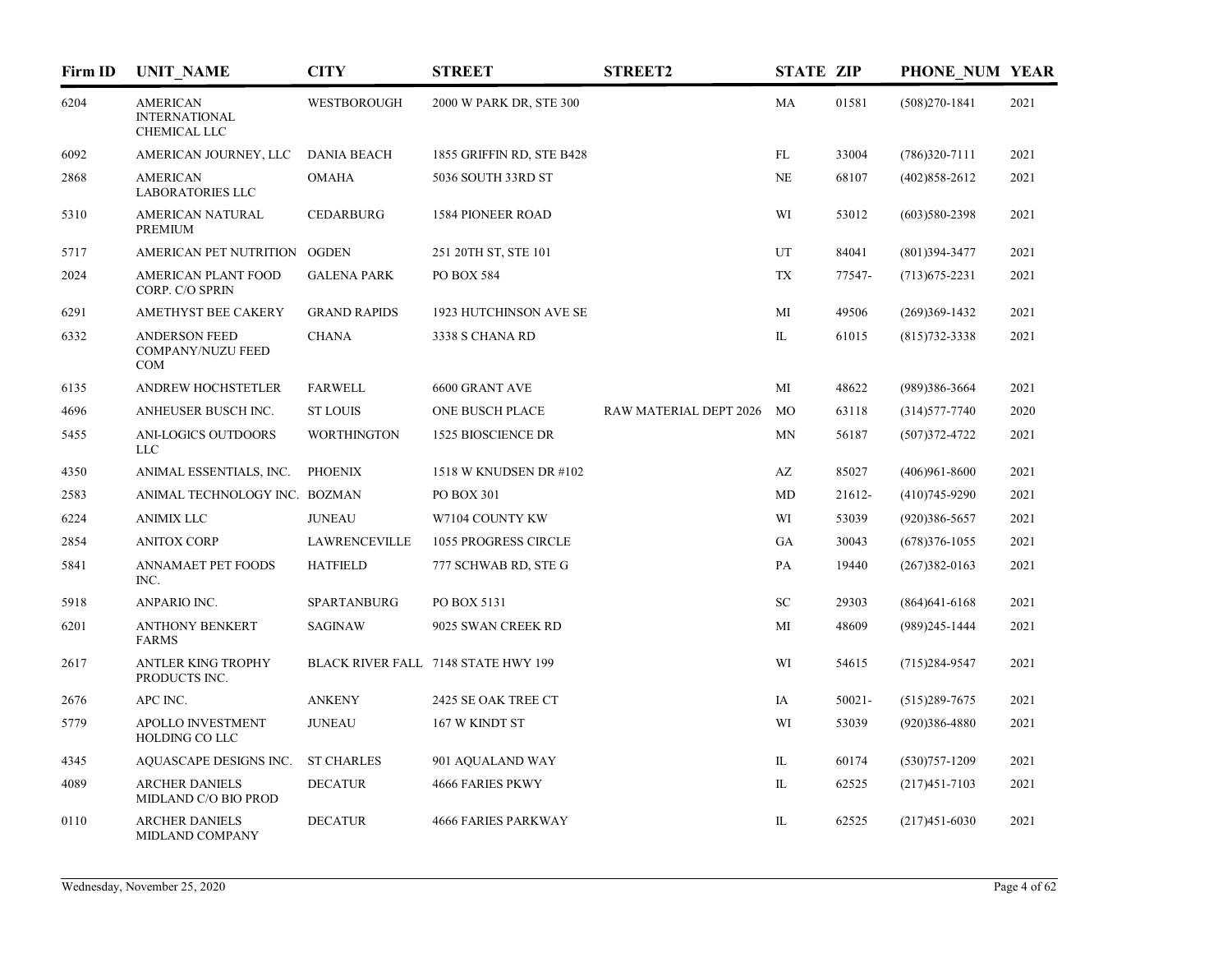| Firm ID | <b>UNIT NAME</b>                                     | <b>CITY</b>                  | <b>STREET</b>                             | <b>STREET2</b> | <b>STATE ZIP</b>       |         | PHONE NUM YEAR          |      |
|---------|------------------------------------------------------|------------------------------|-------------------------------------------|----------------|------------------------|---------|-------------------------|------|
| 5787    | <b>ARCUS HUNTING</b><br><b>PRODUCTS</b>              | <b>COVINGTON</b>             | 14161 LAKE FOREST DR, UN                  |                | GA                     | 30014   | $(678)342-9000$         | 2021 |
| 5942    | ARDENT MILLS, LLC                                    | <b>DENVER</b>                | 3750 WYNKOOP ST                           |                | $_{\rm CO}$            | 80216   | $(651)$ 333-4548        | 2021 |
| 5538    | ARDENT MILLS, LLC                                    | <b>DENVER</b>                | <b>1875 LAWRENCE STREET</b>               |                | CO                     | 80202   | $(651)$ 333-4548        | 2021 |
| 5943    | ARDENT MILLS, LLC                                    | <b>KENOSHA</b>               | 6509 77TH AVE                             |                | WI                     | 53143   | $(651)$ 333-4548        | 2021 |
| 2845    | ARK NATURALS COMPANY TAMPA                           |                              | 1120 E TWIGGS ST, STE 100                 |                | FL                     | 33602   | $(800)926 - 5100$       | 2021 |
| 0292    | ARMADA GRAIN COMPANY ARMADA                          |                              | 73180 S FULTON                            |                | MI                     | 48005   | $(586)784-5911$         | 2021 |
| 4158    | ARTHUR DOGSWELL LLC                                  | <b>CHESTERFIELD</b>          | PO BOX 901                                |                | MO                     | 63006   | $(310)384-6966$         | 2021 |
| 5235    | <b>ARTHUR PET PRODUCTS</b>                           | <b>SALISBURY</b>             | 31149 OLD OCEAN CITY RD                   |                | MD                     | 21804   | $(605)205 - 1198$       | 2021 |
| 5090    | <b>ASSOCIATED WHOLESALE</b><br>GROCERS, INC.         | <b>KANSAS CITY</b>           | 5000 KANSAS AVE                           |                | KS                     | 66106   | $(913)288-1277$         | 2021 |
| 6295    | <b>ATWOODS</b>                                       | <b>ENID</b>                  | 5418 W OWEN RD                            |                | OK                     | 73703   | $(208)939 - 8900$       | 2021 |
| 5331    | <b>AUTHORITY PET FOOD CO</b>                         | <b>PHOENIX</b>               | C/O NORMERICA INTL CORP 19601 N 27TH AVE  |                | $\mathbf{A}\mathbf{Z}$ | 85027   | $(416)620 - 8363$       | 2021 |
| 5667    | <b>AUTHORITY PET FOOD CO</b><br><b>C/O AINSWORTH</b> | <b>PHOENIX</b>               | 19601 N 27TH AVE                          |                | AZ                     | 85027   | $(814)724 - 7710$       | 2021 |
| 2723    | <b>AUTHORITY PET FOOD CO</b><br>C/O AMERICAN         | <b>PHOENIX</b>               | 19601 NORTH 27TH AVE                      |                | $\mathbf{A}\mathbf{Z}$ |         | 85071-461 (801)394-3477 | 2021 |
| 5036    | <b>AUTHORITY PET FOOD CO</b><br><b>C/O SERGEANTS</b> | <b>OMAHA</b>                 | 10077 S 134TH ST                          |                | <b>NE</b>              | 68138   | $(402)938 - 7064$       | 2020 |
| 4991    | AUTHORITY PET FOOD CO<br>C/O SIMMONS P               | <b>PHOENIX</b>               | 19601 N 27TH AVE                          |                | AZ                     | 85027   | $(623)$ 587-2776        | 2021 |
| 5716    | AUTUMS ALL NATURAL<br><b>DOG TREATS</b>              | <b>KINGSFORD</b>             | 129 WILSON                                |                | MI                     | 49801   | $(906)239 - 8208$       | 2020 |
| 6370    | <b>AUXTHERA, LLC</b>                                 | <b>GAINESVILLE</b>           | 747 SW 2ND AVE STE 228/IM                 |                | FL                     | 32601   | $(352)281 - 6861$       | 2021 |
| 5826    | <b>AVALON BISCUITS</b>                               | ADA                          | 476 ADAWAY AVE SE                         |                | MI                     | 49301   | $(586)484-6372$         | 2021 |
| 4958    | AVENTIX ANIMAL HEALTH<br><b>CORP</b>                 | BURLINGTON ONTA 4350 MAINWAY |                                           |                |                        | L7L 5R7 | $(905)332 - 4744$       | 2021 |
| 1334    | AVI SCI INC.                                         | <b>ST JOHNS</b>              | 4477 S WILLIAMS RD                        |                | MI                     | 48879-  | $(800)942 - 3438$       | 2021 |
| 6375    | AW GOURMET DOG<br><b>TREATS LLC</b>                  | <b>WESTFIELD</b>             | 1342 ROLLING CT                           |                | $\mathbb{N}$           | 46074   | $(317)660 - 1178$       | 2021 |
| 5859    | AWESOME PET PRODUCTS<br><b>LLC</b>                   |                              | STERLING HEIGHTS 4602 15 MILE RD APT #203 |                | MI                     | 48310   | $(586)883-6312$         | 2020 |
| 5128    | <b>AZOMITE MINERAL</b><br><b>PRODUCTS</b>            | <b>NEPHI</b>                 | 27 S MAIN ST                              |                | UT                     | 84648   | $(435)623 - 8007$       | 2021 |
| 5971    | <b>B &amp; R PET TREATS</b>                          | <b>DENVER</b>                | 4550 KINGSTON ST                          |                | CO                     | 80239   | $(303)373 - 0710$       | 2021 |
| 5708    | <b>BACON PRODUCTS</b><br><b>CORPORATION</b>          | <b>CHATTANOOGA</b>           | PO BOX 22187                              |                | TN                     | 37422   | $(423)892 - 0414$       | 2021 |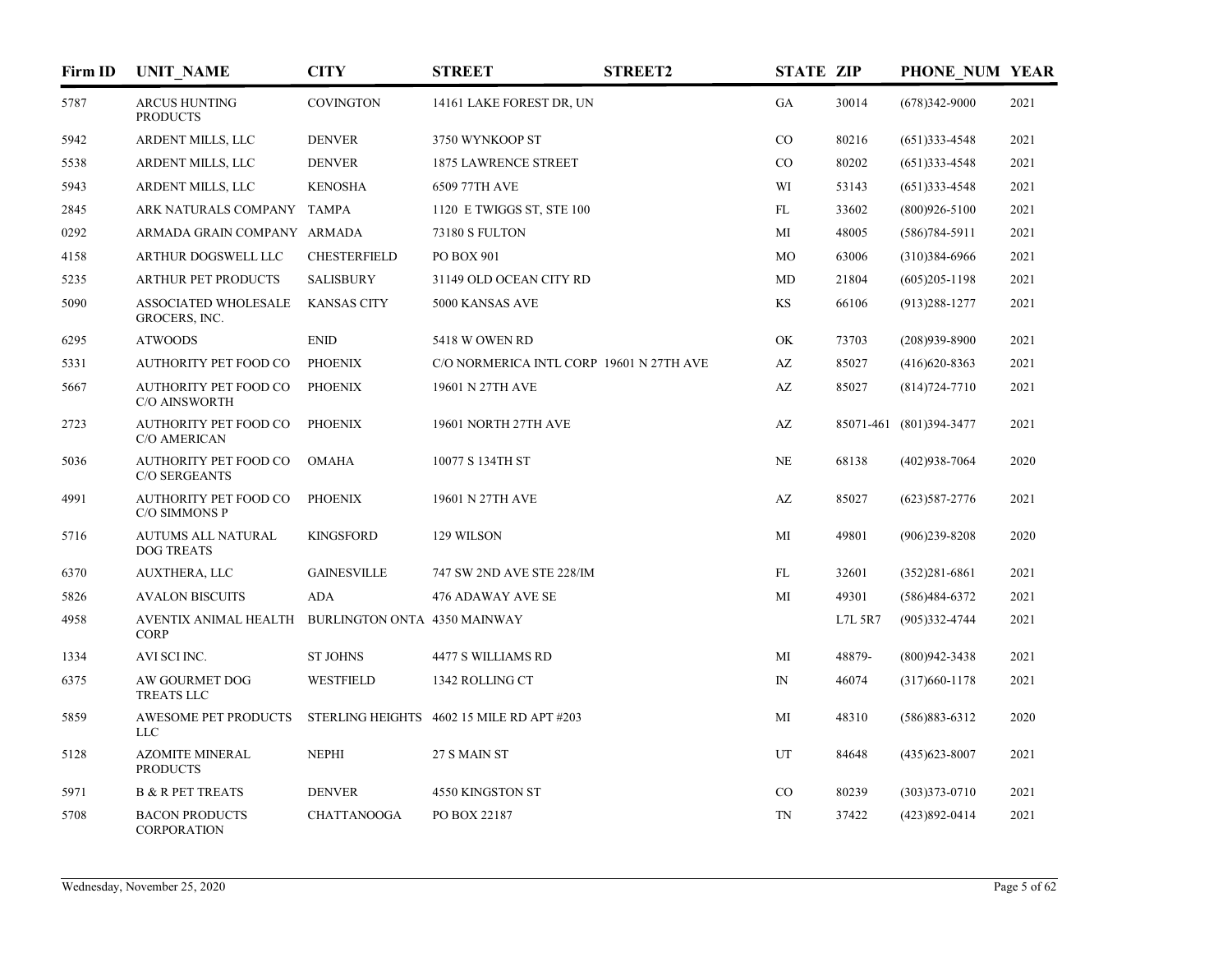| Firm ID | <b>UNIT NAME</b>                                    | <b>CITY</b>         | <b>STREET</b>                   | <b>STREET2</b> | <b>STATE ZIP</b> |                | PHONE NUM YEAR    |      |
|---------|-----------------------------------------------------|---------------------|---------------------------------|----------------|------------------|----------------|-------------------|------|
| 4355    | <b>BADEN FEED &amp; SUPPLY</b><br>LTD.              | <b>BADEN</b>        | 76 MILL ST                      |                | <b>ON</b>        | <b>N3A 2N6</b> | $(519)634 - 5474$ | 2021 |
| 4458    | <b>BAGEL HOUSE LLC</b>                              | <b>LAKE ZURICH</b>  | <b>1128 ROSE RD</b>             |                | IL               | 60047          | $(847)726 - 6060$ | 2021 |
| 5327    | BAKKER CONSULTING INC. ROCK VALLEY                  |                     | 1002 20TH AVE SE                |                | IA               | 51247          | $(712)476 - 6088$ | 2021 |
| 2490    | <b>BALCHEM CORPORATION</b>                          | <b>NEW HAMPTON</b>  | 52 SUNRISE PARK RD              |                | NY               | 10958          | $(845)326 - 5612$ | 2021 |
| 2170    | <b>BALL LIQUID</b><br>SUPPLEMENTS INC.              | <b>LIGONIER</b>     | 1111 ROCHESTER RD               |                | $\mathbb{N}$     | 46767-         | $(260)894 - 4526$ | 2021 |
| 5886    | <b>BANKS FEED LLC</b>                               | ARKADELPHIA         | 5796 HWY 51 S                   |                | AR               | 71923          | $(870)$ 245-7300  | 2021 |
| 4755    | <b>BARE BONES BARKERY</b><br><b>LLC</b>             | <b>PAW PAW</b>      | 28548 E RED ARROW HWY           |                | МI               | 49079          | $(269)720 - 9775$ | 2021 |
| 6243    | <b>BARK AVENUE BAKERY</b>                           | <b>COMMERCE TWP</b> | 1999 TRANQUIL CT                |                | MI               | 48390          | $(248)514-8675$   | 2020 |
| 5825    | <b>BARKER BITES</b>                                 | <b>GRASS LAKE</b>   | 10419 PHAL RD                   |                | MI               | 49240          | $(586)206 - 9243$ | 2021 |
| 5976    | <b>BARKRETAIL, LLC</b>                              | <b>NEW YORK</b>     | 221 CANAL ST                    |                | NY               | 10013          | $(614)270-1561$   | 2021 |
| 6064    | <b>BARKWORTHIES</b>                                 | <b>RICHMOND</b>     | 5701 EASTPORT BLVD              |                | VA               | 23231          | $(770)781 - 9992$ | 2021 |
| 4284    | <b>BARRY BAGELS</b>                                 | <b>ANN ARBOR</b>    | 2515 JACKSON AVE                |                | МI               | 48103          | $(734)662 - 2435$ | 2021 |
| 5261    | <b>BARTON KIEFER &amp;</b><br><b>ASSOCIATES LLC</b> | <b>MANSFIELD</b>    | 4430 BLOOMINGGROVE RD           |                | OH               | 44903          | (419)468-0192     | 2020 |
| 4337    | <b>BASS PRO OUTDOOR</b><br><b>WORLD LLC</b>         | <b>SPRINGFIELD</b>  | 2500 E KEARNEY                  |                | MO               | 65898          | $(636)681 - 1735$ | 2021 |
| 5536    | BAYER HEALTHCARE, LLC                               | <b>SHAWNEE</b>      | 12707 SHAWNEE MISSION P         |                | KS               | 66216          | $(913)268 - 2082$ | 2021 |
| 1393    | <b>BAYMAG</b>                                       | <b>CALGARY AB</b>   | 800 10655 SOUTHPORT RD S        |                |                  | <b>T2W 4Y1</b> | $(403)271 - 9400$ | 2021 |
| 5446    | <b>BEAU BEAU'S BISCUITS</b>                         | <b>PLAINWELL</b>    | 502 N MAIN ST                   |                | MI               | 49080          | $(269)303 - 8844$ | 2020 |
| 6118    | <b>BEER CITY DOG BISCUITS</b>                       | <b>GRAND RAPIDS</b> | <b>415 PLYMOUTH AVE SE</b>      |                | MI               | 49506          | $(616)460-7095$   | 2021 |
| 4424    | BELL ROCK GROWERS INC.                              | <b>SAN MARCOS</b>   | 3700 N TWIN OAKS VALLEY         |                | <b>CA</b>        | 92069          | $(760)591-4151$   | 2021 |
| 5986    | <b>BELLA'S DOGHOUSE</b><br><b>DELIGHTS</b>          | <b>BRIDGEPORT</b>   | 5459 HERZOG RD                  |                | MI               | 48722          | $(989)798 - 3308$ | 2021 |
| 5887    | <b>BELSTRA MILLING</b><br><b>COMPANY</b>            | <b>DEMOTTE</b>      | 424 15TH ST SE                  |                | ${\rm IN}$       | 46310          | $(219)987 - 4343$ | 2021 |
| 6430    | <b>BEN &amp; JERRY'S</b><br>HOMEMADE, INC.          |                     | SOUTH BURLINGTO 30 COMMUNITY DR |                | <b>VT</b>        | 05403          | $(585)709-1889$   | 2021 |
| 0342    | BENCH & FIELD PET FOODS GRAND RAPIDS<br><b>LLC</b>  |                     | 7690 CASCADE RD SE              |                | MI               | 49546          | $(800)$ 525-4802  | 2021 |
| 5821    | <b>BENTREI FERTILIZER</b><br><b>COMPANY</b>         | <b>TULSA</b>        | 7304 S YALE AVE                 |                | <b>OK</b>        | 74136          | $(918)496 - 5115$ | 2020 |
| 5919    | <b>BERG &amp; SCHMIDT</b><br>AMERICA, LLC           | <b>LIBERTYVILLE</b> | 950 TECHNOLOGY WAY, ST          |                | IL               | 60048          | $(224)513 - 5680$ | 2021 |
| 4971    | <b>BEST BREED INC.</b>                              | <b>FINDLAY</b>      | 2000 C FOSTORIA AVE             |                | OH               | 45840          | $(800)500 - 5999$ | 2021 |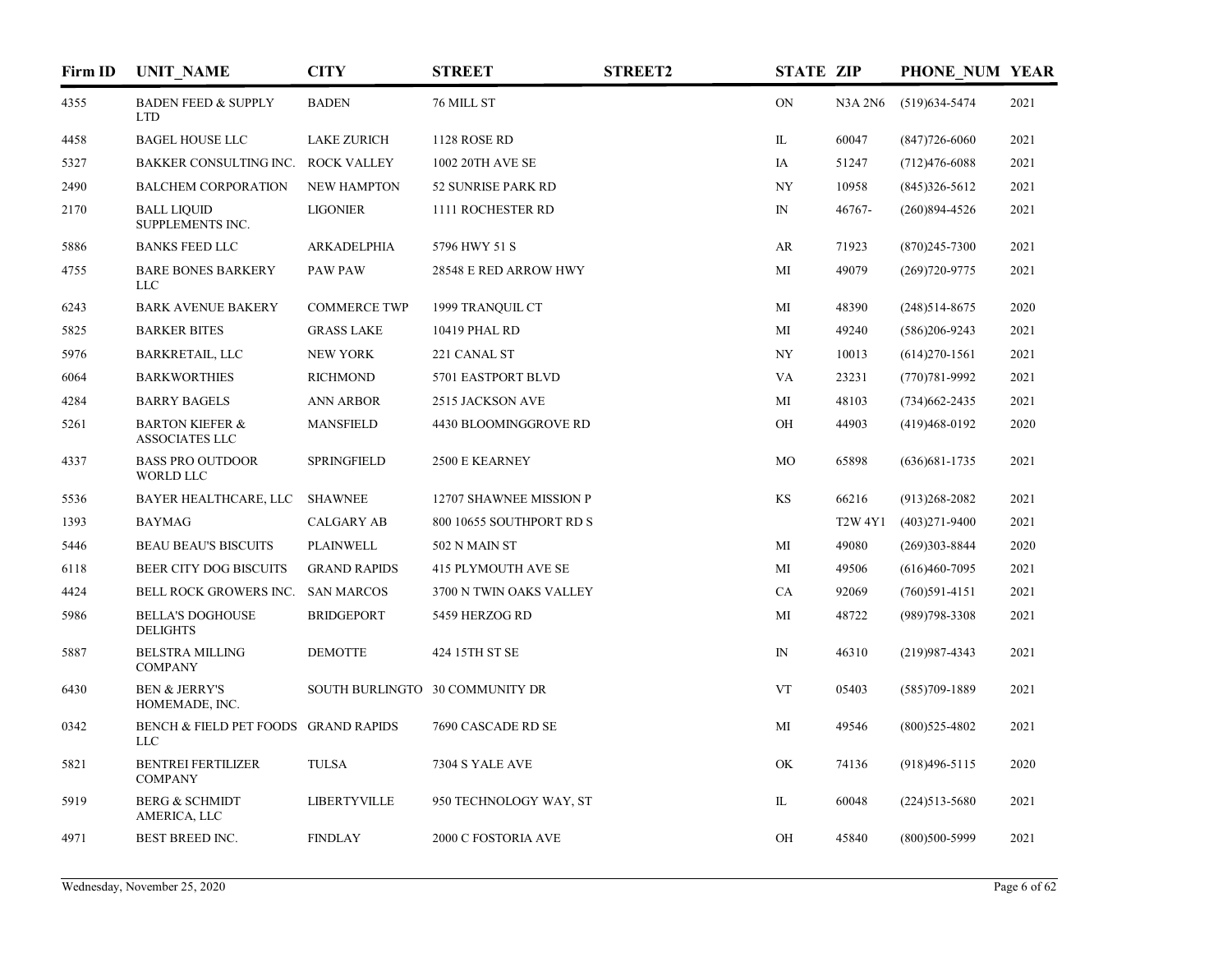| Firm ID | <b>UNIT_NAME</b>                                     | <b>CITY</b>          | <b>STREET</b>                      | <b>STREET2</b> | <b>STATE ZIP</b> |                | PHONE NUM YEAR    |      |
|---------|------------------------------------------------------|----------------------|------------------------------------|----------------|------------------|----------------|-------------------|------|
| 5675    | BEST BUY BONES INC.                                  | <b>MT MORRIS</b>     | 7426 N DORT HWY                    | PO BOX 39      | MI               | 48458          | $(810)845 - 2279$ | 2021 |
| 5449    | <b>BEST FRIENDS FOOD</b>                             | <b>NATICK</b>        | 17 MERCER RD                       |                | MA               | 01760          | $(508)907 - 6325$ | 2021 |
| 6265    | <b>BEST FRIENDS' KITCHEN</b><br>LLC                  | <b>TRAVERSE CITY</b> | <b>840 AVE E</b>                   |                | MI               | 49686          | $(231)883 - 7275$ | 2021 |
| 6391    | <b>BEST VETERINARY</b><br>SOLUTIONS, INC.            | <b>ELLSWORTH</b>     | 1716 DETROIT ST                    |                | IA               | 50075          | $(515)230-0122$   | 2021 |
| 5700    | <b>BETSY FARMS</b>                                   | <b>EAGLE</b>         | 923 S BRIDGEWAY PLACE              |                | $\rm ID$         | 83616          | $(208)939-8900$   | 2020 |
| 6257    | <b>BETTER BOWL</b>                                   | <b>GRAND RAPIDS</b>  | 4635 40TH ST SE                    |                | MI               | 49512          | $(616)808 - 3290$ | 2021 |
| 6147    | BETTY'S BAKES, LLC (DBA<br>Bark & BAKE               | <b>LIVONIA</b>       | 20101 FLORS ST                     |                | MI               | 48152          | $(734)765 - 3553$ | 2021 |
| 5368    | <b>BFG SUPPLY COMPANY</b>                            | <b>BURTON</b>        | 14500 KINSMAN ROAD                 |                | OH               | 44021          | $(540)434-6742$   | 2020 |
| 4855    | <b>BIG &amp; J INDUSTRIES LLC</b>                    | <b>GRAND ISLAND</b>  | 208 N WHEELER AVE                  |                | NE               | 68801          | $(308)381 - 4800$ | 2021 |
| 6263    | <b>BIG &amp; J INDUSTRIES LLC</b>                    | <b>GRAND ISLAND</b>  | 1981 E GULF STREAM DR              |                | NE               | 68801          | $(308)381 - 4800$ | 2021 |
| 5557    | <b>BIG CREEK FOODS LLC</b>                           | <b>GAINSVILLE</b>    | 2637 WHITE SULPHUR RD              |                | GA               | 30501          | $(678)928 - 6800$ | 2021 |
| 0593    | <b>BIG HEART PET BRANDS</b>                          | ORRVILLE             | <b>1 STRAWBERRY LN</b>             |                | OH               | 44667          | $(330)684 - 8538$ | 2021 |
| 0338    | <b>BIG RAPIDS FARM &amp;</b><br><b>GARDEN SUPPLY</b> | <b>BIG RAPIDS</b>    | 310 N 4TH AVE                      |                | MI               | 49307          | $(231)796 - 6363$ | 2021 |
| 1822    | <b>BIL-JAC FOODS INC</b>                             | <b>MEDINA</b>        | 3337 MEDINA RD                     |                | OH               | 44256          | $(330)722 - 7888$ | 2021 |
| 6227    | <b>BINDI'S BISCUITS 'N BONES</b>                     | <b>FENWICK</b>       | 9814 AMSDEN RD                     |                | MI               | 48834          | $(616)894-7584$   | 2021 |
| 1097    | <b>BIO OREGON INC.</b>                               | <b>LONGVIEW</b>      | 1140 INDUSTRIAL WAY                |                | <b>WA</b>        | 98632          | $(360)425 - 6715$ | 2021 |
| 5484    | BIO S I TECHNOLOGY, LLC                              | <b>JUSTIN</b>        | 109 E 6TH ST                       |                | TX               | 76247          | $(940)$ 648-2425  | 2021 |
| 6427    | <b>BIOMIN AMERICA INC.</b>                           | <b>OVERLAND PARK</b> | 10801 MASTIN BLVD, STE 10          |                | KS               | 66210          | $(913)296 - 8900$ | 2021 |
| 2240    | BIO-VET, INC.                                        | <b>BARNEVELD</b>     | 300 ERNIE DR                       |                | WI               | 53507          | $(608)924-7001$   | 2021 |
| 5995    | <b>BIOWISH TECHNOLOGIES</b><br>INC.                  | <b>CINCINNATI</b>    | 2724 ERIE AVE, STE C               |                | OH               | 45208          | $(312)572 - 6700$ | 2020 |
| 0714    | <b>BIOZYME INCORPORATED</b>                          | <b>ST JOSEPH</b>     | 6010 STOCKYARDS EXPRES PO BOX 4428 |                | MO               | 64504          | $(816)$ 238-3326  | 2021 |
| 1882    | <b>BIRDOLA PRODUCTS</b>                              | <b>BLACKSBURG</b>    | 3001 COMMERCE ST                   |                | VA               | 24060          | $(540)951 - 5584$ | 2021 |
| 5531    | <b>BIXBI PET</b>                                     | <b>BOOLDER</b>       | 638 S TAYLOR AVE, STE 203          |                | CO               | 80306          | $(770)781 - 9990$ | 2021 |
| 4297    | <b>BJORN'S HOUSE LLC</b><br><b>ENTERPRISES</b>       | <b>CHARLEVOIX</b>    | 7452 SPRING ST                     |                | MI               | 49720          | $(231)$ 237-0938  | 2021 |
| 5785    | <b>BLACK EARTH HUMIC LP</b>                          | RYLEY ALBERTA        | #12, 50025 RANGE RD 173            |                |                  | <b>T0B 4A0</b> | $(403)930-1961$   | 2021 |
| 5923    | BLACK OTTER SUPPLY, LLC HORTONVILLE                  |                      | 136 W DEWEY ST                     |                | WI               | 54944          | $(920)722 - 7035$ | 2021 |
| 2724    | <b>BLACKWOOD PET FOOD</b><br><b>LLC</b>              | <b>LISBON</b>        | 38281 INDUSTERIAL PARK R           |                | OH               | 44432          | $(330)424-9700$   | 2021 |
| 6167    | BLAIN SUPPLY INC.                                    | <b>JANESVILLE</b>    | 3507 S RACINE ST                   |                | WI               | 53546          | $(608)758 - 5150$ | 2021 |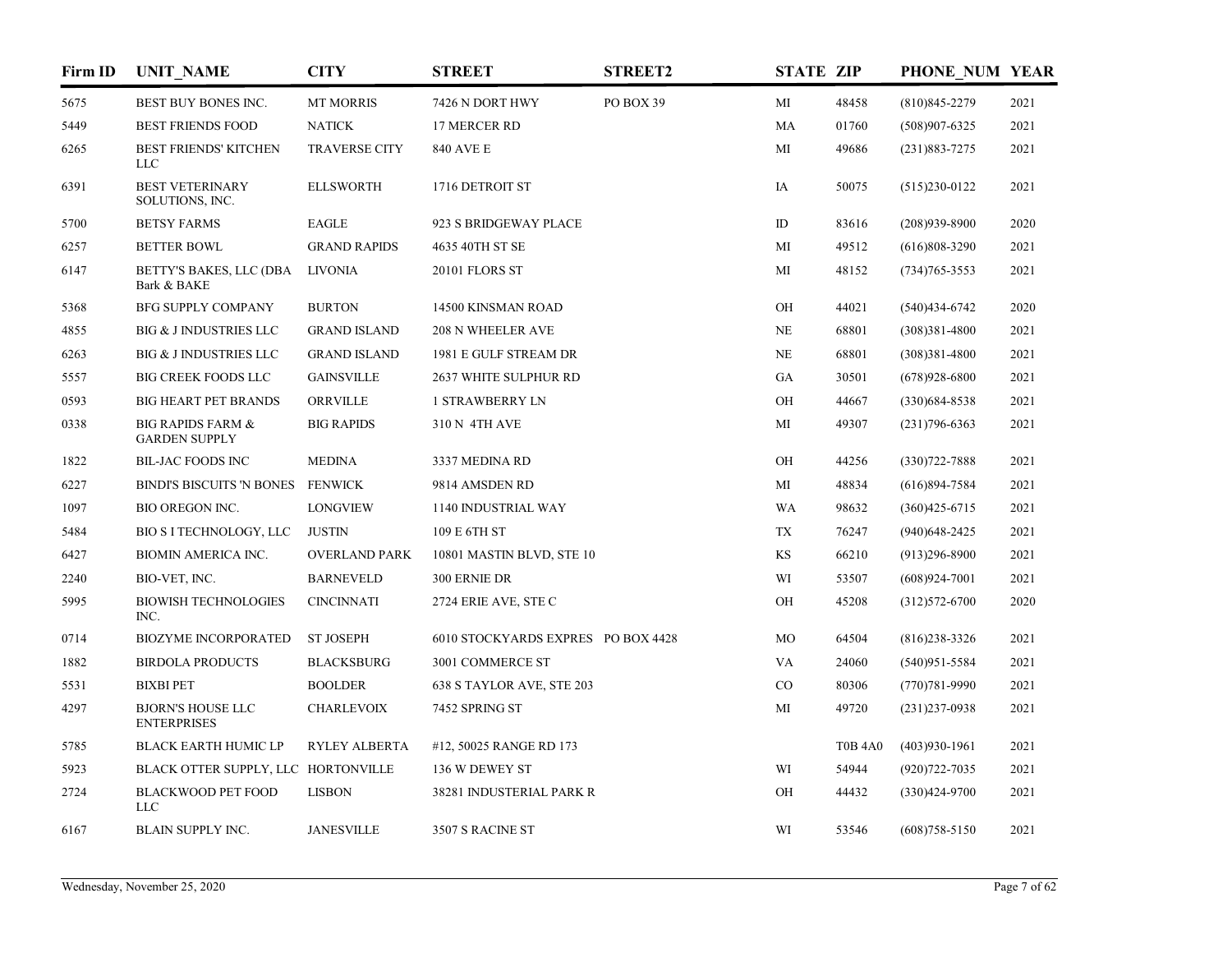| Firm ID | <b>UNIT_NAME</b>                                    | <b>CITY</b>                     | <b>STREET</b>                | <b>STREET2</b> | <b>STATE ZIP</b> |                | PHONE NUM YEAR    |      |
|---------|-----------------------------------------------------|---------------------------------|------------------------------|----------------|------------------|----------------|-------------------|------|
| 6308    | <b>BLAIN'S FARM &amp; FLEET</b><br><b>STORES</b>    | <b>JANESVILLE</b>               | PO BOX 391                   |                | WI               | 53547          | $(615)622 - 5238$ | 2021 |
| 1860    | BLASKOWSKI FEED & SEED CHEBOYGAN                    |                                 | 10077 N STRAITS HWY          |                | MI               | 49721          | $(231)627-9080$   | 2021 |
| 5553    | <b>BLENDCO LLC</b>                                  | <b>STEVENSVILLE</b>             | 5000 ADVANCE WAY             |                | MI               | 49127          | $(219)350-2914$   | 2021 |
| 5353    | <b>BLINDHOUNDDOG</b>                                | <b>SPRING LAKE</b>              | 15361 CONCORD DR             |                | MI               | 49456          | $(616)$ 296-1323  | 2021 |
| 4380    | <b>BLUE BUFFALO COMPANY</b><br><b>LTD</b>           | <b>WILTON</b>                   | 11 RIVER RD                  |                | CT               | 06897          | $(203)665 - 3338$ | 2021 |
| 4038    | <b>BLUE DOG BAKERY</b>                              | <b>SEATTLE</b>                  | 3302 FUHRMAN AVE E STE 2     |                | <b>WA</b>        | 98102-         | $(206)323 - 6958$ | 2021 |
| 5754    | <b>BLUE RIDGE NATURAL</b>                           | LENOIR                          | <b>2040 MORGANTON BLVD S</b> |                | NC               | 28645          | $(828)394-6460$   | 2021 |
| 5247    | <b>BLUEGRASS ANIMAL</b><br>PRODUCTS INC.            | <b>LEXINGTON</b>                | 1700 FORTUNE CT, STE 100     |                | KY               | 40509          | (859)381-9242     | 2021 |
| 6008    | <b>BOCCE'S BAKERY</b>                               | <b>NEW YORK</b>                 | <b>609 GREENWICH ST</b>      |                | NY               | 10014          | $(917)725 - 0589$ | 2020 |
| 0444    | <b>BOEHRINGER INGELHEIM</b><br><b>ANIMAL HEALTH</b> | <b>ST JOSEPH</b>                | 2621 NORTH BELT HWY          |                | MO               | 64506          | $(816)676 - 5740$ | 2021 |
| 6203    | <b>BOEHRINGER INGELHEIM</b><br><b>ANIMAL HEALTH</b> | ST. JOSEPH                      | 2621 N BELT HWY              |                | MO               | 64506          | $(816)676 - 5740$ | 2021 |
| 5349    | BOGART'S BARKERY, LLC                               | <b>ROCHESTER</b>                | 1003 BLOOMVIEW CIR           |                | MI               | 48307          | $(313)587 - 5109$ | 2020 |
| 5255    | <b>BONE JOUR BAKERY LLC</b>                         | <b>BUCKLEY</b>                  | 9753 S M-37                  |                | MI               | 49620          | $(586)$ 536-5050  | 2021 |
| 5169    | <b>BONZ BAKERY</b>                                  | <b>CLARKSTON</b>                | <b>6828 NORTHCREST WAY E</b> |                | MI               | 48346          | $(586)206 - 2824$ | 2021 |
| 4311    | <b>BOOF BISCUITS LLC</b>                            | <b>DEARBORN</b>                 | 5125 HORGER ST               |                | MI               | 48126          | $(313)584-1012$   | 2021 |
| 5695    | BOSCO AND ROXY'S INC.                               | <b>LONDON ON</b>                | <b>65 BESSEMER RD</b>        |                |                  | <b>N6E 2G1</b> | $(519)518-0350$   | 2021 |
| 6246    | BOSS DOG BRAND, INC.                                | <b>DUVALL</b>                   | 26311 NE VALLEY ST #A PM     |                | <b>WA</b>        | 98019          | $(201)694 - 7024$ | 2021 |
| 5656    | <b>BOULDER ORGANICS LLC</b><br>(DBA) BUCKLEY        | <b>BOULDER</b>                  | 638 TAYLOR AVE, STE 203      |                | CO               | 80306          | $(770)781 - 9992$ | 2021 |
| 2190    | <b>BOVIDR LABORATORIES</b><br>INC.                  | <b>SCOTTSBLUFF</b>              | 1709 1ST AVE                 |                | NE               | 69363          | $(800)$ 658-4016  | 2021 |
| 4813    | <b>BOW WOW BAKE SHOPPE</b><br><b>LLC</b>            | GROSSE POINTE WO 20207 MACK AVE |                              |                | MI               | 48236          | $(313)407 - 5607$ | 2021 |
| 6215    | <b>BOW WOW BAKERY</b>                               | <b>WAYZATA</b>                  | 17012 GRAYS BAY BLVD         |                | MN               | 55391          | $(612)805 - 2915$ | 2021 |
| 6061    | BOWMAN MILLING CO. INC. POCAHONTAS                  |                                 | 330 JACKSON ST               |                | MO               | 63779          | $(217)235 - 7102$ | 2020 |
| 6207    | BRANDLESS, INC.                                     | <b>SAN FRANCISCO</b>            | 37 GRAHAM ST                 |                | CA               | 94129          | $(208)939-8900$   | 2020 |
| 5273    | <b>BRAVO! LLC</b>                                   | <b>MANCHESTER</b>               | 349 WETHERELL ST             |                | CT               | 06040          | $(860)896 - 1899$ | 2021 |
| 6386    | <b>BRAYDEN DEE</b>                                  | <b>GLADWIN</b>                  | 1435 N HOCKADAY RD           |                | МI               | 48624          | (989)424-8679     | 2021 |
| 6433    | <b>BREAKWATER BISCUITS</b>                          | <b>FRANKFORT</b>                | 823 LEELANAU AVE             |                | МI               | 49635          | $(616)866 - 7533$ | 2021 |
| 2253    | <b>BREEDERS CHOICE PET</b><br><b>FOODS INC</b>      | <b>IRWINDALE</b>                | 16321 EAST ARROW HWY         |                | CA               | 91706-         | $(602)281 - 3730$ | 2021 |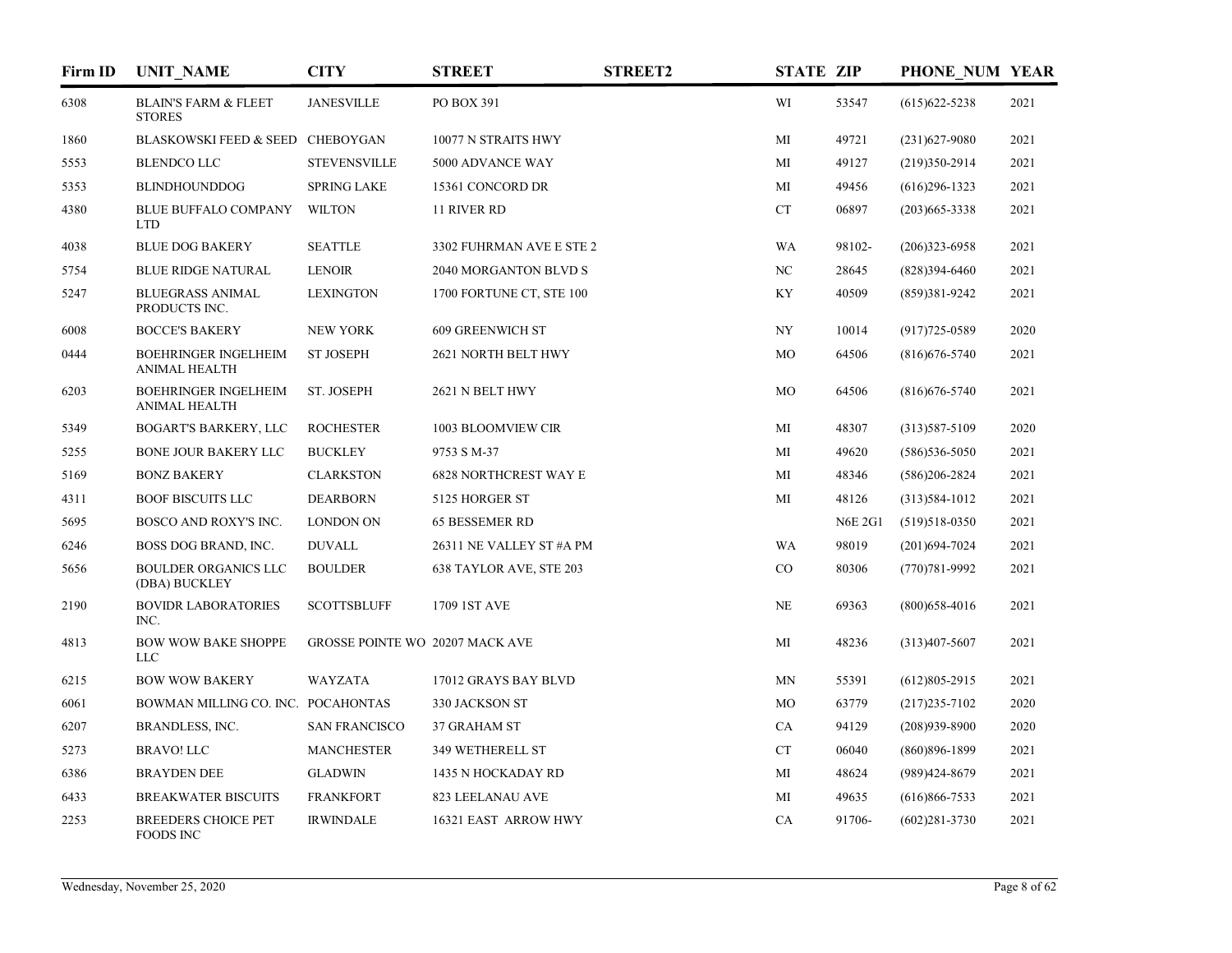| Firm ID | <b>UNIT NAME</b>                            | <b>CITY</b>          | <b>STREET</b>                           | <b>STREET2</b> | <b>STATE ZIP</b> |         | PHONE NUM YEAR          |      |
|---------|---------------------------------------------|----------------------|-----------------------------------------|----------------|------------------|---------|-------------------------|------|
| 4678    | BROWN CITY ELEVATOR,<br>INC.                | <b>BROWN CITY</b>    | 4185 MAIN ST                            |                | MI               | 48416   | $(810)346 - 2895$       | 2021 |
| 5793    | BROWN CITY ELEVATOR,<br>INC.                | <b>PECK</b>          | 146 W LAPEER ST                         |                | MI               | 48466   | $(810)346 - 2895$       | 2021 |
| 6397    | <b>BRUTUS BROTH, LLC</b>                    | <b>OWINGS</b>        | PO BOX #7                               |                | MD               | 20736   | $(202)215 - 2559$       | 2021 |
| 5939    | <b>BUBBA ROSE BISCUIT, LLC</b>              | MIAMI                | 1785 NW 21ST TERRACE                    |                | FL               | 33142   | $(800)957 - 7220$       | 2021 |
| 5730    | <b>BUDDY BISCUITS</b>                       | <b>CHESTERFIELD</b>  | POBOX 901                               |                | MO               | 63006   | $(310)384-6966$         | 2021 |
| 4942    | <b>BUDDY'S GOURMET DOG</b><br>TREATS LLC    | <b>ST JOHNS</b>      | 306 N CLINTON AVE                       |                | MI               | 48879   | (989)224-7452           | 2020 |
| 5560    | <b>BUNGE CANADA</b>                         |                      | OAKVILLE ONTARI 2190 SOUTH SERVICE ROAD |                |                  | L6L 5N1 | $(905)825 - 7818$       | 2021 |
| 4222    | <b>BUNGE MILLING INC</b>                    | <b>ATCHISON</b>      | 16755 274TH ST                          |                | KS               | 66002   | $(314)292 - 2470$       | 2021 |
| 4223    | <b>BUNGE MILLING INC</b>                    | <b>CRETE</b>         | 1405 NORMAN ST                          |                | NE               | 68333-  | $(314)292 - 2470$       | 2021 |
| 0322    | <b>BUNGE MILLING INC</b>                    | <b>DANVILLE</b>      | 321 E NORTH ST                          |                | IL               |         | 61834-057 (314)292-2470 | 2021 |
| 4720    | <b>BUNGE MILLING INC</b>                    | <b>KANKAKEE</b>      | 1580 GRINNELL RD, STE A                 |                | IL               | 60901   | $(314)292 - 2470$       | 2021 |
| 4105    | <b>BUNGE NORTH AMERICA</b><br>(EAST) LLC    | <b>BELLEVUE</b>      | 605 GOODRICH RD                         |                | OH               | 45241   | $(314)292 - 2470$       | 2021 |
| 4102    | <b>BUNGE NORTH AMERICA</b><br>(EAST) LLC    | <b>DECATUR</b>       | 1200 N 2ND ST                           |                | $\mathbb{N}$     | 46733-  | $(314)292 - 2470$       | 2021 |
| 4103    | <b>BUNGE NORTH AMERICA</b><br>(EAST) LLC    | <b>DELPHOS</b>       | 234 S JEFFERSON ST                      |                | OH               | 45833-  | $(314)292 - 2470$       | 2021 |
| 5622    | <b>BUSY BITES BARKERY</b>                   | <b>CONSTANTINE</b>   | 165 BIRCH ST                            |                | MI               | 49042   | $(269)483 - 6499$       | 2021 |
| 1584    | C & S PRODUCTS CO INC                       | FORT DODGE           | AIRPORT INDUSTRIAL PARK                 |                | IA               | 50501   | $(602)281 - 3730$       | 2021 |
| 2795    | C J AMERICA INC.                            | <b>DOWNERS GROVE</b> | 2001 BUTTERFIELD RD, STE                |                | IL               | 60515   | $(630)241 - 0112$       | 2021 |
| 4409    | C P KELCO                                   | <b>SAN DIEGO</b>     | 2025 E HARBOR DRIVE                     |                | CA               | 92113   | $(619)595-5027$         | 2020 |
| 2512    | C.V.K. FARMS LLC                            | <b>IMLAY CITY</b>    | 977 N SUMMERS RD                        |                | MI               | 48444-  | $(810)724 - 1476$       | 2021 |
| 4183    | CABELA'S WHOLESALE,<br><b>LLC</b>           | <b>SIDNEY</b>        | 1 CABELA DR                             |                | NE               | 69162   | $(417)873 - 5598$       | 2021 |
| 6357    | CAITEC CORPORATION                          | <b>HALETHORPE</b>    | 4601 HOLLINS FERRY RD                   |                | MD               | 21227   | $(410)$ 644-9998        | 2021 |
| 1363    | <b>CALCIUM PRODUCTS</b>                     | <b>SWAYZEE</b>       | DIV IRVING MATERIALS INC 6455 W 600 S   |                | $\mathbb{N}$     | 46986   | $(765)922 - 7931$       | 2021 |
| 0340    | <b>CALEDONIA FARMERS</b><br><b>ELEVATOR</b> | <b>CALEDONIA</b>     | 146 E MAIN ST                           | PO BOX 80      | MI               | 49316   | $(616)891 - 8108$       | 2021 |
| 5515    | CALEDONIA PACKING LLC                       | CALEDONIA            | 3892 92ND ST                            |                | МI               | 49316   | $(616)443-0707$         | 2020 |
| 6030    | <b>CANAM PSI</b>                            | <b>CLINTON</b>       | 2680 SUNLIGHT BEACH RD                  |                | <b>WA</b>        | 98236   | $(206)722 - 3474$       | 2021 |
| 5961    | <b>CANIDAE CORPORATION</b>                  | <b>NORCO</b>         | 1975 TANDEM WAY                         |                | CA               | 92860   | $(325)600-4202$         | 2021 |
| 6401    | CANIDAE, LLC                                | <b>STAMFORD</b>      | ONE DOCK ST, STE 500                    |                | CT               | 06902   | $(325)430 - 8438$       | 2021 |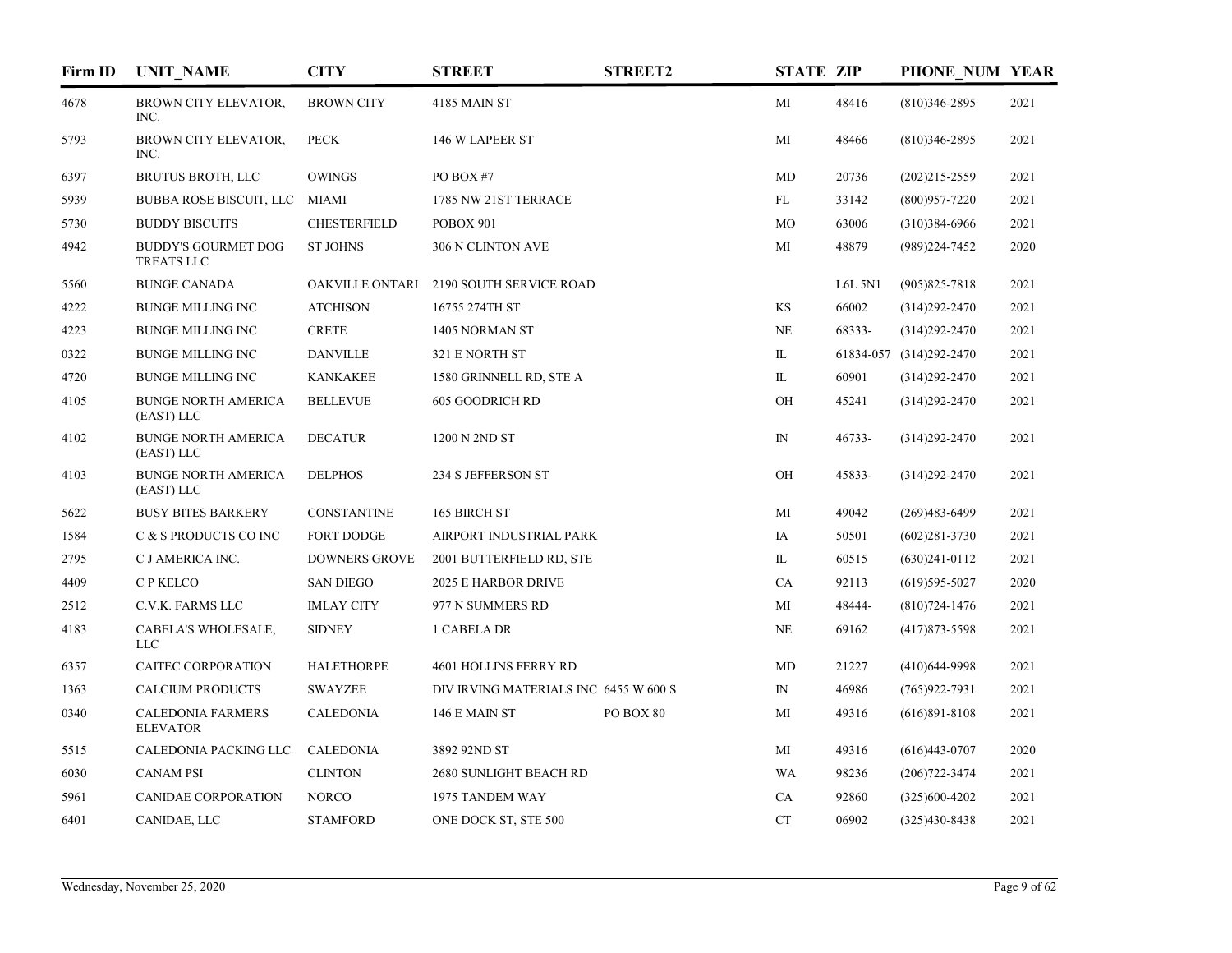| Firm ID | <b>UNIT_NAME</b>                                   | <b>CITY</b>         | <b>STREET</b>                  | <b>STREET2</b> | <b>STATE ZIP</b> |         | PHONE NUM YEAR          |      |
|---------|----------------------------------------------------|---------------------|--------------------------------|----------------|------------------|---------|-------------------------|------|
| 4612    | <b>CANINE CAVIAR PET</b><br>FOODS INC.             | <b>NORCO</b>        | PO BOX 5872                    |                | CA               | 92860   | $(714)223 - 1800$       | 2020 |
| 5688    | CANINE CRUMPETS LLC                                | <b>KANSAS CITY</b>  | 11419 JACKSON AVE              |                | MO               | 64137   | $(816)914-7906$         | 2021 |
| 4421    | <b>CARBON GREEN</b><br><b>BIOENERGY LLC</b>        | <b>LAKE ODESSA</b>  | 7795 SADDLEBAG LAKE RD         |                | MI               | 48849   | $(616)374-3640$         | 2021 |
| 2036    | CARDINAL LABORATORIES AZUSA<br>INC                 |                     | 710 S AYON AVE                 |                | CA               | 91702-  | $(314)485 - 2608$       | 2021 |
| 4192    | <b>CARGILL ANIMAL</b><br><b>NUTRITION</b>          | <b>MINNEAPOLIS</b>  | <b>GENERAL OFFICE</b>          | POBOX 5614     | MN               | 55440-  | $(952)984-1862$         | 2021 |
| 6071    | CARGILL ANIMAL<br><b>NUTRITION</b>                 | OWOSSO              | 1510 HATHAWAY DR               |                | MI               | 48867   | $(952)984-1862$         | 2021 |
| 4652    | <b>CARGILL DRY CORN</b><br><b>INGREDIENTS INC.</b> | <b>INDIANAPOLIS</b> | 1730 WEST MICHIGAN ST          |                | $\mathbb{N}$     |         | 46222-389 (952)742-4696 | 2021 |
| 2645    | CARGILL DRY CORN<br>INGREDIENTS, INC.              | <b>PARIS</b>        | 616 S JEFFERSON AVE            |                | IL               | 61944   | $(952)742 - 4696$       | 2021 |
| 2402    | CARGILL INCORPORATED                               | <b>MINNEAPOLIS</b>  | PO BOX 5606                    |                | MN               |         | 55440-560 (952)742-4609 | 2021 |
| 6262    | <b>CARGILL INCORPORATED</b>                        | <b>MINNEAPOLIS</b>  | PO BOX 5606 MS6                |                | MO               | 55440   | $(952)742 - 4696$       | 2021 |
| 6271    | CARGILL INCORPORATED                               | <b>SIOUX CITY</b>   | 1660 18TH ST                   |                | IA               | 51105   | $(952)742 - 5937$       | 2021 |
| 2629    | <b>CARGILL LIMITED</b>                             | <b>CLAVET</b>       | 1 CHEVIOT RD                   |                | SK               | S0K 0Y0 | $(952)742 - 4696$       | 2021 |
| 6155    | <b>CARGILL MEAT</b><br>SOLUTIONS CORPORATION       | <b>DODGE CITY</b>   | 3201 E HWY 154                 |                | <b>KS</b>        | 67801   | $(952)742 - 4696$       | 2021 |
| 6151    | <b>CARGILL MEAT</b><br>SOLUTIONS CORPORATION       | <b>FORT MORGAN</b>  | <b>1505 EAST BURLINGTON AV</b> |                | CO               | 80701   | $(952)745-4696$         | 2021 |
| 6152    | <b>CARGILL MEAT</b><br>SOLUTIONS CORPORATION       | <b>FRIONA</b>       | 1530 W HWY 60                  |                | TX               | 79035   | $(952)742 - 4696$       | 2021 |
| 6153    | <b>CARGILL MEAT</b><br>SOLUTIONS CORPORATION       | <b>SCHUYLER</b>     | 590 COUNTY RD 9                |                | NE               | 68661   | $(952)742 - 4696$       | 2021 |
| 6154    | <b>CARGILL MEAT</b><br>SOLUTIONS CORPORATION       | <b>WICHITA</b>      | <b>825 E DOUGLAS AVE</b>       |                | <b>KS</b>        | 67202   | $(952)742 - 4696$       | 2021 |
| 5844    | CARGILL, INCORPORATED                              | <b>AKRON</b>        | 2065 MANCHESTER RD             |                | OH               | 44203   | $(952)742 - 4696$       | 2021 |
| 5845    | CARGILL, INCORPORATED                              | <b>BLAIR</b>        | <b>650 INDUSTRIAL RD</b>       |                | NE               | 68008   | $(952)742 - 4696$       | 2021 |
| 5846    | CARGILL, INCORPORATED                              | <b>BLOOMINGON</b>   | 115 S EUCLID AVE               |                | IL               | 61702   | $(952)742 - 4696$       | 2021 |
| 5847    | CARGILL, INCORPORATED                              | <b>CHARLOTTE</b>    | 4900 S BLVD                    |                | NC               | 28217   | $(952)742 - 4696$       | 2021 |
| 5848    | CARGILL, INCORPORATED                              | <b>CLEVELAND</b>    | 2400 SHIPS CHANNEL RD          |                | OН               | 44113   | $(852)742 - 4696$       | 2021 |
| 5849    | CARGILL, INCORPORATED                              | <b>DAYTON</b>       | 3201 NEEDMORE RD               |                | OН               | 45414   | $(952)742 - 4696$       | 2021 |
| 5850    | CARGILL, INCORPORATED                              | <b>EDDYVILLE</b>    | 17540 MONROE WAPELLO R         |                | IA               | 52553   | $(952)742 - 4696$       | 2021 |
| 5851    | CARGILL, INCORPORATED                              | <b>FAYETTEVILLE</b> | 1754 RIVER RD                  |                | NC               | 28312   | $(952)742 - 4696$       | 2021 |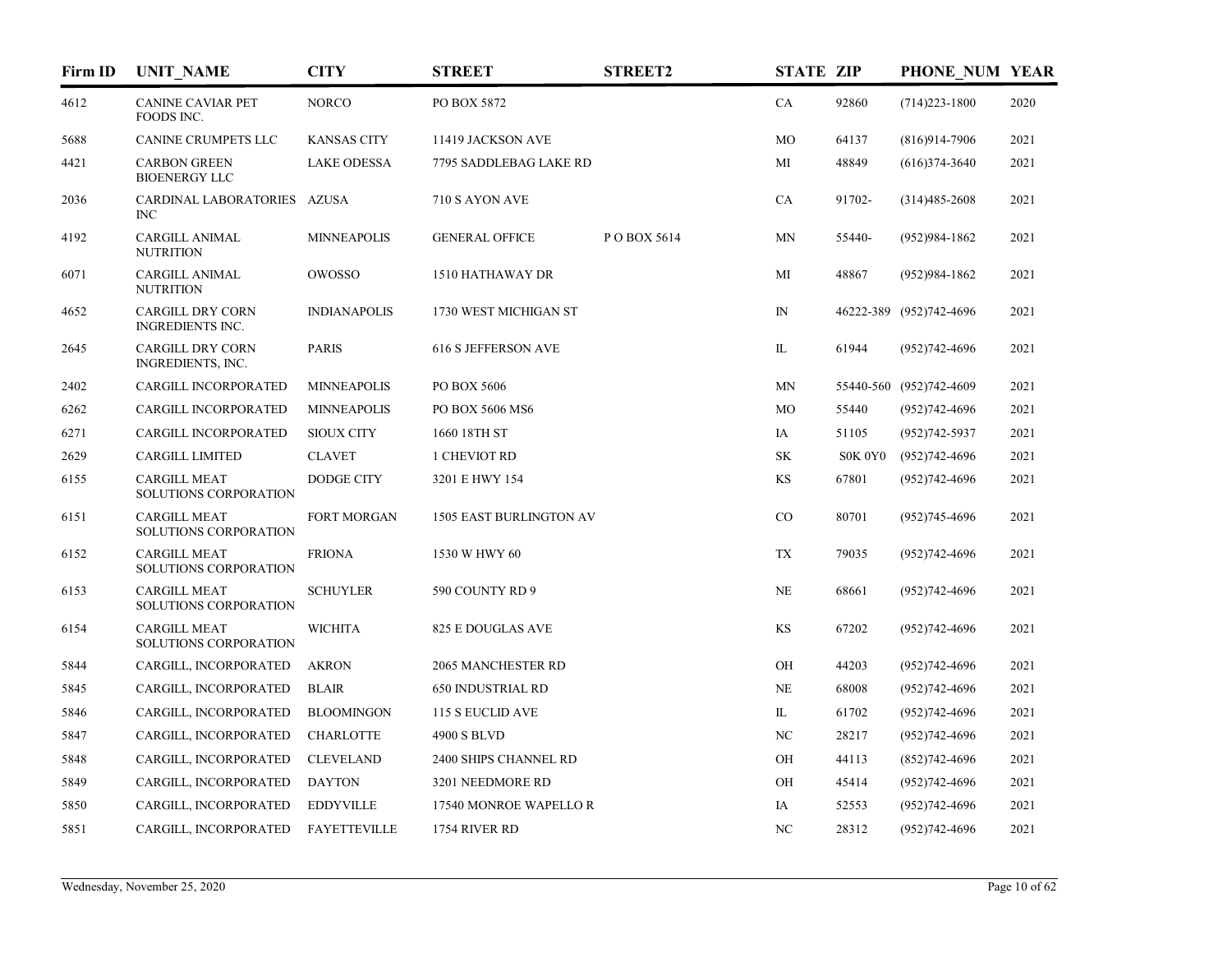| Firm ID | <b>UNIT_NAME</b>                                  | <b>CITY</b>          | <b>STREET</b>            | <b>STREET2</b>   | <b>STATE ZIP</b>         |         | PHONE NUM YEAR    |      |
|---------|---------------------------------------------------|----------------------|--------------------------|------------------|--------------------------|---------|-------------------|------|
| 5852    | CARGILL, INCORPORATED                             | FORT DODGE           | 1950 HARVEST AVE         |                  | IA                       | 50501   | $(952)742 - 4696$ | 2021 |
| 5853    | CARGILL, INCORPORATED                             | <b>GAINSVILLE</b>    | 250 7TH AVE NE           |                  | <b>GA</b>                | 30501   | $(952)742 - 4696$ | 2021 |
| 5854    | CARGILL, INCORPORATED                             | <b>HAMMOND</b>       | 1100 INDIANAPOLIS BLVD   |                  | $\mathbb{N}$             | 46320   | $(852)742 - 4696$ | 2021 |
| 5868    | CARGILL, INCORPORATED                             | <b>HERSEY</b>        | 1395 135TH AVE           |                  | MI                       | 49639   | $(952)745 - 4696$ | 2021 |
| 5855    | CARGILL, INCORPORATED                             | <b>IOWA FALLS</b>    | <b>602 INDUSTRIAL RD</b> |                  | IA                       | 50126   | $(952)742 - 4696$ | 2021 |
| 5862    | CARGILL, INCORPORATED                             | LAFAYETTE            | 1503 WABASH              |                  | ${\rm IN}$               | 47905   | $(952)742 - 4696$ | 2021 |
| 5863    | CARGILL, INCORPORATED                             | <b>SIDNEY</b>        | 2400 INDUSTRIAL DR       |                  | OH                       | 45365   | $(952)742 - 4696$ | 2021 |
| 5867    | CARGILL, INCORPORATED                             | <b>ST. CLAIR</b>     | 916 S RIVERSIDE AVE      |                  | MI                       | 48079   | $(952)742 - 4696$ | 2021 |
| 5864    | CARGILL, INCORPORATED                             | <b>TAMPA</b>         | 200 N 19TH ST            |                  | FL                       | 33605   | $(952)742 - 4696$ | 2021 |
| 5865    | CARGILL, INCORPORATED                             | <b>WALKINS GLEN</b>  | 518 E FOURTH ST          |                  | $\ensuremath{\text{NY}}$ | 14891   | $(952)742 - 4696$ | 2021 |
| 5866    | CARGILL, INCORPORATED                             | <b>WEST FARGO</b>    | <b>250 7TH AVE N</b>     |                  | ND                       | 58078   | $(952)742 - 4696$ | 2021 |
| 5245    | CARNA 4 INC.                                      | <b>TORONTO ON</b>    | 3230 YONGE ST            | <b>UNIT 1925</b> |                          | M4N 3P6 | $(416)489-1862$   | 2021 |
| 5258    | <b>CARNIVORE MEAT</b><br><b>COMPANY LLC</b>       | <b>GREEN BAY</b>     | PO BOX 9227              |                  | WI                       | 54308   | $(920)863 - 7003$ | 2021 |
| 5319    | CAROLINA PRIME PET INC.                           | <b>LENOIR</b>        | 2040 MORGANTON BLVD S    |                  | $_{\mathrm{NC}}$         | 28645   | $(828)394-6460$   | 2021 |
| 6367    | <b>CARRIE'S CANINE CUISINE</b>                    | <b>CEDAR</b>         | 4023 S GOOD HARBOR TRL   |                  | МI                       | 49621   | $(231)409-4030$   | 2021 |
| 5698    | CARU PET FOOD COMPANY VERO BEACH                  |                      | 601 21ST STREAT STE 300  |                  | FL                       | 32960   | $(855)330-2278$   | 2021 |
| 4270    | <b>CASTOR &amp; POLLUX</b><br>NATURAL PET WORKS   | AMARILLO             | PO BOX 9800              |                  | TX                       | 79105   | $(806)322 - 2842$ | 2021 |
| 1834    | CEDAR SPRINGS MILL &<br>SUPPLY INC.               | <b>CEDAR SPRINGS</b> | 112 W BEECH ST           | PO BOX 522       | MI                       | 49319   | $(616)696-9740$   | 2021 |
| 4207    | <b>CENTERRA CO-OP</b>                             | <b>SEVILLE</b>       | 16 MARKET ST             |                  | OH                       | 44273-  | $(330)769 - 3469$ | 2021 |
| 4479    | <b>CENTRAL AQUATICS</b>                           | <b>FRANKLIN</b>      | 5401 W. OAKWOOD PARK D   |                  | WI                       | 53132   | $(602)281 - 3730$ | 2021 |
| 4804    | CENTRAL FARM AND<br><b>GARDEN INC.</b>            | <b>WOOSTER</b>       | 380 N SMYSER RD          |                  | OH                       | 44691   | $(330)264 - 0282$ | 2021 |
| 5831    | <b>CENTRAL GARDEN &amp; PET</b><br><b>COMPANY</b> | <b>CHILTON</b>       | 521 CLAY ST              |                  | WI                       | 53014   | $(602)281 - 3730$ | 2021 |
| 0303    | CEREAL BY PRODUCTS CO                             | MT PROSPECT          | <b>601 E KENSINGTON</b>  |                  | $\mathbbm{L}$            | 60056   | $(847)818 - 1572$ | 2020 |
| 6393    | <b>CERES SOLUTIONS</b><br>COOPERATIVE, INC.       | <b>FALMOUTH</b>      | 260 E PROSPER RD         |                  | MI                       | 49632   | $(231)826 - 3301$ | 2021 |
| 6048    | <b>CERES SOLUTIONS</b><br>COOPERATIVE, INC.       | <b>FREMONT</b>       | 720 W MAIN ST            |                  | MI                       | 49412   | $(231)924 - 3851$ | 2021 |
| 6049    | <b>CERES SOLUTIONS</b><br>COOPERATIVE, INC.       | <b>FREMONT</b>       | 720 W MAIN ST            |                  | MI                       | 494112  | $(231)924 - 3852$ | 2021 |
| 6395    | <b>CERES SOLUTIONS</b><br>COOPERATIVE, INC.       | <b>MCBAIN</b>        | 101 N PINE ST            |                  | MI                       | 49657   | $(231)826 - 3301$ | 2021 |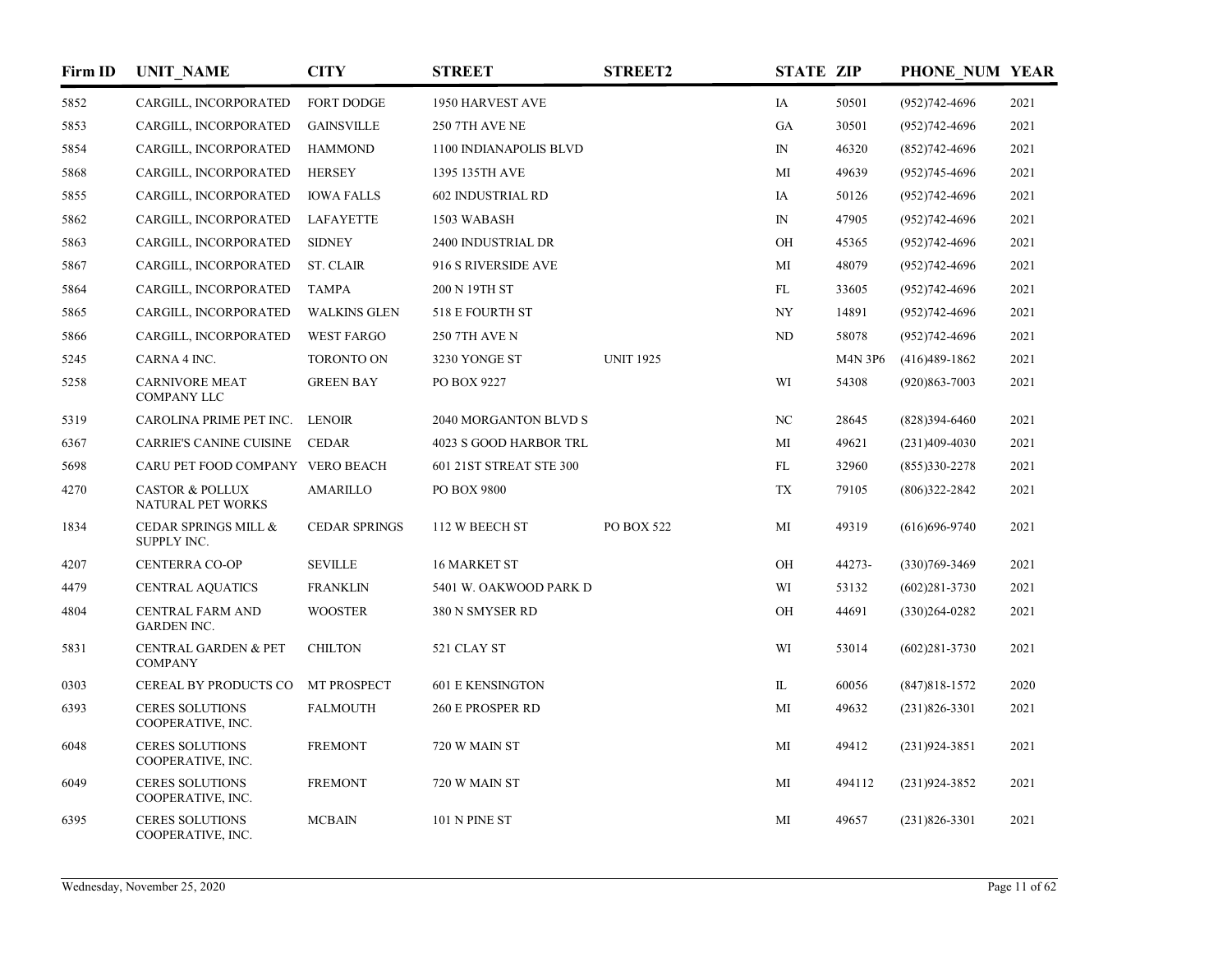| Firm ID | <b>UNIT NAME</b>                              | <b>CITY</b>                    | <b>STREET</b>                        | <b>STREET2</b> | <b>STATE ZIP</b> |                | PHONE NUM YEAR          |      |
|---------|-----------------------------------------------|--------------------------------|--------------------------------------|----------------|------------------|----------------|-------------------------|------|
| 2480    | CEVA ANIMAL HEALTH,<br>LLC                    | <b>LENEXA</b>                  | 8735 ROSEHILL RD STE 300             |                | KS               | 66215          | $(913)945 - 4458$       | 2021 |
| 6180    | CHAFFHAYE, INC.                               | <b>DELL CITY</b>               | <b>1400 S MAIN</b>                   |                | TX               | 79837          | $(915)964 - 2406$       | 2021 |
| 5251    | <b>CHAMPION FREEZE DRY</b>                    | OAKVILLE, ONTARI 579 SPEERS RD |                                      |                |                  | <b>L6K 2G4</b> | $(780)784-0323$         | 2020 |
| 5360    | CHAMPION PETFOODS LP                          | MORINVILLE ALBE 9503-90 AVE    |                                      |                |                  | <b>T8R 1K7</b> | $(587)$ 525-6933        | 2021 |
| 5578    | <b>CHAMPION PETFOODS</b><br>USA, INC          | <b>AUBURN</b>                  | 12871 BOWLING GREEN RD               |                | KY               | 42206          | $(587)525 - 6933$       | 2021 |
| 2869    | <b>CHARLES BOWMAN &amp;</b><br><b>COMPANY</b> | <b>HOLLAND</b>                 | 3328 JOHN F DONNELLY DR              |                | MI               | 49424-         | $(616)786 - 4000$       | 2021 |
| 5782    | CHASING OUR TAILS INC.                        | <b>HUDSON</b>                  | <b>28 HAMPSHIRE DR</b>               |                | <b>NH</b>        | 03051          | $(866)967 - 0152$       | 2021 |
| 0057    | <b>CHELSEA MILLING</b><br><b>COMPANY</b>      | <b>CHELSEA</b>                 | 201 NORTH ST                         | PO BOX 460     | MI               | 48118          | $(734)475 - 1361$       | 2021 |
| 6417    | <b>CHEM ONE LTD</b>                           | <b>HOUSTON</b>                 | 14140 WESTFAIR EAST DR               |                | TX               | 77041          | $(281)$ 653-0150        | 2021 |
| 4953    | CHERRY REPUBLIC, INC.                         | <b>GLEN ARBOR</b>              | PO BOX 677                           | 6026 S LAKE ST | MI               | 49636          | $(231)334 - 3150$       | 2021 |
| 5891    | CHERYL MICHALSKI                              | <b>TRAVERSE CITY</b>           | 1017 READS RUN                       |                | MI               | 49685          | $(231)421 - 3846$       | 2021 |
| 6298    | CHEWY INC.                                    | <b>DANIA BEACH</b>             | 1855 GRIFFIN RD                      |                | FL               | 33004          | $(770)178-1992$         | 2020 |
| 6002    | CHEWY, INC.                                   | <b>DANIA BEACH</b>             | 1855 GRIFFIN RD, STE B428            |                | FL               | 33004          | $(786)320-7111$         | 2021 |
| 5394    | CHICKEN SOUP FOR THE<br>PET LOVER'S SO        | COS COB                        | 152 EAST PUTNAM AVE, #70             |                | CT               | 06807          | $(770)781 - 9992$       | 2021 |
| 5982    | CHIPPEWA FARM SUPPLY,<br>LLC                  | <b>SPRUCE</b>                  | 6701 N US 23                         |                | MI               | 48762          | (989)598-0832           | 2021 |
| 6149    | CHOW HOUND PET<br><b>SUPPLIES</b>             | <b>GRAND RAPIDS</b>            | 734 28TH ST SE                       |                | MI               | 49548          | $(616)988-2659$         | 2021 |
| 2678    | CHR HANSEN INC.                               | <b>MILWAUKEE</b>               | 9015 W MAPLE ST                      |                | WI               |                | 53214-429 (414)607-5819 | 2021 |
| 5735    | CHS INC.                                      | <b>HOLLAND</b>                 | 13400 VAN BUREN ST                   |                | MI               | 49424          | $(800)442 - 4137$       | 2021 |
| 4679    | CHS INC.                                      |                                | INVER GROVE HEIG 5500 CENEX DR-MS294 |                | MN               | 55077          | $(651)355-6471$         | 2021 |
| 5081    | CHS INC. (CHS HAMILTON)                       | <b>HAMILTON</b>                | 4670 E WASHINGTON ST                 |                | МI               | 49419          | $(269)751 - 5171$       | 2021 |
| 0402    | CHS INC. (MANKATO)                            | <b>MANKATO</b>                 | <b>2020 S RIVERFRONT DR</b>          |                | MN               |                | 56002-324 (507)345-2218 | 2021 |
| 4199    | CHS INC. FAIRMONT                             | <b>FAIRMONT</b>                | 1833 130TH ST                        |                | MN               | 56031-         | $(507)345 - 2218$       | 2021 |
| 2590    | CHUCKANUT PRODUCTS<br>INC.                    | <b>JEFFERSON</b>               | <b>PO BOX 848</b>                    |                | <b>OR</b>        | 97352          | $(541)926-9300$         | 2021 |
| 1027    | CHURCH & DWIGHT CO                            | <b>EWING</b>                   | 500 CHARLES EWING BLVD               |                | NJ               | 08628          | $(229)$ 247-6472        | 2021 |
| 2892    | <b>CISCO COMPANIES</b>                        | <b>INDIANAPOLIS</b>            | <b>602 N SHORTRIDGE RD</b>           |                | $\mathbb{N}$     | 46219-         | $(317)357 - 7013$       | 2021 |
| 5807    | CJ AND W ENTERPRISES,<br><b>LLC</b>           | <b>SALINE</b>                  | 821 JUDD RD                          |                | MI               | 48176          | $(734)429 - 4406$       | 2021 |
| 4970    | <b>CLASSIC BRANDS LLC</b>                     | <b>DENVER</b>                  | 3600 SO YOSEMITE ST, STE             |                | CO               | 80237          | $(303)936 - 2444$       | 2021 |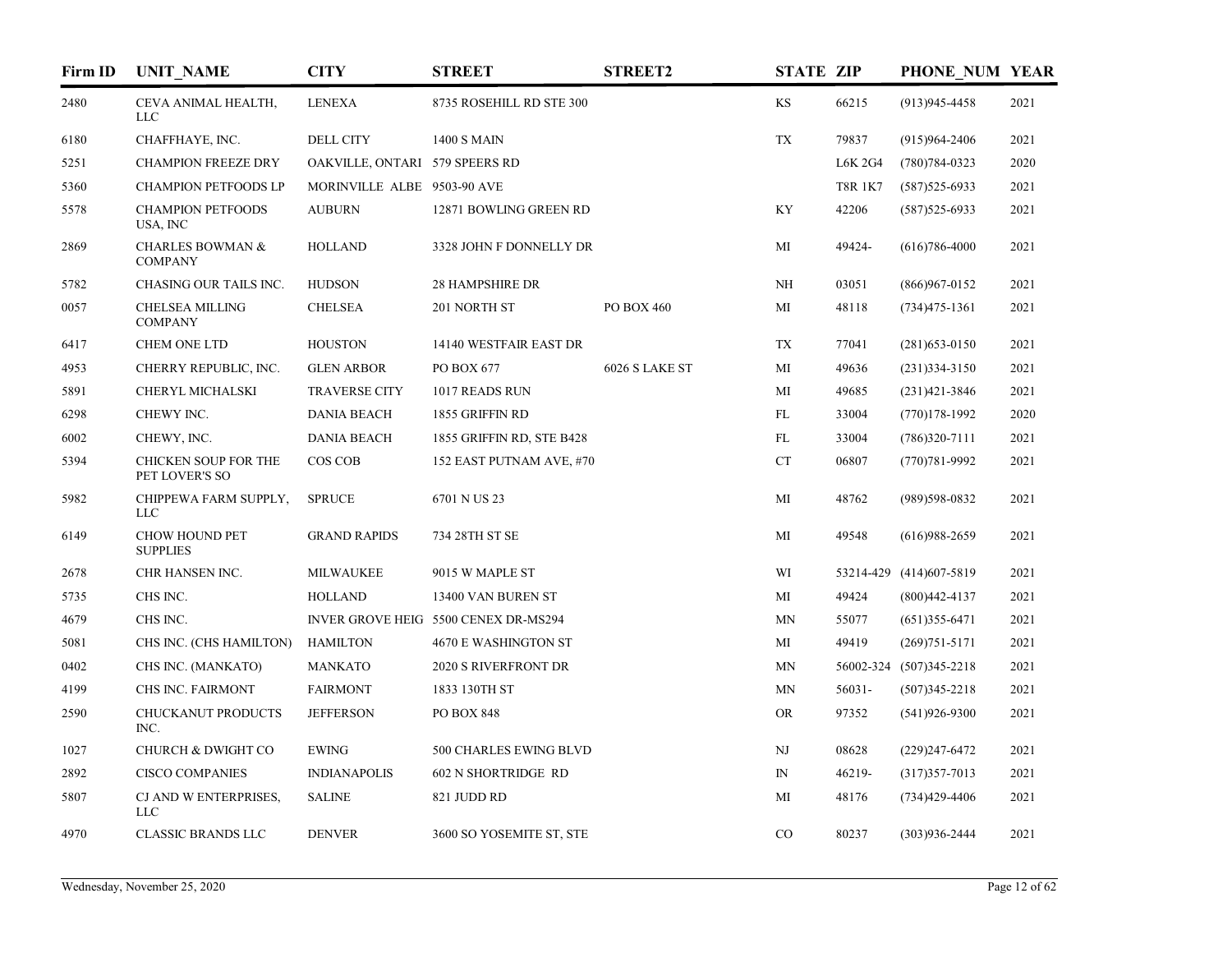| Firm ID | <b>UNIT NAME</b>                                  | <b>CITY</b>                         | <b>STREET</b>                  | <b>STREET2</b>     | <b>STATE ZIP</b> |                | PHONE NUM YEAR          |      |
|---------|---------------------------------------------------|-------------------------------------|--------------------------------|--------------------|------------------|----------------|-------------------------|------|
| 2913    | <b>CLAUDIA'S CANINE</b><br><b>BAKERY</b>          | <b>MAUMELLE</b>                     | 100 FOUR PAWS LN               |                    | AR               | 72113          | $(501)851 - 0002$       | 2021 |
| 5988    | <b>CLEMENS FOOD GROUP</b>                         | <b>COLDWATER</b>                    | 572 NEWTON RD                  |                    | MI               | 49036          | $(517)298-2500$         | 2021 |
| 3067    | <b>CLOUD STAR</b>                                 | <b>CHESTERFIELD</b>                 | PO BOX 901                     |                    | MO               | 63006          | $(800)361 - 9079$       | 2021 |
| 2620    | CO-ALLIANCE, LLP                                  | CONSTANTINE                         | 15115 STEARS RD                |                    | MI               | 49042          | $(269)435 - 2615$       | 2021 |
| 6213    | COAST AND RANGE INC.                              | <b>DANVILLE</b>                     | 210 El DORADO AVE              |                    | CA               | 94526          | $(415)757 - 8487$       | 2021 |
| 6326    | <b>COASTWISE PROCESSORS</b>                       | <b>SURREY BC</b>                    | #11-9548 192ND ST              |                    |                  | <b>V4N 3R9</b> | $(604)985 - 3032$       | 2020 |
| 6361    | <b>COASTWISE PROCESSORS</b>                       | <b>SURREY BC</b>                    | #11-9548 192ND ST              |                    |                  | <b>V4N 3R9</b> | $(604)985 - 3032$       | 2020 |
| 5920    | COBALT INTERNATIONAL                              | <b>ROCK HILL</b>                    | <b>624 WILKERSON RD</b>        |                    | <b>SC</b>        | 29730          | $(803)591 - 9500$       | 2021 |
| 0443    | COHOONS ELEVATOR INC.                             | <b>MIDLAND</b>                      | 802 TOWNSEND ST                |                    | MI               | 48640          | $(989)835 - 7724$       | 2021 |
| 4259    | <b>COLE'S WILD BIRD</b><br>PRODUCTS CO.           | <b>KENNESAW</b>                     | <b>1325-F COBB INTERNATION</b> |                    | GA               | 30156          | $(770)426 - 8882$       | 2021 |
| 6247    | <b>COMMODITY BLENDERS</b><br>$_{LLC}$             | <b>JONESVILLE</b>                   | 3611 W CHICAGO RD              |                    | MI               | 49250          | $(419)846 - 3155$       | 2021 |
| 2546    | <b>COMMODITY SPECIALISTS</b><br><b>COMPANY</b>    | <b>ELKHORN</b>                      | 20010 MANDERSON ST, STE        |                    | NE               | 68002          | $(612)330-9108$         | 2020 |
| 0001    | COMMUNITY MILLS INC.                              | <b>CASSOPOLIS</b>                   | <b>PO BOX 157</b>              | <b>RAILROAD ST</b> | MI               | 49031          | $(269)445 - 2401$       | 2021 |
| 5714    | <b>COMPASS MINERALS</b><br><b>AMERICA INC</b>     | <b>OVERLAND PARK</b>                | 9900 W 109TH ST, STE 100       |                    | KS               | 66210          | $(913)327 - 2406$       | 2021 |
| 1204    | CONKLIN CO INC.                                   | <b>SHAKOPEE</b>                     | 551 VALLEY PARK DR             |                    | MN               | 55379          | (952)496-4264           | 2021 |
| 5828    | <b>CONOR'S CANINE</b><br>COOKIES, LLC             | <b>WYOMING</b>                      | 2630 AVON AVE SW               |                    | MI               | 49519          | $(616)745-4510$         | 2021 |
| 6309    | CONSOLIDATED GRAIN &<br><b>BARGE</b>              | MT. VERNON                          | PO BOX 289                     |                    | ${\rm IN}$       | 47620          | $(812)833 - 3237$       | 2021 |
| 5004    | <b>CONSUMERS SUPPLY</b><br><b>DISTRIBUTING</b>    | <b>SIOUX CITY</b>                   | 5101 HARBOR DR                 |                    | IA               | 51111          | $(712)255-6927$         | 2021 |
| 5107    | <b>CONTINENTAL DAIRY</b><br><b>FACILITIES LLC</b> | <b>COOPERSVILLE</b>                 | 999 WEST RANDALL ST            |                    | MI               | 49404          | $(616)837-7641$         | 2021 |
| 0936    | CONYER AGRI SERVICE<br>INC.                       | <b>SYRACUSE</b>                     | PO BOX 192                     | 9020 N 500 EAST    | $\mathbb{N}$     |                | 46567-019 (574)834-1842 | 2021 |
| 5979    | <b>CORNETTE FARM SUPPLY</b>                       | <b>GREENLEAF</b>                    | 6775 FOLLETT ST                |                    | WI               | 54126          | $(608)250 - 4289$       | 2021 |
| 4012    | CORTA-FLX INC.                                    | <b>CHESTERFIELD</b>                 | 707 SPIRIT 40 PARK DR, STE     |                    | MO               | 63005          | $(636)681-1735$         | 2020 |
| 1974    | CORUNNA MILLS FEED LLC CORUNNA                    |                                     | <b>417 S SHIAWASSEE ST</b>     |                    | MI               | 48817-         | $(989)743 - 3110$       | 2021 |
| 5459    | <b>COSMIC CANINE</b><br><b>CREATIONS LLC</b>      | <b>LUDINGTON</b>                    | 307 N DELIA ST                 |                    | МI               | 49431          | $(248)318-6586$         | 2021 |
| 5104    | COSMIC CATNIP an<br><b>OURPET'S BRAND</b>         | <b>FAIRPORT HARBOR 1300 EAST ST</b> |                                |                    | OH               | 44077          | $(440)354-6500$         | 2020 |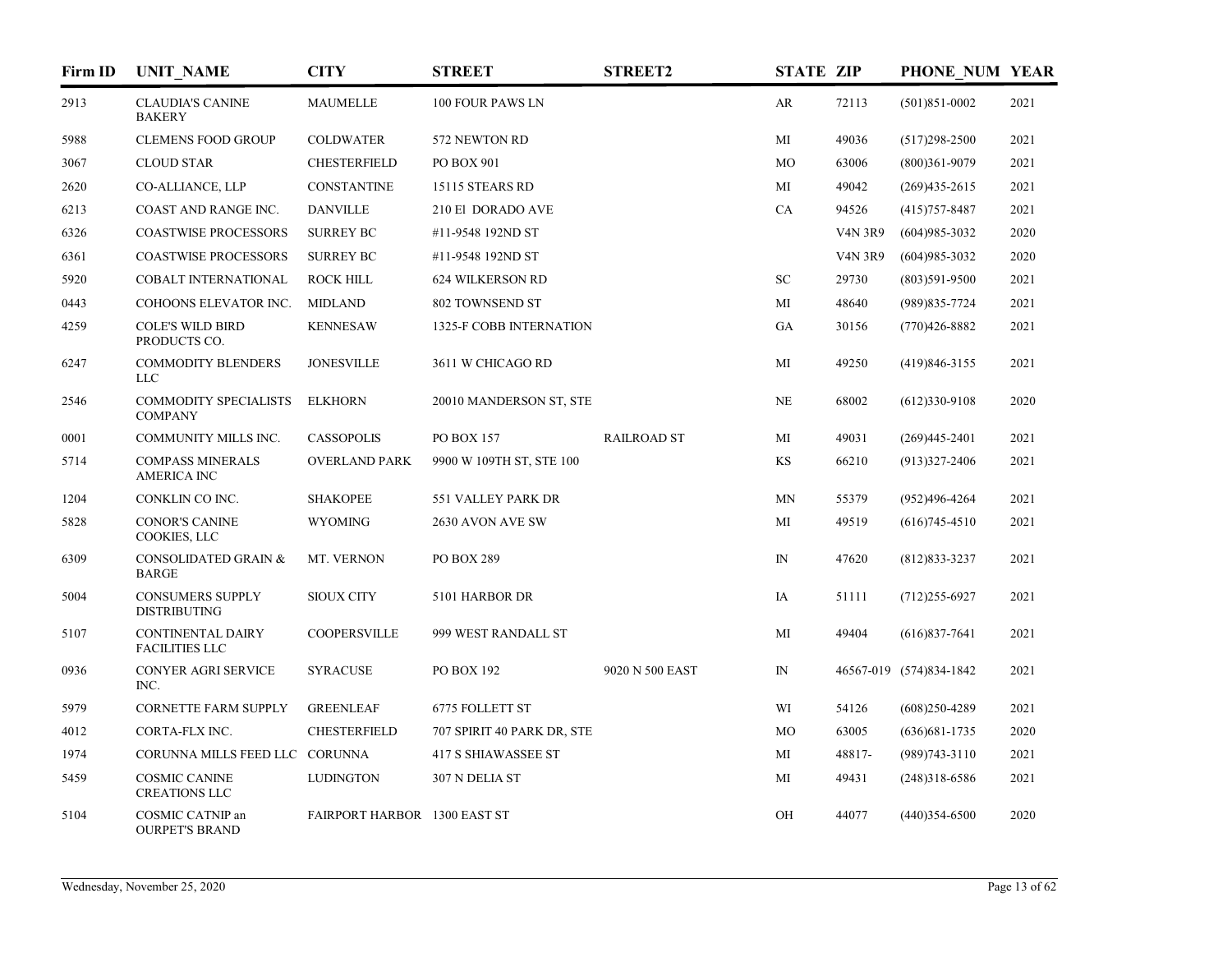| Firm ID | <b>UNIT NAME</b>                            | <b>CITY</b>           | <b>STREET</b>            | <b>STREET2</b>     | <b>STATE ZIP</b> |        | PHONE NUM YEAR          |      |
|---------|---------------------------------------------|-----------------------|--------------------------|--------------------|------------------|--------|-------------------------|------|
| 5955    | COSMIC PET, LLC                             | <b>WICHITA</b>        | 1315 W MACARTHUR RD BL   |                    | KS               | 67217  | $(316)941 - 1100$       | 2020 |
| 2613    | <b>COSTCO WHOLE</b><br>CORPORATION          | <b>SEATTLE</b>        | PO BOX 34535             |                    | WA               | 98124  | $(800)442 - 0402$       | 2021 |
| 2680    | COSTCO WHOLESALE CO                         | <b>SEATTLE</b>        | PO BOX 34535             |                    | WA               |        | 98124-267 (801)394-3477 | 2021 |
| 4728    | <b>COSTLESS INC</b>                         | <b>BURTON</b>         | 3302 ASSOCIATES DR       |                    | MI               | 48529  | $(810)964-6906$         | 2021 |
| 5380    | COTTON SEED LLC                             | <b>LA CROSSE</b>      | 1718 STATE RD 16         |                    | WI               | 54601  | $(608)782 - 5311$       | 2021 |
| 5100    | <b>COUNTRY ACRES FEED</b><br><b>COMPANY</b> | <b>ARDEN HILLS</b>    | 4001 LEXINGTON AVE N     |                    | MN               | 55126  | $(651)375 - 3479$       | 2021 |
| 6273    | COUNTRY COMPANION                           | <b>KIMBERLY</b>       | 22349 KIMBERLY RD, STE E |                    | ID               | 83341  | $(208)944-0608$         | 2021 |
| 2046    | <b>COUNTRY FEED SUPPLY</b>                  | MIO                   | 389 WEST KITTLE RD       |                    | MI               | 48647- | $(989)826 - 2305$       | 2021 |
| 6150    | <b>COUNTRYSIDE FEEDS</b>                    | <b>STANWOOD</b>       | 18607 FILLMORE RD        |                    | MI               | 49346  |                         | 2021 |
| 2677    | <b>COUNTY LINE FARMS</b>                    | <b>TRUFANT</b>        | 115 SOUTH A ST           |                    | МI               | 49347- | $(616)984-2237$         | 2021 |
| 5035    | <b>COVERTRUS NORTH</b><br><b>AMERICA</b>    | <b>DUBLIN</b>         | 400 METRO PLACE N        |                    | OH               | 43017  | $(614)$ 659-1622        | 2021 |
| 4247    | <b>COX VETERINARY</b><br>LABORATORY INC.    | <b>CHESTER</b>        | 1865 PRESSLEY RD         |                    | SC               | 29706- | $(803)581 - 4747$       | 2021 |
| 6052    | COYOTE CREEK ORGANIC<br><b>FEED MILL</b>    | <b>ELGIN</b>          | 13817 KLAUS LN           |                    | TX               | 78621  | $(512)285 - 2556$       | 2021 |
| 5492    | CP FEEDS LLC                                | <b>VALDERS</b>        | 16322 W WASHINGTON ST    |                    | WI               | 54245  | $(920)775 - 9600$       | 2021 |
| 6088    | <b>CROP COOPERATIVE</b>                     | <b>LA FARGE</b>       | ONE ORGANIC WAY          |                    | WI               | 54639  | $(608)625 - 3743$       | 2021 |
| 6311    | <b>CROSS W ORGANICS</b>                     | <b>HOWELL</b>         | 3111 PINCKNEY RD         |                    | MI               | 48843  | $(248)505-3030$         | 2021 |
| 5608    | CRUMP GROUP INC, THE                        | <b>BRAMPTON</b>       | <b>29 MELANIE DR</b>     |                    | ON               | L6T4K8 | $(905)584-6781$         | 2021 |
| 5659    | CRYSTAL CLEAR INC                           | <b>ARMADA</b>         | 15425 CHETS WAY          |                    | MI               | 48005  | $(586)$ 589-7663        | 2021 |
| 4157    | <b>CRYSTAL CREEK</b><br>NATURAL, LLC        | <b>SPOONER</b>        | <b>1600 ROUNHOUSE RD</b> |                    | WI               | 54801  | $(715)$ 635-4321        | 2021 |
| 1276    | <b>CUPREM INC</b>                           | <b>KENESAW</b>        | PO BOX 147               |                    | <b>NE</b>        | 68956  | $(402)752 - 3223$       | 2021 |
| 1217    | <b>CUSTOM PROTEIN CORP</b>                  | <b>SPRINGFIELD</b>    | PO BOX 2876              | 3453 N FARM RD 151 | MO               | 65803  | $(417)833 - 1214$       | 2021 |
| 6381    | CVS PHARMACY INC.                           | <b>WOONSOCKET</b>     | ONE CVS DR               |                    | RI               | 02895  | $(603)580-2398$         | 2021 |
| 5799    | CVS PHARMACY INC. C/O<br>RUSH DIRECT,       | <b>WOONSOCKET</b>     | 1 CVS DR                 |                    | RI               | 02895  | $(630)595-4925$         | 2021 |
| 1286    | <b>CYTOZYME</b><br><b>LABORATORIES</b>      | <b>SALT LAKE CITY</b> | 2700 SOUTH 600 WEST      |                    | UT               | 84115  | $(801)$ 533-9208        | 2021 |
| 1842    | D & D COMMODITIES LTD                       | <b>STEPHEN</b>        | <b>HWY 75 S</b>          |                    | MN               | 56757  | $(218)478 - 3308$       | 2021 |
| 1794    | D & D INGREDIENT<br><b>DISTRIBUTORS</b>     | <b>DELPHOS</b>        | 5025 N KILL RD           |                    | OH               | 45833  | $(419)692 - 2667$       | 2021 |
| 4576    | DADANT & SON'S INC                          | <b>HAMILTON</b>       | 51 S 2ND ST              |                    | IL               | 62341  | $(217)847 - 3324$       | 2021 |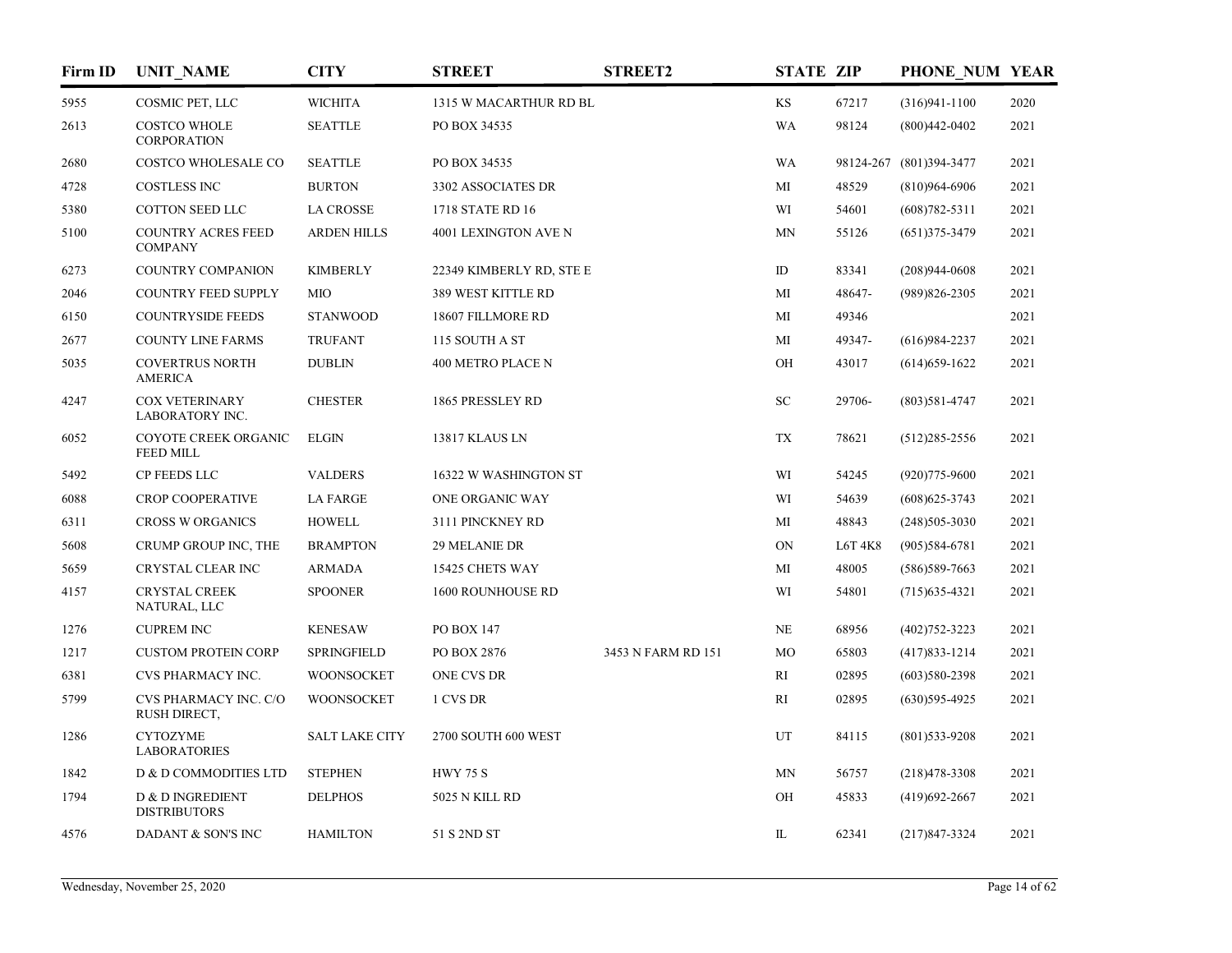| Firm ID | <b>UNIT NAME</b>                             | <b>CITY</b>          | <b>STREET</b>                           | <b>STREET2</b> | <b>STATE ZIP</b> |         | PHONE NUM YEAR          |      |
|---------|----------------------------------------------|----------------------|-----------------------------------------|----------------|------------------|---------|-------------------------|------|
| 4575    | DADANT & SONS, INC.                          | <b>ALBION</b>        | 1009 INDUSTRIAL AVE                     |                | MI               | 49224   | $(217)847 - 3324$       | 2021 |
| 0930    | <b>DAD'S PET CARE</b>                        | <b>MEADVILLE</b>     | 18746 MILL ST                           |                | PA               |         | 16335-364 (814)724-7710 | 2021 |
| 4300    | <b>DAIRY FARMERS OF</b><br><b>AMERICA</b>    | <b>COMSTOCK PARK</b> | 7799 DIVISION AVE N                     |                | MI               | 49321   | $(616)450-9316$         | 2021 |
| 4471    | <b>DAKOTA TREATS</b>                         | <b>HAWARDEN</b>      | 315 10TH ST                             |                | IA               | 51023   | $(515)212 - 2703$       | 2020 |
| 2084    | <b>DALLAS GROUP OF</b><br><b>AMERICA INC</b> | <b>WHITEHOUSE</b>    | 374 RT 22                               | PO BOX 489     | NJ               | 08888-  | $(908)$ 534-7800        | 2020 |
| 4348    | DANCING DOGS BAKERY                          | <b>MARSHALL</b>      | 521 SCHUYLER ST                         |                | MI               | 49068   | $(269)781 - 4716$       | 2021 |
| 1781    | DANISCO US INC.                              | <b>ROCHESTER</b>     | 3490 WINTON PLACE                       |                | NY               | 14623   | $(650)846 - 5866$       | 2021 |
| 4967    | DARFORD/CANAM PET<br>TREATS INC.             | <b>VERNON</b>        | #204 1710 KOSMINA RD                    |                | BC               | V1T 8T2 | $(503)$ 655-2375        | 2021 |
| 0433    | <b>DARLING INGREDIENTS</b><br>INC.           | <b>COLDWATER</b>     | 600 JAY ST                              |                | MI               | 49036   | $(859)344-2227$         | 2021 |
| 1838    | <b>DARLING INGREDIENTS</b><br>INC.           | <b>MELVINDALE</b>    | 3350 GREENFIELD RD                      |                | MI               | 48122   | $(859)344-2227$         | 2021 |
| 4432    | DARLING INGREDIENTS,<br>INC.                 | <b>IRVING</b>        | 5601 N MACARTHUR BLVD                   |                | TX               | 75038   | $(859)344-2235$         | 2021 |
| 6123    | DARLING INGREDITS, INC.                      | <b>HAMILTON</b>      | 5900 OLD ALLEGAN RD                     |                | MI               | 49419   | $(859)344 - 2227$       | 2021 |
| 4711    | DASCO INC.                                   | <b>ENGLEWOOD</b>     | 9785 MAROON CIRCLE, STE                 |                | CO               | 80112   | $(720)459-3157$         | 2021 |
| 6126    | DAVE'S DOGGY DELIGHTS                        | <b>BATTLE CREEK</b>  | 302 MORINGSIDE DR                       |                | MI               | 49015   | $(269)$ 275-4035        | 2020 |
| 4544    | DAVE'S PET FOOD                              | <b>AGAWAM</b>        | 151 SPRINGFIELD ST                      |                | MA               | 01001   | $(603)580-2398$         | 2021 |
| 0103    | <b>DAWES LABORATORIES</b>                    |                      | ARLINGTON HEIGH 3355 N ARLINGTON HEIGHT |                | IL               | 60004-  | $(847)577 - 2020$       | 2021 |
| 4888    | <b>DAWSON DISTRIBUTING</b>                   | <b>FORT DODGE</b>    | <b>1528 CARDINAL AVENUE</b>             |                | IA               | 50501   | $(602)281 - 3730$       | 2021 |
| 6385    | DDA LLC                                      | <b>KALKASKA</b>      | 304 PINE ST                             |                | MI               | 49646   | $(231)886 - 8532$       | 2021 |
| 2976    | DE BRUYN SEED INC.                           | <b>ZEELAND</b>       | 101 EAST WASHINGTON AV                  |                | MI               | 49464-  | $(616)772 - 2316$       | 2021 |
| 6325    | <b>DEARBORN SAUSAGE</b><br>COMPANY INC.      | <b>DEARBORN</b>      | 2450 WYOMING AVE                        |                | MI               | 48120   | $(313)842 - 2375$       | 2021 |
| 5404    | DEER CRACK LLC                               | <b>HARTLAND</b>      | PO BOX 245                              |                | MI               | 48353   | $(810)$ 632-6684        | 2021 |
| 4657    | DEHY ALFALFA MILLS INC                       | <b>ARLINGTON</b>     | 5935 MCCALL LN                          |                | $\rm NE$         | 68002   | $(402)478 - 4344$       | 2021 |
| 6294    | DELACON BIOTECHNIK<br><b>GMBH</b>            |                      | STEYREGG AUSTRI WEISSENWOLFFSTRASSE 14  |                |                  | 4221    | $(717)218 - 2724$       | 2020 |
| 5422    | <b>DELAVAL</b>                               | <b>KANSAS CITY</b>   | 11100 N CONGRESS AVE                    |                | MO               | 64153   | $(816)891-6960$         | 2021 |
| 4639    | DELCA CORPORATION                            | <b>LAGUNA NIGUEL</b> | 30251 GOLDEN LANTERN, S                 |                | CA               | 92677   | $(949)452 - 1100$       | 2021 |
| 5702    | <b>DELIGHTIBLES</b>                          | <b>EAGLE</b>         | 923 S BRIDGEWAY PLACE                   |                | ID               | 83616   | $(208)939 - 8900$       | 2020 |
| 2981    | DEVENISH NUTRITION                           | <b>FAIRMONT</b>      | 2320 LAKE AVE                           |                | <b>MN</b>        | 56031   | $(507)$ 235-5116        | 2021 |
| 4787    | <b>DEXTER DOG TREATS</b>                     | <b>PINCKNEY</b>      | <b>1352 NITA ST</b>                     |                | MI               | 48169   | $(734)368-1145$         | 2021 |
|         |                                              |                      |                                         |                |                  |         |                         |      |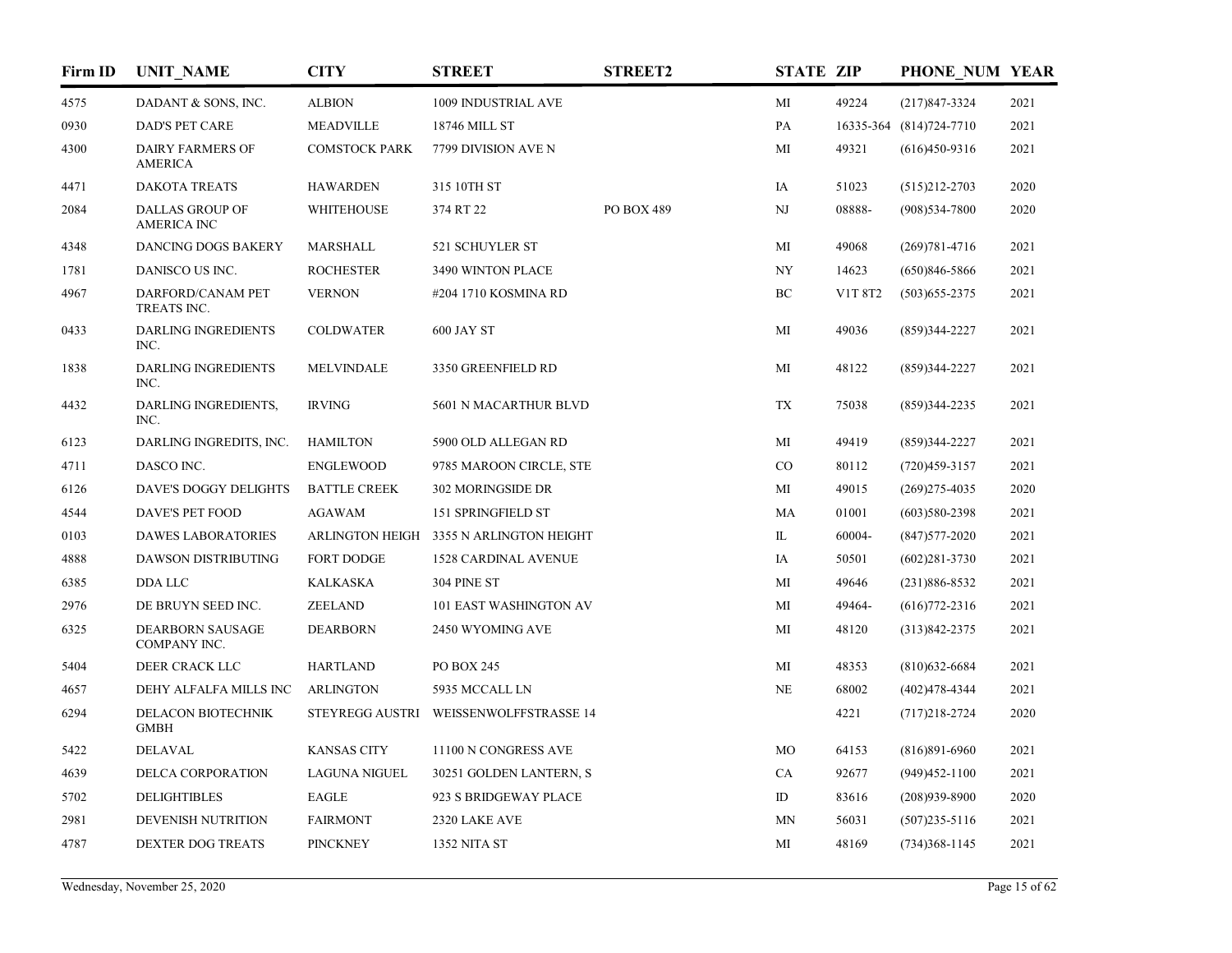| Firm ID | <b>UNIT NAME</b>                                  | <b>CITY</b>                      | <b>STREET</b>              | <b>STREET2</b> | <b>STATE ZIP</b> |                | PHONE NUM YEAR          |      |
|---------|---------------------------------------------------|----------------------------------|----------------------------|----------------|------------------|----------------|-------------------------|------|
| 1081    | DEXTER MILL INC.                                  | <b>DEXTER</b>                    | 3515 CENTRAL ST            |                | MI               | 48130          | $(734)426 - 4621$       | 2021 |
| 1359    | DIAMOND PET FOODS                                 | <b>META</b>                      | RT <sub>B</sub>            |                | MO               | 65058          | $(800)442 - 0402$       | 2021 |
| 0151    | <b>DIAMOND V</b>                                  | <b>CEDAR RAPIDS</b>              | 2525 60TH AVE SW           |                | IA               | 52407          | $(319)366 - 0745$       | 2020 |
| 6302    | DICALITE MANAGEMENT<br>GROUP, INC.                | <b>BALA CYNWYD</b>               | 1 BELMONT AVE, STE 500     |                | PA               | 19004          | $(770)728-1933$         | 2020 |
| 5307    | DIGGIN YOUR DOG, LLC                              | <b>RENO</b>                      | 8995 TERABYTE DR, STE A    |                | NV               | 89521          | $(775)849-4239$         | 2021 |
| 6387    | <b>DIMENSIONS UNLIMITED</b>                       | <b>LUDINGTON</b>                 | 910 CONRAD INDUSTRIAL B    |                | MI               | 49431          | $(231)843 - 7380$       | 2021 |
| 4013    | DINGO BRAND LLC                                   | <b>BLACKSBURG</b>                | 3001 COMMERCE ST           |                | VA               | 24060          | $(540)951 - 5584$       | 2020 |
| 1416    | DIRECT ACTION COMPANY                             | <b>DOVER</b>                     | 6668 OLD RT 39 NW          |                | OH               | 44622          | $(330)364 - 3219$       | 2021 |
| 1273    | <b>DISTRIBUTORS</b><br>PROCESSING INC.            | <b>PORTERVILLE</b>               | 17656 AVENUE 168           |                | CA               | 93257          | $(559)781 - 0297$       | 2021 |
| 6159    | DO-ALL OUTDOORS                                   | <b>NASHVILLE</b>                 | 1305 87TH AVE S            |                | <b>TN</b>        | 37203          | $(615)864 - 8411$       | 2021 |
| 2341    | <b>DOCTORS CHOICE</b><br><b>SUPPLEMENTS</b>       | PRAIRIE DU SAC                   | 750 15TH ST                |                | WI               | 53578          | $(608)$ 643-3727        | 2021 |
| 6113    | $DOG + 1$                                         | <b>ROYAL OAK</b>                 | 916 W WINDEMERE            |                | MI               | 48073          | $(248)435 - 5105$       | 2021 |
| 5980    | DOG BAKERY BY PET<br><b>NATURALLY</b>             | <b>TRAVERSE CITY</b>             | 1420 W. SOUTH AIRPORT RD   |                | MI               | 49684          | $(231)944-1944$         | 2021 |
| 6131    | DOG GON' BAKERY                                   | <b>MULLIKEN</b>                  | 379 CHARLOTTLE ST          |                | MI               | 48861          | $(517)743-1692$         | 2020 |
| 5254    | DOG GONE DELICIOUS DOG DAVISBURG<br><b>TREATS</b> |                                  | 11232 ANDERSONVILLE        |                | MI               | 48350          | $(248)613-9314$         | 2021 |
| 4054    | DOGGY DELI, LLC                                   | <b>CLINTON TWP</b>               | 38740 LEVISHAM DR          |                | MI               | 48038          | $(586)$ 228-9663        | 2021 |
| 5516    | <b>DOGS LOVE KALE</b>                             | <b>NAPLES</b>                    | 512 96TH AVE               |                | FL               | 34108          | $(634)375 - 8828$       | 2020 |
| 4580    | DOLGENCORP c/o<br><b>SIMMONS PET FOOD</b>         | <b>GOODLETSVILLE</b>             | 100 MISSION RIDGE          |                | <b>TN</b>        | 37072          | $(479)215 - 2156$       | 2021 |
| 4194    | DOLGENCORP INC                                    | <b>GOODLETTSVILLE</b>            | 100 MISSION RIDGE          |                | TN               |                | 37072-217 (330)684-8538 | 2021 |
| 4792    | DOLGENCORP LLC c/o<br><b>SUNSHINE MILLS I</b>     | <b>GOODLETTSVILLE</b>            | 100 MISSION RIDGE          |                | TN               | 37072          | $(256)356-9086$         | 2021 |
| 5567    | DOLGENCORP, LLC C/O<br>NORMERICA INTL             | <b>GOODLETTSVILLE</b>            | 100 MISSION RIDGE RD       |                | <b>TN</b>        | 37072          | $(916)620 - 8363$       | 2021 |
| 5977    | DOLGENCORP, LLC c/o<br>RUSH DIRECT INC            | <b>GOODLETSVILLE</b>             | 100 MISSION RIDGE          |                | <b>TN</b>        | 37072          | $(630)595-4925$         | 2021 |
| 2706    | <b>DOMINION VETERINARY</b><br><b>LABS LTD</b>     | WINNIPEG, MANITO 1199 SANFORD ST |                            |                |                  | <b>R3E 3A1</b> | $(204)589-7361$         | 2021 |
| 5289    | DOODLE DOG BAKERY LLC BIRCH RUN<br>PRIME OUTLETS  |                                  | 12245 S BEYER RD, STE A-10 |                | МI               | 48415          | $(989)624-0100$         | 2020 |
| 5753    | DOODLEBUG BARKERY                                 | <b>CONSTANTINE</b>               | 10468 QUAKER ST            |                | МI               | 49042          | $(269)625 - 6469$       | 2021 |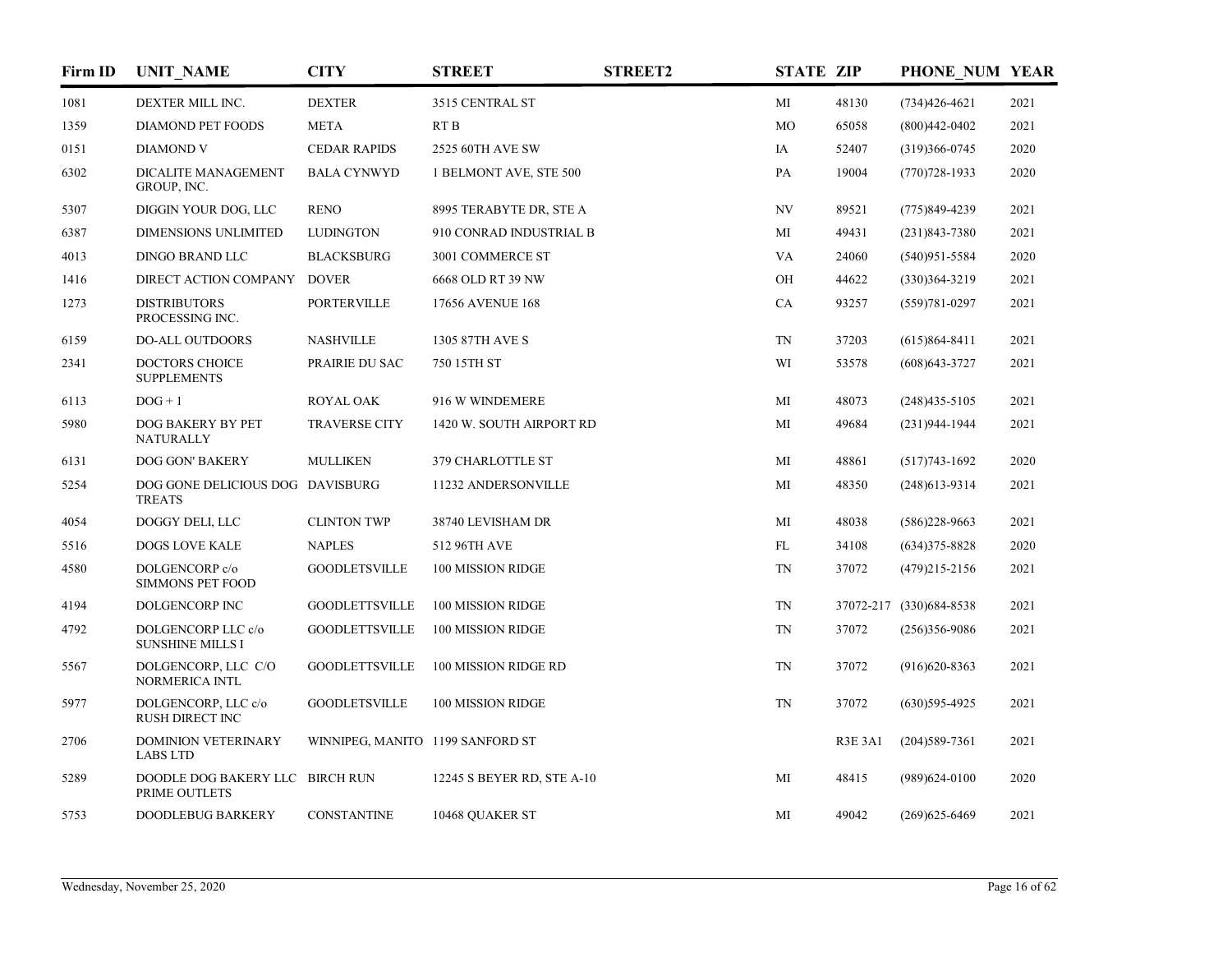| Firm ID | <b>UNIT NAME</b>                                 | <b>CITY</b>           | <b>STREET</b>             | <b>STREET2</b> | <b>STATE ZIP</b>         |       | PHONE NUM YEAR          |      |
|---------|--------------------------------------------------|-----------------------|---------------------------|----------------|--------------------------|-------|-------------------------|------|
| 4434    | <b>DOSKOCIL</b><br>MANUFACTURING CO INC<br>DBAP  | <b>ARLINGTON</b>      | 2300 EAST RANDOL MILL R   |                | TX                       | 76011 | (817)462-9707           | 2021 |
| 5917    | DOTTY'S PET CENTER                               | <b>BURTON</b>         | 1375 E BRISTOL RD         |                | MI                       | 48529 | $(810)845 - 2279$       | 2021 |
| 6022    | DOTTY'S PET CENTER                               | <b>CLIO</b>           | 315 W VIENNA RD           |                | MI                       | 48420 | $(810)845 - 2279$       | 2021 |
| 2069    | <b>DOUBLE S LIQUID FEED</b><br>SERVICE INC.      | <b>DANVILLE</b>       | 726 N BOWMAN AVE          |                | IL                       | 61832 | $(217)446 - 7969$       | 2021 |
| 4931    | DR TIM'S PET FOOD<br><b>COMPANY</b>              | <b>MARQUETTE</b>      | 2361 US 41 S              |                | MI                       | 49855 | $(906)$ 249-5667        | 2021 |
| 6121    | DR. LYONS LLC                                    | <b>DANIA BEACH</b>    | 1855 GRIFFIN RD, STE B428 |                | FL                       | 33004 | $(786)320-7111$         | 2021 |
| 6031    | DR. MARTY                                        | <b>WOODLAND HILLS</b> | 6320 CANOGA AVE 15TH FL   |                | CA                       | 91367 | $(818)835-9140$         | 2021 |
| 5829    | <b>DRAVES WHITETAIL</b><br>MINERAL COMPANY       | <b>MORLEY</b>         | 19117 JEFFERSON RD        |                | МI                       | 49336 | $(231)660 - 2854$       | 2021 |
| 6346    | DRIVEN AGRICULTURE LLC MENOMINEE                 |                       | 436 10TH AVE              |                | MI                       | 49858 | $(906)863 - 2932$       | 2021 |
| 0017    | <b>DSM NUTRITIONAL</b><br>PRODUCTS LLC           | PARISIPPANY           | <b>45 WATERVIEW BLVD</b>  |                | NJ                       |       | 07054-129 (973)257-8375 | 2021 |
| 6122    | <b>DUEKSEN TURKEY FARM</b><br>INC.               | <b>MANCELONA</b>      | 7214 M-66 HWY             |                | MI                       | 49659 | $(231)587 - 8267$       | 2021 |
| 0985    | <b>DURAND FEED &amp; GRAIN</b><br><b>COMPANY</b> | <b>DURAND</b>         | 411 BRAND ST              |                | МI                       | 48429 | $(989)288 - 3178$       | 2021 |
| 1343    | DURVET INC.                                      | <b>BLUE SPRINGS</b>   | 100 SE MAGELLAN DRIVE     |                | MO                       |       | 64014-590 (816)229-9101 | 2021 |
| 5429    | E J MILLER'S FEEDS, LLC                          | <b>FREMONT</b>        | 3225 S CROSWELL AVE       |                | MI                       | 49412 | $(231)924-9762$         | 2021 |
| 4806    | E.A.T.S - EDIBLE ANIMAL<br><b>TREATS INC</b>     | <b>ERIE</b>           | 2727 E SUBSTATION RD      |                | MI                       | 48133 | $(734)847 - 0416$       | 2021 |
| 4739    | <b>EARL'S MEATS LLC</b>                          | <b>HOLLAND</b>        | A 5685 143RD AVE          |                | MI                       | 49423 | $(616)392-6392$         | 2021 |
| 5337    | EARTH ANIMAL VENTURES SOUTHPORT                  |                       | 49 JOHN ST UNIT 1         |                | CT                       | 06890 | $(770)781 - 9992$       | 2021 |
| 0412    | <b>EATON FARM BUREAU</b><br>COOP-CHARLOTTE       | <b>CHARLOTTE</b>      | 2166 E CLINTON TRAIL      | PO BOX B       | MI                       | 48813 | $(517)543 - 1160$       | 2021 |
| 5796    | <b>EATON FARM BUREAU</b><br><b>COOP-LESLIE</b>   | <b>LESLIE</b>         | 304 E BELLEVUE ST         |                | MI                       | 49251 | $(517)589 - 8248$       | 2021 |
| 5792    | <b>EATON FARM BUREAU</b><br>COOP-MASON           | <b>MASON</b>          | 104 S LANSING ST          |                | MI                       | 48854 | $(517)676 - 1016$       | 2021 |
| 6186    | <b>EBBY'S PET BAKERY</b>                         | <b>SPRING LAKE</b>    | 618 E SAVIDGE ST, STE C   |                | МI                       | 49456 | $(616)405 - 3378$       | 2021 |
| 5551    | <b>EBSCO INDUSTRIES INC</b><br>(DBA PRADCO OU    | <b>BIRMINGHAM</b>     | 5724 HIGHWAY 280 E        |                | AL                       | 35242 | $(205)995 - 4500$       | 2021 |
| 6419    | ECOLAB INC.                                      | <b>ST. PAUL</b>       | <b>1 ECOLAB PLACE</b>     |                | MN                       | 55102 | $(336)508 - 8926$       | 2021 |
| 4283    | <b>ECOLOGICAL</b><br><b>LABORATORIES INC.</b>    | <b>ISLAND PARK</b>    | <b>4 WATERFORD RD</b>     |                | $\ensuremath{\text{NY}}$ | 11558 | $(516)823 - 3441$       | 2021 |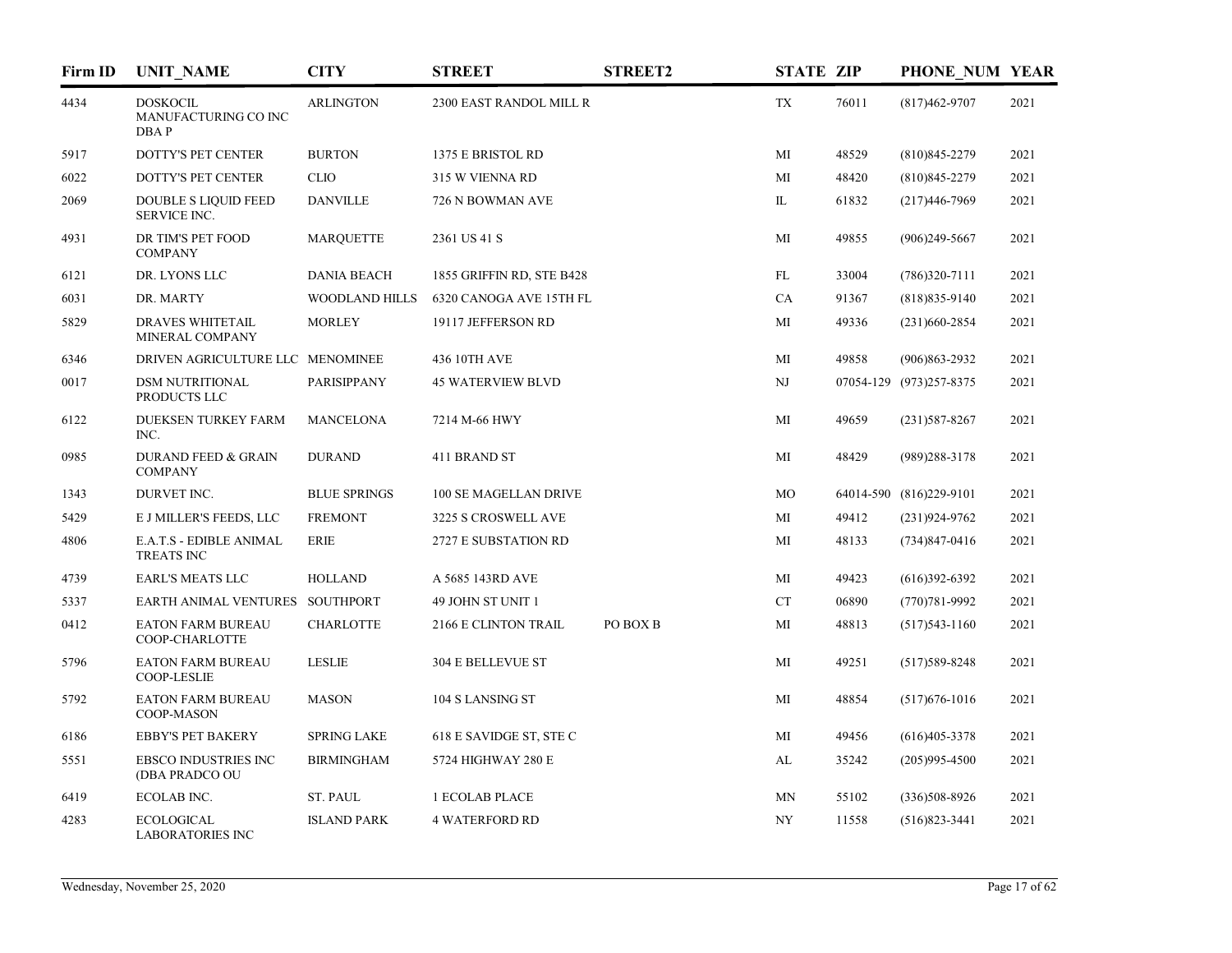| Firm ID | <b>UNIT_NAME</b>                                    | <b>CITY</b>         | <b>STREET</b>                | <b>STREET2</b> | <b>STATE ZIP</b> |        | PHONE NUM YEAR    |      |
|---------|-----------------------------------------------------|---------------------|------------------------------|----------------|------------------|--------|-------------------|------|
| 5073    | <b>ECOW PRODUCTS LLC</b>                            | <b>WAUKON</b>       | <b>1 ALLAMAKEE ST</b>        |                | IA               | 52172  | $(563)568 - 6800$ | 2021 |
| 2772    | <b>EDON FARMERS</b><br>COOPERATIVE ASSN INC.        | <b>EDON</b>         | 205 S MICHIGAN ST            | PO BOX 308     | OH               | 43518- | $(419)272 - 2121$ | 2021 |
| 6036    | EGGLAND'S BEST, LLC                                 | <b>MALVERN</b>      | 70 EAST SWEDESFORD RD,       |                | PA               | 19355  | $(419)294 - 3838$ | 2021 |
| 0552    | <b>EIGHT IN ONE PET</b><br>PRODUCTS INC.            | <b>BLACKSBURG</b>   | 3001 COMMERCE ST             |                | VA               | 24060  | $(540)951 - 5584$ | 2021 |
| 5320    | ELANCO ANIMAL HEALTH<br>DIV OF ELI LIL              | <b>INDIANAPOLIS</b> | 2500 INNOVATIVE WAY          |                | $_{\rm IN}$      | 46285  | $(480)292 - 9455$ | 2021 |
| 5970    | ELANCO US INC.                                      | <b>GREENFIELD</b>   | 2500 INNOVATION WAY          |                | $\mathbb{N}$     | 46140  | $(480)$ 292-9455  | 2021 |
| 4999    | ELDON C STUTSMAN INC.                               | <b>HILLS</b>        | 121 LASSIE ST                |                | IA               | 52235  | $(319)679 - 7209$ | 2021 |
| 5071    | ELITE NUTRITION LLC                                 | <b>ODON</b>         | 8868 N 650 E                 |                | $\mathbb{N}$     | 47562  | $(812)$ 636-7001  | 2021 |
| 0645    | <b>ELLSWORTH FARMERS</b><br><b>EXCHANGE</b>         | <b>ELLSWORTH</b>    | 6509 CENTER ST               |                | MI               | 49729  | $(231)588 - 2300$ | 2021 |
| 0139    | <b>ELLSWORTH FARMERS</b><br><b>EXCHANGE</b>         | <b>MANCELONA</b>    | 406 S MAPLE ST               |                | MI               | 49659  | $(231)587 - 8411$ | 2021 |
| 5555    | <b>EMERALD PET PRODUCTS</b>                         | <b>WALNUT CREEK</b> | 2070 N BROADWAY #4128        |                | CA               | 94596  | $(510)703 - 0486$ | 2021 |
| 6413    | <b>ENDEAVOR AG AND</b><br><b>ENERGY</b>             | <b>HOLLAND</b>      | 13400 VAN BUREN AVE          |                | МI               | 49464  | $(219)878 - 3116$ | 2021 |
| 6412    | <b>ENDEAVOR AG AND</b><br><b>ENGERY-HAMILTON</b>    | <b>HAMILTON</b>     | <b>4670 E WASHINGTON AVE</b> |                | MI               | 49419  | $(219)878-3116$   | 2021 |
| 4726    | <b>ENERGY FEEDS</b><br><b>INTERNATIONAL LLC</b>     | <b>OAKLAND</b>      | 745 85TH AVE UNIT A          |                | CA               | 94621  | $(510)483 - 8600$ | 2020 |
| 5626    | <b>ENGADINE FEED &amp; SUPPLY</b><br>INC.           | <b>ENGADINE</b>     | W13960 BUCHA ST              |                | MI               | 49827  | $(906)477 - 6273$ | 2021 |
| 5840    | <b>ENVIROFLIGHT LLC</b>                             | <b>MAYSVILLE</b>    | 1118 PROGRESS WAY            |                | KY               | 41056  | $(574)$ 253-5115  | 2021 |
| 4177    | <b>ENVIRONMENTAL CARE &amp;</b><br><b>SHARE INC</b> | <b>GOLDEN</b>       | 15611 WEST 6TH AVE           |                | CO               | 80401  | $(925)228-1332$   | 2021 |
| 4962    | <b>ENZ-A-BAC ADVANCED</b><br><b>PRODUCTS</b>        | <b>TWIN FALLS</b>   | 3586 HIGHWAY 93              |                | ID               | 83301  | $(208)736 - 1607$ | 2021 |
| 5421    | EP MINERALS, LLC                                    | <b>RENO</b>         | 9785 GATEWAY DR              |                | NV               | 89521  | $(775)824 - 7600$ | 2021 |
| 5573    | EQUUS MAGNIFICUS, INC.                              | <b>HUGO</b>         | 5100 130TH ST N              |                | MN               | 55038  | $(651)407-0023$   | 2021 |
| 6366    | ERIE INTERNATIONAL<br><b>GROUP</b>                  | <b>PAINESVILLE</b>  | 679 HARDY RD                 |                | OН               | 44077  | $(440)350-6300$   | 2021 |
| 4745    | ERNEST D PRUSAKIEWICZ                               | <b>GAYLORD</b>      | RT1                          | 1900 E M-32    | MI               | 49735  | $(989)732 - 7718$ | 2021 |
| 5175    | <b>EST LLC</b>                                      | <b>COVINGTON</b>    | 14481 LOCHRIDGE BLVD         |                | GA               | 30014  | $(770)788 - 4519$ | 2021 |
| 5263    | ETHICAL PRODUCTS INC.                               | <b>BLOOMFIELD</b>   | 27 FEDERAL PLAZA             |                | NJ               | 07003  | $(973)707 - 0700$ | 2021 |
| 5298    | ETTA SAYS LLC                                       | <b>EARTH CITY</b>   | 3159 RIDER TRAIL SOUTH       |                | MO               | 63045  | $(314)737 - 4540$ | 2021 |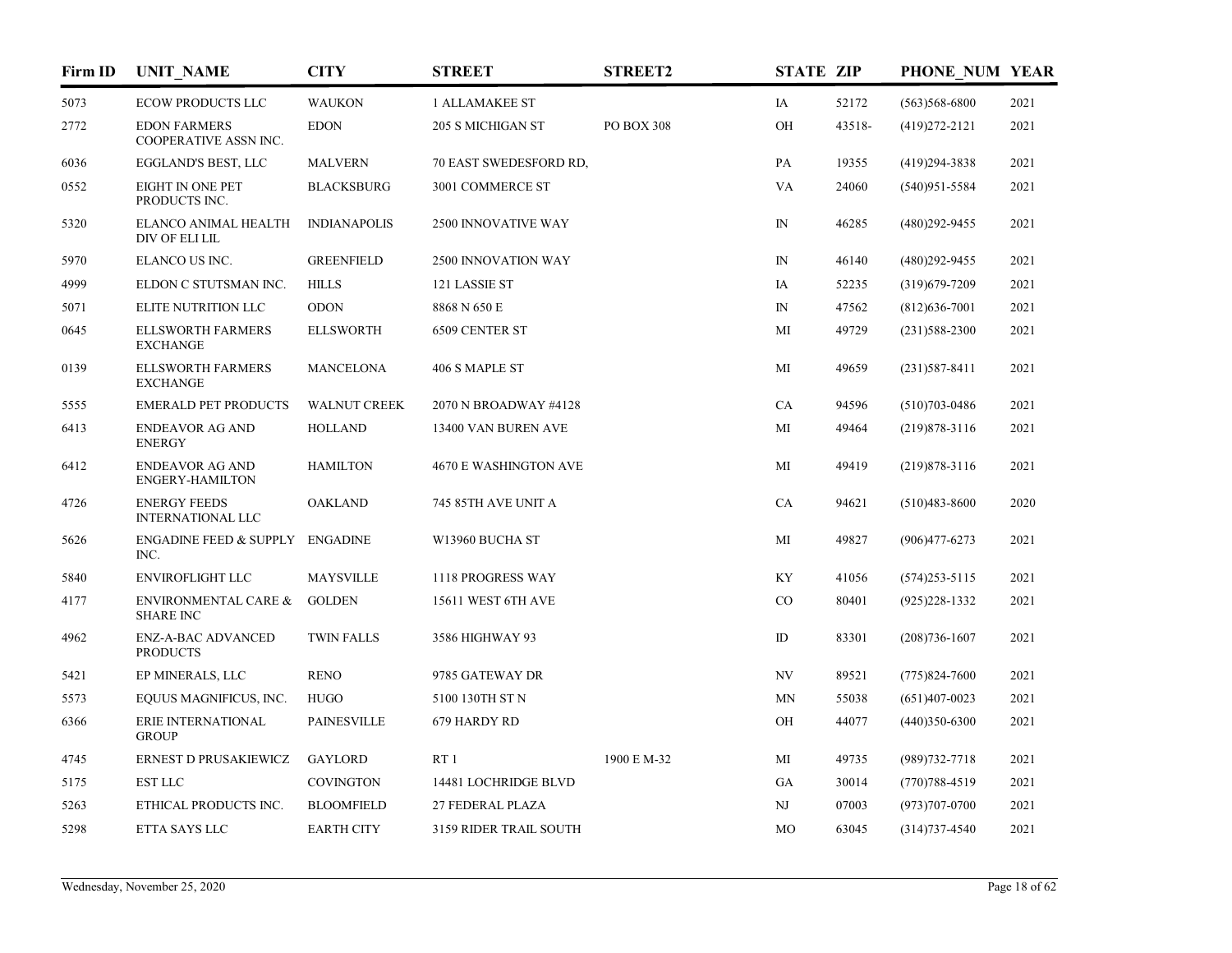| Firm ID | <b>UNIT NAME</b>                                 | CITY                  | <b>STREET</b>             | <b>STREET2</b>   | <b>STATE ZIP</b> |        | PHONE NUM YEAR          |      |
|---------|--------------------------------------------------|-----------------------|---------------------------|------------------|------------------|--------|-------------------------|------|
| 5969    | <b>EVANGER'S DOG &amp; CAT</b><br>FOOD CO. INC.  | <b>MARKHAM</b>        | 2210 W 162ND ST           |                  | $\mathbbm{L}$    |        | 60428-560 (847)537-0102 | 2021 |
| 5888    | <b>EVOLVE BIOSYSTEMS, INC</b>                    | <b>DAVIS</b>          | 2121 2ND ST, STE B107     |                  | CA               | 95618  | $(678)641-3381$         | 2020 |
| 2191    | EVOLVED/EVOLVED<br><b>HABITATS</b>               | <b>NEW ROADS</b>      | 2261 MORGANZA HWY         |                  | LA               | 70760- | $(225)$ 638-4016        | 2021 |
| 1125    | <b>EVONIK CORPORATION</b>                        | <b>KENNESAW</b>       | 1701 BARRETT LAKES BLVD   |                  | GA               | 30144- | $(678)797-4309$         | 2021 |
| 2142    | EXCLUSIVELY PET INC.                             | <b>PHOENIX</b>        | 301 W OSBORN RD           |                  | AZ               | 85013  | $(602)281 - 3730$       | 2021 |
| 6380    | <b>EXTREME AQUATIC FOODS</b>                     | MELBOURNE             | 3111 SKYWAY CIRCLE UNIT   |                  | FL               | 32934  | $(305)245 - 7717$       | 2021 |
| 1736    | FM BROWN'S SONS INC.                             | <b>SINKING SPRING</b> | PO BOX 2116               | 205 WOODROW AVE  | PA               | 19608  | $(610)$ 678-2838        | 2021 |
| 5423    | <b>FAIRLIFE, LLC</b>                             | <b>COPPERSVILLE</b>   | 999 W RANDALL ST, STE 200 |                  | МI               | 49404  | $(773)663 - 1220$       | 2021 |
| 0664    | <b>FALMOUTH COOP</b><br>COMPANY INC.             | <b>FALMOUTH</b>       | PO BOX 85                 | 260 E PROSPER RD | МI               | 49632  | $(231)826 - 3301$       | 2020 |
| 5833    | <b>FALMOUTH COOP</b><br>COMPANY INC.             | <b>MCBAIN</b>         | 101 N PINE ST             |                  | MI               | 49657  | $(231)826 - 3301$       | 2020 |
| 5715    | FAMILY DOLLAR SERVICES MATTHEWS<br>INC. C/O PRO  |                       | 10401 MONROE RD           |                  | NC               | 28105  | $(952)984-1862$         | 2020 |
| 4976    | FAMILY DOLLAR SERVICES CHARLOTTE<br>INC. C/O SUN |                       | PO BOX 1017               |                  | NC               | 28201  | $(256)356-9086$         | 2021 |
| 6132    | FAMILY FARM AND HOME                             | <b>MUSKEGON</b>       | 900 THIRD ST, STE 302     |                  | MI               | 49440  | $(231)722 - 8335$       | 2020 |
| 6421    | <b>FARM HOUNDS</b>                               | <b>SMYMA</b>          | 1600 WILSON WAY SE        |                  | GA               | 30082  | $(404)966 - 0351$       | 2021 |
| 4570    | <b>FARMERS COOP</b><br><b>ELEVATOR CO</b>        | ZEELAND               | 2354 64TH AVE             |                  | MI               | 49464  | $(616)669-9596$         | 2021 |
| 0062    | <b>FARMERS COOP</b><br><b>ELEVATOR COMPANY</b>   | <b>HUDSONVILLE</b>    | 3302 PROSPECT ST          | PO BOX 219       | MI               | 49426  | $(616)$ 669-9596        | 2021 |
| 0546    | <b>FARMERS COOP GRAIN</b><br><b>COMPANY</b>      | <b>KINDE</b>          | 338 MAIN ST               | PO BOX 246       | MI               | 48445  | (989)874-4200           | 2021 |
| 0535    | <b>FARMERS GRAIN &amp; FEED</b><br><b>MILL</b>   | <b>NEW BOSTON</b>     | 18700 HANNAN RD           |                  | MI               | 48164  | $(734)753 - 4233$       | 2021 |
| 5539    | <b>FARMINA PET FOODS</b>                         | <b>NEW YORK</b>       | 259 W 30TH ST, STE 1502   |                  | NY               | 10001  | $(770)781 - 9992$       | 2021 |
| 0063    | FARNAM COMPANY INC<br><b>DBA CENTRAL LIFE</b>    | <b>PHOENIX</b>        | 301 W OSBORN ROAD         |                  | AZ               |        | 85013-392 (602)281-3730 | 2021 |
| 4126    | <b>FARNAM HORSE</b><br>PRODUCTS DBA CENTRAL L    | <b>PHOENIX</b>        | 301 W OSBORN RD           |                  | AZ               | 85013  | $(602)281 - 3730$       | 2021 |
| 5238    | <b>FARRIER SCIENCE CLINIC</b><br><b>LLC</b>      | <b>HAMILTION</b>      | 2996 MILLVILLE-SHANDON    |                  | OH               | 45013  | $(513)738 - 0010$       | 2021 |
| 3056    | FAYETTE FEED MILL LTD.                           | <b>FAYETTE</b>        | 206 S OHIO ST             | PO BOX 237       | OH               | 43521- | $(419)237 - 2583$       | 2021 |
| 4604    | FEED PRODUCTS NORTH,<br>INC.                     | MAPLEWOOD             | 1300 MCKNIGHT RD N        |                  | MN               | 55119  | $(651)757 - 3563$       | 2021 |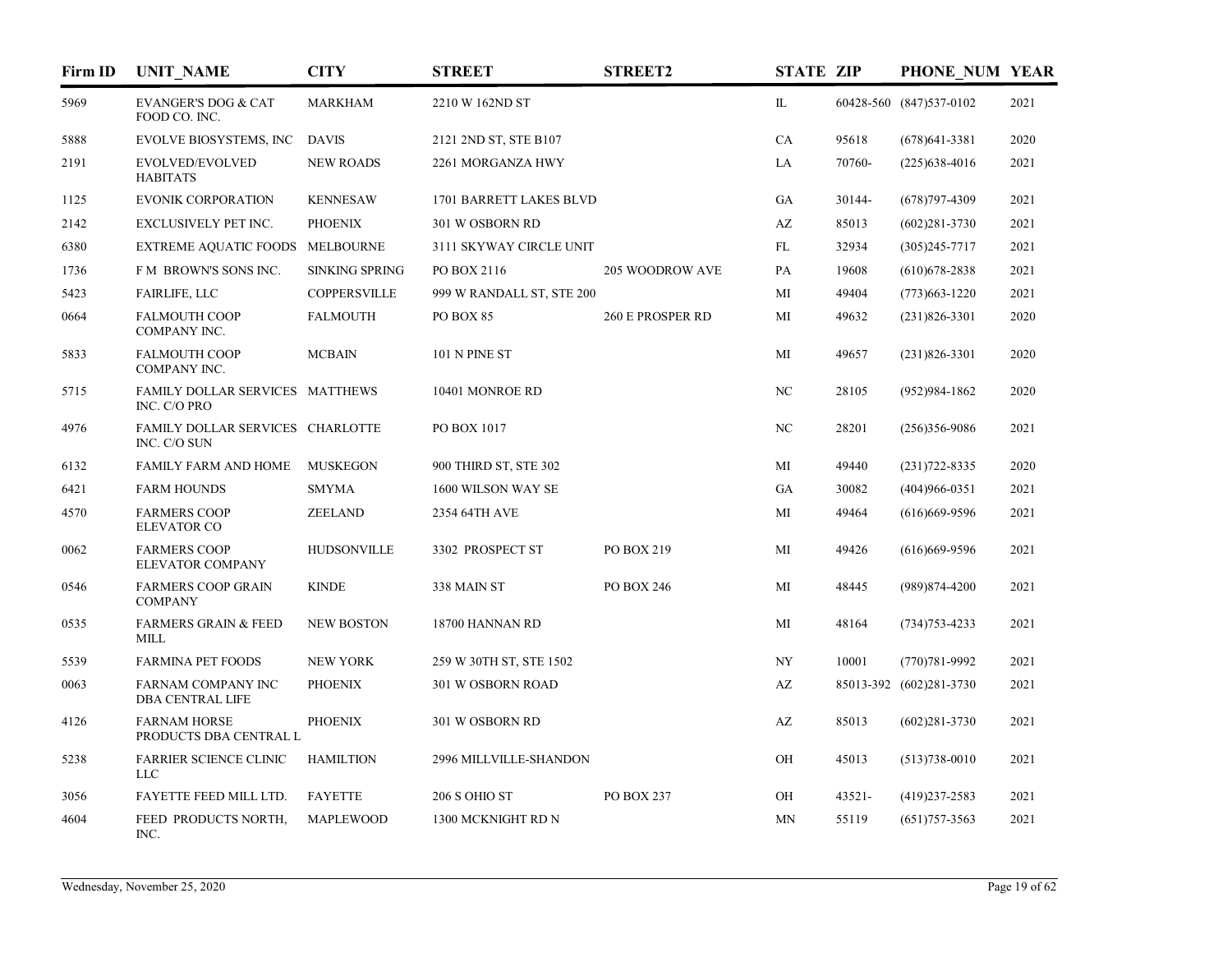| Firm ID | <b>UNIT NAME</b>                                              | <b>CITY</b>          | <b>STREET</b>              | <b>STREET2</b> | <b>STATE ZIP</b>       |                | PHONE NUM YEAR    |      |
|---------|---------------------------------------------------------------|----------------------|----------------------------|----------------|------------------------|----------------|-------------------|------|
| 6405    | FEED PARTNERS LLC                                             | <b>PIPESTONE</b>     | 1801 FORMAN DR             |                | MO                     | 56164          | $(507)215 - 5582$ | 2021 |
| 6399    | <b>FEED PRODUCTS &amp;</b><br>SERVICE CO.                     | <b>ST. LOUIS</b>     | 12444 POWERSCOURT DR, S    |                | MO                     | 63131          | $(314)843 - 7300$ | 2021 |
| 3045    | <b>FEED SOLUTIONS</b>                                         | <b>ARDEN HILLS</b>   | 4001 LEXINGTON AVE N       |                | MN                     | 55126          | $(651)375 - 7738$ | 2021 |
| 5089    | FEED STORE THE LLC                                            | <b>GLADWIN</b>       | 2461 SOUTH M-30            |                | MI                     | 48624          | (989)426-4474     | 2021 |
| 6337    | FEEDERS SUPPLY COLLC                                          | <b>LOUISVILLE</b>    | 1740 RESEARCH DR           |                | KY                     | 40299          | $(256)356-9086$   | 2021 |
| 6038    | FENCHEM INC.                                                  | <b>CHINO</b>         | 15308 EL PRADO RD          |                | CA                     | 91710          | $(909)325 - 0151$ | 2021 |
| 5729    | FERMENTED NUTRITION                                           | <b>LUXEMBURG</b>     | <b>407 FOURTH ST</b>       |                | WI                     | 54217          | $(855)$ 551-9439  | 2021 |
| 2873    | FERTRELL COMPANY                                              | <b>BAINBRIDGE</b>    | PO BOX 265                 | 600 N 2ND ST   | PA                     | 17502-         | $(717)367 - 1566$ | 2021 |
| 5232    | FETCH FOR COOL PETS                                           | <b>NEW YORK</b>      | 1407 BROADWAY, STE 601     |                | NY                     | 10018          | $(732)901 - 2100$ | 2021 |
| 2828    | FIDO ENTERPRISES INC.<br>(C/O PHYDEAUX                        | <b>HARRISON TWP</b>  | <b>40360 PRODUCTION DR</b> |                | MI                     | 48045          | $(586)790 - 8200$ | 2021 |
| 5542    | <b>FIDOBIOTICS</b>                                            | <b>SALT LAKE</b>     | 2732 S 3600 W #B           |                | UT                     | 84119          | $(888)322 - 3207$ | 2020 |
| 2746    | <b>FINDLEY FEEDS</b>                                          | <b>BURR OAK</b>      | 29900 FINDLEY ROAD         |                | MI                     | 49030-         | $(269)489-5513$   | 2021 |
| 1163    | FINISH LINE INC.                                              | <b>BENSENVILLE</b>   | 115 GATEWAY                |                | IL                     | 60106-         | $(630)694-0000$   | 2021 |
| 6415    | FINISH LINE PETS/VET<br><b>WORTHY</b>                         | <b>TEMPE</b>         | 2405 S ROOSEVELT ST        |                | $\mathbf{A}\mathbf{Z}$ | 85282          | $(480)436-0823$   | 2021 |
| 4601    | <b>FIRST COMPANION</b><br>VETERINARY PRODUCTS                 | <b>GREELEY</b>       | PO BOX 1240                |                | CO                     | 80632          | $(970)378 - 2012$ | 2021 |
| 4292    | <b>FIRST NATURE</b>                                           | <b>ROGERS</b>        | 400 W STRIBLING DR         |                | AR                     | 72757          | $(479)621 - 4206$ | 2021 |
| 6377    | FITOPLANCTON MARINO SL EL PUERTO DE SAN DARSENA COMERCIAL S/N |                      |                            |                | CA                     | 11500          |                   | 2021 |
| 6221    | <b>FIVEW</b>                                                  | <b>KENTWOOD</b>      | 4692 STAUFFER AVE SE       |                | МI                     | 49508          | $(616)212 - 5813$ | 2020 |
| 6098    | FLAVOR FERM, INC.                                             | LAKEVILLE            | 8860 UPPER 208TH ST W      |                | MN                     | 55044          | $(952)469-3492$   | 2021 |
| 6168    | FLINT HILLS RESOURCES LP WICHITA                              |                      | 4111 E 37TH ST N           |                | KS                     | 67201          | $(316)789 - 2882$ | 2021 |
| 6287    | FLORA INC.                                                    | <b>LYDEN</b>         | 805 E BADGER RD            |                | <b>WA</b>              | 98264          | $(604)456 - 2048$ | 2021 |
| 1442    | <b>FLORIDA MARINE</b><br><b>RESEARCH</b>                      | SARASOTA             | 1530 MANGO AVE             |                | FL                     | 33580          | $(941)365 - 5753$ | 2021 |
| 5500    | <b>FLP LLC</b>                                                | <b>TEMPE</b>         | 2405 S ROOSEVELT ST        |                | AZ                     | 85282          | $(480)$ 557-5893  | 2020 |
| 5447    | FLUFF N' SUDS PET SALON                                       | <b>BENTON HARBOR</b> | 3151 NORTH M 63            |                | MI                     | 49022          | $(269)849 - 2272$ | 2021 |
| 5962    | <b>FLUKER'S</b>                                               | PORT ALLEN           | PO BOX 530                 |                | LA                     | 70767          | $(225)435 - 4395$ | 2021 |
| 6365    | <b>FOCUR ON TOOLS</b>                                         | <b>LOGAN</b>         | 878 W 400 N                |                | UT                     | 84321          | $(435)213 - 9453$ | 2021 |
| 6225    | <b>FONDEL CHEMICALS</b><br><b>LIMITED</b>                     | <b>STRATFORD</b>     | 1020 ONTARIO ST UNIT 6     |                | ON                     | <b>N5A 6Z3</b> | $(905)878 - 8432$ | 2021 |
| 4628    | <b>FOPPERS GOURMET PET</b><br>TREAT BAKERY                    | <b>LOGANSPORT</b>    | 1005 W BROADWAY            |                | ${\rm IN}$             | 46947          | $(574)516-1060$   | 2021 |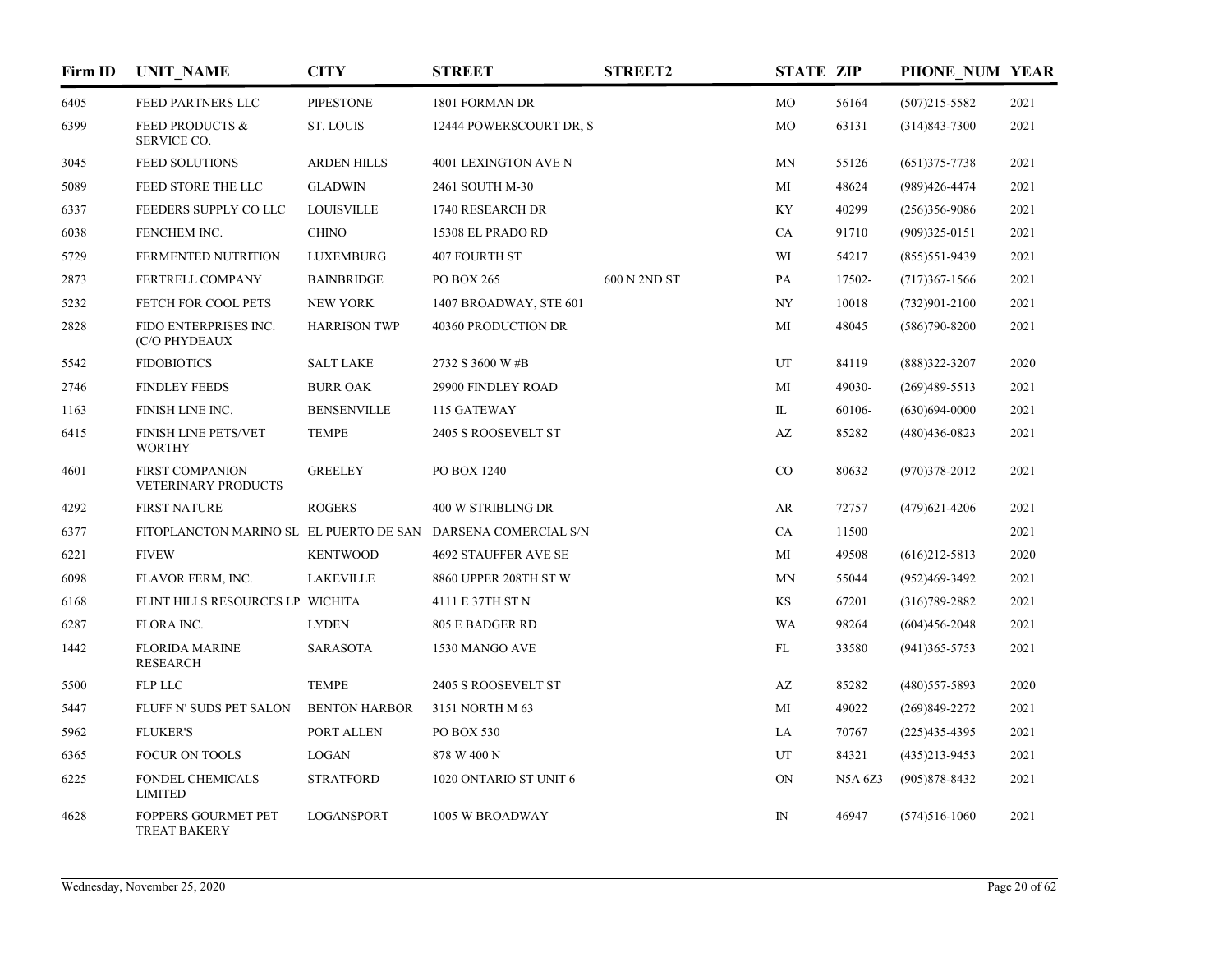| Firm ID | <b>UNIT NAME</b>                                         | <b>CITY</b>                    | <b>STREET</b>                  | <b>STREET2</b> | <b>STATE ZIP</b>       |        | PHONE NUM YEAR          |      |
|---------|----------------------------------------------------------|--------------------------------|--------------------------------|----------------|------------------------|--------|-------------------------|------|
| 2635    | <b>FORAGE RESEARCH INC</b>                               | <b>CLARKSDALE</b>              | PO BOX 77                      |                | MO                     | 64430- | $(816)667 - 5396$       | 2021 |
| 5899    | FOREMOST FARMS USA<br><b>COOPERATIVE</b>                 | <b>BARABOO</b>                 | E10889 PENNY LN                |                | WI                     | 53913  | $(608)355 - 8684$       | 2021 |
| 0306    | FORMAFEED, INC.                                          | <b>STEWART</b>                 | 740 BOWMAN ST.                 |                | MN                     | 55385  | (320) 532-2951          | 2021 |
| 0020    | <b>FOUR PAWS PRODUCTS</b><br><b>LTD</b>                  | NEPTUNE CITY                   | 120 3RD AVE 1                  |                | NJ                     | 07754  | $(602)281 - 3730$       | 2021 |
| 0467    | <b>FOWLERVILLE FEED &amp; PET</b><br><b>SUPPLIES INC</b> | <b>FOWLERVILLE</b>             | PO BOX 374                     | 120 HALE ST    | MI                     | 48836  | $(517)223 - 9115$       | 2021 |
| 5726    | FOX VALLEY ALFALFA<br>MILL, INC.                         | <b>HILBERT</b>                 | 508 N 3RD ST                   |                | WI                     | 54129  | $(920)853 - 3554$       | 2021 |
| 4807    | <b>FOXDEN EQUINE INC</b>                                 | <b>STUARTS DRAFT</b>           | PO BOX 480                     |                | VA                     | 24477  | $(540)337 - 5450$       | 2021 |
| 5734    | <b>FRANKENMUTH</b><br><b>BAVARIAN INN</b>                | <b>FRANKENMUTH</b>             | 713 S MAIN ST                  |                | MI                     | 48734  | (989) 652-9941          | 2021 |
| 2164    | <b>FREE CHOICE</b><br><b>ENTERPRISES LTD</b>             | <b>LANCASTER</b>               | 10055 COUNTY RD K              |                | WI                     | 53813- | $(608)723 - 7977$       | 2021 |
| 4173    | FREEDOM HEALTH LLC                                       | <b>AURORA</b>                  | <b>65 AURORA INDUSTRIAL PK</b> |                | OН                     |        | 44202-808 (330)562-0888 | 2021 |
| 1281    | <b>FREELAND BEAN &amp; GRAIN</b><br>INC.                 | <b>FREELAND</b>                | 1000 E WASHINGTON              |                | MI                     | 48623  | (989) 695-9131          | 2021 |
| 4376    | <b>FRESHPET</b>                                          | <b>SECAUCUS</b>                | PO BOX 2157                    |                | NJ                     | 07096  | $(484)$ 635-1534        | 2021 |
| 0563    | FROMM FAMILY FOODS<br><b>LLC</b>                         | <b>MEQUON</b>                  | 13145 N GREEN BAY ROAD         |                | WI                     | 53092  | $(262)242 - 2200$       | 2021 |
| 4865    | FRONT PORCH PETS INC.                                    | <b>WILD ROSE</b>               | N 4935 STATE RD 22             |                | WI                     | 54984  | $(800)922 - 2968$       | 2021 |
| 1424    | <b>FRUIT BASKET</b><br><b>FLOWERLAND</b>                 | <b>GRAND RAPIDS</b>            | 765 28TH ST SW                 |                | MI                     | 49509- | $(616)$ 532-7404        | 2020 |
| 6139    | FULL LIFE COMPANY, LLC                                   | <b>PHOENIX</b>                 | 2120 E ROSE GARDEN LN #A       |                | $\mathbf{A}\mathbf{Z}$ | 85027  | $(770)781 - 9992$       | 2021 |
| 6282    | FUR PAWZ LLC                                             | MICHIGAN CENTER 331 GILMORE CT |                                |                | MI                     | 49254  | $(734)751 - 0177$       | 2021 |
| 0768    | <b>FURST MCNESS OF</b><br><b>CANADA LIMITED</b>          | <b>FREEPORT</b>                | 120 E CLARK ST                 |                | IL                     | 61032  | $(815)$ 232-9707        | 2021 |
| 0882    | <b>FURST-MCNESS COMPANY</b>                              | <b>FREEPORT</b>                | 120 E CLARK ST                 |                | IL                     |        | 61032-330 (815)232-9707 | 2021 |
| 4107    | <b>FUZZYBUTZ PET BAKERY</b>                              | <b>ST JOSEPH</b>               | 306 STATE ST                   |                | MI                     | 49085- | $(269)983 - 9663$       | 2021 |
| 6362    | <b>GAINES FAMILY</b><br><b>FARMSTEAD</b>                 | <b>HUEYTOWN</b>                | 25 COMMERCE AVE #109           |                | AL                     | 35023  | $(295)396 - 8600$       | 2020 |
| 2043    | <b>GALLAGHERS</b>                                        | <b>BELDING</b>                 | 4227 OSTRUM RD                 |                | MI                     | 48809- | $(616)761 - 3243$       | 2021 |
| 6184    | GAMBOL PET USA, INC.                                     | <b>PERRIS</b>                  | 20343 HARVILL AVE              |                | CA                     | 92570  | $(410)220 - 2800$       | 2020 |
| 6141    | <b>GARBER FEEDS</b>                                      | <b>STANWOOD</b>                | 13324 7 MILE RD                |                | MI                     | 49346  |                         | 2021 |
| 2523    | GARMON CORP/NATURVET TEMECULA                            |                                | 27461 VIA INDUSTRIA            |                | CA                     | 92590- | $(951)296-6308$         | 2021 |
| 2453    | <b>GATEWAY PRODUCTS</b>                                  | <b>HOLLY</b>                   | <b>301 S MAIN</b>              | PO BOX 529     | $_{\rm CO}$            | 81047- | $(719)$ 537-6351        | 2021 |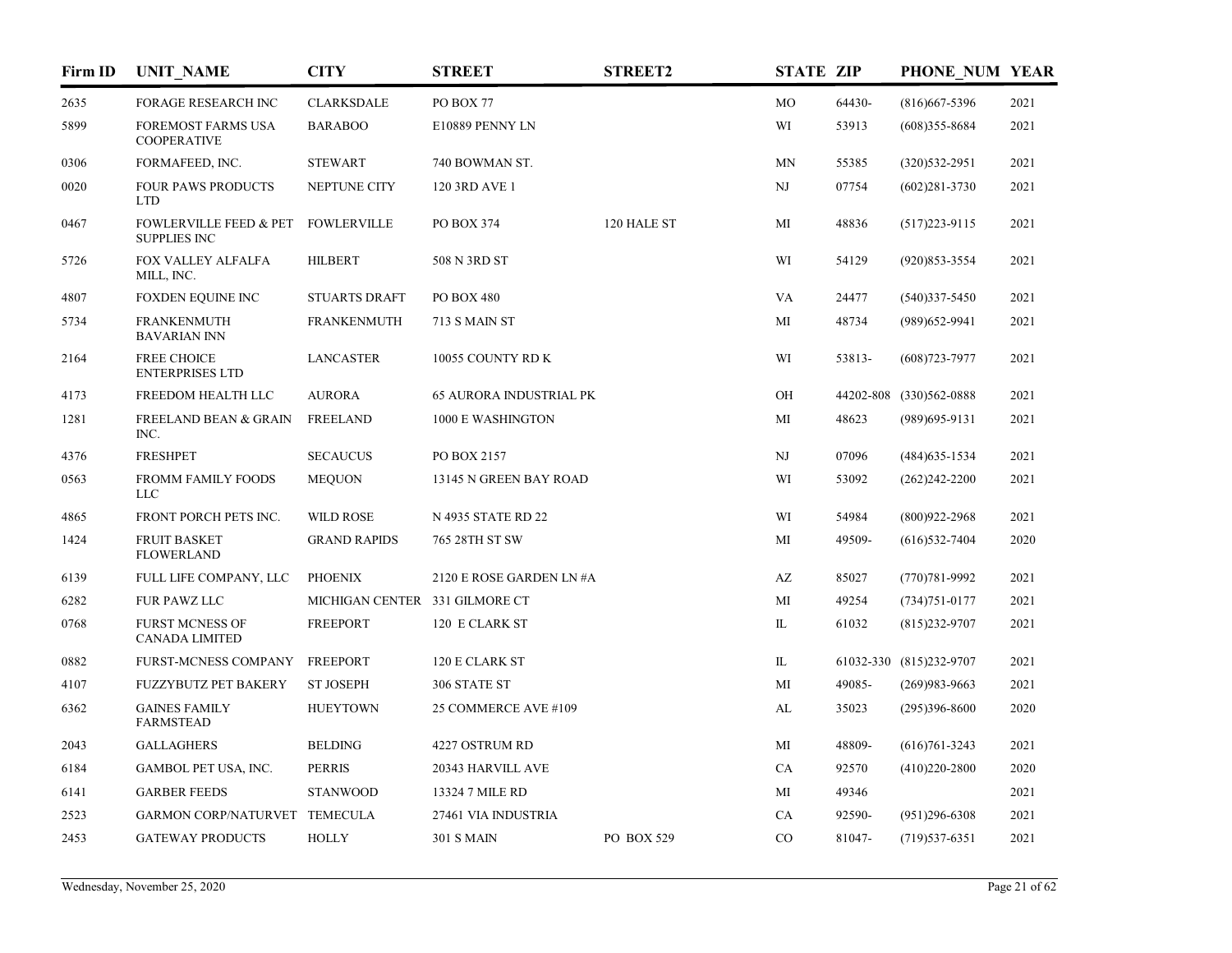| Firm ID | <b>UNIT_NAME</b>                                   | <b>CITY</b>          | <b>STREET</b>                          | <b>STREET2</b>  | <b>STATE ZIP</b> |        | PHONE NUM YEAR          |      |
|---------|----------------------------------------------------|----------------------|----------------------------------------|-----------------|------------------|--------|-------------------------|------|
| 6142    | <b>GAVILON GRAIN LLC</b>                           | CARROLLTON           | 3274 CARROLLTON RD                     |                 | MI               | 48724  | $(402)889-4469$         | 2021 |
| 6143    | <b>GAVILON GRAIN LLC</b>                           | <b>NEW CARLISLE</b>  | 54300 WALNUT RD                        |                 | $I\!N$           | 46552  | $(402)889-4469$         | 2021 |
| 6144    | <b>GAVILON GRAIN LLC</b>                           | ZILWAUKEE            | 4330 SEAWAY DR                         |                 | MI               | 48724  | $(402)889-4469$         | 2021 |
| 5119    | <b>GAVILON INGREDIENTS</b><br><b>LLC</b>           | <b>OMAHA</b>         | 1331 CAPITOL AVE                       |                 | NE               | 68102  | $(405)889-4262$         | 2021 |
| 0382    | <b>GENERAL MILLS</b><br>OPERATIONS LLC             | <b>MINNEAPOLIS</b>   | PO BOX 1113                            | MAIL STOP W04-C | <b>MN</b>        | 55440  | $(763)764 - 4474$       | 2021 |
| 5001    | <b>GENERAL NUTRITION</b><br><b>CORPORATION</b>     | <b>PITTSBURGH</b>    | 300 SIXTH AVE                          |                 | PA               | 15222  | $(412)402 - 7439$       | 2021 |
| 6035    | <b>GENESIS ALKALI</b><br>SPECIALTY LLC             | PHILADELPHIA         | 1735 MARKET ST                         |                 | PA               | 19103  | $(215)845 - 4549$       | 2021 |
| 6039    | <b>GENESIS ALKALI</b><br><b>WYOMING LP</b>         | PHILADELPHIA         | 1735 MARKET ST                         |                 | PA               | 19103  | $(215)845 - 4549$       | 2021 |
| 5903    | <b>GENEX</b>                                       | <b>SHAWANO</b>       | PO BOX 469                             |                 | WI               | 54166  | $(262)210-0989$         | 2020 |
| 6108    | <b>GENTLE GIANTS</b><br>PRODUCTS, INC.             | <b>NORCO</b>         | 960 6TH ST, STE 101A                   |                 | CA               | 92860  | $(903)520 - 5323$       | 2021 |
| 4539    | GERMFASK U.P. FEED LLC                             | <b>GERMFASK</b>      | 7473 COUNTY LINE RD                    |                 | MI               | 49836  | $(906)586-9935$         | 2021 |
| 5116    | GGC FEEDS, LLC                                     | <b>ARCHBOLD</b>      | 3265 COUNTY RD 24                      |                 | OH               | 43502  | $(419)445 - 2451$       | 2021 |
| 3095    | <b>GIDDYAP GIRLS BISCUIT</b><br>CO (GGBC, INC      |                      | HUNTINGTON BEAC 15611 PRODUCT LN #B-10 |                 | CA               | 92649  | $(714)898-2401$         | 2021 |
| 0857    | GIEGLER ENTERPRISES LLC HARTLAND                   |                      | 1385 PLEASANT VALLEY                   |                 | MI               | 48353  | $(248)887 - 2117$       | 2021 |
| 4189    | GILES CHEMICAL A DIV OF WAYNESVILLE<br>PREMIER MAG |                      | <b>102 COMMERCE STREET</b>             |                 | NC               | 28786- | (828)452-4784           | 2021 |
| 6119    | <b>GIMIWAN GOODIES LLC</b>                         | <b>MANISTIQUE</b>    | 3027 S LITTLE HARBOR RD                |                 | МI               | 49854  | $(906)450-0213$         | 2021 |
| 4390    | <b>GINGER RIDGE CO DIV OF</b><br><b>SUN SEED</b>   | <b>BOWLING GREEN</b> | PO BOX 33                              |                 | OH               | 43402  | $(419)832 - 1150$       | 2021 |
| 0733    | <b>GINGERICH FEED &amp;</b><br>IMPLEMENT INC.      | <b>TAWAS CITY</b>    | 50 WEST M-55                           |                 | MI               | 48763  | $(989)362 - 3181$       | 2021 |
| 5872    | <b>GIVEPET</b>                                     | <b>OVERLAND PARK</b> | 4225 W 107TH ST, #11134                |                 | KS               | 66207  | $(913)461 - 4289$       | 2021 |
| 5518    | GLC DIRECT, LLC                                    | <b>LEXINGTON</b>     | <b>2456 FORTURNE DRIVE SUIT</b>        |                 | KY               | 40509  | $(859)987 - 5707$       | 2021 |
| 0637    | <b>GLC MINERALS LLC</b>                            | <b>GREEN BAY</b>     | 1450 BYLSBY AVE                        |                 | WI               |        | 54306-223 (920)593-6750 | 2021 |
| 5609    | <b>GLOBAL AGRI-TRADE</b><br><b>CORPORATION</b>     |                      | RANCHO DOMINGU 1550 S AVALON BLVD      |                 | CA               | 90220  | $(562)320-8550$         | 2020 |
| 3074    | <b>GLOBAL HARVEST FOODS</b><br><b>LTD</b>          | <b>SEATTLE</b>       | 16000 CHRISTENSEN RD, ST               |                 | WA               | 98188  | $(206)829 - 2377$       | 2021 |
| 6095    | GLOBALONE PET, INC.                                | <b>ALISO VIEJO</b>   | 18A JOURNEY STE, 130                   |                 | CA               | 92656  | $(949)614-8190$         | 2021 |
| 6374    | GOLDENFEAST INC.                                   | <b>EXTON</b>         | 203 PHILPS RD                          |                 | PA               | 19341  | $(610)935-9750$         | 2021 |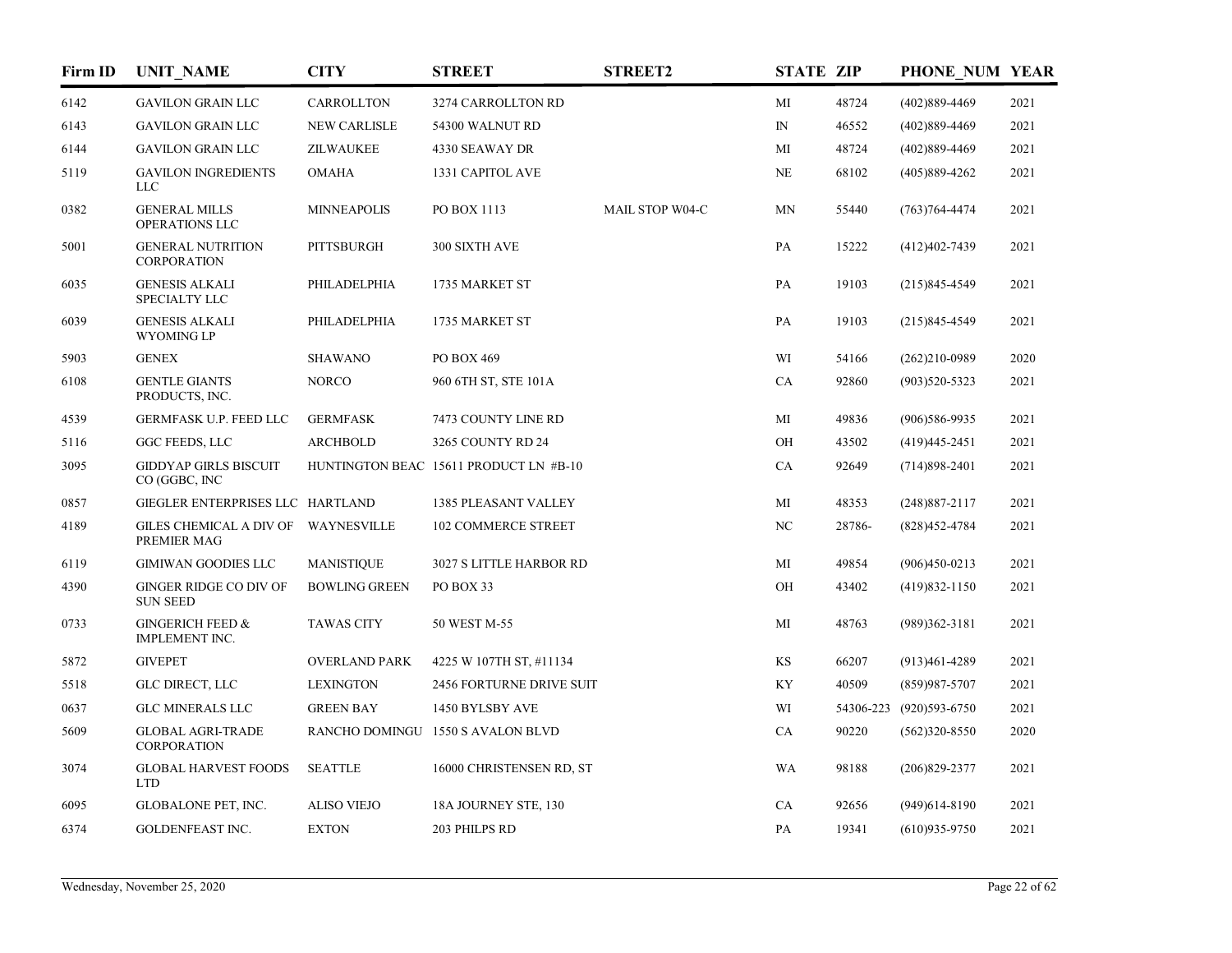| Firm ID | <b>UNIT_NAME</b>                               | <b>CITY</b>         | <b>STREET</b>                | <b>STREET2</b> | <b>STATE ZIP</b> |         | PHONE NUM YEAR        |      |
|---------|------------------------------------------------|---------------------|------------------------------|----------------|------------------|---------|-----------------------|------|
| 4868    | <b>GOOD DOG COOKIE</b><br><b>COMPANY</b>       | <b>CLARKSTON</b>    | 9470 WESTWOOD CIR            |                | MI               | 48348   | $(248)762 - 2582$     | 2021 |
| 4472    | <b>GRAHAM FEED COMPANY</b>                     | <b>TERRE HAUTE</b>  | 200 VOORHEES ST              |                | $\mathbb{N}$     | 47802   | $(812)235 - 4444$     | 2021 |
| 4341    | <b>GRAHAM'S ORGANICS</b>                       | <b>ROSEBUSH</b>     | 3654 E WEIDMAN RD            |                | MI               | 48878   | $(989)433 - 5900$     | 2021 |
| 0203    | <b>GRAIN PROCESSING</b><br>CORPORATION         | <b>MUSCATINE</b>    | 1600 OREGON ST               |                | IA               | 52761-  | $(563)264 - 4841$     | 2021 |
| 2649    | <b>GRAND MEADOWS INC</b><br>(EQUINE NUTRITION  | <b>ORANGE</b>       | 1607 W ORANGEGROVE AV        |                | CA               | 92868-  | $(714)628-1690$       | 2021 |
| 1436    | <b>GRAND RIVER EQUINE</b><br><b>FEEDS INC</b>  | <b>WIXOM</b>        | 51680 GRAND RIVER AVE        |                | MI               | 48393-  | $(248)348 - 8310$     | 2021 |
| 2285    | <b>GRAND VALLEY</b><br><b>FORTIFIERS LTD</b>   | <b>CAMBRIDGE ON</b> | 486 MAIN ST E PO BOX 726     |                |                  |         | N1R 5W6 (519)621-4400 | 2021 |
| 5605    | <b>GRANDMA LUCY'S</b>                          | RANCHO SANTA M      | 30432 ESPERANZA              |                | CA               | 92688   | $(949)206 - 8547$     | 2021 |
| 4614    | <b>GRANDMA MAE'S</b><br>COUNTRY NATURALS LLC   | <b>NEW YORK</b>     | 340 EAST 93RD ST, STE 30A    |                | NY               | 10128   | $(888)$ 653-8021      | 2021 |
| 2538    | <b>GRASS ROOTS NURSERY</b>                     | <b>NEW BOSTON</b>   | 24765 BELL ROAD              |                | MI               | 48164-  | $(734)753 - 9200$     | 2021 |
| 5692    | <b>GREAT HARVEST BREAD</b><br><b>COMPANY</b>   | <b>NORTHVILLE</b>   | 139 EAST MAIN ST             |                | MI               | 48167   | $(248)344-4404$       | 2021 |
| 5937    | GREAT HARVEST OKEMOS- OKEMOS<br>C/O ULRICH FAM |                     | 1919 W GRAND RIVER AVE       |                | MI               | 48864   | $(517)347 - 0002$     | 2021 |
| 5742    | <b>GREAT LAKES PET FOOD</b><br><b>LLC</b>      | <b>HOLLAND</b>      | 4240 BLUE STAR HWY, STE      |                | MI               | 49423   | $(616)566-9727$       | 2021 |
| 6050    | <b>GREATER GOOD BRANDS,</b><br><b>LLC</b>      | <b>WILMINGTON</b>   | 913 N MARKET ST, STE 200     |                | DE               | 19801   | $(302)884 - 7563$     | 2021 |
| 4866    | <b>GREELEY SEED COMPANY</b><br><b>LLC</b>      | <b>GREELEY</b>      | PO BOX 1823                  | 237 22ND ST    | CO               | 80631   | $(970)392 - 0370$     | 2021 |
| 2658    | <b>GREEN ACRES FARM</b>                        | <b>LACHINE</b>      | 13449 TAYLOR HAWKS RD        |                | MI               | 49753-  | (989)379-2567         | 2021 |
| 6097    | <b>GREEN COAST PET, LLC</b>                    | <b>PASADENA</b>     | 520 W PALO VERDE AVE         |                | CA               | 91107   | $(603)205 - 1198$     | 2021 |
| 6194    | <b>GREEN JUJU</b>                              | <b>SEATTLE</b>      | <b>4511 SHILSHOLE AVE NW</b> |                | <b>WA</b>        | 98107   | $(206)595 - 7393$     | 2020 |
| 6316    | GREEN MEADOWS FORAGE GAYVILLE                  |                     | 31019 450TH AVE              |                | SD               | 57031   | $(605)267 - 2565$     | 2021 |
| 6286    | <b>GREENBRIAR</b><br><b>INTERNATIONAL INC.</b> | <b>CHESAPEAK</b>    | 500 VOLVO PARKWAY            |                | VA               | 23320   | $(479)215 - 2565$     | 2021 |
| 5216    | <b>GREENBRIER</b><br><b>INTERNATIONAL</b>      | <b>CHESAPEAKE</b>   | 500 VOLVO PARKWAY            |                | VA               | 23320   | $(256)356-9086$       | 2021 |
| 4936    | GREENFIELD GLOBAL, INC. MISSISSAUGA ON         |                     | 501-6985 FINANCIAL DR.       |                |                  | 65N 0G3 | $(905)790 - 4575$     | 2021 |
| 6191    | <b>GREENVILLE VENTURE</b><br>(PARTNERS LLC)    | <b>GREENVILLE</b>   | 6501 S FITZNER RD            |                | MI               | 48838   | $(616)303 - 2401$     | 2021 |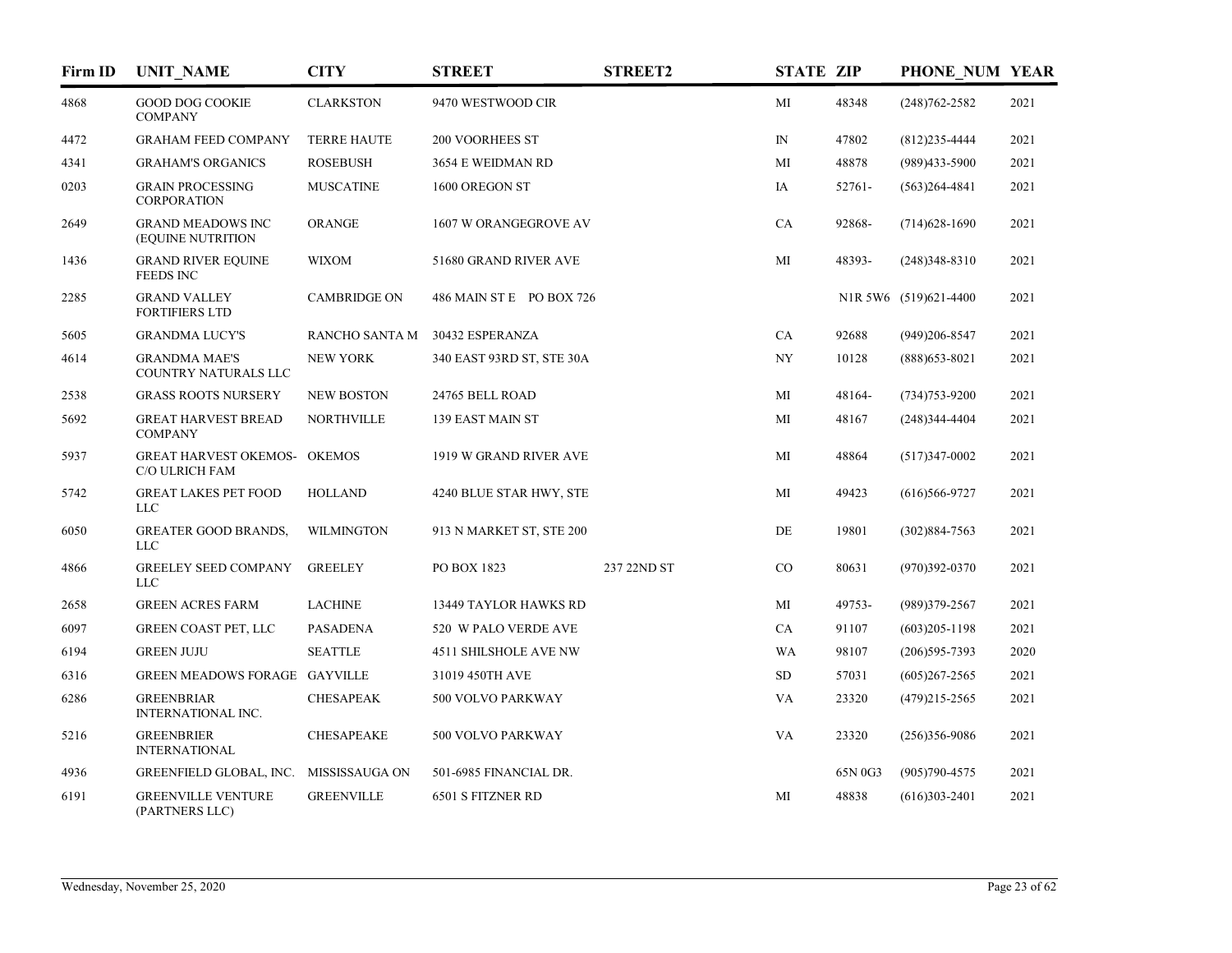| Firm ID | <b>UNIT_NAME</b>                                 | <b>CITY</b>            | <b>STREET</b>               | <b>STREET2</b> | <b>STATE ZIP</b> |                | PHONE NUM YEAR          |      |
|---------|--------------------------------------------------|------------------------|-----------------------------|----------------|------------------|----------------|-------------------------|------|
| 6074    | <b>GREENWAY ANIMAL</b><br>NUTRITION, INC.        | CLINTON, ON            | 187 RAGLAN ST               |                |                  | <b>N0M 1L0</b> | $(519)440-7807$         | 2021 |
| 4041    | <b>GRIZZLY PET PRODUCTS</b><br><b>LLC</b>        | <b>WOODINVILLE</b>     | 19600 144TH AVE NE          |                | <b>WA</b>        | 98072          | $(425)481-1110$         | 2021 |
| 0604    | <b>GROENINKS ELEVATOR &amp;</b><br>HARDWARE INC. | <b>NUNICA</b>          | 11260 MICHIGAN AVE          |                | МI               | 49448          | $(616)837-7391$         | 2021 |
| 2315    | <b>GROWERS CHEMICAL</b><br><b>CORPORATION</b>    | <b>MILAN</b>           | 321 HURON ST                | PO BOX 1750    | OH               | 44846-         | $(419)499-2508$         | 2021 |
| 5916    | <b>GRUBBLY FARMS, INC.</b>                       | <b>ATLANTA</b>         | 1035 DONNELLY AVE SW        |                | GA               | 30310          | $(229)834 - 2637$       | 2021 |
| 0518    | <b>GRULER'S FARM SUPPLY</b><br>INC.              | <b>PETOSKEY</b>        | PO BOX 484                  | 125 FULTON ST  | MI               | 49770          | $(231)347 - 3432$       | 2021 |
| 0928    | H & H FEED AND GRAIN<br>INC.                     | <b>VICKSBURG</b>       | 14093 PORTAGE RD            | PO BOX 116     | МI               | 49097          | $(269)$ 649-0764        | 2021 |
| 6317    | <b>H.VON GIMBH</b>                               | <b>EMMERICH</b>        | ALBER-EINSTEIN-STR.6        |                |                  | D-46446        | $(615)970-1044$         | 2020 |
| 4352    | <b>HAHN &amp; PHILLIPS GREASE</b><br>CO., INC.   | MARSHALL               | 913 N ODELL RFD #3          |                | MO               |                | 65340-013 (660)886-9688 | 2021 |
| 1437    | <b>HALL FARMS</b>                                | <b>TRAVERSE CITY</b>   | 8118 NORTH LONG LAKE RO     |                | МI               | 49685          | $(231)946 - 2985$       | 2021 |
| 2067    | HALO, PURELY FOR PETS                            | <b>TAMPA</b>           | 12400 RACE TRACK RD         |                | FL               | 33626          | $(813)792 - 4347$       | 2021 |
| 5080    | HAMLET PROTEIN INC.                              | <b>FINDLAY</b>         | 5289 HAMLET DR              |                | OH               | 45840          | $(567)525 - 5692$       | 2021 |
| 2262    | HANBY FARMS INC.                                 | <b>NASHPORT</b>        | PO BOX 97 10790 NEWARK      |                | OH               | 43830-         | $(740)828 - 2215$       | 2021 |
| 4203    | HANNEWALD LAMB                                   | <b>STOCKBRIDGE</b>     | <b>14880 TERRITORIAL RD</b> |                | MI               | 49285-         | $(517)851 - 7304$       | 2021 |
| 2398    | HANSEN MUELLER CO                                | <b>SANDUSKY</b>        | 4402 TIMBER COMMONS DR      |                | ОH               | 44870-         | $(419)625 - 3777$       | 2021 |
| 4845    | HAPPY HEN TREATS                                 | <b>BOERNE</b>          | PO BOX 1090                 |                | TX               | 78006          | $(830)331 - 2311$       | 2021 |
| 4531    | HAPPY HOWIES INC.                                | <b>DETROIT</b>         | 15510 DALE ST               |                | MI               | 48223          | $(313)537 - 7200$       | 2021 |
| 6160    | <b>HARDY ANIMAL</b><br><b>NUTRITION</b>          | <b>PAINESVILLE</b>     | 679 HARDY RD                |                | OH               | 44077          | $(440)350-6300$         | 2020 |
| 0408    | HARTZ MOUNTAIN<br>CORPORATION                    | <b>SECAUCUS</b>        | 400 PLAZA DR                |                | NJ               | 07094          | $(201)271 - 4800$       | 2021 |
| 4239    | <b>HARVEST FUEL</b><br><b>INC/SWEETPRO FEEDS</b> | WALHALLA               | PO BOX 69                   | 207 14TH ST    | ND               | 58282-         | $(701)$ 549-3450        | 2021 |
| 5758    | HARVEST LANE HONEY<br><b>LLC</b>                 | <b>SOUTH SALT LAKE</b> | 3571 S 300 WEST             |                | UT               | 84115          | $(435)840-0495$         | 2021 |
| 5408    | <b>HARVEST RIDGE</b><br>PROCESSING, LLC          | CARO                   | 142 W ELMWOOD RD            |                | MI               | 48723          | $(989)551 - 0068$       | 2021 |
| 0284    | HARVEY MILLING CO<br><b>INC/HARVEY'S COMM</b>    | <b>CARSON CITY</b>     | 729 W MAIN ST               |                | MI               | 48811          | (989) 584-3466          | 2021 |
| 5794    | HARVEY MILLING CO, INC.<br>(DBA) HARVE           | CADILLAC               | 103 10TH ST                 |                | MI               | 49601          | (989) 584-3641          | 2021 |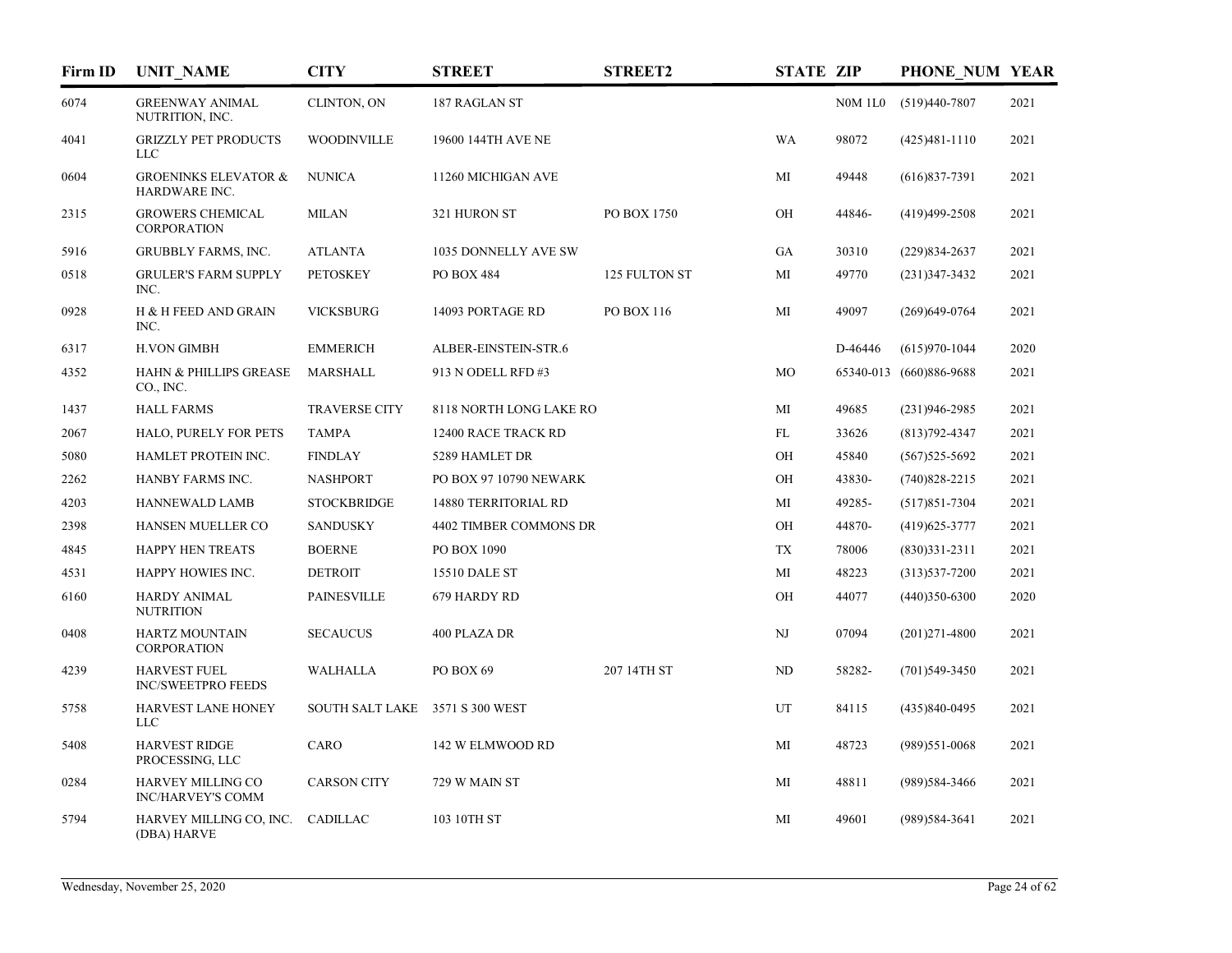| Firm ID | <b>UNIT_NAME</b>                                     | <b>CITY</b>           | <b>STREET</b>                        | <b>STREET2</b> | <b>STATE ZIP</b> |        | PHONE NUM YEAR          |      |
|---------|------------------------------------------------------|-----------------------|--------------------------------------|----------------|------------------|--------|-------------------------|------|
| 5795    | HARVEY MILLING CO. INC.<br>(DBA) HARVE               | <b>WYOMING</b>        | <b>1545 MARQUETTE ST SW</b>          |                | MI               | 49509  | (989) 584-3641          | 2021 |
| 1221    | HAVEGARD FARM INC.                                   | <b>ALGOMA</b>         | 225 NAVARINO ST                      | PO BOX 157     | WI               | 54201  | $(920)487 - 5620$       | 2021 |
| 4834    | <b>HAWKS FEED</b>                                    | <b>HAWKS</b>          | 3469 W 638 HWY                       |                | MI               | 49743  | $(989)306-1672$         | 2021 |
| 6351    | HBD INTERNATIONAL INC                                | <b>BRENTWOOD</b>      | 7108 CROSSROADS BLVD, S              |                | TN               | 37027  | $(615)221-9919$         | 2021 |
| 5928    | <b>HEALTH EXTENSION PET</b><br>CARE                  | <b>DEER PARK</b>      | 90 MARCUS BLVD                       |                | NY               | 11729  | $(631)392-0606$         | 2021 |
| 6238    | HEALTHY CHEWS INC                                    | <b>ARLINGTON</b>      | PO BOX 1246                          |                | TX               |        | 76004-124 (475)238-2634 | 2021 |
| 3043    | HEALTHY COAT (DBA)                                   | <b>URBANDALE</b>      | 6707 DOUGLAS AVE                     |                | IA               | 50322  | $(515)276 - 5183$       | 2021 |
| 6342    | <b>HEALTHY DOGMA</b>                                 | <b>LAKE ORION</b>     | 2643 S LAPEER RD                     |                | MI               | 48360  | (248) 693-7525          | 2021 |
| 5108    | <b>HEALTHY DOGMA</b>                                 | <b>OXFORD</b>         | 1559 N LAPEER RD                     |                | МI               | 48371  | $(248)693 - 7525$       | 2021 |
| 5050    | <b>HEALTHY ESSENTIALS</b>                            | WHALLEYVILLE          | 11213 DALE RD                        |                | MD               | 21872  | $(330)723 - 3052$       | 2021 |
| 4863    | <b>HEALTHY PAWS</b><br>HOMEMADE PET FOOD LLC         | <b>GRAND RAPIDS</b>   | 2320 LEONARD ST NE                   |                | МI               | 49505  | $(616)970-0645$         | 2021 |
| 4770    | <b>HEALTHY PET</b>                                   | <b>FERNDALE</b>       | 6960 SALASHAN PKWY                   |                | WA               | 98248  | $(360)734 - 7415$       | 2020 |
| 3080    | HEARTLAND WILDLIFE                                   | <b>UPPER SANDUSKY</b> | 7148 STATE HWY 199                   |                | OH               | 43351- | $(419)294 - 3838$       | 2021 |
| 4778    | <b>HEATH OUTDOOR</b><br><b>PRODUCTS</b>              | <b>COOPERVILLE</b>    | 140 MILL ST                          |                | MI               | 49404  | $(585)343 - 3140$       | 2021 |
| 5768    | H-E-B GROCERY COMPANY SAN ANTONIO<br>LP              |                       | 646 S FLORES                         |                | TX               | 78283  | $(603)580-2398$         | 2021 |
| 6296    | <b>HEGER COMPANY</b>                                 | NORTH ST. PAUL        | 2419 MARGARET ST, STE 10             |                | MN               | 55109  | $(651)777 - 3701$       | 2021 |
| 6084    | HEIDEL HOLLOW FARM,<br>INC.                          | <b>GERMANSVILLE</b>   | PO BOX 87                            |                | PA               | 18053  | $(610)767 - 2409$       | 2021 |
| 4328    | <b>HERBRUCK POULTRY</b><br><b>RANCH</b>              | <b>SARANAC</b>        | 6425 W GRAND RIVER                   |                | MI               | 48881  | $(616)$ 642-9421        | 2021 |
| 5756    | HERBSMITH INC.                                       | <b>HARTLAND</b>       | <b>455 INDUSTRIAL DR</b>             | PO BOX 620     | WI               | 53029  | $(800)624-6429$         | 2021 |
| 5947    | HERO PET BRAND LLC                                   | <b>ST LOUIS</b>       | 707 SPIRIT 40 PARK DR STE            |                | MO               | 63005  | $(636)445 - 2655$       | 2021 |
| 2476    | <b>HIGGINS GROUP</b><br><b>CORPORATION</b>           | MIAMI                 | 3198 NW 125TH ST                     |                | FL               | 33167- | $(305)681 - 4444$       | 2021 |
| 4221    | HIGH NOON FEEDS LLC                                  | <b>BOTKINS</b>        | PO BOX 242                           |                | OH               | 45306  | $(561)204-1054$         | 2021 |
| 6034    | HIGH OCTANE CAFÉ &<br><b>BAKERY LLC</b>              |                       | BLOOMFIELD HILLS 1952 S TELEGRAPH RD |                | MI               | 48302  | $(248)761 - 0212$       | 2021 |
| 5565    | <b>HIGHLAND WOODS</b><br><b>SERVICES (DBA HIGHLA</b> | <b>HIGHLAND</b>       | 1966 CLUBVIEW DR                     |                | MI               | 48356  | $(248)496-9541$         | 2020 |
| 1999    | HILLS PET NUTRITION INC                              | <b>TOPEKA</b>         | 400 SW 8TH AVE                       |                | KS               | 66603- | $(785)286 - 8708$       | 2021 |
| 4370    | <b>HILLSIDE FARMS</b>                                | <b>IRVINE</b>         | 16330 BAKE PKWY                      |                | CA               | 92618  | (949)208-7988           | 2021 |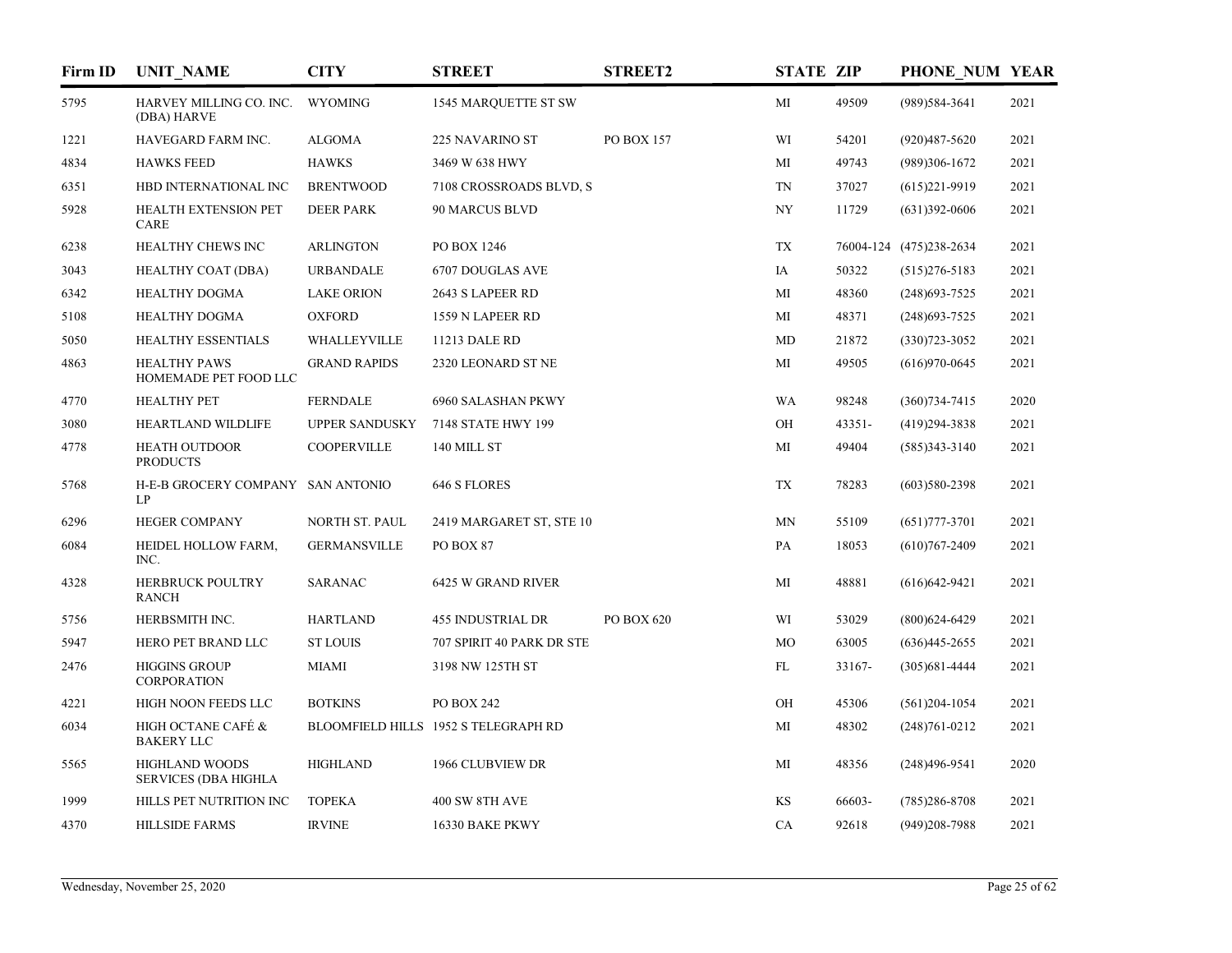| Firm ID | <b>UNIT NAME</b>                                         | <b>CITY</b>            | <b>STREET</b>                       | <b>STREET2</b>    | <b>STATE ZIP</b> |                | PHONE NUM YEAR          |      |
|---------|----------------------------------------------------------|------------------------|-------------------------------------|-------------------|------------------|----------------|-------------------------|------|
| 2879    | <b>HILLTOP FEED CO</b>                                   | <b>GRAWN</b>           | 5115 M 37 SOUTH                     |                   | MI               | 49637-         | $(231)499-0743$         | 2021 |
| 4659    | <b>HILTON HERBS LTD</b>                                  | <b>NORTH PERROTT S</b> | DOWNCLOSE FARM DOWN                 |                   | UK               |                | TA187SH (441)460-2707   | 2021 |
| 5740    | <b>HIMALAYAN</b><br>CORPORATION-(DBA-<br><b>HIMALAYA</b> | <b>MUKILTEO</b>        | 4480 CHENNAULT BEACH                |                   | WA               | 98275          | $(425)322 - 4295$       | 2020 |
| 1679    | HIRAM WALKER & SONS<br><b>LTD</b>                        |                        | WINDSOR ONTARIO 2072 RIVERSIDE DR E |                   |                  | <b>N8Y 4S5</b> | $(519)561 - 5535$       | 2021 |
| 4011    | HI-STANDARD SUPPLIERS                                    | PINCKNEYVILLE          | 1102 KENNEDY DR                     |                   | IL               | 62274-         | $(618)357-3335$         | 2021 |
| 5999    | HOLLYWOOD FEED, LLC                                      | <b>MEMPHIS</b>         | 1341 WARFORD ST                     |                   | TN               | 38108          | $(901)452 - 2506$       | 2021 |
| 5830    | HOLLYWOOD STORE DELI<br>INC.                             | ST. JOSEPH             | 5696 HOLLYWOOD RD                   |                   | MI               | 49085          | $(269)$ 556-0551        | 2021 |
| 0391    | HOLMQUIST FEED MILL                                      | <b>TRENARY</b>         | N 1134 TRENARY AVE                  | <b>PO BOX 208</b> | MI               |                | 49891-020 (906)446-3325 | 2021 |
| 6081    | HOMESTEAD NUTRITION,<br>INC.                             | <b>NEW HOLLAND</b>     | 245 WHITE OAK RD                    |                   | PA               | 17557          | $(717)354 - 4398$       | 2021 |
| 5180    | HOOGWEGT US INC.                                         | <b>LAKE FOREST</b>     | 100 S SAUNDERS RD, STE 20           |                   | IL               | 60045          | $(847)573 - 4946$       | 2021 |
| 4794    | <b>HOOVER FEED SERVICE</b><br>INC.                       | <b>GOSHEN</b>          | 23591 SR 119                        |                   | $\mathbb{N}$     | 46526          | $(574)$ 534-6762        | 2021 |
| 2657    | <b>HOPKINS ELEVATOR</b>                                  | <b>HOPKINS</b>         | PO BOX 247 303 MILL ST              |                   | MI               | 49328-         | $(269)793 - 7262$       | 2021 |
| 4759    | <b>HORIZON</b><br>MANUFACTURING INC.                     | <b>ROSTHERN</b>        | <b>PO BOX 268</b>                   | 710 8TH ST        | <b>SK</b>        | S0K-3RO        | $(403)279 - 5874$       | 2021 |
| 4254    | HORSE HEALTH PRODUCTS PHOENIX<br><b>DBA CENTRAL L</b>    |                        | 301 W OSBORN ROAD                   |                   | AZ               | 85013          | $(602)281 - 3730$       | 2021 |
| 4197    | HORSEMEN'S PRIDE INC.<br>C/O FYF-JB LL                   | <b>STREETSBORO</b>     | 10008 STATE ROUTE 43                |                   | OH               | 44241          | $(330)626 - 5039$       | 2021 |
| 2292    | HOUND & GATOS (DIV OF<br><b>CHARLEE BEAR</b>             | <b>ST FRANCIS</b>      | 1390 E BOLIVAR AVE                  |                   | WI               | 53235-         | $(414)769 - 3000$       | 2021 |
| 5376    | HOWL ABOUT IT BAKERY<br><b>LLC</b>                       | <b>HOWELL</b>          | 719 CHASE LAKE RD                   |                   | MI               | 48855          | $(410)980-0005$         | 2021 |
| 2534    | <b>HUBBARD FEEDS</b><br><b>GENERAL OFFICES</b>           | <b>MANKATO</b>         | 111 W CHERRY ST, STE 500            |                   | <b>MN</b>        | 56001          | $(507)519 - 2082$       | 2021 |
| 2810    | HUNTER NUTRITION INC.                                    | <b>BROOKSTON</b>       | PO BOX 412                          | 200 N SOUTH ST    | IN               | 47923          | $(765)563 - 1003$       | 2021 |
| 5800    | HUNTER'S HEALTHY<br>TREAT, LLC                           | <b>LIVONIA</b>         | 28282 FIVE MILE RD                  |                   | MI               | 48154          | $(734)732 - 1300$       | 2021 |
| 4160    | HUNTER'S SPECIALTIES<br>INC.                             | <b>GRAND PRAIRIE</b>   | PO BOX 535189                       |                   | <b>TX</b>        | 75053          | $(469)912 - 7876$       | 2021 |
| 4996    | HURON COMMODITIES INC. CLINTON ONTARIO                   |                        | 75 WELLINGTON ST                    |                   |                  | <b>N0M 1L0</b> | $(519)482 - 8400$       | 2021 |
| 5339    | HUVEPHARMA, INC                                          | PEACHTREE CITY         | 525 WESTPARK DR, STE 230            |                   | GA               | 30269          | $(770)486 - 7212$       | 2021 |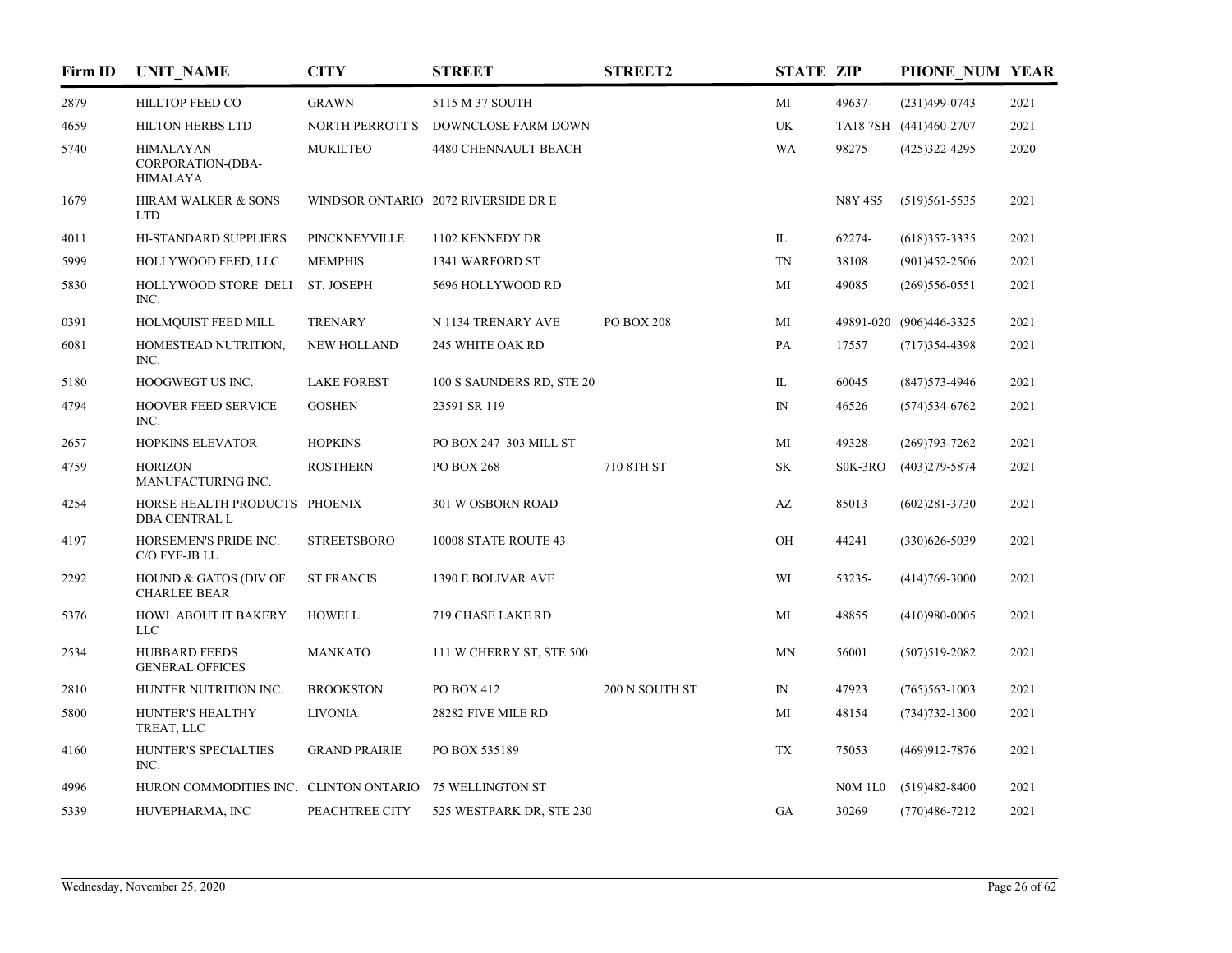| Firm ID | <b>UNIT_NAME</b>                              | <b>CITY</b>         | <b>STREET</b>                | <b>STREET2</b>         | <b>STATE ZIP</b> |                | PHONE NUM YEAR           |      |
|---------|-----------------------------------------------|---------------------|------------------------------|------------------------|------------------|----------------|--------------------------|------|
| 5783    | <b>HYDRITE CHEMICAL</b><br><b>COMPANY</b>     | <b>BROOKFIELD</b>   | 300 N PATRICK BLVD           |                        | WI               | 53045          | $(262)792 - 7867$        | 2021 |
| 5486    | I AND LOVE AND YOU                            | <b>BOULDER</b>      | 2108 55TH ST, STE 100        |                        | CO               | 80301          | $(720)362 - 4640$        | 2021 |
| 0904    | IBA INC.                                      | <b>MILLBURY</b>     | <b>27 PROVIDENCE RD</b>      |                        | MA               | 01527          | $(508)865 - 6911$        | 2021 |
| 6012    | <b>ICE BOX BRAND ICE</b><br><b>CREAM BARS</b> | <b>MUSKEGON</b>     | 4207 WHITEHIALL RD           |                        | МI               | 49445          | $(231)570-4023$          | 2021 |
| 6422    | <b>ICOF AMERICA</b>                           | <b>CINCINNATI</b>   | 9600 COLERAIN AVE, STE 40    |                        | OH               | 45251          | $(513)245 - 7071$        | 2021 |
| 0688    | <b>IDA FARMERS COOP</b><br><b>COMPANY</b>     | <b>IDA</b>          | 2953 LEWIS AVENUE            |                        | MI               | 48140          | $(734)269 - 3325$        | 2021 |
| 5951    | <b>ILC RESOURCES</b>                          | <b>URBANDALE</b>    | 3301 106TH CIR               |                        | IA               | 50322          | $(515)243 - 8106$        | 2021 |
| 5938    | <b>IMMUNE INNOVATIONS</b>                     | <b>WADSWORTH</b>    | 81-1871031                   | 300 WEATHERSTONE DR #2 | OH               | 44281          | $(844)466 - 8632$        | 2021 |
| 0410    | <b>IMPRO PRODUCTS INC</b>                     | <b>WAUKON</b>       | <b>3 ALLAMAKEE ST</b>        |                        | IA               |                | 52172-014 (563) 568-3401 | 2021 |
| 4596    | IMS TRADING, LLC                              | <b>JAMESBURG</b>    | 965 CRANBURY S RIVER RD      |                        | NJ               | 08831          | $(732)897 - 6787$        | 2021 |
| 4915    | IN CLOVER INC                                 | <b>BOULDER</b>      | 3133 INDIAN RD               |                        | CO               | 80301          | $(303)581 - 9619$        | 2021 |
| 6318    | IN DEMAND FEEDS                               | <b>GREENSBURG</b>   | 6140 W CR 240 NW             |                        | $\mathbb{N}$     | 47240          | $(765)580-2008$          | 2020 |
| 5732    | INABA FOODS USA INC.                          | <b>TORRANCE</b>     | 19301 PACIFIC GATEWAY D      |                        | CA               | 90502          | $(770)781 - 9992$        | 2021 |
| 2466    | <b>INCOBRASA INDUSTRIES</b><br><b>LTD</b>     | <b>GILMAN</b>       | 540 E US HIGHWAY 24          |                        | IL               | 60938-         | $(815)265 - 4803$        | 2021 |
| 5666    | <b>INDIANA PACKERS</b><br><b>CORPORATION</b>  | <b>DELPHI</b>       | PO BOX 318                   | 6755 W 100 N           | ${\rm IN}$       |                | 46923-031 (565)564-7207  | 2021 |
| 2035    | <b>INGREDIENT RESOURCE</b><br><b>CORP</b>     | <b>LOUISVILLE</b>   | 2401 LOWER HUNTERS TRA       |                        | KY               | 40216-         | $(517)392 - 0075$        | 2021 |
| 4844    | INGREDION CANADA INC.                         | LONDON ONTARIO      | 1100 GREEN VALLEY RD         |                        |                  | <b>N6N 1E3</b> | $(708)551-2661$          | 2021 |
| 5181    | <b>INGREDION INC.</b>                         | <b>BEDFORD PARK</b> | <b>66TH PLACE AND ARCHER</b> |                        | IL               | 60501          | $(708)$ 551-2797         | 2021 |
| 0021    | <b>INGREDION INC.</b>                         | <b>INDIANPOLIS</b>  | 1515 S DROVER ST             |                        | $\mathbb{N}$     | 46221          | $(708)$ 551-2549         | 2021 |
| 5710    | <b>INNOVATIVE ADDITIVES</b><br>INC.           | <b>REHOBOTH</b>     | 33 EAGLE DR                  |                        | DE               | 19971          | $(302)864 - 2289$        | 2021 |
| 6384    | INOCHI INC.                                   | <b>ANAHEIM</b>      | 2181 S DUPONT DR             |                        | CA               | 92806          | $(714)939-6900$          | 2021 |
| 5529    | <b>INTER AMERICAN</b><br>PRODUCTS INC C/O SIM | <b>CINCINNATI</b>   | <b>1014 VINE ST</b>          |                        | OH               | 45202          | $(479)215 - 2156$        | 2021 |
| 5668    | <b>INTER-AMERICAN</b><br><b>PRODUCTS</b>      | <b>CINCINNATI</b>   | C/O THE CRUMP GROUP INC      |                        | OH               | 45202          | $(905)584-6781$          | 2021 |
| 5469    | <b>INTER-AMERICAN</b><br>PRODUCTS INC BY SUNS | <b>CINCINNATI</b>   | <b>1014 VINE ST</b>          |                        | OH               | 45202          | $(256)356-9086$          | 2021 |
| 6181    | <b>INTER-AMERICAN</b><br>PRODUCTS INC C/O GLO | <b>SEATTLE</b>      | 16000 CHRISTENSEN RD #30     |                        | <b>WA</b>        | 98188          | $(206)829 - 2377$        | 2021 |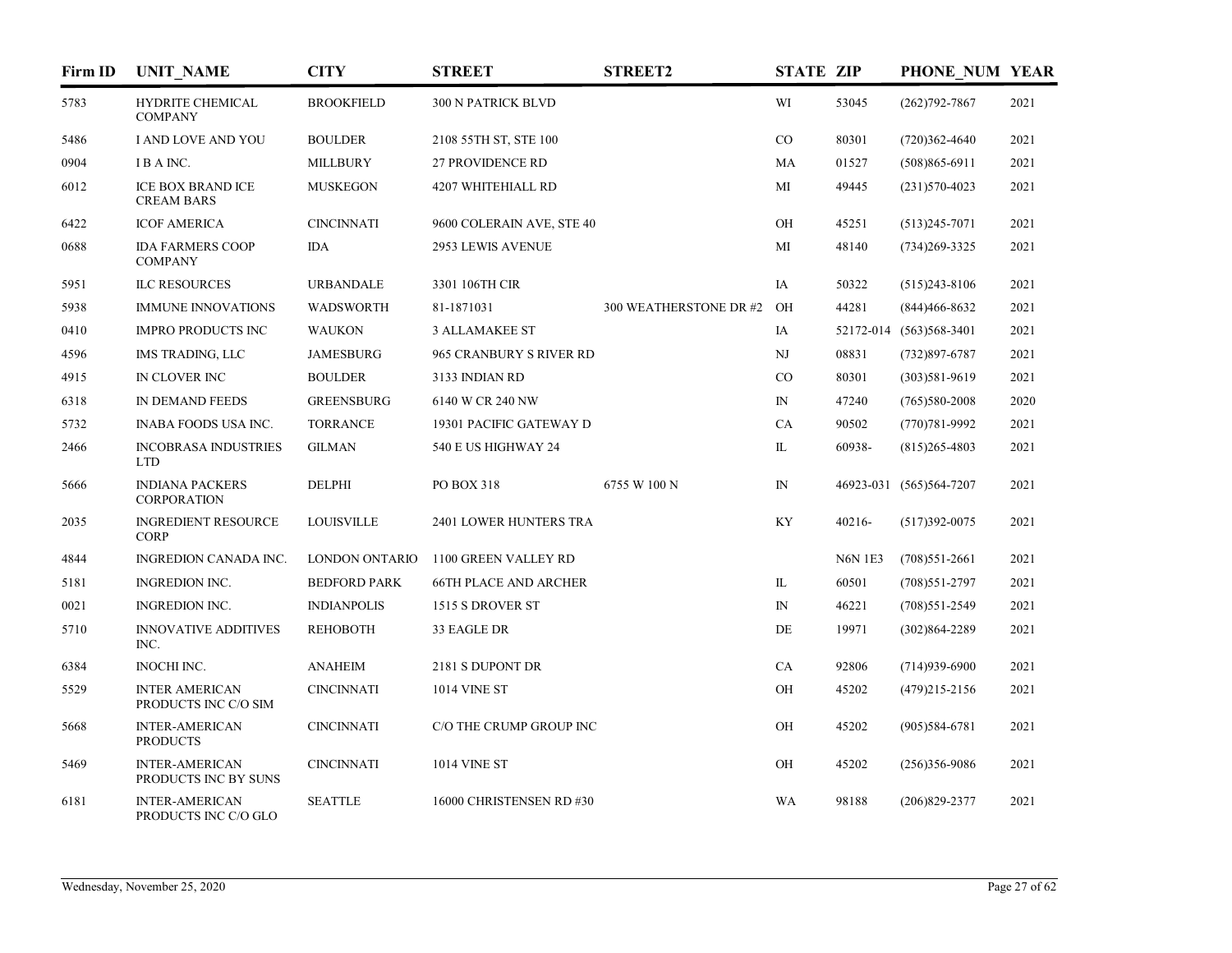| Firm ID | <b>UNIT NAME</b>                                         | <b>CITY</b>                | <b>STREET</b>                          | <b>STREET2</b>              | <b>STATE ZIP</b> |        | PHONE NUM YEAR          |      |
|---------|----------------------------------------------------------|----------------------------|----------------------------------------|-----------------------------|------------------|--------|-------------------------|------|
| 5958    | <b>INTER-AMERICAN</b><br>PRODUCTS INC C/O PET            | <b>CINCINNATI</b>          | 1240 STATE AVE                         |                             | OH               | 45204  | $(208)939 - 8900$       | 2021 |
| 1620    | <b>INTERNATIONAL</b><br><b>INGREDIENT CORP.</b>          | <b>FENTON</b>              | PO BOX 26377                           | 150 LARKINS WILLIAMS IND MO |                  |        | 63026-037 (636)343-4111 | 2021 |
| 2798    | <b>INTERNATIONAL</b><br><b>NUTRITION</b>                 | <b>OMAHA</b>               | PO BOX 27540                           |                             | NE               | 68127- | $(402)331 - 0123$       | 2021 |
| 4358    | <b>INTERNATIONAL PET</b><br><b>FOODS</b>                 | <b>MIAMI</b>               | 8105 NW 77TH ST                        |                             | FL               | 33166  | $(256)356-9086$         | 2021 |
| 2946    | <b>INTERNATIONAL PET</b><br><b>SUPPLY &amp; DISTRIBU</b> | <b>SAN DIEGO</b>           | 10850 VIA FRONTERA                     |                             | CA               | 92127  | $(858)453 - 7845$       | 2021 |
| 4630    | <b>INTERNATIONAL STOCK</b><br>FOOD CORP.                 | <b>WOODSTOCK</b>           | 1200 BUCKHEAD CROSSING                 |                             | GA               | 30189  | $(770)977 - 1664$       | 2021 |
| 6086    | <b>INTERPET LTD</b>                                      | DORKING. SURREY VINCENT LN |                                        |                             |                  |        | RH4 3YX (602)281-3730   | 2021 |
| 2871    | <b>INTERVET INC. (DBA</b><br><b>MERCK</b> )              | <b>MADISON</b>             | 2 GIRALDA FARMS MAINST S5-2 2144J      |                             | NJ               | 07940  | $(973)937 - 5217$       | 2021 |
| 6434    | <b>IRISH DOG FOODS</b>                                   |                            | NAAS CO KILDARE NAAS INDUSTRIAL ESTATE |                             |                  |        | X91DRX5 (603)580-2398   | 2021 |
| 4795    | <b>ISLE OF DOGS</b><br><b>CORPORATION</b>                | <b>GERMANTOWN</b>          | N118W18531 BUNSEN DR                   |                             | WI               | 53022  | $(262)292 - 2275$       | 2021 |
| 5395    | <b>ISONOVA TECHNOLOGIES</b><br><b>LLC</b>                | <b>SPRINGFIELD</b>         | 3801 W SUNSHINE ST                     |                             | <b>MO</b>        | 65809  | $(417)881 - 7755$       | 2021 |
| 4771    | <b>IVET LLC</b>                                          | <b>PARKVILLE</b>           | 6300 NW KELLY DR                       |                             | MO               | 64152  | $(816)891 - 7979$       | 2021 |
| 5143    | <b>J J FUDS INC</b>                                      | VALPARAISO                 | 316 N 400 E                            |                             | $\mathbb{N}$     | 46383  | $(219)531-1566$         | 2021 |
| 4912    | <b>J RETTEN MAIER USA</b>                                | <b>SCHOOLCRAFT</b>         | 16369 US 131 HWY                       |                             | MI               | 49087  | $(269)$ 679-2340        | 2021 |
| 4874    | J. R. SIMPLOT COMPANY                                    | <b>BOISE</b>               | PO BOX 70013                           |                             | ID               | 83707  | $(208)780 - 2783$       | 2021 |
| 5733    | <b>JAKE'S HEALTHY HOUND</b>                              | <b>DAVISBURG</b>           | 12170 SCOTT RD                         |                             | MI               | 48350  | $(248)$ 245-2559        | 2021 |
| 4082    | JDK PRODUCTS INC.                                        | <b>WATERMAN</b>            | 11600 SHABBONA GROVE R                 |                             | IL               | 60556- | $(815)739 - 3578$       | 2021 |
| 2864    | <b>JEFO USA</b>                                          | DANIA, FL                  | <b>717 SE 3RD AVE</b>                  |                             |                  | 33004  | $(800)465 - 2247$       | 2021 |
| 5312    | JEWEL'S PET CUISINE &<br><b>ACCESSORIES L</b>            | <b>TROY</b>                | 5010 SPRING MEADOWS DR                 |                             | MI               | 48085  | $(248)802 - 3253$       | 2021 |
| 6416    | JH BIOTECH, INC.                                         | <b>VENTURA</b>             | 4951 OLIVAS PARK DR                    |                             | CA               | 93003  | $(805)$ 650-8933        | 2021 |
| 6323    | JINX, INC.                                               | <b>LOS ANGELES</b>         | 1604 N STANLEY AVE                     |                             | CA               | 90046  | $(603)580-2398$         | 2021 |
| 5625    | <b>JK OUTDOORS</b>                                       | <b>MENOMINEE</b>           | 436 10TH AVE                           |                             | MI               | 49858  | $(906)863 - 2932$       | 2020 |
| 4656    | <b>JO JO'S BEST</b>                                      | <b>EDEN</b>                | 826 S 1700 E                           |                             | ID               | 83325  | $(208)944-0608$         | 2020 |
| 0682    | <b>JOERS FARM CENTER</b>                                 | CONCORD                    | PO BOX 395                             | <b>206 N MAIN</b>           | MI               | 49237  | $(517)524-8906$         | 2021 |
| 0411    | JOHN A VAN DEN BOSCH<br><b>COMPANY</b>                   | <b>HOLLAND</b>             | 4511 HOLLAND AVE                       |                             | МI               | 49424- | $(616)848 - 2000$       | 2021 |
| 0450    | JOHNSTON ELEVATOR                                        | <b>CLARE</b>               | CLARABELLA GROUP LLC                   | 307 N MCEWAN ST             | МI               | 48617  | $(989)386 - 7271$       | 2021 |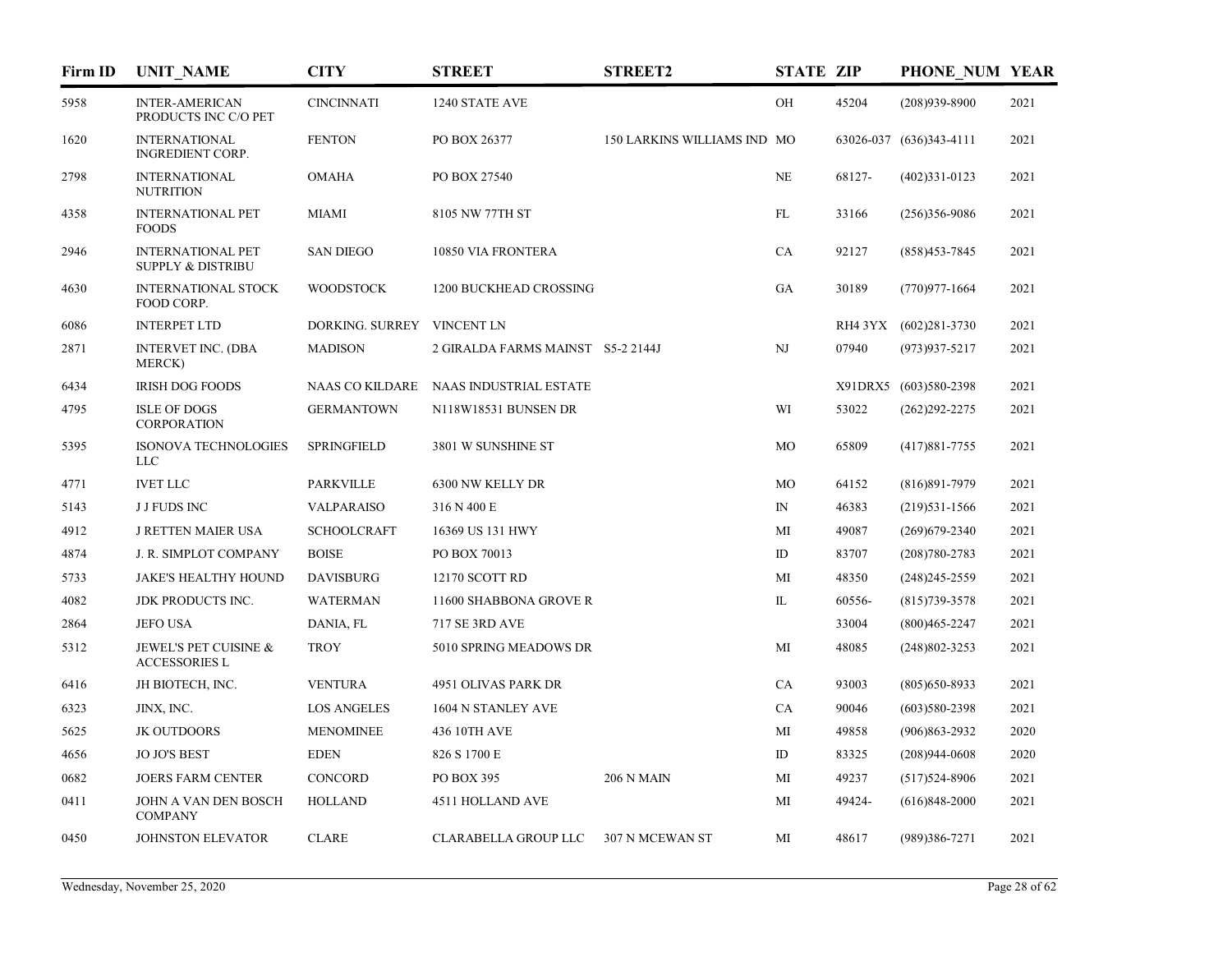| Firm ID | <b>UNIT NAME</b>                                     | <b>CITY</b>                     | <b>STREET</b>                     | <b>STREET2</b>     | <b>STATE ZIP</b> |         | PHONE NUM YEAR          |      |
|---------|------------------------------------------------------|---------------------------------|-----------------------------------|--------------------|------------------|---------|-------------------------|------|
| 1863    | JONES FEED MILLS LTD                                 | LINWOOD ONTARIO 1024 ALFRED ST  |                                   |                    |                  |         | N0B 2A0 (519)698-2082   | 2021 |
| 4593    | JONES NATURAL CHEWS<br><b>COMPANY</b>                | <b>ROCKFORD</b>                 | 4960 28TH AVE                     |                    | IL               | 61109   | $(815)316-6635$         | 2021 |
| 5386    | JONES SEED COMPANY, INC LAWTON                       |                                 | <b>249 E GORE BOULEVARD</b>       |                    | OK               | 73501   | $(280)248-0970$         | 2021 |
| 6190    | JONES-HAMILTON CO.                                   | <b>WALBRIDGE</b>                | 30354 TRACY RD                    |                    | OH               | 43465   | $(530)601 - 5063$       | 2021 |
| 4238    | <b>JORGENSEN</b><br><b>LABORATORIES</b>              | <b>LOVELAND</b>                 | 1450 N VAN BUREN AVE              |                    | $_{\rm CO}$      | 80538-  | $(970)669 - 2500$       | 2021 |
| 4219    | JOY PET FOODS-C/O PRO-<br>PET LLC                    | PINCKNEYVILLE                   | 1102 KENNEDY DRIVE                | PO BOX 305         | IL               | 62274   | $(810)$ 245-4125        | 2021 |
| 1961    | JRB FOODS INC                                        | <b>SHARON CENTER</b>            | PO BOX 554                        |                    | OH               | 44274-  | $(800)463 - 1978$       | 2021 |
| 6284    | <b>JUBILANT LLC</b>                                  | <b>UNION</b>                    | 750 UNION AVE                     |                    | NJ               | 07803   | $(815)397-0236$         | 2020 |
| 6396    | <b>JUBILANT LLC C/O PHELPS</b><br><b>INDUSTRIES,</b> | <b>UNION</b>                    | 750 UNION AVE                     |                    | NJ               | 07803   | $(815)397-0236$         | 2021 |
| 6331    | JUSTFOODFORDOGS LLC                                  | <b>IRVINE</b>                   | 17851 SKY PARK CIR                |                    | CA               | 92614   | $(603)580-2398$         | 2021 |
| 2050    | K & S PET SUPPLIES INC.                              | WESTLAND                        | 37687 FORD RD                     |                    | MI               | 48185-  | $(734)728 - 5302$       | 2021 |
| 4893    | K9 GRANOLA FACTORY                                   | <b>THOMASVILLE</b>              | <b>5600 PINE RD</b>               |                    | PA               | 17364   | $(800)320 - 6734$       | 2021 |
| 6314    | K9 NATURAL FOOD LTD                                  | CHRISTCHURCH 802 305 LINCOLN RD |                                   |                    |                  |         | $(239)676 - 9509$       | 2021 |
| 0107    | KALMBACH FEEDS INC.                                  | <b>UPPER SANDUSKY</b>           | 7148 STATE HWY 199                |                    | OH               | 43351   | $(419)294 - 3838$       | 2021 |
| 3088    | KALMBACH FEEDS OF MI<br><b>LLC</b>                   | <b>BRECKENRIDGE</b>             | PO BOX 518                        | 216 EASTMAN STREET | МI               | 48615-  | $(419)294 - 3838$       | 2021 |
| 4346    | KALMBACH FEEDS THUMB PIGEON<br><b>DIVISON</b>        |                                 | 33 BERNE ST                       |                    | MI               | 48755   | $(419)310-7479$         | 2021 |
| 6206    | KANE BIOTECH INC.                                    | WINNIPEG MANITO                 | 162-196 INNOVATION DR             |                    |                  | R3T 2N2 | $(530)601 - 5063$       | 2021 |
| 4651    | <b>KAPOW LLC</b>                                     | <b>FRANKENMUTH</b>              | 7905 JUNCTION RD                  |                    | MI               | 38734   | $(989)$ 652-8228        | 2021 |
| 4243    | <b>KASEL INDUSTRIES</b>                              | <b>DENVER</b>                   | 3315 WALNUT ST                    |                    | $\rm CO$         | 80205-  | $(303)296 - 4417$       | 2020 |
| 6339    | <b>KATS LLC</b>                                      | NEW YORK                        | 75 VARICK ST, 9TH FLOOR           |                    | <b>NY</b>        | 10013   | $(917)405 - 9493$       | 2020 |
| 0231    | KAYTEE PRODUCTS INC                                  | <b>CHILTON</b>                  | 521 CLAY ST                       |                    | WI               | 53014   | $(602)281 - 3730$       | 2021 |
| 6402    | KCC NATURAL FARMS, LLC FOREST HILL                   |                                 | 2630 ROCKS RD                     |                    | MD               | 21050   | $(410)836 - 8166$       | 2021 |
| 5275    | KDR PET TREATS LLC                                   | <b>FRESNO</b>                   | 2676 S MAPLE AVE                  |                    | CA               | 93725   | $(559)485 - 4316$       | 2021 |
| 1637    | <b>KELLY FOODS</b><br>CORPORATION                    | <b>BERLIN</b>                   | 10313 OLD OCEAN CITY BL           |                    | MD               | 21811-  | $(330)722 - 7888$       | 2021 |
| 0965    | KEMIN INDUSTRIES INC                                 | <b>DES MOINES</b>               | 2100 MAURY ST                     |                    | IA               |         | 50603-007 (515)559-5100 | 2021 |
| 5598    | <b>KEMIN MICHIGAN</b>                                | <b>PLYMOUTH</b>                 | 14925 GALLEON CT                  |                    | МI               | 48170   | $(515)$ 559-5209        | 2021 |
| 5566    | KENNELMASTER FOODS<br>$\Gamma$                       |                                 | NEW SMYRNA BEA 1410 INDUSTRIAL DR |                    | FL               | 32168   | $(396)402 - 7818$       | 2021 |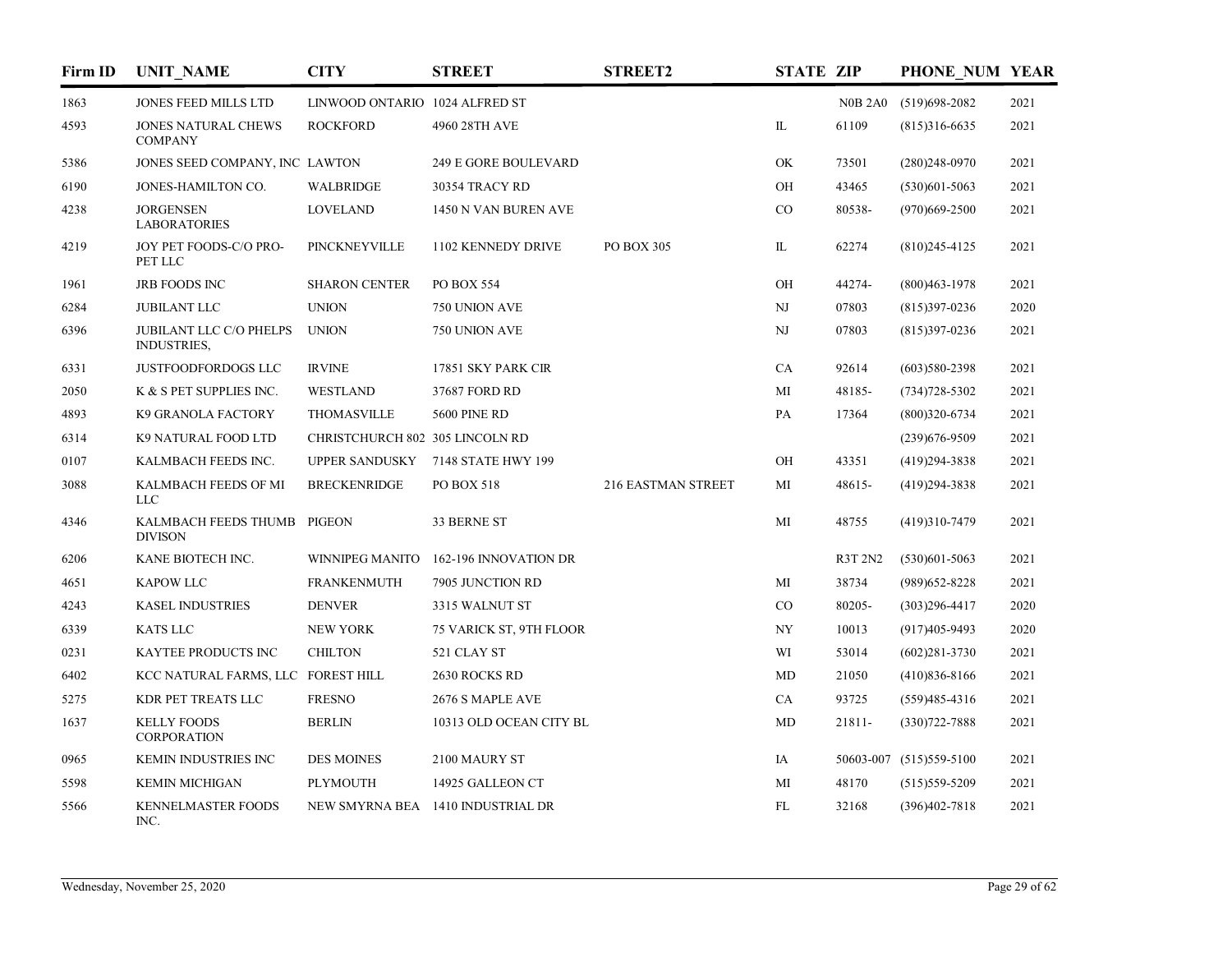| Firm ID | <b>UNIT NAME</b>                                      | <b>CITY</b>           | <b>STREET</b>                      | <b>STREET2</b> | <b>STATE ZIP</b> |                | PHONE NUM YEAR          |      |
|---------|-------------------------------------------------------|-----------------------|------------------------------------|----------------|------------------|----------------|-------------------------|------|
| 2989    | KENPAL FARM PRODUCTS<br>INC.                          | RR #1 CENTRALIA,      | 69819 LONDON ROAD                  |                |                  | <b>N0M 1K0</b> | $(519)282 - 2175$       | 2021 |
| 3066    | KENT CITY FARM AND<br><b>GARDEN LLC</b>               | <b>KENT CITY</b>      | <b>PO BOX 280</b>                  | 30 SPRING ST   | MI               | 49330-         | $(616)678 - 3333$       | 2021 |
| 0588    | <b>KENT NUTRITION GROUP</b><br><b>INC</b>             | <b>MUSCATINE</b>      | 2905 HIGHWAY N 61                  |                | IA               | 52761          | $(563)264-4596$         | 2021 |
| 5968    | KENT NUTRITION GROUP,<br>INC.                         | <b>MASON</b>          | 725 HULL RD                        |                | MI               | 48854          | $(563)$ 524-4378        | 2021 |
| 6322    | <b>KENTUCKY EQUINE</b><br><b>RESEARCH</b>             | <b>VERSAILLES</b>     | 3910 DELANEY FERRY RD              |                | ΚY               | 40383          | $(859)873 - 1988$       | 2021 |
| 4334    | <b>KENTUCKY</b><br>PERFORMANCE PRODUCTS<br><b>LLC</b> | <b>VERSAILLES</b>     | PO BOX 1013                        |                | ΚY               | 40383          | $(859)873 - 2974$       | 2021 |
| 6420    | <b>KETOGENIC</b>                                      | <b>MIDLAND</b>        | 7550 EASTMAN AVE                   |                | MI               | 48642          | $(833)494 - 5386$       | 2021 |
| 6146    | <b>KETONATURAL</b>                                    | <b>SALT LAKE CITY</b> | PO BOX 522317                      |                | UT               | 84152          | $(770)786 - 9992$       | 2021 |
| 6043    | KETTLE CRAFT PET<br><b>PRODUCTS</b>                   |                       | KELOWNA BC, CAN 470 BEAVER LAKE RD |                |                  | <b>V4V1S5</b>  | $(250)766 - 0316$       | 2021 |
| 6087    | <b>KEVINS KRUNCHIES</b>                               | <b>FENWICK</b>        | <b>4555 CHARLES ST</b>             |                | MI               | 48834          | $(989)285 - 8804$       | 2020 |
| 6267    | KIM L. LIBSTORFF                                      | <b>ROSCOMMON</b>      | 101 E LOVES DR                     |                | MI               | 48653          | (989)370-5304           | 2021 |
| 0143    | KING MILLING CO                                       | <b>LOWELL</b>         | 115 S BROADWAY                     |                | MI               | 49331          | $(616)897-9264$         | 2021 |
| 0072    | <b>KNAPPEN MILLING</b><br><b>COMPANY</b>              | <b>AUGUSTA</b>        | PO BOX 245                         | 110 S WATER ST | MI               | 49012          | $(269)731 - 4141$       | 2021 |
| 4045    | KONG COMPANY                                          | <b>GOLDEN</b>         | 16191 D TABLE MOUNTAIN             |                | $_{\rm CO}$      |                | 80403-164 (303)216-2626 | 2021 |
| 6394    | KOOWILL, INC.                                         | <b>MENOMONIE</b>      | 815 NORDSON CIRCLE                 |                | WI               | 54751          | $(715)231 - 9585$       | 2021 |
| 4044    | <b>KORDON INC</b>                                     | <b>HAYWARD</b>        | 2140 W WINTON AVE                  |                | CA               | 94545          | $(510)782 - 4058$       | 2021 |
| 5812    | KREAMER FEED INC.                                     | <b>KREAMER</b>        | 215 KREAMER AVE                    |                | PA               | 17833          | $(570)374 - 8148$       | 2021 |
| 4582    | KROGER COMPANY C/O<br><b>SIMMONS PET FOOD</b>         | <b>CINCINNATI</b>     | 1014 VINE STREET                   |                | OН               | 45202          | $(479)215 - 2156$       | 2021 |
| 5317    | KROGER COMPANY THE<br>BY SUNSHINE MILL                | <b>RED BAY</b>        | PO BOX 736                         |                | AL               | 35582          | $(256)356-9086$         | 2021 |
| 6182    | KROGER COMPANY THE<br>C/O GLOBAL HARVE                | <b>SEATTLE</b>        | 16000 CHRISTENSEN RD #30           |                | WA               | 98188          | $(206)829 - 2377$       | 2021 |
| 5633    | KROGER COMPANY THE<br>C/O NORTHDOWN IN                | <b>CINCINNATI</b>     | <b>1014 VINE ST</b>                |                | OH               | 45202          | $(416)620 - 8459$       | 2021 |
| 5302    | KUBER'S FEED MILL                                     | <b>MENOMINEE</b>      | 912 41ST AVE                       |                | MI               | 49858          | $(906)863 - 6333$       | 2021 |
| 5098    | KW FEED INC                                           | <b>FARWELL</b>        | 550 E LUDINGTON RD                 |                | MI               | 48622          | (989) 588-0549          | 2021 |
| 5930    | KYORIN COMPANY LTD                                    | <b>HIMEJI JAPAN</b>   | 9 SHIROGANE-MACHI                  |                |                  |                | $(510)785 - 3244$       | 2021 |
| 1162    | L & D FINKBEINER                                      | <b>SALINE</b>         | 11411 W MICHIGAN AVE               |                | MI               | 48176          | (734)429-9777           | 2021 |
|         |                                                       |                       |                                    |                |                  |                |                         |      |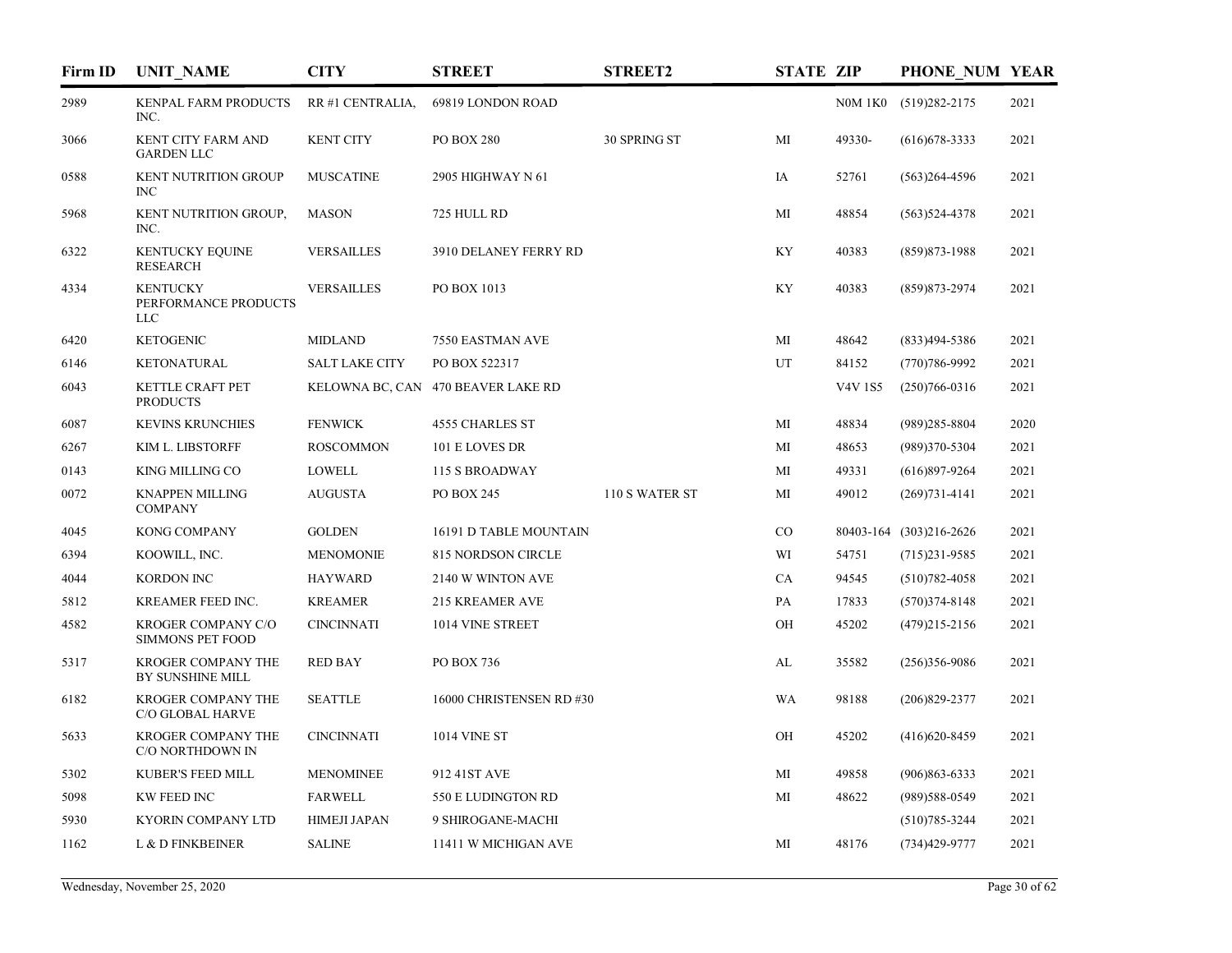| Firm ID | <b>UNIT NAME</b>                                               | <b>CITY</b>                  | <b>STREET</b>                             | <b>STREET2</b> | <b>STATE ZIP</b> |        | PHONE NUM YEAR          |      |
|---------|----------------------------------------------------------------|------------------------------|-------------------------------------------|----------------|------------------|--------|-------------------------|------|
| 5041    | L A HEARNE COMPANY                                             | <b>KING CITY</b>             | 512 METZ RD                               |                | CA               | 93930  | $(831)385 - 5441$       | 2021 |
| 0009    | <b>LA CROSSE MILLING</b><br><b>COMPANY</b>                     | <b>COCHRANE</b>              | PO BOX 86 105 HWY 35                      |                | WI               |        | 54622-008 (608)248-2222 | 2021 |
| 5308    | LAB-O-LICIOUS                                                  | <b>CLINTON TWP</b>           | 16705 KYLA                                |                | МI               | 48038  | $(586)484-6831$         | 2020 |
| 0319    | LABUDDE GROUP INC.                                             | <b>CEDARBURG</b>             | W63 N583 HANOVER AVE                      |                | WI               | 53012  | $(262)375-9111$         | 2021 |
| 5818    | LABUDDE GROUP, INC.                                            | <b>AKRON</b>                 | 3880 RAYL RD                              |                | MI               | 48701  | $(262)421 - 8372$       | 2021 |
| 5819    | LABUDDE GROUP, INC.                                            | <b>VASSAR</b>                | 8586 SANILAC RD                           |                | MI               | 48768  | $(262)421 - 8372$       | 2021 |
| 3015    | <b>LAFEBER COMPANY</b>                                         | <b>CORNELL</b>               | 24981 N 1400 EAST RD                      |                | IL               | 61319- | $(815)358-2301$         | 2020 |
| 5220    | <b>LAKESHORE FEED</b>                                          | <b>WEST OLIVE</b>            | 10935 112TH AVE                           |                | MI               | 49460  | $(616)875 - 3011$       | 2021 |
| 6435    | <b>LAKESHORE FEED</b><br><b>COMPANY</b>                        | <b>NEW BUFFALO</b>           | 139 N WHITTAKER ST                        |                | MI               | 49117  |                         | 2021 |
| 2375    | LALLEMAND ANIMAL<br><b>NUTRITION</b>                           | <b>MILWAUKEE</b>             | 6120 W DOUGLAS AVE                        |                | WI               | 53218- | $(414)405-0016$         | 2021 |
| 2836    | LAND O' LAKES ANIMAL<br><b>MILK SOLUTIONS</b>                  | <b>ARDEN HILLS</b>           | 4001 LEXINGTON AVE N                      |                | <b>MN</b>        | 55126- | $(651)375 - 5747$       | 2021 |
| 5776    | <b>LANDUS COOPERATIVE</b>                                      | AMES                         | 2321 N LOOP DR STE 220                    |                | IA               | 50010  | $(712)$ 667-3341        | 2021 |
| 2792    | <b>LEBANON SEABOARD</b><br>CORPORATION0009                     | <b>BINGHAMTON</b>            | 1 GEORGE ST                               |                | NY               | 13904- | $(800)$ 532-0090        | 2021 |
| 5443    | <b>LENDA'S OVEN</b>                                            | <b>HEMLOCK</b>               | 1875 S HEMLOCK RD                         |                | МI               | 48626  | $(989)326 - 7133$       | 2021 |
| 4883    | LENNOX INTERNATIONAL                                           | <b>EDISON</b>                | 930 NEW DURHAM RD                         |                | NJ               | 08817  | $(732)243 - 9960$       | 2021 |
| 0254    | LEROY MILLING CO.                                              | <b>LEROY</b>                 | 107 S KENT ST                             |                | МI               | 49655  | $(231)768 - 4441$       | 2021 |
| 2471    | LIFE DATA LABS INC.                                            | <b>CHEROKEE</b>              | PO BOX 349                                |                | AL               | 35616- | $(256)370 - 7555$       | 2021 |
| 6093    | LIFE'S ABUNDANCE, INC.                                         | <b>JUPITER</b>               | 101 CAPITAL ST                            |                | FL               | 33458  | $(561)741-6303$         | 2021 |
| 6285    | LIGNOTECH FLORIDA LLC                                          | FERNANDINA BEAC 6 GUM STREET |                                           |                | FL               | 32035  | $(904)$ 557-9305        | 2020 |
| 1107    | LIMA ELEVATOR CO. INC.<br><b>COR FIRST &amp;</b>               | <b>HOWE</b>                  | PO BOX 157                                |                | $\mathbb{N}$     | 46746  | $(260)562 - 2113$       | 2021 |
| 6281    | LINDNER FEED & MILLING<br>COMPANY INC.                         | <b>COMFORT</b>               | 818 FRONT ST                              |                | TX               | 78013  | $(830)995 - 2143$       | 2021 |
| 3025    | LIQUID HEALTH INC.                                             | <b>MESQUITE</b>              | 783 CIMARRON CT                           |                | NV               | 89027  | $(800)995 - 6607$       | 2021 |
| 0465    | LITCHFIELD GRAIN CO                                            | <b>LITCHFIELD</b>            | 113 STOCK ST                              |                | МI               | 49252  | $(517)542 - 3763$       | 2021 |
| 4549    | <b>LIVINGSTON</b><br><b>EDUCATIONAL SERVICE</b><br><b>AGEN</b> | <b>HOWELL</b>                | KRIS RESSEGUIE PATHWAY 1425 W GRAND RIVER |                | МI               | 48843  | $(517)546-3030$         | 2021 |
| 2690    | LIVINGSTON FEED AND<br>SEED INC.                               | <b>HOWELL</b>                | 361 MARION ST                             |                | МI               | 48843- | $(517)749-6722$         | 2021 |
| 5559    | <b>LIXIT CORPORATION</b>                                       | <b>NAPA</b>                  | 100 COOMBS STREET                         |                | CA               | 94559  | $(707)252 - 1622$       | 2021 |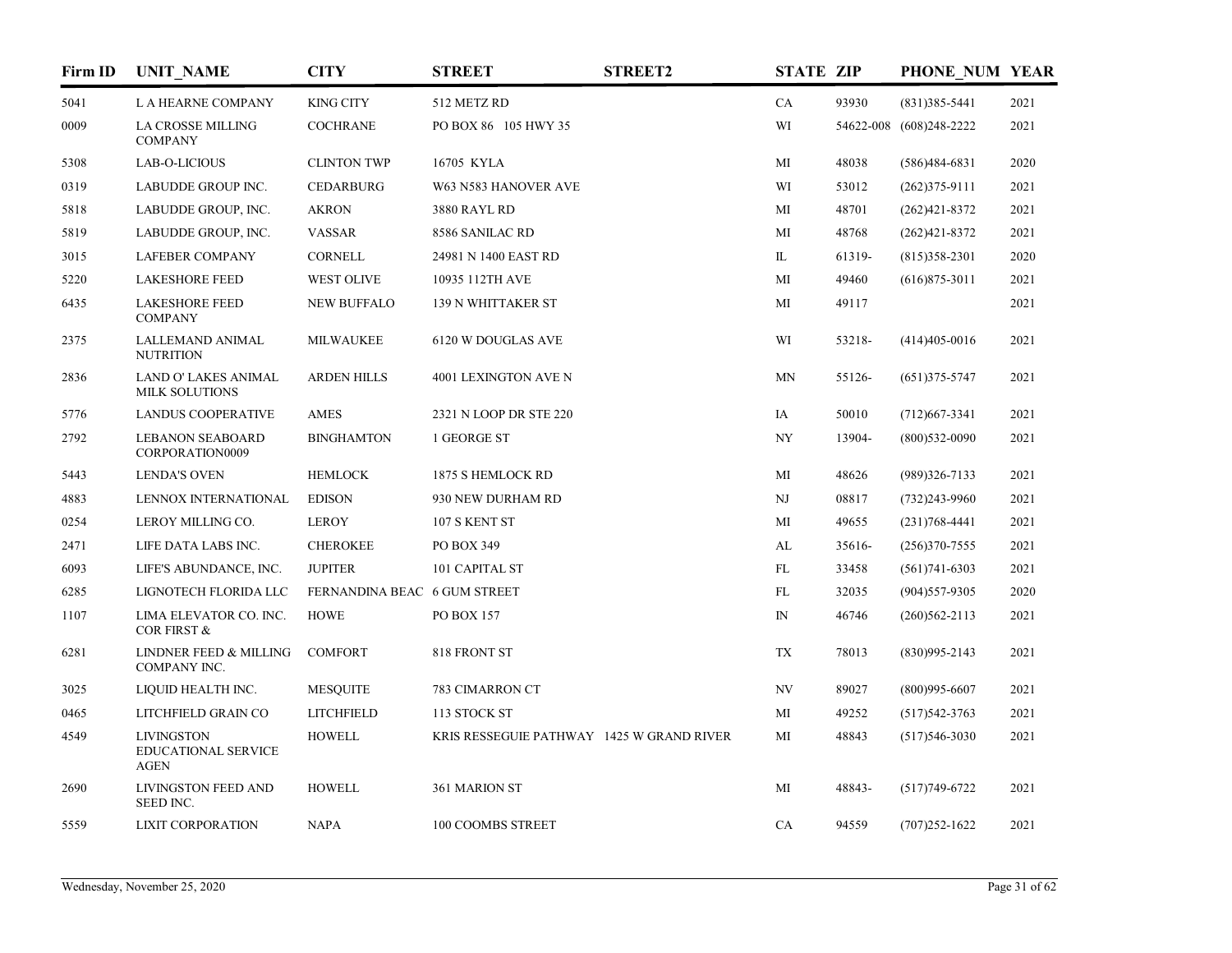| Firm ID | <b>UNIT_NAME</b>                                       | <b>CITY</b>                    | <b>STREET</b>                           | <b>STREET2</b> | <b>STATE ZIP</b> |                | PHONE NUM YEAR           |      |
|---------|--------------------------------------------------------|--------------------------------|-----------------------------------------|----------------|------------------|----------------|--------------------------|------|
| 1139    | LLOYD INC.                                             | <b>SHENANDOAH</b>              | 604 W THOMAS                            | PO BOX 130     | IA               | 51601          | $(712)246-4000$          | 2021 |
| 5122    | LONDON AGRICULTURAL<br><b>COMMODITIES</b>              |                                | LONDON, ONTARIO 1615 N ROUTLEDGE PARK U |                |                  | <b>N6H 5L6</b> | $(519)473-9333$          | 2021 |
| 2494    | LONZA INC.                                             | <b>MORRISTOWN</b>              | 42 MT. KEMBLE AVE, STE 20               |                | NJ               | 07920          | $(530)601 - 5063$        | 2021 |
| 4887    | <b>LOTUS PET FOODS INC</b>                             | <b>TORRANCE</b>                | 2727 MARICOPA ST                        |                | CA               | 90503          | $(310)212 - 1000$        | 2021 |
| 5817    | LOUIS DREYFUS COMPANY CLAYPOOL<br><b>CLAYPOOL HOLD</b> |                                | 7344 SR 15                              |                | $\mathbb{N}$     | 46510          | $(816)218 - 2365$        | 2021 |
| 5674    | <b>LOVE BITES TREATERY</b>                             | <b>CONKLIN</b>                 | 19623 MAIN ST                           |                | MI               | 49403          | $(616)813-2131$          | 2020 |
| 6329    | LOVE NALA LLC                                          | <b>VISALIA</b>                 | 1111 N MILLER PARK CT                   |                | CA               | 93291          | $(559)302 - 4975$        | 2021 |
| 4629    | <b>LOVING PETS</b><br><b>CORPORATION</b>               | <b>CRANBURY</b>                | 110 MELRICH RD, STE 1                   |                | NJ               | 08512          | $(609)$ 655-3700         | 2021 |
| 5651    | LOYAL INGREDIENTS LLC                                  | <b>LOYAL</b>                   | 213 E MILL ST                           |                | WI               | 54446          | $(608)256 - 1988$        | 2021 |
| 4155    | <b>LUCERNE FARMS</b>                                   | <b>FORT FAIRFIELD</b>          | <b>40 EASTON LINE RD</b>                |                | ME               | 04742-         | $(207)488 - 2520$        | 2021 |
| 2936    | LUCKEY FARMERS INC                                     | <b>WOODVILLE</b>               | 1200 W MAIN STREET                      | PO BOX 217     | OH               | 43469-         | $(419)849-2711$          | 2021 |
| 2076    | LUCTA USA LLC                                          | <b>LIBERTYVILLE</b>            | 950 TECHNOLOGY WAY STE                  |                | IL               | 60048          | $(847)996 - 3400$        | 2020 |
| 6021    | LYSTN, LLC                                             | <b>FLEETWOOD</b>               | 356 MAIDENCREEK RD                      |                | PA               | 19522          | $(484)335 - 8102$        | 2021 |
| 5358    | M D FARM SUPPLIES LLC                                  | <b>HAMILTON</b>                | 4055 134TH AVE                          |                | MI               | 49419          | $(269)751 - 2028$        | 2021 |
| 1435    | M D L SWEET APPLE INC                                  | <b>POWERS</b>                  | N15492 TOWNSHIP LINE RD                 |                | MI               | 49874          | $(906)497 - 5275$        | 2020 |
| 6129    | M. E. RUMBAUGH                                         | <b>PICKFORD</b>                | 19635 S RIVERSIDE DR                    |                | MI               | 49774          | $(906)$ 647-1397         | 2021 |
| 5209    | <b>MAESTRO'S DOG HAUS</b>                              |                                | BLOOMFIELD HILLS 79 W LONG LAKE RD      |                | MI               | 48304          | $(248)341 - 3731$        | 2021 |
| 0043    | <b>MAGIC PRODUCTS INC</b>                              | AMHERST JUNCTIO 3931 SECOND ST |                                         | PO BOX 38      | WI               | 54407          | $(715)824 - 3100$        | 2021 |
| 4876    | <b>MAGOOS OUTLET</b>                                   | <b>FLUSHING</b>                | 5150 FLUSHING RD                        |                | MI               | 48433          | $(810)241-9313$          | 2021 |
| 4093    | MAJESTY'S ANIMAL<br><b>NUTRITION</b>                   | <b>REDMOND</b>                 | 2131 S FIRST ST                         |                | <b>OR</b>        | 97756          | $(541)504-9800$          | 2021 |
| 6319    | <b>MANDA'S TIDBIT'S</b>                                | <b>NEW BRAUNFELS</b>           | 2136 CORNERSTONE                        |                | TX               | 78130          | $(210)920-0716$          | 2021 |
| 2974    | <b>MANN LAKE LTD</b>                                   | <b>HACKENSACK</b>              | 501 S 1ST ST                            |                | MN               |                | 56452-200 (218) 675-6688 | 2021 |
| 0770    | MANNA PRO PRODUCTS,<br><b>LLC</b>                      | <b>ST LOUIS</b>                | 707 SPIRIT 40 PARK DR, STE              |                | MO               | 63005          | $(636)681 - 1735$        | 2021 |
| 2987    | MANZANOLA FEEDS LLC                                    | <b>MANZANOLA</b>               | 33445 COUNTY RD 11                      |                | $_{\rm CO}$      | 81058-         | $(719)462 - 5638$        | 2021 |
| 6174    | <b>MAPLE MOUNTAIN GROUP</b><br>INC. (DBA MODE          | <b>SPRINGVILLE</b>             | 588 S 2000 W                            |                | UT               | 84660          | $(801)418 - 2000$        | 2020 |
| 2896    | <b>MAPLE VALLEY MILL</b>                               | <b>DOWLING</b>                 | 9255 NORTH AVE                          |                | МI               | 49050          | $(269)758 - 4055$        | 2021 |
| 4467    | MARC'S DOUBLE OVEN LLC MACKINAC ISLAND 7712 THIRD ST   |                                |                                         |                | MI               | 49757          | $(906)847 - 3931$        | 2021 |
| 1712    | MARION ZOOLOGICAL INC                                  | <b>PLYMOUTH</b>                | 14149 21ST AVE N                        |                | ΜN               | 55447          | $(763)225 - 8452$        | 2021 |
| 1979    | MARK FARM SUPPLY INC.                                  | <b>NILES</b>                   | 3135 ORANGE RD                          |                | МI               | 49120-         | $(269)$ 683-0598         | 2021 |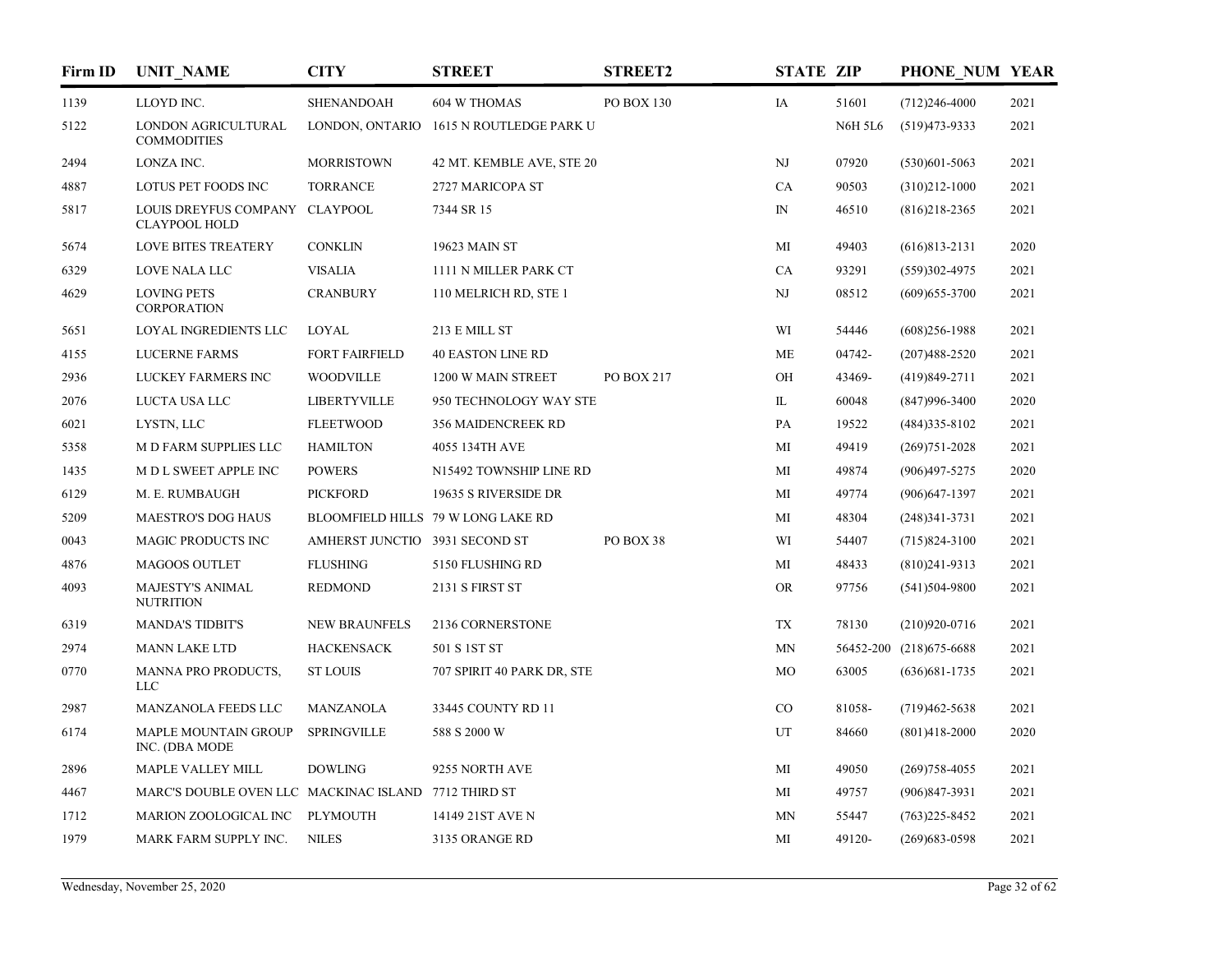| Firm ID | <b>UNIT NAME</b>                                  | <b>CITY</b>          | <b>STREET</b>              | <b>STREET2</b>           | <b>STATE ZIP</b> |        | PHONE NUM YEAR          |      |
|---------|---------------------------------------------------|----------------------|----------------------------|--------------------------|------------------|--------|-------------------------|------|
| 6072    | MARLETTE COUNTRY<br><b>FEEDS</b>                  | <b>MARLETTE</b>      | 3691 GOSLINE RD            |                          | MI               | 48453  |                         | 2021 |
| 5493    | <b>MARS FISHCARE NORTH</b><br>AMERICA INC.        | <b>CHALFONT</b>      | <b>50 EAST HAMILTON ST</b> |                          | PA               | 18914  | $(215)996 - 4057$       | 2021 |
| 4572    | MARS HORSECARE US, INC. DALTON                    |                      | PO BOX 505                 | 330 E SCHULTZ            | OH               | 44618  | $(800)417-6460$         | 2021 |
| 4535    | <b>MARS PETCARE US</b>                            | <b>FRANKLIN</b>      | 2013 OVATION PKWY          |                          | TN               | 37067  | $(615)844-3498$         | 2021 |
| 6230    | MARS PETCARE US C/O<br><b>RED COLLAR PET</b>      | <b>FRANKLIN</b>      | PO BOX 683006              |                          | <b>TN</b>        |        | 37068-300 (615)622-5238 | 2021 |
| 0818    | MARSHALL FEED & GRAIN<br>$_{\rm CO}$              | MARSHALL             | 450 S EAGLE ST             |                          | MI               | 49068  | $(269)781 - 4828$       | 2021 |
| 2117    | MARSHALL PET PRODUCTS WOLCOTT                     |                      | 5740 LIMEKLIN RD           |                          | NY               | 14590- | $(315)594-1760$         | 2021 |
| 5189    | MARSYT INC.                                       | <b>ELIZABETHTOWN</b> | 54 BROWN ST                |                          | PA               | 17022  | $(717)367-9098$         | 2021 |
| 1291    | <b>MARTYS NORTHERN BIRD</b><br>PRODUCTS INC.      | <b>TROY</b>          | <b>6691 LIVERNOIS</b>      |                          | MI               | 48098- | $(248)879 - 9147$       | 2021 |
| 2327    | <b>MAR-VO MINERAL</b><br>COMPANY INC.             | <b>HILLSDALE</b>     | 115 E BACON ST             |                          | MI               | 49242  | $(517)797 - 4303$       | 2021 |
| 4553    | MARYSVILLE ETHANOL<br><b>LLC</b>                  | <b>MARYSVILLE</b>    | 2512 BUSHA HWY             |                          | MI               | 48040  | $(810)479 - 8300$       | 2021 |
| 1458    | <b>MASON CITY BY-</b><br>PRODUCTS INC.            | <b>MASON CITY</b>    | PO BOX 1542                |                          | IA               | 50401  | $(641)423 - 4404$       | 2021 |
| 1240    | <b>MASSERANTS FEED &amp;</b><br><b>GRAIN INC.</b> | <b>NEWPORT</b>       | 3546 MILL ST               | PO BOX 162               | MI               | 48166  | $(734)586 - 2451$       | 2021 |
| 6258    | MASTERS OF CONFECTION<br><b>LLC</b>               | <b>HASLET</b>        | 6415 E REYNOLDS RD         |                          | MI               | 48840  | $(517)505-6939$         | 2021 |
| 0611    | <b>MATHEWS ELEVATOR</b><br>COMPANY INC.           | <b>FOWLER</b>        | 135 N BATH ST              | <b>PO BOX 501</b>        | MI               | 48835  | $(989)593-2111$         | 2021 |
| 6216    | <b>MATTHEW FEED &amp; GRAIN</b>                   | <b>MATTHEWS</b>      | 928 S MASSACHUSETTS AV     |                          | IN               | 46957  | $(765)998 - 2743$       | 2021 |
| 6249    | <b>MAVERICK'S MUNCHIES</b>                        | <b>ALBION</b>        | 310 E MICHIGAN AVE         |                          | MI               | 49224  |                         | 2021 |
| 1296    | MAYBEE FARMERS INC.                               | <b>MAYBEE</b>        | 7751 BLUEBUSH RD           | <b>PO BOX 188</b>        | MI               | 48159  | $(734)587 - 8975$       | 2021 |
| 1866    | MCBAIN GRAIN COMPANY<br>INC.                      | <b>MCBAIN</b>        | 111 MAPLE ST               | PO BOX 127               | MI               | 49657  | $(231)825 - 2172$       | 2021 |
| 0586    | <b>MCCALLA FEED SERVICE</b><br>INC.               | <b>CHELSEA</b>       | 12875 OLD US-12 EAST       |                          | MI               | 48118  | $(734)475 - 8153$       | 2021 |
| 4200    | MCCAULEY BROS INC<br><b>VERSAILLES KY</b>         | <b>MANKATO</b>       | CO HUBBARD FEEDS           | 111 W CHERRY ST, STE 500 | MN               | 56001  | $(507)519-2082$         | 2021 |
| 0782    | MCGOUGH'S INC.                                    | <b>TRAVERSE CITY</b> | 501 LAKE AVE               |                          | MI               | 49684  | $(231)947 - 5900$       | 2021 |
| 6376    | MCLOVIN'S PET FOOD                                | <b>CHINO</b>         | 4401 EUCALYPTUS AVE        |                          | CA               | 9170   | $(909)366 - 2028$       | 2021 |
| 2533    | MEAL AND MORE INC                                 | <b>MORRICE</b>       | PO BOX 376                 | 130 W THIRD ST           | MI               | 48857- | $(517)625 - 3186$       | 2021 |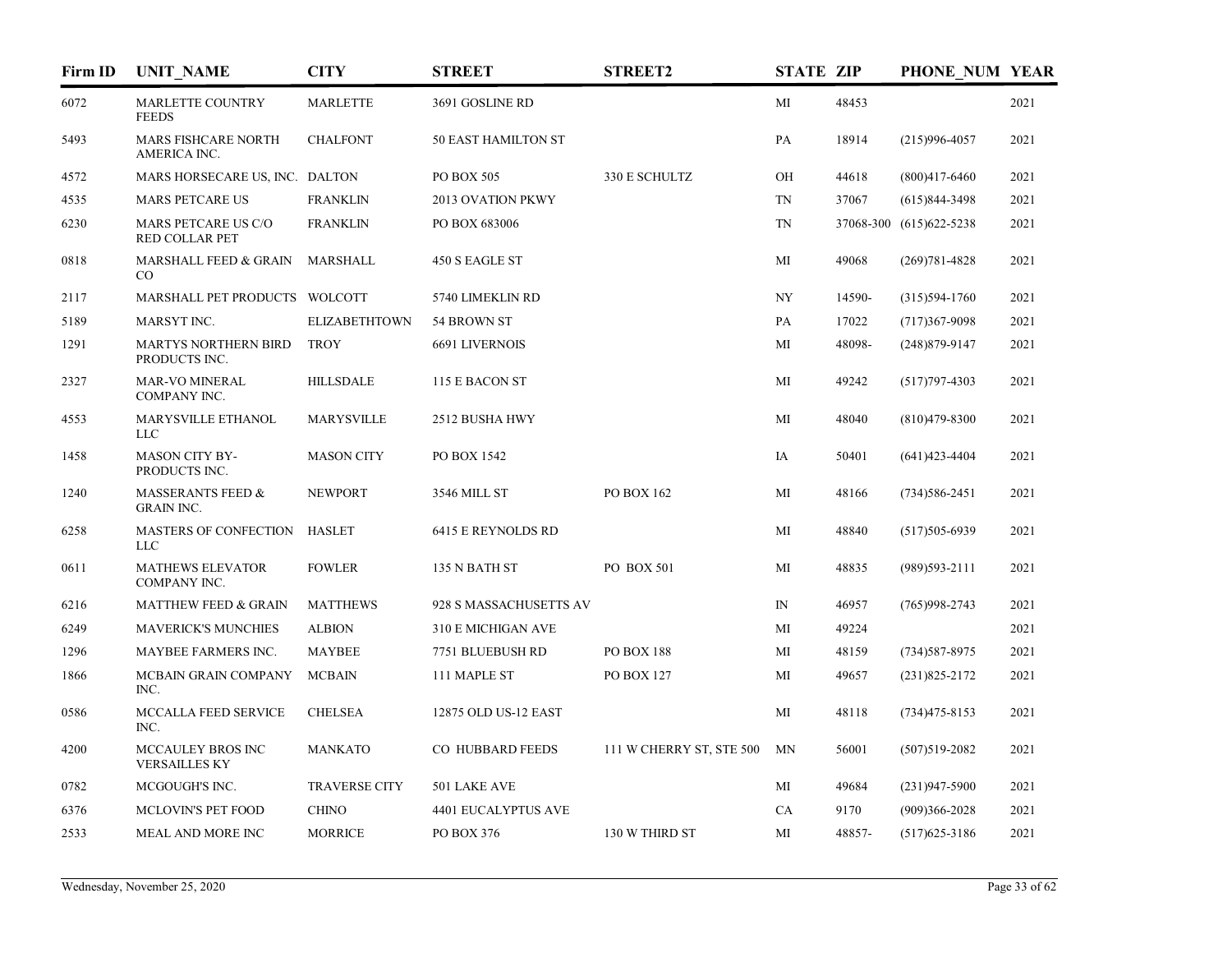| Firm ID | <b>UNIT NAME</b>                                     | <b>CITY</b>         | <b>STREET</b>           | <b>STREET2</b> | <b>STATE ZIP</b> |        | PHONE NUM YEAR          |      |
|---------|------------------------------------------------------|---------------------|-------------------------|----------------|------------------|--------|-------------------------|------|
| 6202    | MEATME PET FOOD C/O<br><b>GENTLE HARVEST</b>         | <b>MARSHALL</b>     | 8372 W MAIN ST          |                | VA               | 20115  | $(540)229 - 5594$       | 2021 |
| 2444    | <b>MED VET</b><br>PHARMACEUTICALS, LTD               | <b>EDEN PRAIRIE</b> | 14101 W 62ND ST         |                | MN               | 55346- | $(952)937-1955$         | 2021 |
| 5257    | <b>MEIJER</b>                                        | <b>GRAND RAPIDS</b> | 9851 WALKER AVE         |                | MI               | 49544  | $(440)354-6500$         | 2020 |
| 5347    | <b>MEIJER C/O RED RIVER</b><br><b>COMMODITIES</b>    | <b>GRAND RAPIDS</b> | 9857 WALKER AVE         |                | MI               | 49544  | $(701)282 - 2600$       | 2020 |
| 5452    | MEIJER DISTRIBUTION INC<br>C/O SERGEAN               | <b>GRAND RAPIDS</b> | 2929 WALKER AVENUE NW   |                | MI               | 49544  | $(402)938 - 7064$       | 2020 |
| 4989    | MEIJER DISTRIBUTION INC<br><b>KAYEE PRODU</b>        | <b>CHILTON</b>      | 521 CLAY ST             |                | WI               | 53014  | $(602)281 - 3730$       | 2021 |
| 6275    | MEIJER DISTRIBUTION INC. GRAND RAPIDS<br>C/O NORTH   |                     | 2627 WALKER AVE NW      |                | MI               | 49544  | $(770)781 - 9992$       | 2021 |
| 6231    | MEIJER DISTRIBUTION INC. GRAND RAPIDS<br>C/O RED CO  |                     | 2929 WALKER AVE NW      |                | MI               |        | 49544-640 (615)622-5238 | 2021 |
| 5155    | MEIJER DISTRIBUTION INC. GRAND RAPIDS<br>C/O SUNSHI  |                     | 2929 WALKER AVE NW      |                | MI               | 49544  | $(256)356-9086$         | 2021 |
| 6259    | <b>MEISS FEED &amp; SUPPLY</b>                       | <b>SIBLEY</b>       | 245 S STATE RD ROUTE 47 |                | IL               | 61773  | $(217)745 - 2302$       | 2020 |
| 5894    | MELICK AQUAFEEDS, INC                                | <b>CATAWISSA</b>    | <b>75 ORCHARD DR</b>    |                | PA               | 17820  | $(570)356 - 2522$       | 2020 |
| 0984    | <b>MELS LAWN &amp; GARDEN</b>                        | <b>ESCANABA</b>     | 1620 6TH AVE N          |                | MI               | 49829  | $(906)786 - 8187$       | 2021 |
| 5043    | <b>MENARD INC BY</b><br>SUNSHINE MILLS INC.          | <b>RED BAY</b>      | PO BOX 736              | 500 6TH ST SW  | AL               | 35582  | $(256)356-9086$         | 2021 |
| 6125    | MENARD INC. C/O JONES<br><b>NATURALS LLC</b>         | <b>EAU CLAIRE</b>   | 5101 MENARD DR          |                | WI               | 54703  | $(835)316-6635$         | 2021 |
| 6398    | MENARD, INC.                                         | <b>EAU CLAIRE</b>   | 4860 MENARD DR          |                | WI               | 54703  | $(732)897 - 6787$       | 2021 |
| 6404    | MENARD, INC. (DBA<br><b>MASTER PAWS)</b>             | <b>EAU CLAIRE</b>   | 5101 MENARD DR          |                | WI               | 54703  | $(770)781 - 9992$       | 2021 |
| 5454    | MENARDS C/O SERGEANT'S EAU CLAIRE<br>PET CARE PRO    |                     | 4777 MENARD DR          |                | WI               | 54703  | $(402)938-7064$         | 2020 |
| 0109    | MENNEL MILLING CO, THE                               | <b>FOSTORIA</b>     | <b>319 S VINE ST</b>    |                | OH               | 44830  | $(419)435 - 8151$       | 2021 |
| 5780    | <b>MENNEL MILLING</b><br><b>COMPANY OF MICHIGAN</b>  | <b>DOWAGIAC</b>     | 301 S MILL ST           |                | MI               | 49047  | $(419)435 - 8151$       | 2021 |
| 2862    | MERIAL INC.                                          | <b>DULUTH</b>       | 3239 SATELLITE BLVD     |                | GA               |        | 30096-464 (816)676-5740 | 2020 |
| 5993    | <b>MERIDIAN ANIMAL</b><br><b>HEALTH</b>              | <b>OMAHA</b>        | 10077 S 134TH ST        |                | <b>NE</b>        | 68138  | $(402)938 - 7064$       | 2020 |
| 2096    | MERRICK PET CARE, LTD                                | <b>AMARILLO</b>     | PO BOX 9800             |                | <b>TX</b>        | 79105  | $(806)322 - 2839$       | 2021 |
| 5974    | <b>MESSICK INC. (DBA)</b><br><b>GREAT HARVEST BR</b> | <b>ANN ARBOR</b>    | <b>2220 S MAIN ST</b>   |                | MI               | 48103  | $(734)996 - 8890$       | 2021 |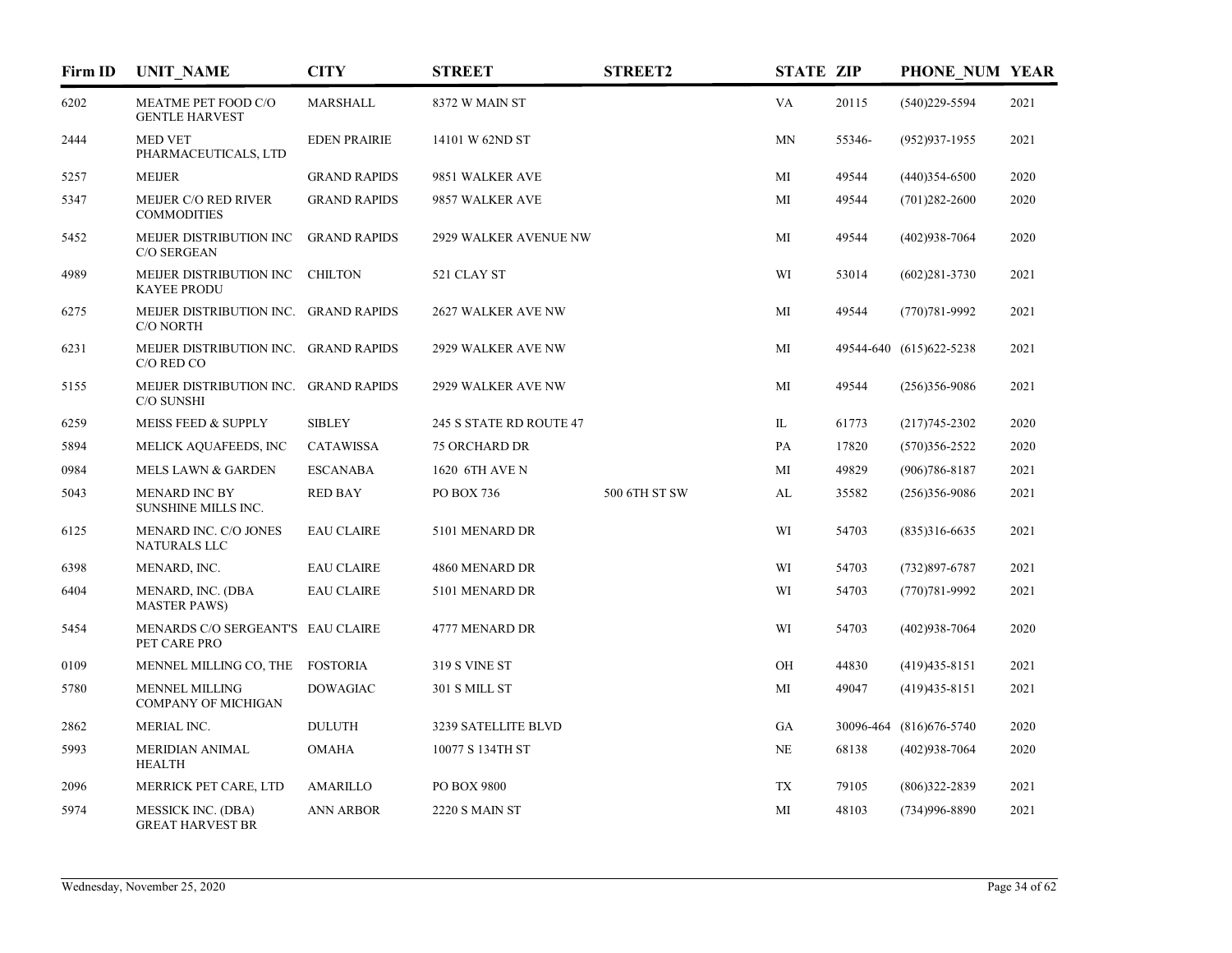| Firm ID | <b>UNIT NAME</b>                                                             | <b>CITY</b>          | <b>STREET</b>             | <b>STREET2</b>    | <b>STATE ZIP</b> |           | PHONE NUM YEAR          |      |
|---------|------------------------------------------------------------------------------|----------------------|---------------------------|-------------------|------------------|-----------|-------------------------|------|
| 6199    | MI BEER DOG                                                                  | <b>GRAND RAPIDS</b>  | 2221 PLAINFIELD AVE NE #2 |                   | MI               | 49505     | $(616)710-0146$         | 2020 |
| 4196    | <b>MICHIGAN AG</b><br><b>COMMODITIES</b>                                     | <b>MIDDLETON</b>     | PO BOX 195                | 306 N CAROLINE ST | MI               | 48856-    | $(989)$ 236-7263        | 2021 |
| 2850    | MICHIGAN AGRICULTURAL JASPER<br><b>COMMODITIES</b>                           |                      | PO BOX 218                | 1050 OGDEN STREET | MI               | 49248-    | $(517)436-3126$         | 2021 |
| 5983    | <b>MICHIGAN MILK</b><br>PRODUCERS ASSOCIATION                                | <b>CONSTANTINE</b>   | 125 DEPOT ST              |                   | MI               | 49042     | $(248)474-6672$         | 2020 |
| 1557    | <b>MICHIGAN MILK</b><br>PRODUCERS ASSOCIATION                                | <b>NOVI</b>          | PO BOX 8002               | 41310 BRIDGE ST   | MI               | 48375-    | $(248)474-6672$         | 2021 |
| 5496    | MICHIGAN PROTEIN, INC.                                                       | <b>CEDAR SPRINGS</b> | 15030 STOUT AVE NE        |                   | MI               | 49319     | $(616)696 - 7854$       | 2021 |
| 4670    | <b>MICHIGAN SUGAR</b><br><b>COMPANY</b>                                      | <b>BAY CITY</b>      | 2600 S EUCLID             |                   | MI               | 48706     | (989) 686-1549          | 2021 |
| 5908    | <b>MICHIGAN SUGAR</b><br><b>COMPANY</b>                                      | CARO                 | 819 PENINSULA ST          |                   | MI               | 48723     | $(415)259-2720$         | 2021 |
| 5905    | <b>MICHIGAN SUGAR</b><br><b>COMPANY</b>                                      | CARROLLTON           | 341 SUGAR ST              |                   | MI               | 48724     | $(415)259-2720$         | 2021 |
| 5904    | <b>MICHIGAN SUGAR</b><br><b>COMPANY</b>                                      | <b>CROSWELL</b>      | 159 S HOWARD ST           |                   | MI               | 48422     | $(415)259 - 2720$       | 2021 |
| 5906    | <b>MICHIGAN SUGAR</b><br><b>COMPANY</b>                                      | <b>SEBEWAING</b>     | 947 PINE ST               |                   | MI               | 48759     | $(415)259-2720$         | 2021 |
| 5932    | MICRO-LITE LLC                                                               | <b>BUFFALO</b>       | PO BOX 45                 |                   | KS               | 66717     | $(620)$ 537-7025        | 2021 |
| 2195    | MICRONUTRIENTS USA LLC INDIANAPOLIS                                          |                      | 1550 RESEARCH WAY         |                   | $I\!N$           | $46231 -$ | $(317)486 - 5880$       | 2021 |
| 5161    | MID AMERICA PET FOOD<br><b>LLC</b>                                           | <b>MT PLEASANT</b>   | 2024 N FRONTAGE RD        |                   | <b>TX</b>        | 75455     | $(903)572 - 5900$       | 2021 |
| 5363    | MID MICHIGAN FEED<br><b>INGREDIENTS LLC</b>                                  | <b>MIDDLETON</b>     | 4584 1/2 W GARFIELD RD    |                   | MI               | 48856     | $(989)$ 236-5014        | 2020 |
| 6210    | MIDCO DISTRIBUTING LLC MENDOTA HEIGHTS 1370 MENDOTA HEIGHTS R<br>C/O DIAMOND |                      |                           |                   | MN               | 55120     | $(866)$ 214-6945        | 2020 |
| 5498    | MID-STATES DISTRIBUTING FT WORTH<br><b>COMPANY INC</b>                       |                      | 2800 MEACHAM BLVD         |                   | TX               | 76137     | $(852)984-1862$         | 2021 |
| 5933    | MID-STATES DISTRIBUTING FORT WORTH<br><b>LLC</b>                             |                      | 2800 MEACHAM BLVD         |                   | TX               | 76137     | $(682)516-1211$         | 2021 |
| 6312    | <b>MID-STATES</b><br><b>DISTRUBUTING LLC</b>                                 | <b>FORT WORTH</b>    | 2800 MEACHAM BLVD         |                   | TX               | 76137     | $(866)$ 214-6945        | 2021 |
| 2856    | <b>MIDWEST AGRI</b><br>COMMODITIES COMPANY                                   | <b>SAN RAFAEL</b>    | 999 FIFTH AVE, STE 500    |                   | CA               | 94901-    | $(415)259-2720$         | 2021 |
| 6058    | MIDWEST COMMODITIES<br><b>LLC</b>                                            | <b>DETROIT</b>       | 3896 LONYO ST             |                   | MI               | 48210     | $(313)551 - 5240$       | 2020 |
| 2487    | MIDWEST MARKETING,<br>INC. (DBA SWENEY                                       | <b>SAGINAW</b>       | 105 LYON ST               | PO BOX 6858       | MI               |           | 48608-685 (989)791-6027 | 2021 |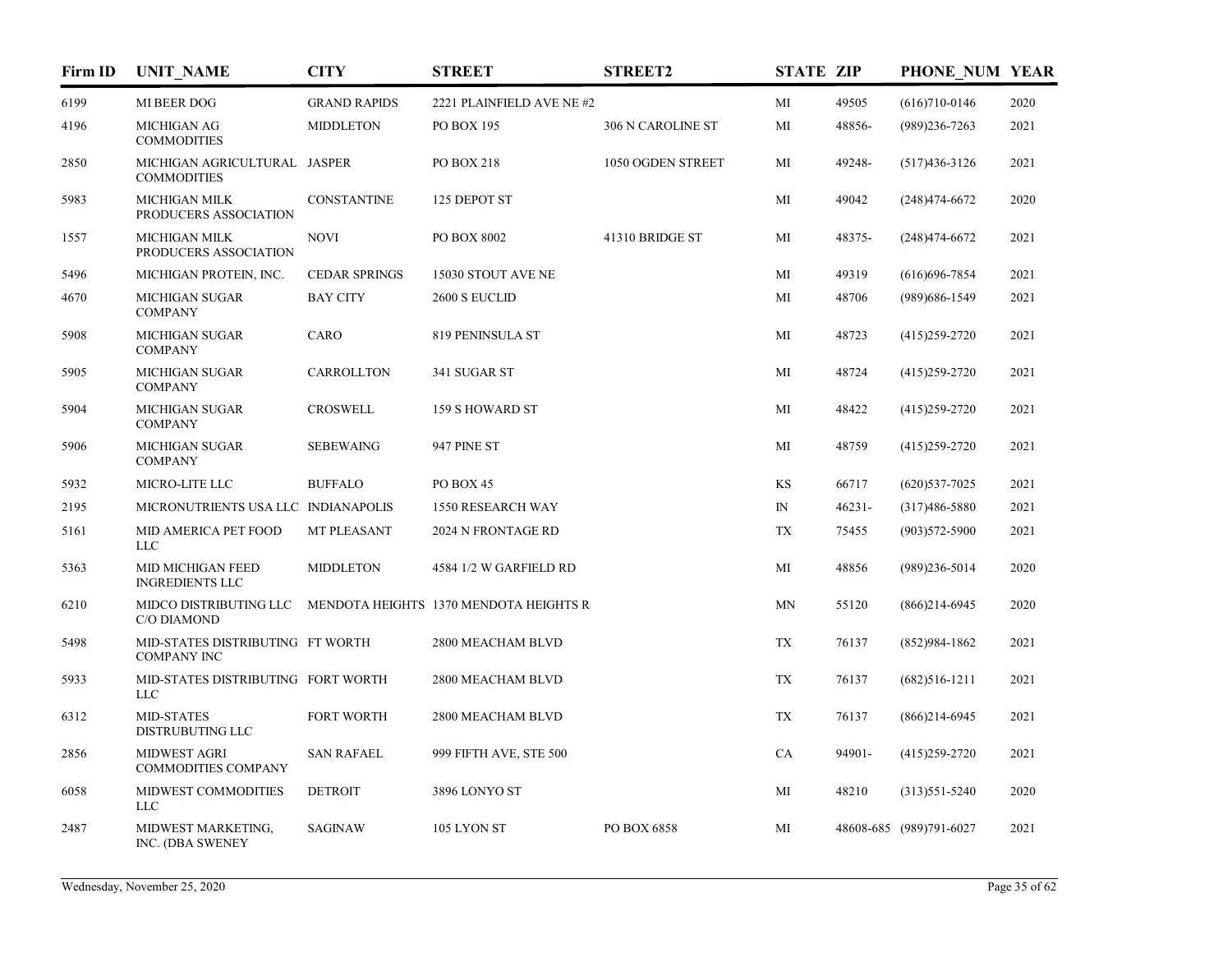| Firm ID | <b>UNIT NAME</b>                                  | <b>CITY</b>           | <b>STREET</b>              | <b>STREET2</b> | <b>STATE ZIP</b> |                | PHONE NUM YEAR          |      |
|---------|---------------------------------------------------|-----------------------|----------------------------|----------------|------------------|----------------|-------------------------|------|
| 2488    | MIDWESTERN BIO-AG INC.                            | <b>BLUE MOUNDS</b>    | 10955 BLACKHaWK DR         |                | WI               | 53517-         | $(608)437-4994$         | 2021 |
| 1613    | MIDWESTERN PET FOODS,<br>INC.                     | <b>EVANSVILLE</b>     | 9634 HEDDEN RD             |                | ${\rm IN}$       | 47725          | $(800)752 - 2319$       | 2021 |
| 0167    | MIDWESTERN PET FOODS,<br>INC.                     | <b>MONMOUTH</b>       | 617 SOUTH D ST             |                | IL               | 61462          | $(800)447 - 8435$       | 2021 |
| 2460    | MILK PRODUCTS LLC                                 | <b>CHILTON</b>        | <b>PO BOX 150</b>          |                | WI               | 53014-         | $(920)849 - 2348$       | 2021 |
| 4850    | MILK SPECIALTIES GLOBAL EDEN PRAIRIE              |                       | 7500 FLYING CLOUD DR, ST   |                | MN               | 55344          | $(952)942 - 7310$       | 2021 |
| 0420    | MILLBURG RED/WHITE<br><b>GROCERY &amp; FEED S</b> | <b>BENTON HARBOR</b>  | <b>4725 TERRITORIAL RD</b> |                | МI               | 49022          | $(269)944-5391$         | 2021 |
| 1725    | MILLER FEED INC.                                  | <b>PRESCOTT</b>       | 3443 M-55                  |                | MI               | 48756          | $(989)345 - 1753$       | 2021 |
| 4705    | MILLER FOODS OMAS<br>PRIDE                        | <b>AVON</b>           | 308 ARCH RD                |                | CT               | 06001          | $(860)$ 673-3256        | 2021 |
| 5762    | MILLER MFG COMPANY                                | <b>RUSH CITY</b>      | PO BOX 7                   |                | MN               | 55063          | $(651)407 - 5437$       | 2021 |
| 6053    | <b>MILLER'S FEED SERVICES</b>                     | <b>TOPEKA</b>         | 4260 S 500 W               |                | ${\rm IN}$       | 46571          | $(260)593-9136$         | 2021 |
| 1013    | MILLINGTON ELEVATOR &<br><b>SUPPLY CO</b>         | <b>MILLINGTON</b>     | 8457 ELEVATOR ST POBO      |                | MI               | 48746          | $(989)871 - 2171$       | 2021 |
| 5046    | MILO'S KITCHEN LLC                                | ORRVILLE              | <b>1 STRAWBERRY LN</b>     |                | OH               | 44667          | $(330)684 - 8538$       | 2021 |
| 1050    | MIN AD INC.                                       | <b>WINNEMUCCA</b>     | 4210 JUNGO RD              |                | NV               | 89445-         | $(775)$ 623-5944        | 2021 |
| 4078    | <b>MIRACLECORP</b>                                | <b>DAYTON</b>         | 2425 W DOROTHY LN          |                | OH               | 45439-         | (937)293-9994           | 2021 |
| 4476    | MITCHEL ENTERPRISES<br><b>CORPORATION</b>         | <b>BLUFFTON</b>       | 2529 E 150 N               |                | ${\rm IN}$       | 46714          | $(260)353 - 1050$       | 2021 |
| 6010    | MITCHELL MARKETING<br>GROUP, INC.                 | <b>CARMEL</b>         | 2621 TOWNE DR              |                | ${\rm IN}$       | 46032          | $(317)228-9998$         | 2021 |
| 0369    | MOLINE COOP MILLING CO. MOLINE                    |                       | <b>PO BOX 290</b>          | 1231 PEONY     | MI               | 49335          | $(616)877-4631$         | 2021 |
| 5934    | <b>MOLLY'S BARKERY</b>                            | <b>LONDON ONTARIO</b> | <b>65 BESSEMER RD</b>      |                |                  | <b>N6E 2G1</b> | $(519)518-0350$         | 2021 |
| 6228    | <b>MOLLY'S MORSELS</b>                            | <b>RICHMOND</b>       | 34816 SWAN CREEK BLVD      |                | MI               | 48062          | $(586)727 - 1241$       | 2021 |
| 6076    | MOMENTUM CARNIVORE<br><b>NUTRTION</b>             | <b>MANITOWOC</b>      | 4015 GOODWIN RD            |                | WI               | 54220          | $(920)242 - 5930$       | 2021 |
| 1704    | <b>MORREN BROS AGRI</b><br><b>SERVICE</b>         | <b>HOLLAND</b>        | A-4670 142ND AVE           |                | MI               | 49423          | $(269)751-6511$         | 2021 |
| 0169    | MORTON SALT INC.                                  | <b>CHICAGO</b>        | 444 W LAKE ST              |                | IL               |                | 60606-174 (312)807-3336 | 2021 |
| 5499    | MOSAIC GLOBAL SALES<br><b>LLC</b>                 | <b>LITHIA</b>         | 13830 CIRCA CROSSING DR    |                | FL               | 33547          | $(813)500-6653$         | 2021 |
| 1387    | MOYER & SON INC                                   | <b>SOUDERTON</b>      | <b>113 E RELIANCE RD</b>   |                | PA               | 18964          | $(215)723 - 6000$       | 2021 |
| 5379    | MPM PRODUCTS USA, INC                             | <b>KENNESAW</b>       | 125 TOWNARK DR, STE 300    |                | GA               | 30144          | $(603)580-2398$         | 2021 |
| 6115    | <b>MR. BARK BARK'S</b><br><b>DOGHOUSE BAKERY</b>  | <b>NILES</b>          | 1219 BARRON LAKE RD        |                | MI               | 49120          | $(269)479-9101$         | 2020 |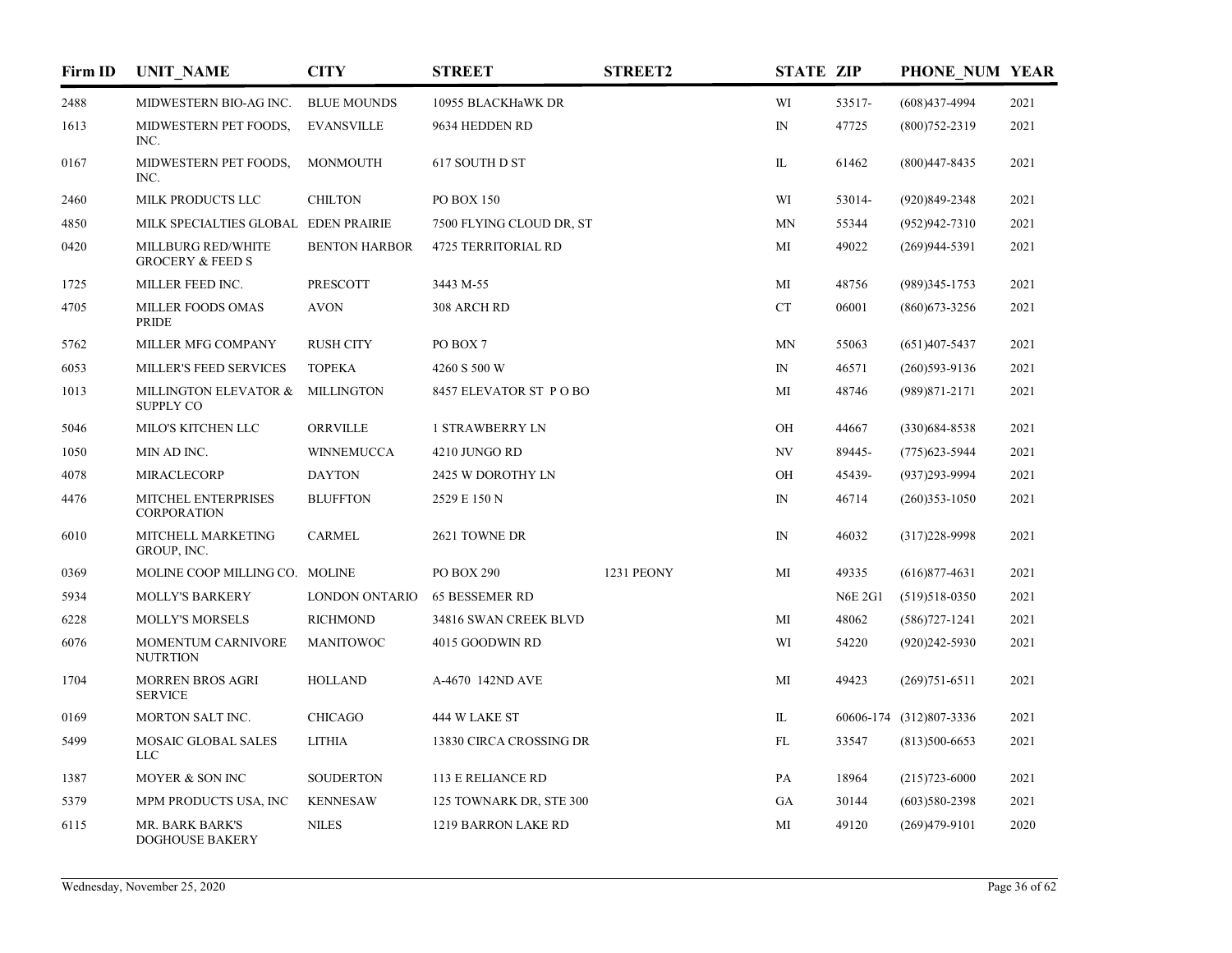| Firm ID | <b>UNIT NAME</b>                                 | <b>CITY</b>         | <b>STREET</b>                          | <b>STREET2</b>         | <b>STATE ZIP</b> |           | PHONE NUM YEAR          |      |
|---------|--------------------------------------------------|---------------------|----------------------------------------|------------------------|------------------|-----------|-------------------------|------|
| 2357    | <b>MRS PASTURES INC</b>                          | <b>WALNUT CREEK</b> | 712 BANCROFT RD, STE 311               |                        | CA               | 94598-    | $(925)798 - 5729$       | 2021 |
| 5707    | MS BIOTECH, INC                                  | <b>WAMEGO</b>       | 1300 KAW VALLEY RD                     |                        | $\mathbf{KS}$    | 66547     | $(785)456 - 1388$       | 2021 |
| 5297    | MSP STARCH PRODUCTS<br>INC                       |                     | CARBERRY, MANIT 10 FREDRICK ST-BOX 850 |                        |                  |           | ROK OHO (204)834-2702   | 2021 |
| 5475    | <b>MUENSTER MILLING</b><br><b>COMPANY INC</b>    | <b>MUENSTER</b>     | 202 S MAIN ST                          | PO BOX 585             | TX               | 76252     | $(940)759 - 2287$       | 2021 |
| 5120    | MULLINS WHEY INC.                                | <b>MOSINEE</b>      | 204000 COUNTY RD DB                    |                        | WI               | 54455     | $(715)693 - 3205$       | 2021 |
| 4369    | MY PET ENTERRISES INC                            | PHILADELPHIA        | PO BOX 15703                           |                        | PA               | 19103     | $(315)753 - 0520$       | 2021 |
| 5875    | MYPAC INC.                                       | <b>HUDSONVILLE</b>  | 1570 36TH AVE                          |                        | МI               | 49426     | $(616)896 - 9359$       | 2020 |
| 0279    | NAPOLEON FEED MILL INC. NAPOLEON                 |                     | 120 DEPOT CT                           | PO BOX 327             | МI               |           | 49261-032 (517)536-8311 | 2021 |
| 2736    | NATURAL BALANCE PET<br>FOODS INC C/O B           | ORRVILLE            | 1 STRAWBERRY LN                        |                        | OH               | 44667     | $(330)684 - 8538$       | 2021 |
| 6025    | NATURAL BIOLOGICS, INC.                          | <b>NEWFIELD</b>     | PO BOX 221                             | 101 ROCKWELL RD        | NY               | 14867     | $(844)628 - 2465$       | 2021 |
| 1869    | <b>NATURAL FEEDS &amp;</b><br>FERTILIZERS, INC.  | <b>STURGIS</b>      | 23501 W FAWN RIVER RD                  |                        | МI               | 49091-    | $(269)$ 651-1566        | 2021 |
| 4762    | NATURAL POLYMER<br>INTERNATIONAL CORPO           | <b>PLANO</b>        | 3601 EAST PLANO PARKWA                 |                        | TX               | 75074     | $(972)509 - 0449$       | 2021 |
| 4257    | NATURAL SODA INC.                                | <b>RIFLE</b>        | 3200 RBC RD 31                         |                        | CO               | 81650-    | $(970)878 - 3674$       | 2021 |
| 5176    | NATURAL WAY FEEDS LLC                            | <b>CLARE</b>        | 8181 S CORNWELL AVE                    |                        | МI               | 48617     | $(212)696 - 7491$       | 2021 |
| 2102    | NATURES ANIMALS INC                              | <b>MAMARONECK</b>   | 628 WAVERLY AVE                        |                        | NY               | 10543-    | $(914)777 - 3570$       | 2020 |
| 4411    | <b>NATURE'S LOGIC</b>                            | <b>LINCOLN</b>      | 3534 S 48TH ST                         |                        | <b>NE</b>        | 68506     | $(402)475 - 7663$       | 2021 |
| 1836    | NATURES RECIPE PET<br>FOODS C/O BIG HE           | ORRVILLE            | <b>1 STRAWBERRY LN</b>                 |                        | OH               | 44667     | $(330)684 - 8538$       | 2021 |
| 4020    | <b>NATURES VARIETY</b>                           | <b>LINCOLN</b>      | 6200 NORTH 56TH ST                     |                        | NE               | 68504-    | $(314)590 - 5700$       | 2021 |
| 2344    | <b>NEOGEN CORP</b>                               | <b>LEXINGTON</b>    | 1847 MERCER RD                         |                        | KY               | $40511 -$ | $(859)254-1221$         | 2021 |
| 0234    | NESTLE PURINA PETCARE<br><b>COMPANY</b>          | ST. LOUIS           | CHECKERBOARD SQUARE                    |                        | MO               | 63164     | $(314)982 - 4903$       | 2021 |
| 6066    | NEW COUNTRY ORGANICS                             | WAYNESBORO          | 801 2ND ST                             |                        | VA               | 22980     | $(540)466 - 1574$       | 2021 |
| 4617    | NEW GENERATION FEEDS                             | <b>POTEAU</b>       | PO BOX 105                             | <b>101 ROANOKE AVE</b> | OK               | 74953     | $(918)$ 647-8133        | 2021 |
| 5964    | NEW LIFE COMPANY                                 | <b>GRASS RANGE</b>  | 24610 FOREST GROVE RD                  |                        | MT               | 59032     | $(406)428 - 2474$       | 2021 |
| 6051    | NEW LIFE INTERNATIONAL                           | <b>HOMESTEAD</b>    | 31950 SW 197 AVE                       |                        | FL               | 33030     | $(305)245-1906$         | 2021 |
| 4719    | NEW YORK BAGEL BAKING FERNDALE<br><b>COMPANY</b> |                     | 23316 WOODWARD AVE                     |                        | MI               | 48220     | $(248)548 - 2580$       | 2021 |
| 4106    | NEWMANS OWN<br>ORGANICS C/O CK NUTRITI           | <b>WESTPORT</b>     | 1 MORNINGSIDE DR N                     |                        | CT               | 06880     | $(603)580-2398$         | 2021 |
| 5981    | NF PROTEIN                                       | <b>SIOUX CITY</b>   | 1919 GRAND AVE                         |                        | IA               | 51106     | $(712)277 - 2011$       | 2021 |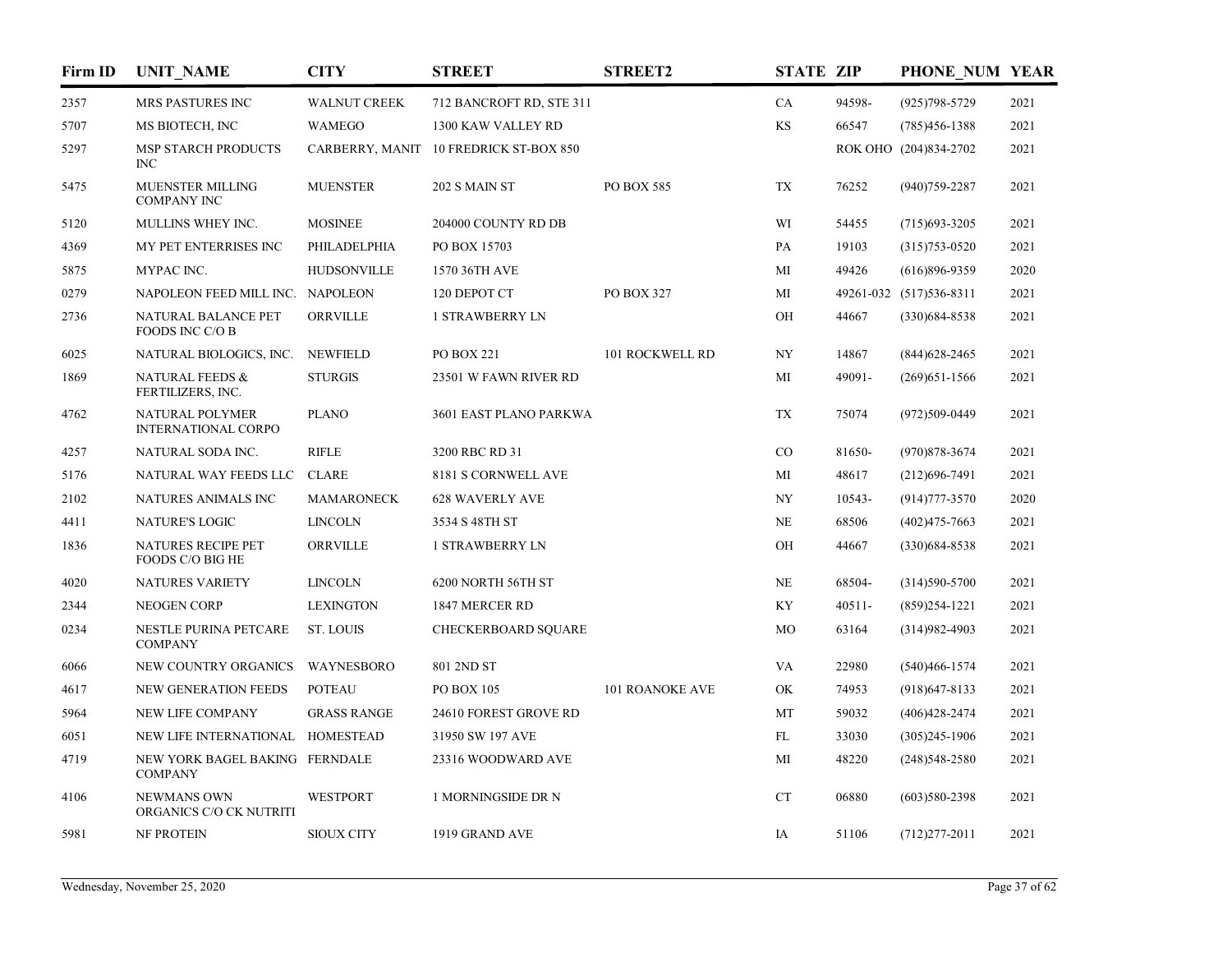| Firm ID | <b>UNIT NAME</b>                                              | <b>CITY</b>           | <b>STREET</b>                       | <b>STREET2</b> | <b>STATE ZIP</b> |               | PHONE NUM YEAR    |      |
|---------|---------------------------------------------------------------|-----------------------|-------------------------------------|----------------|------------------|---------------|-------------------|------|
| 2588    | NICH MARKETERS INC.                                           | <b>GULF BREEZE</b>    | 1333 COLLEGE PKWY #137              |                | FL               | 32563         | $(850)932 - 8664$ | 2021 |
| 4842    | NISLEY FARM FEEDS                                             | <b>BLOOMINGDALE</b>   | 06441 46TH ST                       |                | MI               | 49026         | $(264)521 - 3324$ | 2021 |
| 1016    | NOBIS AGRI SERVICE INC.                                       | <b>PLAINWELL</b>      | PO BOX 394                          |                | MI               | 49080         | $(269)$ 685-6058  | 2021 |
| 6197    | NOBLE ADVENTURES PET<br><b>INNOVATIONS</b>                    | <b>DURANGO</b>        | 2257 MAIN AVE                       |                | $\rm CO$         | 81301         | $(314)982 - 2427$ | 2021 |
| 5895    | NOBLE AMERICAS SOUTH<br><b>BEND ETHANOL,</b>                  | <b>SOUTH BEND</b>     | 3201 W CALVERT ST                   |                | $\mathbb{N}$     | 46613         | $(574)703 - 3360$ | 2021 |
| 6235    | NOMNOMNOW, INC.                                               | <b>OAKLAND</b>        | 371 3RD ST                          |                | CA               | 94607         | $(415)991 - 0669$ | 2020 |
| 5264    | NOOTIE, LLC                                                   | <b>DELRAY BEACH</b>   | 3333 S CONGRESS AVE, STE            |                | FL               | 33445         | $(561)894 - 8123$ | 2021 |
| 4289    | NORDIC NATURALS, INC.                                         | WATSONVILLE           | 111 JENNINGS DR                     |                | CA               | 95076         | $(831)724 - 6200$ | 2021 |
| 5260    | NORTH AMERICAN KELP                                           | WALDOBORO             | 41 CROSS ST                         |                | ME               | 04572         | $(207)832 - 5376$ | 2021 |
| 0692    | NORTH CENTRAL FEED &<br><b>SUPPLY</b>                         | <b>WEST BRANCH</b>    | 124 N EIGHTH ST                     |                | MI               | 48661         | $(989)345-0428$   | 2021 |
| 4361    | NORTH RANGE NUTRITION, BLISSFIELD<br><b>LLC</b>               |                       | 9992 E. US 223                      |                | MI               | 49228         | $(517)486 - 2895$ | 2021 |
| 4667    | NORTHDOWN INDUSTRIES<br>C/O NORMERICA                         | PORT CREDIT           | 1599 HURONTARIO ST, STE             |                | ON               | L5G 4S1       | $(416)620 - 8363$ | 2021 |
| 4416    | NORTHWEST NATURALS                                            | <b>PORTLAND</b>       | 4050 NE 158TH AVE                   |                | <b>OR</b>        | 97230         | $(503)257-9821$   | 2021 |
| 5952    | NOVITA AURORA LLC                                             | <b>AURORA</b>         | 47491 213TH ST                      |                | SD               | 57002         | $(605)799 - 1421$ | 2021 |
| 2251    | NOVUS INTERNATIONAL<br>INC                                    | <b>ST. CHARLES</b>    | 20 RESEARCH PARK DR                 |                | MO               | 63304         | $(314)576 - 8886$ | 2021 |
| 1165    | NRV INC.                                                      | <b>IXONIA</b>         | N8155 AMERICAN ST                   |                | WI               | 53036         | $(920)261 - 7000$ | 2021 |
| 5087    | NULO INC                                                      | <b>AUSTIN</b>         | PO BOX 161565                       |                | TX               | 78716         | $(512)476-6856$   | 2021 |
| 5296    | NUMMY TUM TUM                                                 | <b>CORVALLIS</b>      | PO BOX 2789                         |                | <b>OR</b>        | 97339         | $(541)757 - 1497$ | 2020 |
| 2095    | NUNN MILLING COMPANY<br>INC                                   | <b>EVANSVILLE</b>     | 9634 HEDDDEN RD                     |                | $\mathbb{N}$     | 47725         | $(800)$ 547-6866  | 2021 |
| 4162    | NUTRA BLEND LLC                                               | <b>NEOSHO</b>         | 3200 E SECOND ST                    |                | MO               | 64850-        | $(417)451-6111$   | 2021 |
| 4661    | NUTRACEUTICAL<br>CORPORATION                                  | PARK CITY             | 1777 SUN PEAK DR                    |                | UT               | 84060         | $(435)$ 655-6000  | 2020 |
| 5011    | NUTRAFERMA INC                                                | <b>SIOUX CITY</b>     | 1919 GRAND AVE                      |                | IA               | 51106         | $(712)277 - 2011$ | 2021 |
| 5571    | NUTRAM PET PRODUCTS,<br>INC.                                  | <b>ELMIRA ONTARIO</b> | 90 EARL MARTIN DR                   |                |                  | N3B 275       | $(519)$ 669-6276  | 2020 |
| 4008    | <b>NUTRAMAX</b><br><b>LABORATORIES VET</b><br><b>SCIENCES</b> | <b>LANCASTER</b>      | 946 QUALITY DR                      |                | SC               | 29720         | $(803)313 - 4018$ | 2021 |
| 5158    | NUTRECO CANADA INC                                            |                       | ST. MARYS ONTARI 600 JAMES ST SOUTH |                |                  | <b>N4X1C7</b> | $(519)349-3190$   | 2020 |
| 4191    | <b>NUTRENA</b>                                                | <b>MINNEAPOLIS</b>    | PO BOX 5614                         |                | MN               | 55440-        | $(952)984-1862$   | 2021 |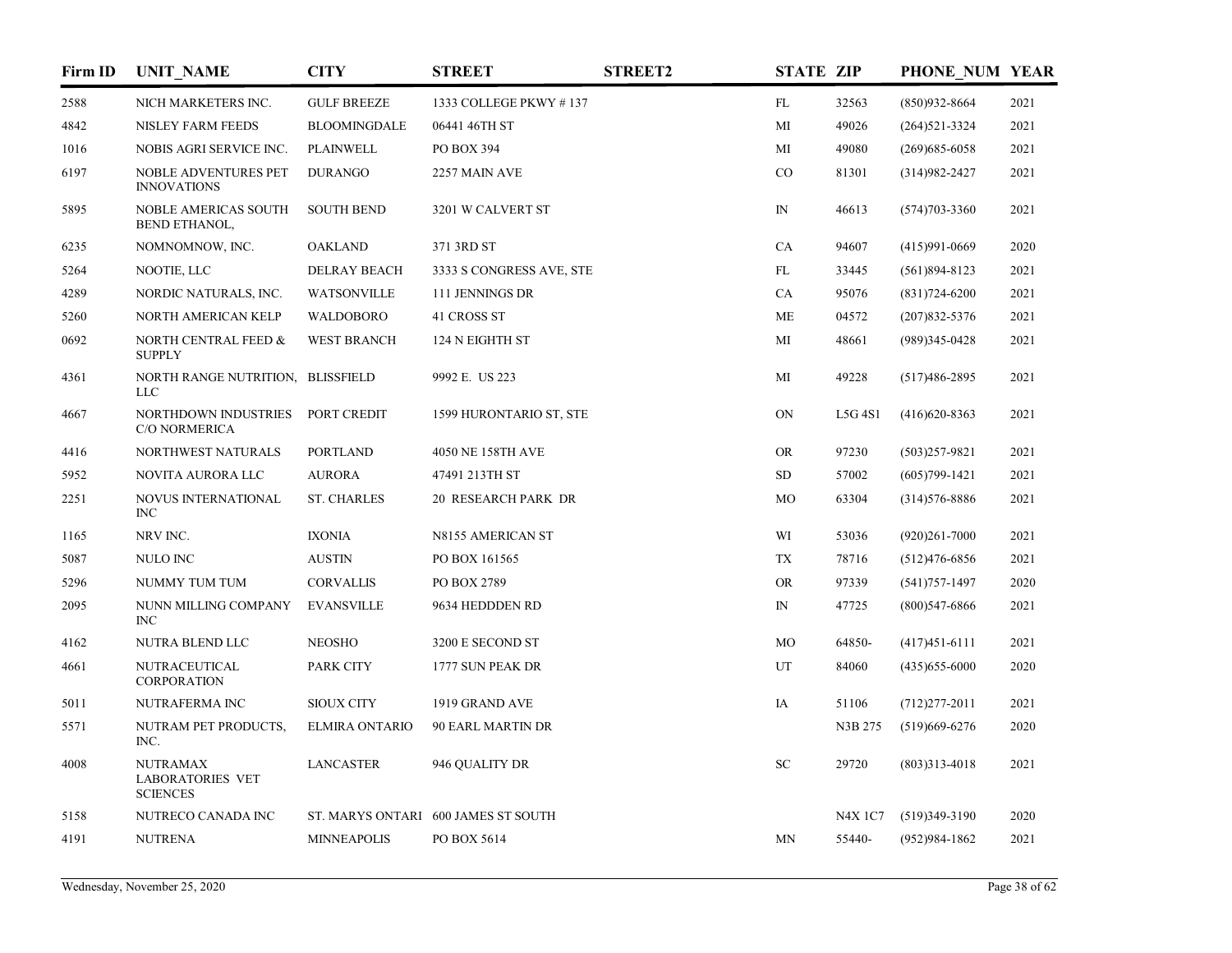| Firm ID | <b>UNIT_NAME</b>                                 | <b>CITY</b>                      | <b>STREET</b>                          | <b>STREET2</b> | <b>STATE ZIP</b> |                | PHONE NUM YEAR          |      |
|---------|--------------------------------------------------|----------------------------------|----------------------------------------|----------------|------------------|----------------|-------------------------|------|
| 5165    | <b>NUTRI PAWS INC.</b>                           | <b>GRAND RAPIDS</b>              | 1814 EMERALD NE                        |                | MI               | 49505          | $(616)813 - 2023$       | 2020 |
| 4028    | NUTRI PET RESEARCH INC. MANALAPAN                |                                  | 227 HWY 33 EAST                        |                | NJ               | 07726-         | (732) 786-8822          | 2021 |
| 0304    | NUTRIAD, INC.                                    | <b>HAMPSHIRE</b>                 | 201 FLANNIGAN RD                       |                | IL               | 60140          | $(678)339-1500$         | 2020 |
| 6340    | <b>NUTRIFEED LLC</b>                             | <b>POWERS</b>                    | <b>W4249 HWY US 2</b>                  |                | MI               | 49874          | $(906)680-0376$         | 2021 |
| 5808    | <b>NUTRIQUEST</b>                                | <b>MASON CITY</b>                | 3782 9TH ST SW                         |                | IA               | 50401          | $(641)424 - 4798$       | 2021 |
| 2118    | NUTRITION 101                                    | <b>PENDLETON</b>                 | 4791 W 900 SOUTH                       |                | $\mathbb{N}$     | 46064          | $(765)778-1101$         | 2021 |
| 5292    | NUTRITION SERVICES INC.                          | <b>YORK</b>                      | 501 N DIVISION AVE                     |                | $\rm NE$         | 68467          | $(402)362 - 1633$       | 2021 |
| 1797    | NYLABONE PRODUCTS                                | <b>NEPTUNE</b>                   | PO BOX 427                             |                | NJ               |                | 07753-042 (732)897-6787 | 2021 |
| 5706    | <b>NYLABONE</b><br>PRODUCTS/KIRKLAND             | <b>NEPTUNE</b>                   | PO BOX 427                             |                | NJ               | 07753          | $(732)897 - 6779$       | 2021 |
| 5400    | OIL-DRI CORPORATION OF<br><b>AMERICA</b>         | <b>CHICAGO</b>                   | 410 N MICHIGAN AVE, STE 4              |                | IL               | 60611          | $(847)$ 537-7549        | 2021 |
| 1698    | <b>OLD BRIDGE CHEMICALS</b><br>INC.              | OLD BRIDGE                       | <b>554 WATERWORKS ROAD</b>             |                | NJ               | 08857          | $(229)$ 247-6472        | 2021 |
| 4689    | OLD EUROPE CHEESE INC                            | <b>BENTON HARBOR</b>             | 1330 EMPIRE AVE                        |                | MI               | 49022          | $(269)925 - 5003$       | 2021 |
| 5534    | <b>OLEET PROCESSING</b>                          |                                  | REGINA SASKATCH PINKIE RD & SHERWOOD D |                |                  | <b>S4R 8R7</b> | $(306)543 - 4777$       | 2021 |
| 6033    | <b>OLIVER'S BEER BISCUITS</b><br><b>LLC</b>      | ROYAL OAK                        | 29488 WOODWARD AVE, #3                 |                | MI               | 48073          | $(248)766 - 5997$       | 2021 |
| 6165    | OLLIE PETS, INC.                                 | <b>NEW YORK</b>                  | 1201 BROADWAY STE, 904A                |                | NY               | 10001          | $(770)781 - 9992$       | 2021 |
| 4446    | OLMIX NA INC                                     | BLACK RIVER FALL 805 RED IRON RD |                                        |                | WI               | 54615          | $(715)284-3360$         | 2021 |
| 4085    | <b>OMAHA STEAKS</b><br><b>INTERNATIONAL INC.</b> | <b>OMAHA</b>                     | 11030 0 ST                             |                | <b>NE</b>        | 68137-         | $(402)599-8712$         | 2020 |
| 4448    | OMEGA FIELDS, INC.                               | <b>SHEBOYGAN</b>                 | 3708 PLAYBIRD RD                       |                | WI               | 53083          | $(920)550-4061$         | 2021 |
| 4831    | OMEGA PAW INC.                                   | ST MARYS ONTARI                  | PO BOX 2320 275 VICTORIA               |                |                  | <b>N4X 1A2</b> | $(519)284-0513$         | 2020 |
| 1646    | OMEGA PROTEIN INC.                               | <b>REEDVILLE</b>                 | <b>610 MENHADEN RD</b>                 |                | VA               | 22539          | $(804)453 - 6258$       | 2021 |
| 4043    | OMEGASEA LTD (C/O<br>SPECTRUM BRAND PE           | <b>BLACKSBURG</b>                | 3001 COMMERCE ST                       |                | VA               | 24060          | $(440)$ 639-2372        | 2021 |
| 5940    | ONLY NATURAL PET                                 | <b>BOULDER</b>                   | 5744 CENTER AVE, STE 200               |                | $_{\rm CO}$      | 80301          | $(623)$ 587-2776        | 2021 |
| 3093    | ONTARIO DEHY INC                                 |                                  | GODERICH, ONTARI 33921 AIRPORT RD RR5  |                |                  | N7A 3Y2        | $(519)524-1063$         | 2021 |
| 5645    | OPEN FARM INC                                    | TORONTO ONTARIO 292 DUPONT ST    |                                        |                |                  | <b>M5R 1V2</b> | $(603)580-2398$         | 2021 |
| 2448    | <b>ORALX CORP</b>                                | <b>OGDEN</b>                     | 1249 SOUTH 1850 WEST                   |                | UT               | 84401-         | $(801)731 - 4050$       | 2021 |
| 6392    | ORFFA ADDITIVES B.V.                             | WERKENDAM                        | <b>VIERLINGHSTRAAT 51</b>              |                |                  | 425 LC         | $(706)254 - 7128$       | 2021 |
| 5435    | ORGANIC PET LLC (DBA<br><b>RILEY'S ORGANI</b>    | <b>ST. LOUIS</b>                 | 11939 MANCHESTER RD, ST                |                | MO               | 63131          | $(314)549 - 8849$       | 2021 |
| 5427    | ORGANIX RECYCLING                                | <b>MOKENA</b>                    | 19065 HICKORY CREEK DR                 |                | IL               | 60448          | $(708)326 - 3900$       | 2021 |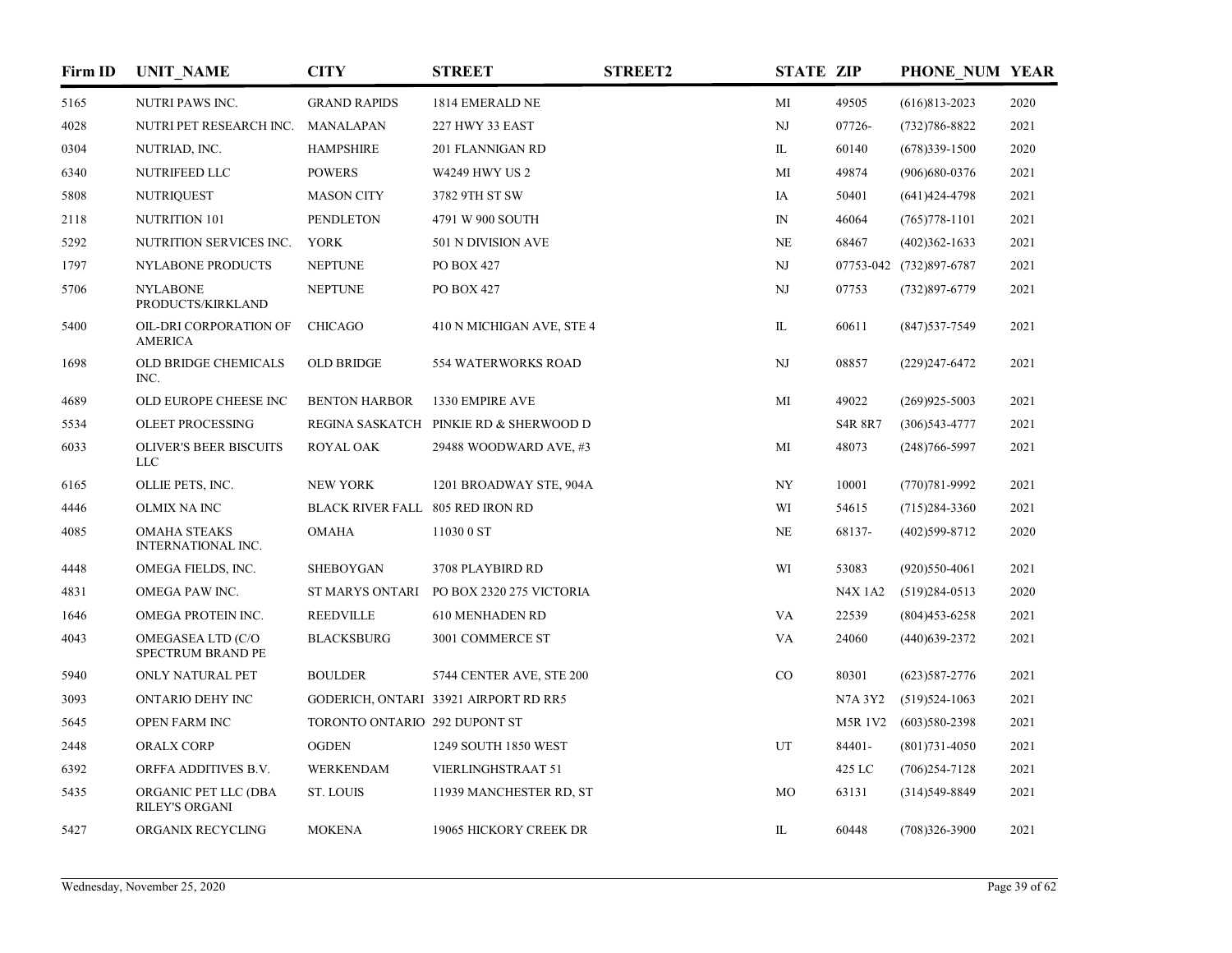| Firm ID | <b>UNIT NAME</b>                              | <b>CITY</b>           | <b>STREET</b>                           | <b>STREET2</b> | <b>STATE ZIP</b>       |       | PHONE NUM YEAR          |      |
|---------|-----------------------------------------------|-----------------------|-----------------------------------------|----------------|------------------------|-------|-------------------------|------|
| 6352    | <b>ORIGO</b>                                  | <b>ASHLAND</b>        | 1025 FAULTLESS DR                       |                | OH                     | 44805 | $(419)496-0745$         | 2020 |
| 4156    | ORLAND COMMUNITY<br><b>ELEVATOR</b>           | <b>ORLAND</b>         | 5820 N STATE RD 327                     |                | $\mathbb{N}$           |       | 46776-032 (260)829-6521 | 2021 |
| 5171    | OSCAR NEWMAN LLC                              | <b>BATAVIA</b>        | 313 OSWALT AVE                          |                | IL                     | 60510 | $(630)406 - 1400$       | 2021 |
| 0469    | OTTAWA LAKE COOP<br>ELEVATOR CO.              | <b>OTTAWA LAKE</b>    | 7433 LYNCH RD                           |                | MI                     | 49267 | $(734)856 - 2909$       | 2021 |
| 6214    | OVID ELEVATOR COMPANY OVID                    |                       | 125 N MAIN ST                           | PO BOX 655     | MI                     | 48866 | (989) 834-2282          | 2021 |
| 4026    | OXBOW ENTERPRISES INC.                        | OMAHA                 | 11902 S. 150TH ST                       |                | <b>NE</b>              | 68138 | $(531)721 - 2300$       | 2021 |
| 6011    | <b>P F HARRIS</b><br>MANUFACTURING CO. LLC    | <b>CARTERSVILLE</b>   | 7 RIVER DR                              |                | GA                     | 30120 | $(404)936 - 8816$       | 2021 |
| 5406    | PACIFIC BIRD & SUPPLY<br>CO, INC.             | <b>LOS ANGELES</b>    | 5972 S WESTERN AVE                      |                | CA                     | 90047 | $(888)$ 541-2473        | 2021 |
| 5464    | PACIFIC COAST<br>DISTRIBUTING INC BY S        | <b>PHOENIX</b>        | 19601 N 27TH AVE                        |                | $\mathbf{A}\mathbf{Z}$ | 85027 | $(256)356-9086$         | 2021 |
| 5033    | PACIFIC COAST<br>DISTRIBUTING INC C/O         | <b>CAVE CREEK</b>     | 37660 RANCHO MANANA BL                  |                | AZ                     | 85331 | (480) 595-8432          | 2021 |
| 4854    | PACIFIC COAST<br>DISTRIBUTING INC C/O         | <b>CHILTON</b>        | 521 CLAY ST                             |                | WI                     | 53014 | $(602)281 - 3730$       | 2021 |
| 2722    | PACIFIC COAST<br>DISTRIBUTING INC C/O         | <b>OGDEN</b>          | 2813 WALL AVE                           |                | UT                     | 84401 | $(801)394 - 3477$       | 2021 |
| 5031    | PACIFIC COAST<br>DISTRIBUTING INC C/O         | <b>OMAHA</b>          | 10077 S 134TH ST                        |                | NE                     | 68138 | $(402)938 - 7064$       | 2020 |
| 4979    | PACIFIC COAST<br>DISTRIBUTING INC C/O         | <b>PHOENIX</b>        | 19601 N 27TH AVE                        |                | $\mathbf{A}\mathbf{Z}$ | 85027 | $(602)421 - 5361$       | 2020 |
| 5991    | PACIFIC COAST<br>DISTRIBUTING INC C/O         | <b>PHOENIX</b>        | 19601 N 27TH AVE                        |                | AZ                     | 85027 | $(412)302-0908$         | 2021 |
| 2636    | PACIFIC COAST<br>DISTRIBUTING INC C/O         | <b>PHOENIX</b>        | 19601 N 27TH AVE                        |                | AZ                     | 85027 | $(479)215 - 2146$       | 2021 |
| 5075    | PACIFIC COAST<br>DISTRIBUTING INC C/O         | <b>SINKING SPRING</b> | 205 WOODROW AVE PO BO                   |                | PA                     | 19608 | $(610)$ 678-2838        | 2021 |
| 4882    | PACIFIC COAST<br>DISTRIBUTING INC.            | <b>PHOENIX</b>        | C/O SPECTRUM BRANDS PE 19601 27TH AVE   |                | AZ                     | 85027 | $(540)951 - 5584$       | 2021 |
| 6409    | PACIFIC COAST<br>DISTRIBUTING INC. C/O        | <b>PHOENIX</b>        | 19601 N 27TH AVE                        |                | AZ                     | 85027 | $(562)350-9378$         | 2021 |
| 5535    | PACIFIC COAST<br><b>DISTRIBUTING INC-PETS</b> | <b>PHOENIX</b>        | 19601 N 27THE AVE                       |                | AZ                     | 85027 | $(815)316-6635$         | 2020 |
| 6279    | PACIFIC COAST<br>DISTRIBUTING, INC.           | <b>PHOENIX</b>        | C/O NORTH RIVER ENTERP 19601 N 27TH AVE |                | AZ                     | 85027 | $(770)781 - 9992$       | 2020 |
| 6403    | PACIFIC COAST<br>DISTRIBUTION, LLC C/O        | <b>PHOENIX</b>        | 19601 N 27TH AVE                        |                | AZ                     | 85027 | $(770)781 - 9992$       | 2021 |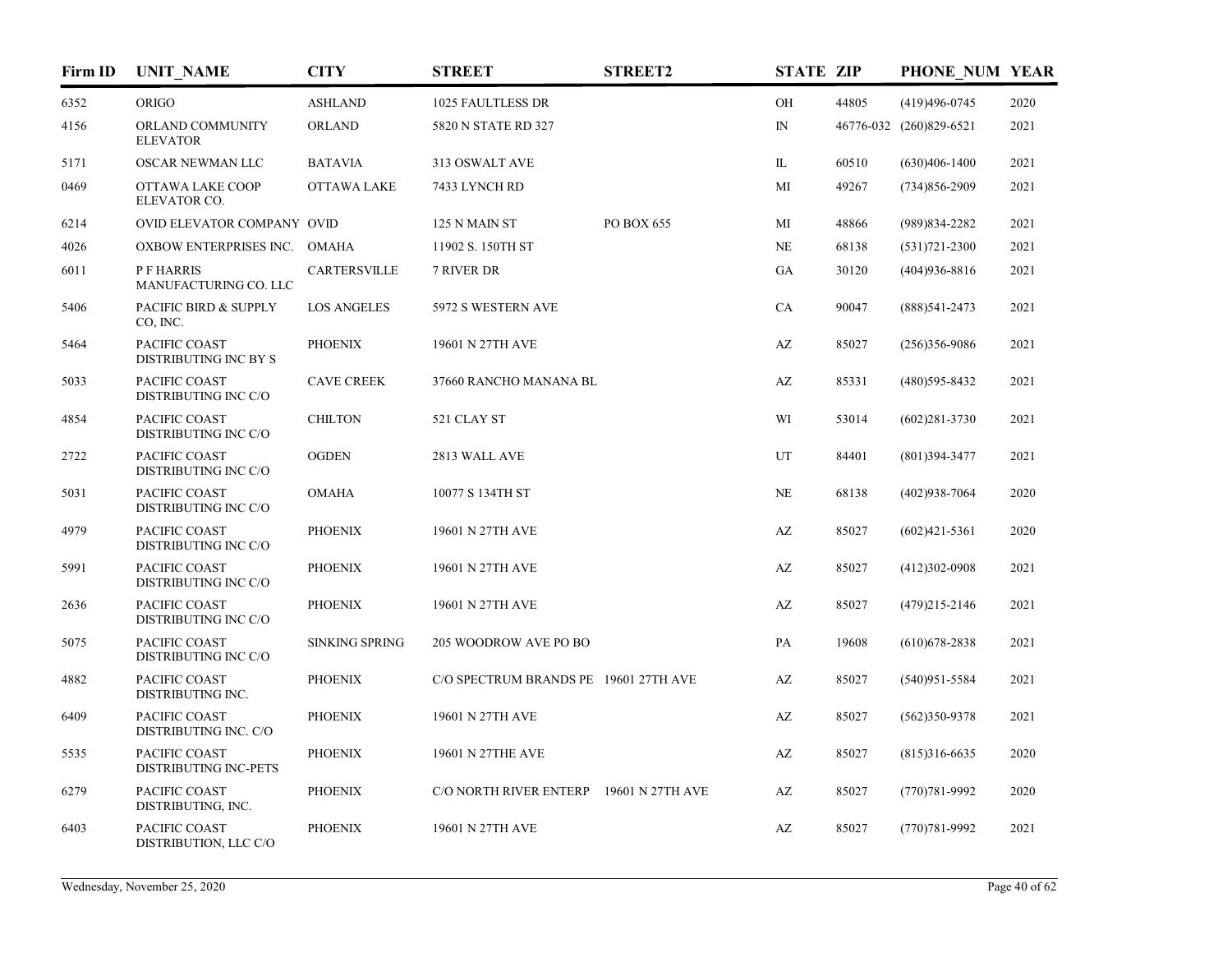| Firm ID | <b>UNIT NAME</b>                          | <b>CITY</b>                | <b>STREET</b>                       | <b>STREET2</b>  | <b>STATE ZIP</b> |        | PHONE NUM YEAR          |      |
|---------|-------------------------------------------|----------------------------|-------------------------------------|-----------------|------------------|--------|-------------------------|------|
| 5592    | PAJOT FEED & SUPPLY, LLC KAWKAWLIN        |                            | 100 E GROVE ST                      |                 | MI               | 48631  | (989)391-4340           | 2021 |
| 2184    | PAMPERED PET TREATS<br>INC.               | <b>SAN DIEGO</b>           | 11440 WEST BERNARDO CT              |                 | ${\rm CA}$       | 92127  | $(619)445 - 7499$       | 2021 |
| 6360    | PANACEA PRODUCTS<br><b>CORPORATION</b>    | <b>COLUMBUS</b>            | 2711 INTERNATIONAL ST               |                 | OH               | 43228  | $(847)395 - 3300$       | 2021 |
| 2796    | PAPILLION AGRICULTURAL EASTON<br>CO, INC  |                            | 129 N WEST ST, 2ND FLOOR            |                 | MD               | 21601- | $(410)820 - 7400$       | 2021 |
| 5290    | PARAGON PET PRODUCTS<br>USA, INC.         | THE NETHERLANDS ORIONWEG 8 |                                     | 9641 MN VEENDAM |                  |        | $(978)289 - 5500$       | 2021 |
| 0590    | PARMA FEED & GRAIN INC. PARMA             |                            | 128 MILL ST                         | PO BOX 70       | MI               | 49269  | $(517)531-3306$         | 2021 |
| 4950    | PARTY ANIMAL INC                          |                            | WEST HOLLYWOOD 8491 SUNSET BLVD 370 |                 | CA               | 90069  | $(323)207-4100$         | 2020 |
| 6103    | PAVLOV'S PET TREATS                       | <b>NILES</b>               | 2391 YANKEE ST                      |                 | MI               | 49120  | $(269)362 - 4098$       | 2021 |
| 6242    | PAW & PARCEL FOOD CO,<br>LLC              | <b>DANIA BEACH</b>         | 1855 GRIFFIN RD, STE B428           |                 | FL               | 33004  | $(786)320-7111$         | 2021 |
| 6140    | PAWFECTLY DELICIOUS<br><b>DOG TREATS</b>  | <b>ALEXANDRIA</b>          | 8257 COLLING RIDGE CT               |                 | <b>VA</b>        | 22308  | $(703)314 - 5957$       | 2021 |
| 4482    | PAWSITIVELY GOURMET<br><b>INC</b>         | <b>ENGLEWOOD</b>           | 82 INVERNESS DR E STE E             |                 | CO               | 80112  | $(303)627 - 7297$       | 2021 |
| 6432    | PAWSONAL CHEF, LLC                        | <b>HENDERSON</b>           | 8681 N FRIEGEL RD                   |                 | MI               | 48841  | $(248)752 - 8490$       | 2021 |
| 6109    | PAWSTROLL, LLC                            | <b>DETROIT</b>             | 269 WALKER ST #216                  |                 | МI               | 48207  | $(313)970 - 4674$       | 2021 |
| 6046    | PAWTROITIC DOG TREATS                     | <b>MONROE</b>              | 14439 167TH AVE SE                  |                 | WA               | 98272  | $(360)794-1901$         | 2021 |
| 4920    | PBI GORDON CORP-C/O<br>PETAG INC.         | <b>HAMPSHIRE</b>           | 180 RYAN DR                         |                 | IL               | 60140  | $(224)777 - 5142$       | 2021 |
| 1354    | PCS SALES (USA) INC CO                    | <b>NORTHBROOK</b>          | 1101 SKOKIE BLVD, STE 500           |                 | $\mathbf{L}$     | 60062  | $(970)$ 613-3193        | 2021 |
| 5594    | PEDIGREE OVENS/THE<br><b>POUND BAKERY</b> | <b>HARVARD</b>             | 2 DOGS WAY                          |                 | IL               |        | 60033-770 (815)943-8144 | 2021 |
| 1312    | PENN PAK INC                              | <b>MADISON</b>             | 1280 ATLANTA HWY                    |                 | GA               | 30650  | $(706)752 - 4219$       | 2021 |
| 1418    | PENNWOODS EQUINE<br>PRODUCTS INC.         | <b>CENTRE HALL</b>         | PO BOX 385                          |                 | PA               | 16828  | $(800)$ 255-3066        | 2021 |
| 5642    | PERDUE AGRIBUSINESS,<br><b>LLC</b>        | <b>BINGHAMTON</b>          | 44-50 MONTGOMERY ST                 |                 | NY               | 13901  | $(401)341 - 2781$       | 2021 |
| 5643    | PERDUE AGRIBUSINESS,<br><b>LLC</b>        | <b>EARLVILLE</b>           | 102 N EARL ST                       |                 | IA               | 52041  | $(410)$ 543-3252        | 2021 |
| 6418    | PERFECT PONY TREATERY                     | <b>COMMERCE TOWN</b>       | 2479 WILLOW WAY DR                  |                 | MI               | 48382  | $(248)894 - 6230$       | 2021 |
| 6188    | PERFECTION PET BRANDS                     | <b>ENGLEWOOD</b>           | 304 INVERNESS WAY S                 |                 | CO               | 80112  | $(559)302 - 4975$       | 2021 |
| 5110    | PERFORMANCE<br>PROBIOTICS LLC             | <b>SAN ANTONIO</b>         | 737 ISOM RD                         |                 | TX               | 78216  | $(210)$ 658-6638        | 2020 |
| 1621    | PERFORMANCE SEED                          | <b>ST CLOUD</b>            | PO BOX 7126                         |                 | MN               | 56302  | $(320)259-9470$         | 2021 |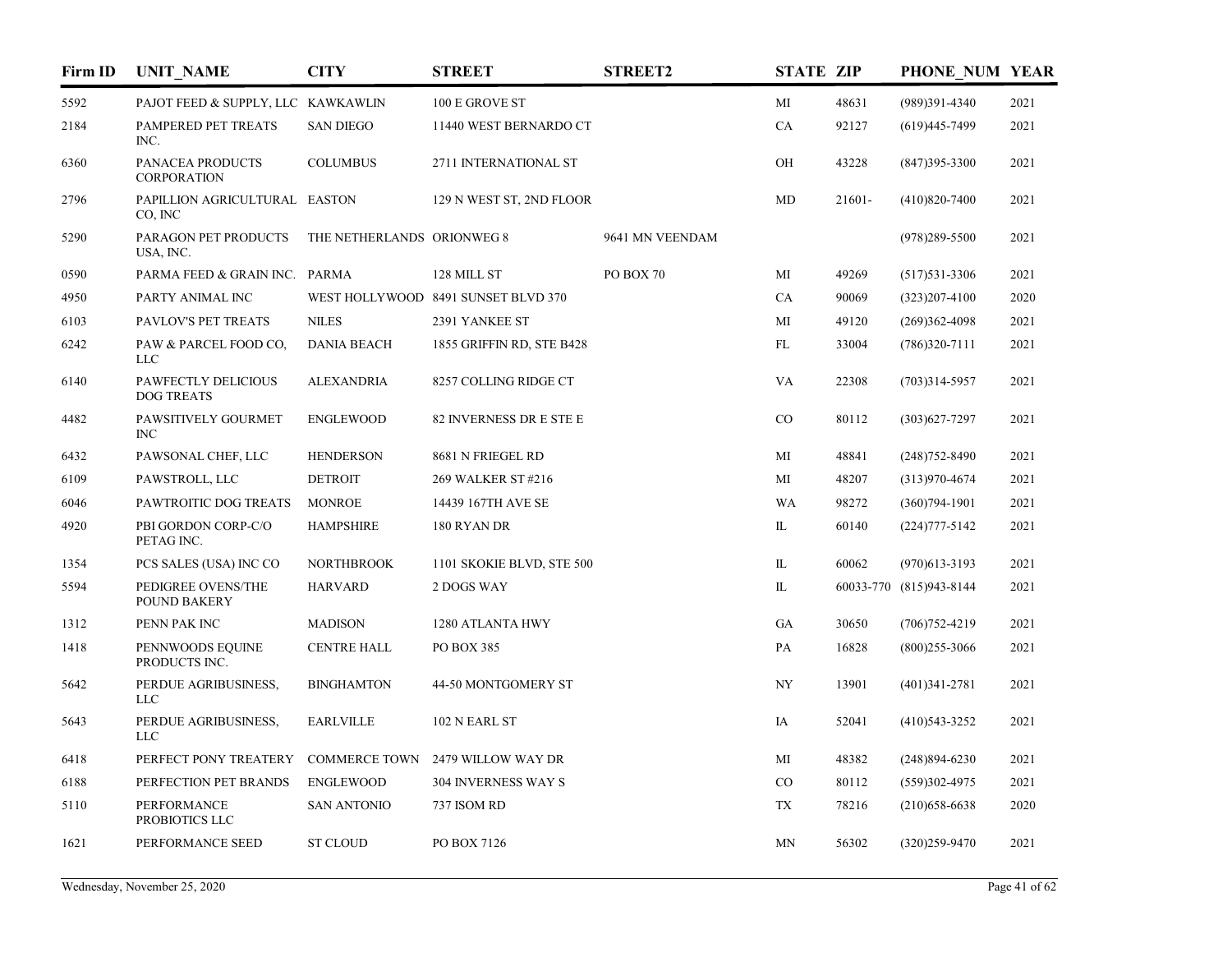| Firm ID | <b>UNIT_NAME</b>                               | <b>CITY</b>                  | <b>STREET</b>                           | <b>STREET2</b> | <b>STATE ZIP</b> |                | PHONE NUM YEAR        |      |
|---------|------------------------------------------------|------------------------------|-----------------------------------------|----------------|------------------|----------------|-----------------------|------|
| 0378    | PERKY-PET PRODUCTS-<br><b>SUB OF WOODSTREA</b> | <b>LITITZ</b>                | 69 N LOCUST ST                          |                | PA               | 17543          | $(717)626 - 2125$     | 2021 |
| 5266    | PERM-GUARD, INC.                               | NORTH SALT LAKE 60 CUTLER DR |                                         |                | UT               | 84054          | (385)399-7278         | 2021 |
| 2214    | PESTELL MINERALS &<br><b>INGREDIENTS</b>       | NEW HAMBURG O                | 141 HAMILTON RD                         |                |                  |                | N3A 2H1 (519)662-2877 | 2020 |
| 4509    | PET BRANDS                                     | <b>DUBLIN</b>                | 425 METRO PLACE N, STE 69               |                | OH               | 43016          | $(614)$ 275-3647      | 2020 |
| 4053    | PET CENTER INC (PCI)                           | <b>LOS ANGELES</b>           | 4105 W JEFFERSON BLVD                   |                | CA               | 90016-         | $(323)734 - 1445$     | 2021 |
| 6382    | PET FACTORY, INC.                              | <b>MUNDELEIN</b>             | 845 EAST HIGH ST                        |                | IL               | 60060          | $(847)837 - 8900$     | 2021 |
| 5703    | PET IQ                                         | <b>EAGLE</b>                 | 923 S BRIDGEWA7 PLACE                   |                | ID               | 83616          | $(208)939-8900$       | 2021 |
| 4909    | PET KING INC.                                  | <b>JAMAICA</b>               | 182-20 LIBERTY AVE                      |                | NY               | 11412          | $(718)465 - 6851$     | 2021 |
| 4272    | PET NATURALS OF<br><b>VERMONT</b>              | <b>WILLISTON</b>             | 929 HARVEST LN                          |                | <b>VT</b>        | 05495          | $(802)878 - 5508$     | 2021 |
| 6164    | PET PAWPS                                      | <b>PETOSKEY</b>              | 1025 BOTSFORD RD                        |                | MI               | 49770          | $(231)742 - 8409$     | 2021 |
| 6310    | PET PROTEINS (DBA ROAM<br><b>PETS</b>          | MARLBORO                     | PO BOX 484                              |                | NJ               | 07746          | $(732)414-6456$       | 2021 |
| 6234    | PET RETAIL BRANDS                              |                              | TORONTO ONTARIO 1211 MARTIN GROVE RD UN |                |                  |                | $(905)946-9679$       | 2020 |
| 6110    | PET SENCE LLC C/O<br><b>SIMMONS PET FOOD</b>   | <b>SCOTTSDALE</b>            | 14301 N 87TH ST                         |                | AZ               | 85260          | $(479)215 - 2146$     | 2021 |
| 6134    | PET SUPPLIES PLUS                              | <b>LIVONIA</b>               | 17197 N LAURAL PARK DR,                 |                | MI               | 48512          | $(479)215 - 2146$     | 2020 |
| 5777    | PET VALU CANADA, INC.                          | <b>TORONTO ON</b>            | 1211 MARTIN GROVE RD UN                 |                |                  |                | M9W 4X2 (905)946-9679 | 2020 |
| 4430    | PET VENTURES INC                               |                              | NORTH HOLLYWOO 8155 LANKERSHIM BLVD     |                | CA               | 91605          | $(818)765 - 7485$     | 2021 |
| 5913    | PET WANTS                                      | <b>CINCINNATI</b>            | 10700 MONTGOMERY RD, S                  |                | OH               | 45242          | $(513)605 - 4876$     | 2020 |
| 6158    | PET WANTS KZOOWEST                             | <b>HARTFORD</b>              | 204 AUSTIN DR                           |                | MI               |                | (312)404-9889         | 2020 |
| 0008    | PETAG INC.                                     | <b>HAMPSHIRE</b>             | 180 RYAN DR                             |                | IL               | 60140-         | $(224)777 - 5142$     | 2021 |
| 5537    | PETCO WELLNESS LLC<br>(DBA DOCTORS FOS         | <b>SAN DIEGO</b>             | 10850 VIA FRONTERA                      |                | CA               | 92127          | $(858)453 - 7845$     | 2021 |
| 5585    | PETCUREAN PET FOOD LTD CHILLIWACK BC           |                              | 435-44550 SOUTH SUMAS R                 |                |                  | V2R 5M3        | $(604)392 - 8073$     | 2021 |
| 4134    | PETGUARD HOLDINGS LLC<br>(C/O CK NUTRI         | GREEN COVE SPRIN 1515 CR 315 |                                         |                | ${\rm FL}$       | 32043-         | $(800)874 - 3221$     | 2020 |
| 5736    | PETKIND PET PRODUCTS<br>INC.                   |                              | WHITE ROCK BC CA 15777 MARINE DR #6     |                |                  | <b>V4B 1E5</b> | $(604)536 - 8773$     | 2021 |
| 6156    | PETLAND, INC.                                  | CHILLICOTHE                  | 250 RIVERSIDE ST.                       |                | OH               | 45601          | $(770)781 - 4992$     | 2021 |
| 4951    | PETMATRIX LLC C/O<br>SPECTRUM BRANDS P         | <b>NEW YORK</b>              | 29 E 9TH ST                             |                | NY               | 10003          | $(540)951 - 5584$     | 2021 |
| 5778    | PETON DISTRIBUTORS                             | <b>MARKHAM ON</b>            | PO BOX 3032                             |                |                  | L3R 6G4        | $(905)946-9679$       | 2020 |
| 5502    | <b>PETPEOPLE</b>                               | <b>WORTHINGTON</b>           | 6950 WORTHINGTON GALE                   |                | OH               | 43085          | $(614)636 - 4584$     | 2021 |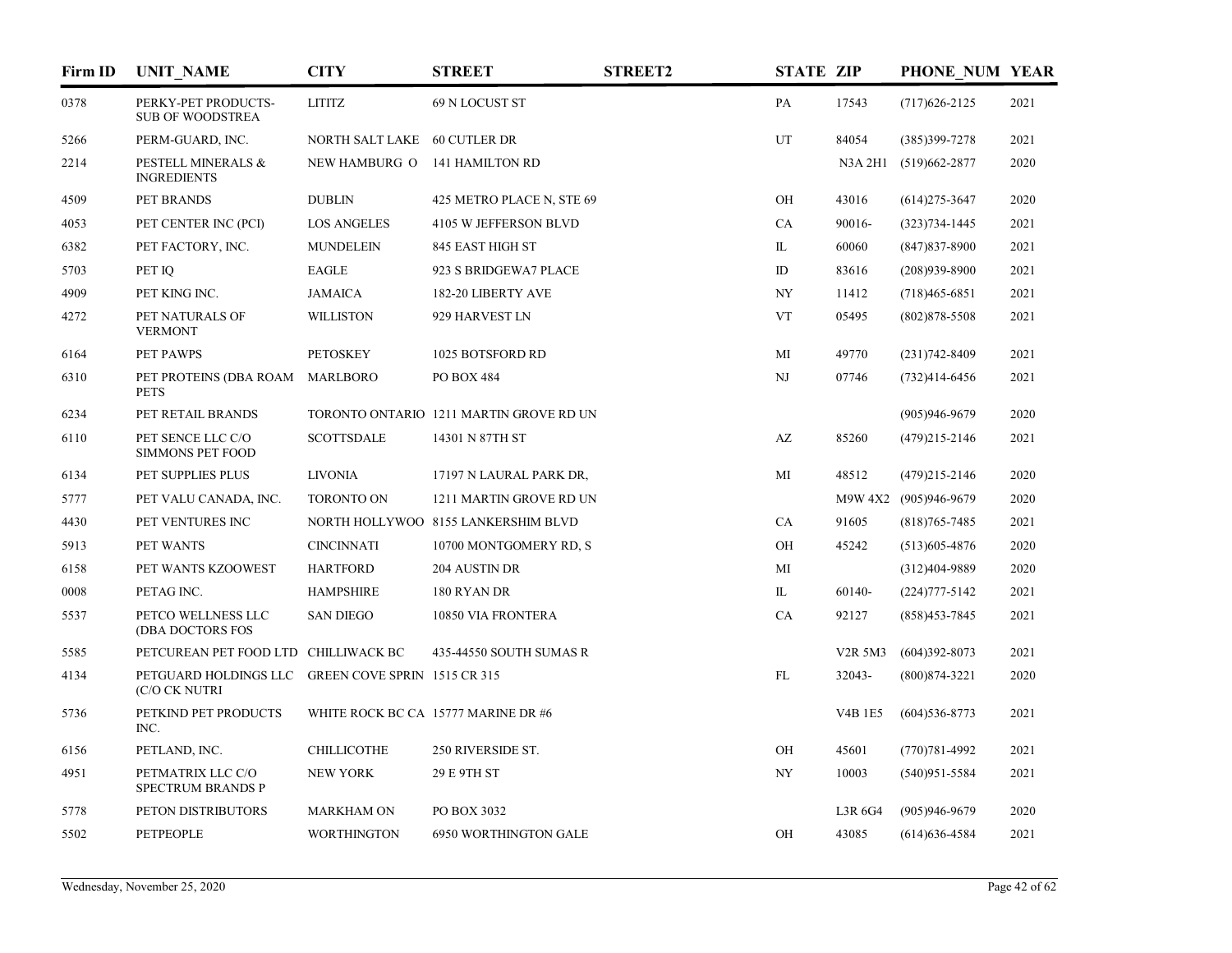| Firm ID | <b>UNIT_NAME</b>                              | <b>CITY</b>                     | <b>STREET</b>                                    | <b>STREET2</b>               | <b>STATE ZIP</b>       |        | PHONE NUM YEAR    |      |
|---------|-----------------------------------------------|---------------------------------|--------------------------------------------------|------------------------------|------------------------|--------|-------------------|------|
| 6313    | PET'S BEST LIFE LLC                           | NORTH KANSAS CIT 1201 SWIFT AVE |                                                  |                              | MO                     | 64116  | $(641)228-0176$   | 2021 |
| 5005    | PETS GLOBAL INC.                              | <b>VALENCIA</b>                 | 28334 INDUSTRY DR                                |                              | CA                     | 91355  | $(661)309-1235$   | 2021 |
| 6292    | PETSMART (DBA<br><b>AUTHORITY PET)</b>        | <b>PHOENIX</b>                  | 19601 N 27TH AVE                                 |                              | $\mathbf{A}\mathbf{Z}$ | 85027  | $(559)302 - 4975$ | 2020 |
| 6178    | PETSMART (DBA SIMPLY<br><b>NOURISH)</b>       | <b>PHOENIX</b>                  | C/O PERFECTION PET FOOD 19601 N 27TH AVE STE 100 |                              | AZ                     | 85027  | $(559)302 - 4975$ | 2020 |
| 5067    | PETSMART C/O NPIC                             | <b>PHOENIX</b>                  | 19601 N 27TH AVE, STE 100                        |                              | AZ                     | 85027  | (972)509-0449     | 2021 |
| 5763    | PET-TAO LLC                                   | <b>FRANKLIN</b>                 | 3813 NEW HWY 96 W                                |                              | TN                     | 37064  | $(615)934-3832$   | 2021 |
| 1581    | PETTISVILLE GRAIN<br><b>COMPANY</b>           | <b>PETTISVILLE</b>              | PO BOX 53009                                     | 18251 CO RD DE               | OH                     | 43553  | $(419)446 - 2547$ | 2021 |
| 5624    | PHARMGATE ANIMAL<br><b>HEALTH</b>             | <b>OMAHA</b>                    | 14040 INDUSTRIAL RD                              |                              | NE                     | 68144  | $(402)330-6000$   | 2021 |
| 2961    | PHIBRO ANIMAL HEALTH                          | RIDGEFIELD PARK                 | <b>65 CHALLENGER ROAD 3RD</b>                    |                              | NJ                     | 07660- | $(201)329 - 7373$ | 2021 |
| 2171    | PHIBRO ANIMAL HEALTH<br><b>CORPORATION</b>    | <b>OMAHA</b>                    | 4805 G ST                                        |                              | NE                     | 68117  | $(402)331 - 5106$ | 2021 |
| 5129    | PHILEO LESAFFRE ANIMAL<br>CARE                | MILWAUKEE                       | 7475 W MAIN ST                                   |                              | WI                     | 53214  | $(414)615 - 4024$ | 2020 |
| 5470    | PHYTOBIOTICS NORTH<br>AMERICA, LLC            | <b>CARY</b>                     | 202 NEW EDITION CT                               |                              | NC                     | 27511  | $(530)757 - 1209$ | 2021 |
| 0534    | PICKFORD FEED SERVICE                         | <b>PICKFORD</b>                 | 200 N PLEASANT ST                                |                              | MI                     | 49774  | $(906)$ 647-3251  | 2021 |
| 0503    | PIERS FEED COMPANY                            | <b>HOLLAND</b>                  | A-4384 BLUE STAR HWY (58                         |                              | MI                     | 49423  | $(616)396 - 2586$ | 2021 |
| 6328    | PINE CREEK LIVESTOCK<br><b>SUPPLEMENTS IN</b> | <b>TURLOCK</b>                  | 502 E MAIN ST                                    |                              | CA                     | 95380  | $(209)667 - 7181$ | 2021 |
| 2212    | PINE TREE FARMS INC                           | <b>INTERLAKEN</b>               | 3714 CAYUGA ST                                   |                              | NY                     | 14847- | $(607)387 - 3656$ | 2021 |
| 0927    | PIONEER HI-BRED INTL, INC JOHNSTON            |                                 | 7100 NW 62ND AVE                                 |                              | IA                     | 501361 | $(765)$ 675-2101  | 2021 |
| 0112    | PITTSFORD FEED MILL INC. PITTSFORD            |                                 | POBOX 215                                        | <b>4525 S PITTSFORD ROAD</b> | MI                     | 49271  | $(517)523 - 2454$ | 2021 |
| 6338    | PLANO SYNERGY                                 | <b>NEW ROADS</b>                | 2261 MORGANZA HWY                                |                              | LA                     | 70760  | $(225)$ 638-4016  | 2021 |
| 5613    | PMI                                           | <b>ARDEN HILLS</b>              | 4001 LEXINGTON AVE N                             |                              | MN                     | 55126  | $(651)375 - 3479$ | 2021 |
| 6347    | PMI NUTRITION<br><b>INTERNATIONAL LLC</b>     | <b>BRENTWOOD</b>                | PO BOX 19798                                     |                              | MO                     | 63144  | $(651)375 - 7738$ | 2021 |
| 1815    | PMI NUTRITION INTL LLC                        | <b>ARDEN HILLS</b>              | 4001 LEXINGTON AVE N                             |                              | MN                     | 55126  | $(651)375 - 3479$ | 2021 |
| 1941    | PMI NUTRITION LLC                             | <b>ARDEN HILLS</b>              | 4001 LEXINGTON AVE N                             |                              | MN                     | 55126  | $(651)375 - 3479$ | 2021 |
| 5909    | POET BIOREFINING-CARO                         | CARO                            | 1551 EMPIRE DR                                   |                              | MI                     | 48723  | $(605)332 - 2200$ | 2021 |
| 6251    | POET NUTRITION LLC                            | <b>SIOUX FALLS</b>              | 4506 N LEWIS AVE                                 |                              | SD                     | 57104  | $(605)332 - 2200$ | 2021 |
| 4977    | POLKA DOG BAKERY                              | <b>BOSTON</b>                   | 212 NORTHERN AVE, BAY 6                          |                              | MA                     | 02210  | $(617)307-6733$   | 2020 |
| 6268    | PONY EXPRESS FODDS LLC BLUE BALL              |                                 | 1016 W MAIN ST                                   |                              | PA                     | 17506  | $(717)354 - 4593$ | 2021 |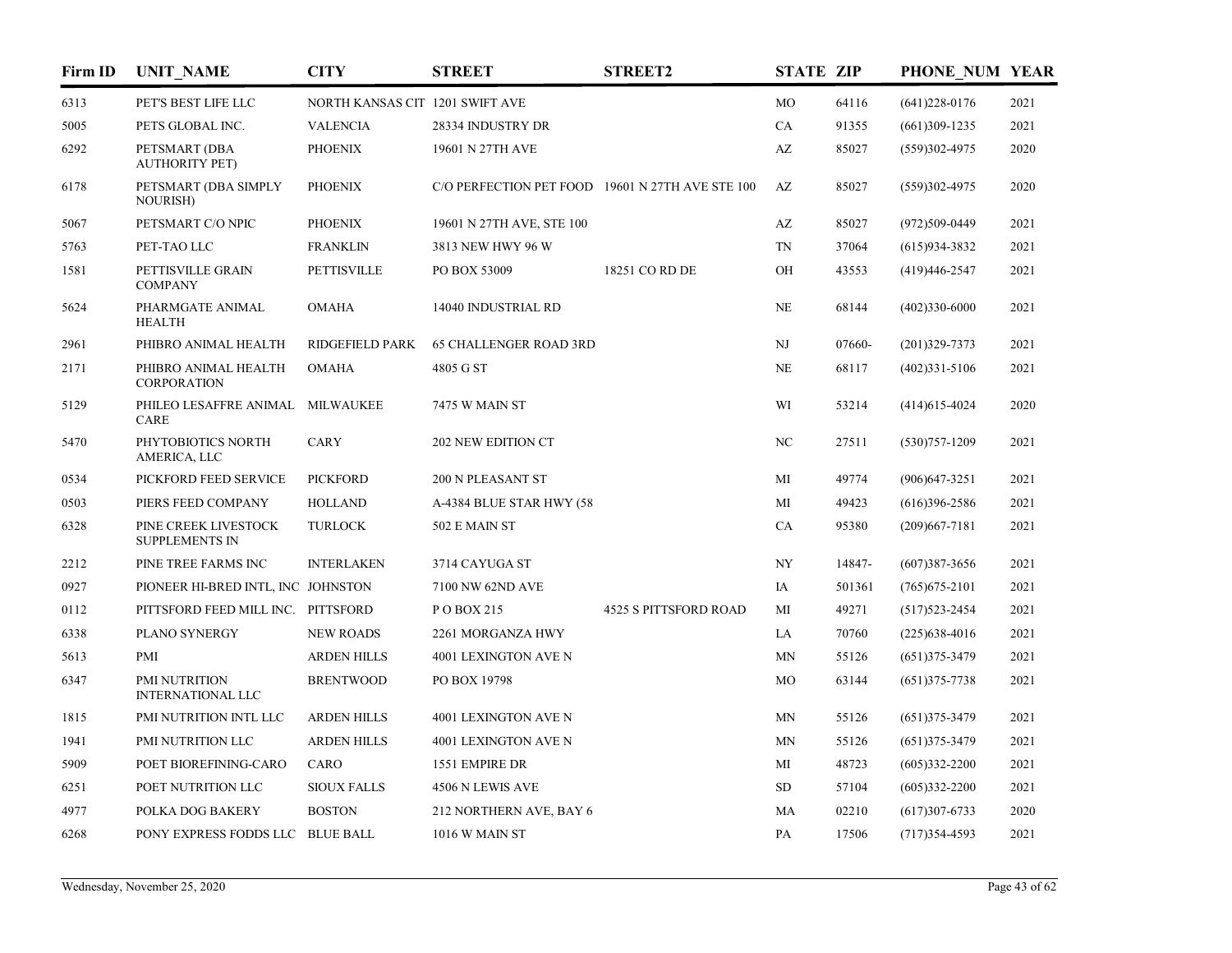| Firm ID | <b>UNIT_NAME</b>                              | <b>CITY</b>          | <b>STREET</b>               | <b>STREET2</b> | <b>STATE ZIP</b> |        | PHONE NUM YEAR          |      |
|---------|-----------------------------------------------|----------------------|-----------------------------|----------------|------------------|--------|-------------------------|------|
| 6006    | PORTLAND PET FOOD<br><b>COMPANY</b>           | <b>PORTLAND</b>      | 120 NW 9TH AVE #206         |                | <b>OR</b>        | 97209  | $(503)928 - 2848$       | 2021 |
| 6407    | POUCH PET FOOD, INC.<br>(DBA PPALLABY         | <b>SANTA MONICA</b>  | 15TH ST UNIT 5              |                | CA               | 90401  | $(770)781 - 9992$       | 2021 |
| 2028    | PQ CORPORATION                                | <b>VALLEY FORGE</b>  | PO BOX 840                  |                | PA               | 19482- | $(817)774 - 2786$       | 2021 |
| 5494    | PRAIRIE DOG TREATS                            | <b>GRAND PRAIRIE</b> | 907 AVE R                   |                | TX               | 75050  | $(972)606 - 9050$       | 2021 |
| 5839    | PRECIOUS CAT INC. C/O<br><b>NORTH RIVER E</b> | <b>ENGLEWOOD</b>     | 1600 W DARTMOUTH AVE        |                | CO               | 80110  | $(770)781 - 9992$       | 2021 |
| 5439    | PREMIER COOPERATIVE                           | <b>WESTBY</b>        | 203 SWIGGUM RD              |                | WI               | 54667  | $(608)987 - 3100$       | 2021 |
| 5124    | PREMIER MAGNESIA LLC                          | <b>WAYNESVILLE</b>   | <b>75 GILES PLACE</b>       |                | $_{\mathrm{NC}}$ | 28786  | $(828)452 - 4784$       | 2021 |
| 2065    | PREMIUM NUTRITIONAL<br>PRODUCTS INC.          | <b>SHAWNEE</b>       | 10504 W 79TH ST             |                | KS               | 66214  | $(913)962 - 8887$       | 2021 |
| 6358    | PREMIUM ORGANIC LLC<br>(DBA TOPS PARRO        | <b>BEAVERTON</b>     | 7729 SW CIRRUS DR           |                | <b>OR</b>        | 97008  | $(503)754 - 5552$       | 2021 |
| 5076    | PREPPY PUPPY BAKERY                           | <b>WEST WAREHAM</b>  | 2380 CRANBERY HWY UNIT      |                | MA               | 02576  | $(508)291 - 7555$       | 2021 |
| 6252    | PRESIDIO NATURAL PET<br><b>COMPANY</b>        | <b>SAN RAFAEL</b>    | 625 DUBOIS ST, STE B        |                | CA               | 94901  | $(888)859-4280$         | 2021 |
| 4135    | PRETTY BIRD<br><b>INTERNATIONAL INC.</b>      | <b>STACY</b>         | 31008 FOX HILL AVE          |                | MN               | 55079- | $(651)462 - 1799$       | 2021 |
| 6297    | PRETTY PLEASE                                 | <b>LOS ANGELES</b>   | 10250 CONSTELLATION BLV     |                | CA               | 90024  | $(770)781 - 1992$       | 2021 |
| 6379    | PREUSS ANIMAL HOUSE                           | LANSING              | 1127 N CEDAR ST             |                | MI               | 48906  | $(517)339-1762$         | 2021 |
| 4504    | PRIMAL PET FOODS                              | <b>FAIRFIELD</b>     | 535 WATT DR, STE B          |                | CA               | 94534  | $(415)$ 642-7400        | 2021 |
| 4933    | PRIMOS HUNTING                                | <b>OVERLAND PARK</b> | 9200 CODY                   |                | KS               | 66214  | $(913)689-3634$         | 2021 |
| 1376    | PRINCE AGRI-PRODUCTS<br>INC.                  | <b>QUINCY</b>        | 229 RADIO RD                |                | IL               | 62305  | $(217)222 - 8854$       | 2021 |
| 0870    | PRINCE CORPORATION                            | <b>MARSHFIELD</b>    | 8351 COUNTY RD H EAST       |                | WI               | 54449  | $(715)384 - 3105$       | 2021 |
| 5162    | PRINOVA FLAVORS LLC                           | <b>CAROL STREAM</b>  | <b>285 E FULLERTON AVE</b>  |                | IL               | 60188  | $(630)868 - 0319$       | 2021 |
| 2687    | PRIORITY IAC                                  | <b>MANITOWOC</b>     | 3504 COUNTY RD CR           |                | WI               | 54220- | $(920)682 - 0264$       | 2021 |
| 2198    | PRN PHARMACAL                                 | PENSACOLA            | 8809 ELY RD                 |                | FL               | 32514- | $(850)478 - 2770$       | 2021 |
| 5213    | PROCESS MANAGERS LLC                          | <b>WINCHESTER</b>    | <b>485 GAWTHROP DR</b>      |                | KY               | 40391  | $(859)744-9006$         | 2021 |
| 2816    | PRODUCERS RICE MILL INC STUTTGART             |                      | PO BOX 1248                 | 518 E HARRISON | AR               | 72160- | $(870)$ 673-4444        | 2021 |
| 2226    | PROFESSIONAL PET FOODS META                   |                      | RT <sub>B</sub>             |                | MO               | 65058- | $(800)442 - 0402$       | 2021 |
| 4119    | PROFIT PRO LLC                                | <b>ALBERT LEA</b>    | <b>408 SOUTH 1ST STREET</b> |                | MN               | 56007- | $(330)775 - 2785$       | 2020 |
| 6400    | PROLIANT DAIRY, LLC                           | ST. JOHNS            | 1600 TECHNICAL DR           |                | MI               | 48879  | $(515)289 - 5133$       | 2021 |
| 1004    | PRO-PET, LLC                                  | ST. MARYS            | 1400 MCKINLEY RD            | PO BOX 5614    | OH               |        | 45885-036 (952)984-1862 | 2021 |
| 6336    | PROSPERITY PETS                               | <b>GRAND RAPIDS</b>  | 625 KENMOOR AVE, STE 350    |                | МI               | 49546  | $(414)238 - 8145$       | 2021 |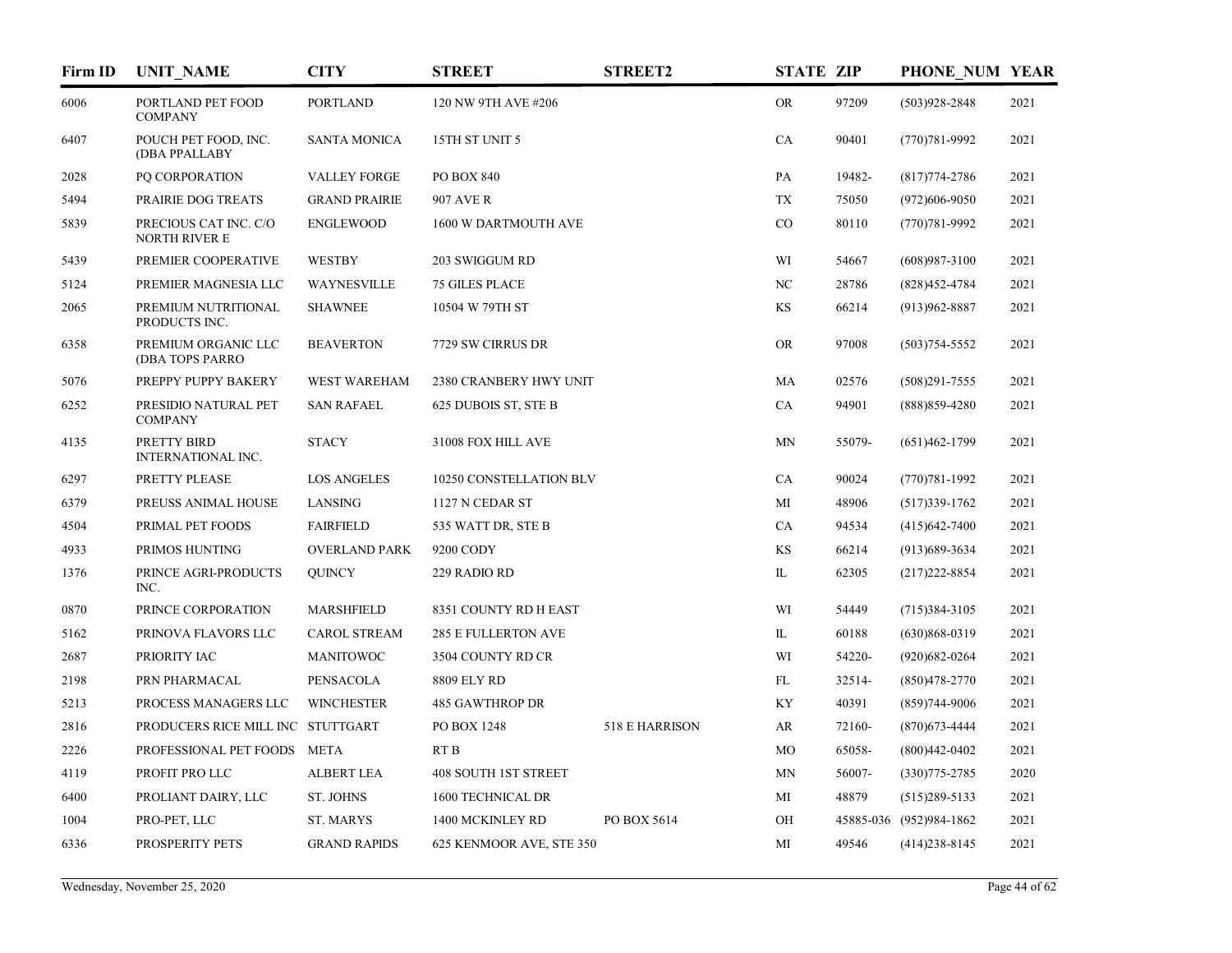| Firm ID | <b>UNIT NAME</b>                                      | <b>CITY</b>           | <b>STREET</b>                | <b>STREET2</b> | <b>STATE ZIP</b> |                | PHONE NUM YEAR    |      |
|---------|-------------------------------------------------------|-----------------------|------------------------------|----------------|------------------|----------------|-------------------|------|
| 6266    | PROTEIN FOR PETS OPCO,<br>LLC (DBA PRO                | <b>JOPLIN</b>         | 3800 E 32ND ST               |                | MO               | 64804          | $(417)354 - 0238$ | 2021 |
| 6023    | PROTEKTA INC.                                         | <b>PLAINFIELD</b>     | 2680 E MAIN ST, STE 205      |                | $\mathbb{N}$     | 46168          | $(888)822 - 3135$ | 2021 |
| 6410    | PROVANCO LLC (DBA<br>PROVANCO FEEDS)                  | LE CENTER             | 43389 BLUE GRASS RD          |                | MN               | 56057          | $(612)214-5636$   | 2021 |
| 4921    | PROVIMI NORTH AMERICA<br><b>INC</b>                   | <b>BROOKVILLE</b>     | <b>10 NUTRITION WAY</b>      | PO BOX 69      | OH               | 45309          | $(937)962 - 5033$ | 2021 |
| 5876    | PSP DISTRIBUTION LLC C/O SEYMOUR<br><b>NORTH RIVE</b> |                       | 1510 E 4TH ST                |                | $\mathbb{N}$     | 47274          | $(770)781 - 9992$ | 2021 |
| 6042    | PSP DISTRIBUTION, LLC<br>C/O AMERICAN                 | <b>OGDEN</b>          | 2813 WALL AVE                |                | UT               | 84401          | $(801)$ 394-3477  | 2020 |
| 6185    | PUB PUPS, LLC                                         | <b>OAK PARK</b>       | 1017 CLARENCE AVE            |                | IL               | 60304          | $(312)502 - 7826$ | 2021 |
| 5699    | PUPPY CAKE LLC                                        | <b>EVANS CITY</b>     | 136 S JACKSON ST, BLDG 2     |                | PA               | 16033          | $(412)943 - 7250$ | 2021 |
| 5477    | PUPPY PATE                                            | <b>HERSEY</b>         | 16307 ROARING BROOK DR       |                | MI               | 49639          | (989)339-0985     | 2020 |
| 6208    | <b>PUPS BARKERY</b>                                   | <b>HUDSONVILLE</b>    | 6745 VINTAGE DR              |                | MI               | 49426          | $(989)332 - 3221$ | 2021 |
| 6300    | <b>PURE BALANCE</b>                                   | <b>BENTONVILLE</b>    | 702 SW 8TH ST                |                | AR               | 72716          | $(770)781 - 9992$ | 2021 |
| 4510    | PURE TREATS INC.                                      | <b>KIRKLAND QC</b>    | PO BOX CP 278                | SP ST. CHARLES |                  | <b>H9F 0A4</b> | $(450)424 - 1110$ | 2021 |
| 5200    | PURINA ANIMAL<br>NUTRITION LLC                        | <b>ARDEN HILLS</b>    | 4001 LEXINGTON AVE N         |                | MN               | 55126          | $(651)375 - 3479$ | 2021 |
| 5276    | PURINA ANIMAL<br>NUTRITION LLC                        | LANSING               | 5200 MILLET HIGHWAY          |                | MI               | 48917          | $(651)375 - 3479$ | 2021 |
| 6301    | PURINA ANIMAL<br>NUTRITION LLC                        | <b>SHOREVIEW</b>      | 1080 COUNTRY ROAD F WE       |                | MN               | 55126          | $(651)375 - 7738$ | 2020 |
| 5582    | PYRAMID PET PRODUCTS                                  | <b>LAS VEGAS</b>      | 1810 E SAHARA AVE            |                | NV               | 89104          | $(916)206-0198$   | 2020 |
| 2865    | QC CORPORATION                                        | <b>CAPE GIRARDEAU</b> | 5566 NASH ROAD               |                | MO               | 63701-         | $(919)825-1901$   | 2021 |
| 1734    | <b>OUALITECH INC</b>                                  | <b>CHASKA</b>         | <b>318 LAKE HAZELTINE DR</b> |                | MN               | 55318          | $(952)448-5151$   | 2021 |
| 5712    | QUALITY FEED GRAINS, INC HARRISON                     |                       | 4617 HWY 65 S                |                | AR               | 72601          | $(870)743 - 3722$ | 2021 |
| 6091    | QUALITY FEED INC.                                     | <b>DOUSMAN</b>        | PO BOX 68                    |                | WI               | 53118          | $(262)965 - 5400$ | 2021 |
| 1160    | <b>QUALITY LIQUID FEEDS</b><br>INC.                   | <b>DODGEVILLE</b>     | 3586 HIGHWAY 23 N            | PO BOX 240     | WI               | 53533          | $(608)935 - 2345$ | 2021 |
| 5804    | QUALITY LIQUID FEEDS,<br>INC.                         | <b>COMSTOCK PARK</b>  | 5715 COMSTOCK PARK DR        |                | MI               | 49321          | $(608)935 - 2345$ | 2021 |
| 6280    | QUALITY ROASTING LLC                                  | <b>REESE</b>          | 135 S BRADLEYVILLE RD        |                | МI               | 48757          | $(920)475 - 7304$ | 2021 |
| 6163    | RACKOLOGY, LLC                                        | <b>LOUP CITY</b>      | 79210 HWY 58                 |                | NE               | 68853          | $(308)750 - 8006$ | 2020 |
| 4997    | <b>RADIO SYSTEMS</b><br>CORPORATION                   | <b>KNOXVILLE</b>      | 10427 PETSAFE WAY            |                | TN               | 37932          | $(641)$ 228-0176  | 2021 |
| 1038    | RAGLAND MILLS INC.                                    | <b>NEOSHO</b>         | 14079 HAMMER RD              |                | MO               | 64850          | $(417)451 - 2510$ | 2021 |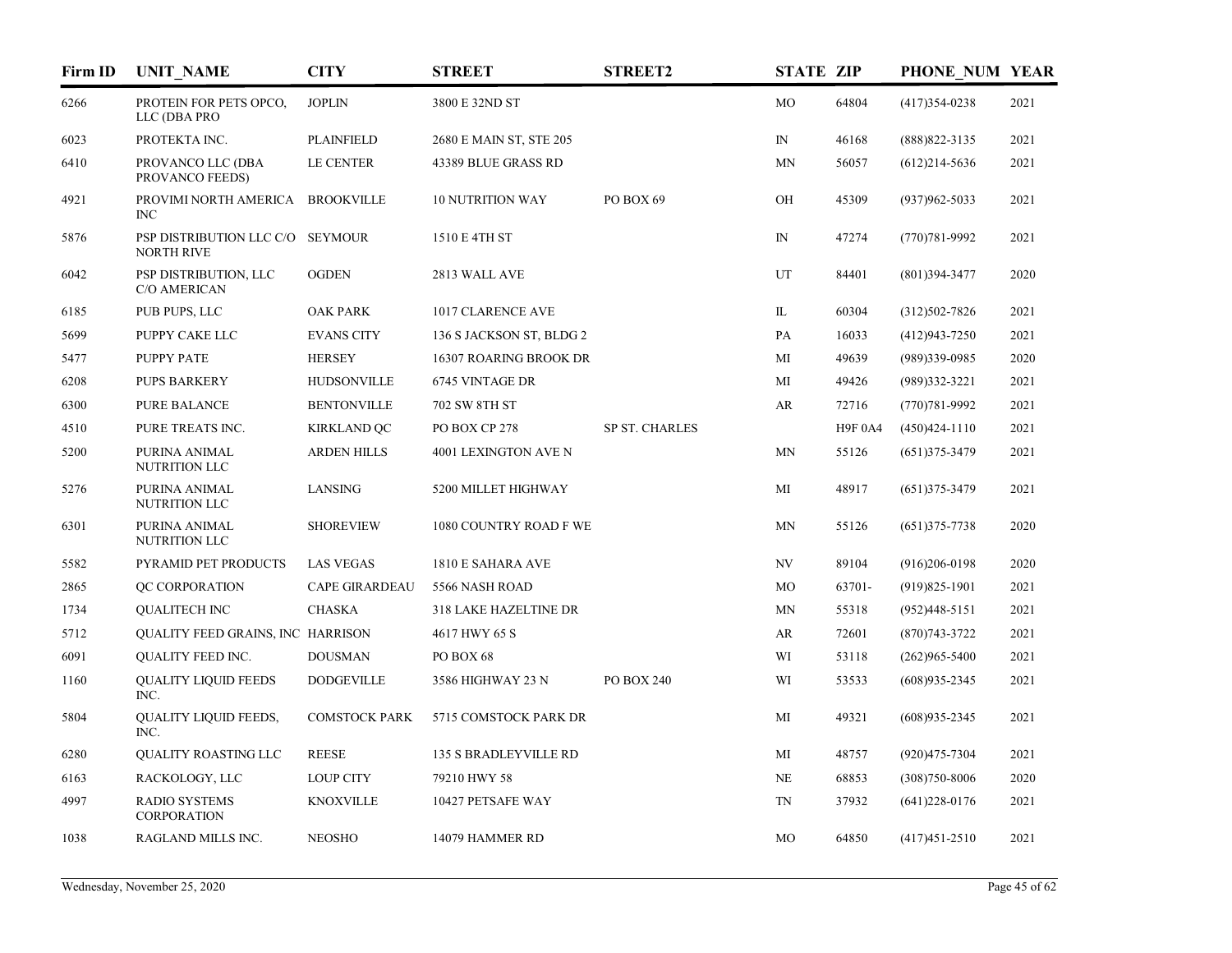| Firm ID | <b>UNIT_NAME</b>                            | <b>CITY</b>                     | <b>STREET</b>            | <b>STREET2</b>     | <b>STATE ZIP</b> |        | PHONE NUM YEAR          |      |
|---------|---------------------------------------------|---------------------------------|--------------------------|--------------------|------------------|--------|-------------------------|------|
| 6359    | <b>RAISED RIGHT PETS LP</b>                 | <b>RYE</b>                      | 17 PURDY AVE, STE 207    |                    | <b>NY</b>        | 10580  | $(239)676 - 9509$       | 2021 |
| 4645    | <b>RALCO NUTRITION INC</b>                  | <b>MARSHALL</b>                 | 1600 HAHN RD             |                    | <b>MN</b>        | 56258  | $(507)$ 532-5748        | 2021 |
| 4649    | <b>RAMARD INC</b>                           | <b>LEXINGTON</b>                | 4561 IRONWORKS PIKE, STE |                    | KY               | 40511  | $(877)$ 635-5365        | 2021 |
| 4961    | <b>RANGEN INC</b>                           | <b>BUHL</b>                     | PO BOX 706               | 115 - 13TH AVE S   | ID               | 83316  | $(208)543-6421$         | 2020 |
| 5332    | <b>RAUB RAE FARM LLC</b>                    | <b>BROWN CITY</b>               | 8820 CLEAR LAKE RD       |                    | МI               | 48416  | $(810)$ 537-1333        | 2021 |
| 0323    | <b>RAVENNA FEED &amp; GRAIN</b><br>INC.     | <b>RAVENNA</b>                  | 3832 S CONKLIN ST        | POBOX <sub>1</sub> | MI               | 49451  | $(616)895 - 7493$       | 2021 |
| 5177    | <b>RAW BASICS LLC</b>                       | PLEASANT PRAIRIE 10000 80TH AVE |                          |                    | WI               | 53158  | $(312)593 - 2880$       | 2021 |
| 5661    | RAW DOG RAW DOG FOOD<br>DELIVERED LLC       | <b>SALINE</b>                   | 1479 MAPLEWOOD DR        |                    | MI               | 48176  | $(734)353 - 7011$       | 2020 |
| 2514    | <b>RAY'S FEED &amp; SUPPLY</b>              | <b>NORWAY</b>                   | 120 9TH AVE              |                    | MI               | 49870- | $(906)563 - 5323$       | 2021 |
| 0383    | RAY'S FEED MILL INC.                        | <b>BARK RIVER</b>               | 1076 OLD HWY 2 41        |                    | MI               | 49807- | $(906)466 - 2231$       | 2021 |
| 6283    | REAL PET FOOD COMPANY                       | <b>CROWS NEST NSW</b>           | 39 ALBANY ST             |                    | AU               | 2065   | $(210)$ 634-4446        | 2021 |
| 6177    | <b>REAL WORLD WILDLIFE</b><br>PRODUCTS INC. | <b>ARTHUR</b>                   | 1149 N VINE ST           |                    | IL               | 61911  | $(217)994 - 3721$       | 2021 |
| 6264    | <b>REBECCA BALL</b>                         | <b>HOLLAND</b>                  | 251 LIZABETH DR          |                    | MI               | 49423  | $(616)820 - 9855$       | 2021 |
| 5294    | RECONSERVE OF ILLINOIS<br>INC.              | <b>HODGKINS</b>                 | 6160 RIVER RD            |                    | IL               | 60525  | $(310)458 - 1574$       | 2021 |
| 6239    | RECONSERVE OF IOWA,<br>INC.                 | <b>CEDAR RAPIDS</b>             | 3200 64TH AVE SW         |                    | IA               | 52404  | $(310)458 - 1574$       | 2021 |
| 5737    | <b>RECONSERVE OF</b><br>MICHIGAN INC.       | <b>SANTA MONICA</b>             | 2811 WILLSHIRE BLVD #410 |                    | CA               | 90403  | $(269)965 - 0427$       | 2021 |
| 5884    | <b>RECONSERVE OF</b><br>TENNESSEE, INC.     | <b>MEMPHIS</b>                  | 1495 HARBOR AVE          |                    | TN               | 38106  | $(310)458 - 1574$       | 2021 |
| 6371    | RED CEDAR, LLC                              | LAWRENCEBURG                    | 1049 MCDONALD RD         |                    | KY               | 40342  | $(502)680 - 0544$       | 2021 |
| 6345    | RED COLLAR PET FOODS<br><b>INC</b>          | <b>FRANKLIN</b>                 | 1550 W MCEWEN DR, STE 25 |                    | $\mbox{TN}$      | 37067  | $(615)622 - 5238$       | 2020 |
| 6341    | RED COLLAR PET FOODS<br><b>INC</b>          | <b>FRANKLIN</b>                 | 1550 W MCEWEN DR, STE 25 |                    | <b>TN</b>        | 37067  | $(615)622 - 5238$       | 2021 |
| 2041    | RED RIVER COMMODITIES                       | FARGO                           | 501 42ND ST NW           |                    | ND               | 58108- | $(701)282 - 2600$       | 2020 |
| 2859    | REDBARN PET PRODUCTS                        | <b>GREAT BEND</b>               | 30 SOUTH EAST 10 RD      |                    | KS               | 67530  | $(800)775 - 3849$       | 2021 |
| 2008    | REDMOND MINERALS INC                        | <b>REDMOND</b>                  | 2725 N 100 W             |                    | UT               | 84652- | $(435)529 - 7402$       | 2021 |
| 2502    | REED CITY FEED & SUPPLY REED CITY<br>INC.   |                                 | 123 N CHESTNUT ST        |                    | MI               | 49677- | $(231)846-0049$         | 2021 |
| 0758    | REINDERS INC.                               | <b>SUSSEX</b>                   | W227 N6225 SUSSEX RD     |                    | WI               |        | 530889-39 (262)372-5866 | 2021 |
| 4530    | <b>RENAISSANCE NUTRITION</b>                | <b>ROARING SPRING</b>           | 339 FREDERICK RD         |                    | PA               | 16673  | $(800)346 - 3649$       | 2021 |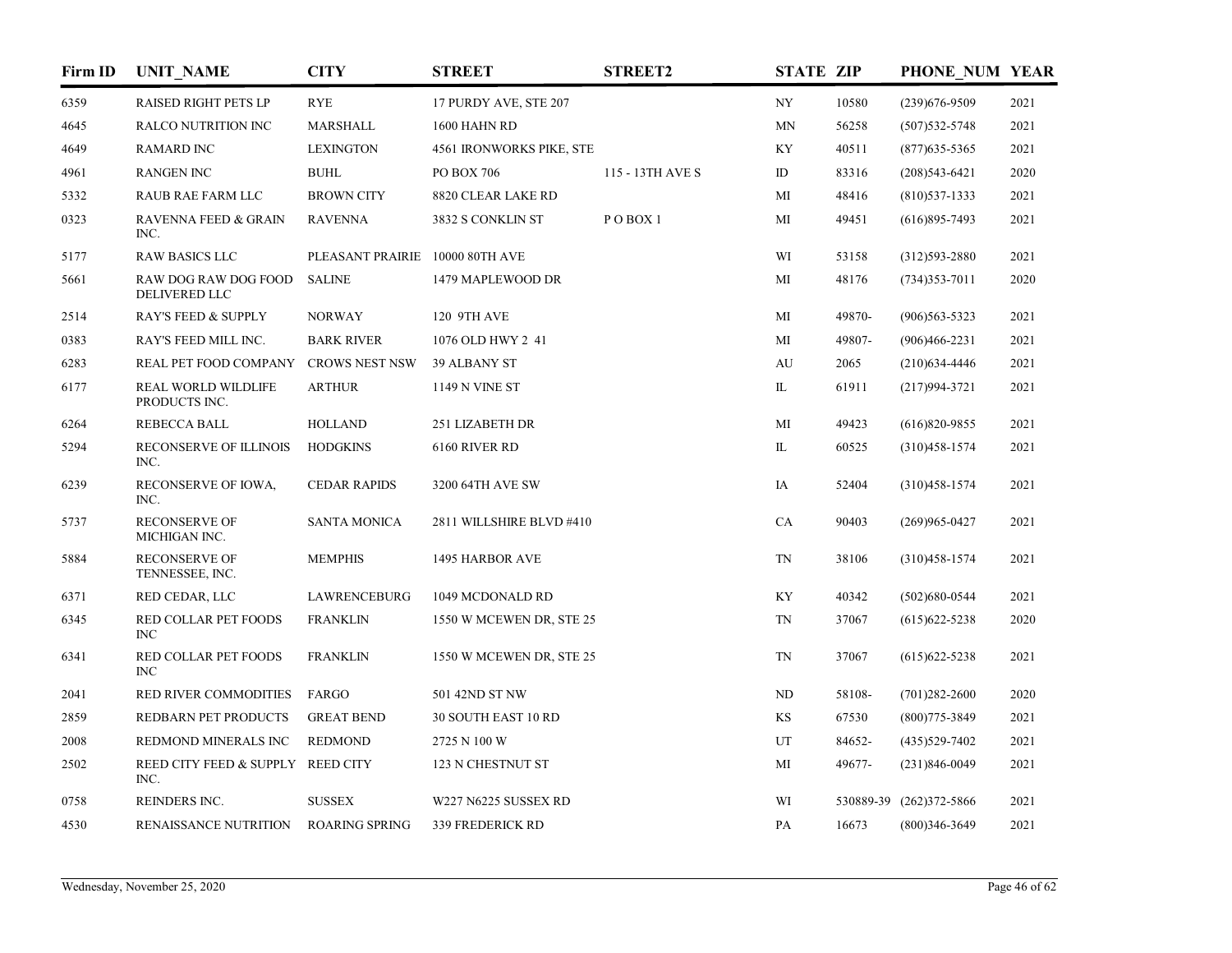| Firm ID | <b>UNIT_NAME</b>                                    | <b>CITY</b>        | <b>STREET</b>                          | <b>STREET2</b>  | <b>STATE ZIP</b> |                | PHONE NUM YEAR          |      |
|---------|-----------------------------------------------------|--------------------|----------------------------------------|-----------------|------------------|----------------|-------------------------|------|
| 5696    | <b>RENATA NUTRITION</b><br><b>COMPANY % HUBBARD</b> | <b>WHITEWOOD</b>   | PO BOX 431                             |                 | <b>SD</b>        | 57793          | $(507)519-2082$         | 2021 |
| 6054    | REPASHY VENTURES                                    | <b>OCEANSIDE</b>   | 4315 AVENIDA DE LA PLAT                |                 | CA               | 92056          | $(805)737 - 2749$       | 2021 |
| 5910    | REP-CAL RESEARCH LABS                               | LOS GATOS          | <b>PO BOX 727</b>                      |                 | <b>CA</b>        | 95031          | $(408)370-9386$         | 2021 |
| 2284    | <b>REPUBLIC MILLS INC</b>                           | <b>OKOLONA</b>     | 888 SCHOOL ST                          |                 | OH               | 43545          | $(419)758-3511$         | 2021 |
| 5338    | RESOLVE SUSTAINABLE<br><b>SOLUTIONS</b>             | <b>FORT DODGE</b>  | <b>1528 CARDINAL AVE</b>               |                 | IA               | 50501          | $(800)373 - 2425$       | 2021 |
| 4948    | RESTAURANT RECYCLING<br>SERV, LLC                   | <b>FREMONT</b>     | <b>616 INDUSTRIAL DR</b>               |                 | МI               | 49412          | $(877)869 - 6630$       | 2020 |
| 5973    | RESTORA-LIFE MINERALS,<br><b>INC</b>                | <b>BAY SPRINGS</b> | 2140 SCR 97                            |                 | MS               | 39422          | $(717)729 - 2708$       | 2021 |
| 5252    | RGI INC.                                            | <b>HOLLY</b>       | 10930 CAROL RIDGE                      |                 | МI               | 48442          | $(248)892 - 9407$       | 2021 |
| 5402    | RICEBRAN TECHNOLOGIES                               | THE WOODLANDS      | 1330 LAKE ROBBINS DR, ST               |                 | <b>TX</b>        | 77380          | $(281)$ 675-2443        | 2020 |
| 2157    | RICELAND FOODS INC.                                 | <b>STUTTGART</b>   | PO BOX 927                             | 2120 S PARK AVE | AR               | 72160-         | $(870)$ 673-5314        | 2021 |
| 6078    | RICHARD JELENEK                                     | <b>SUTTONS BAY</b> | 8646 E PLEASANT HILL RD                |                 | MI               | 49682          | $(231)620 - 3585$       | 2021 |
| 5428    | RICHARDSON OILSEED LTD WINNIPEG MB                  |                    | 2800 ONE LOMBARD PLACE                 |                 |                  | <b>R3B 0X8</b> | $(204)258 - 4228$       | 2021 |
| 0850    | RICHDEL INC.                                        | <b>CARSON CITY</b> | 23 INDUSTRIAL PKWY                     |                 | NV               | 89706-         | $(775)246 - 3022$       | 2021 |
| 4190    | <b>RIDLEY BLOCK</b><br><b>OPERATIONS</b>            | <b>MANKATO</b>     | 111 W CHERRY ST, STE 500               |                 | MN               | 56001          | $(507)519-2082$         | 2021 |
| 4578    | <b>RIDLEY SPECIALTY</b><br><b>PRODUCTS</b>          | <b>MANKATO</b>     | 111 W CHERRY ST, STE 500               |                 | <b>MN</b>        | 56001          | $(507)519-2082$         | 2021 |
| 4925    | RIDLEY US HOLDINGS INC.<br>(C/O ALLTEC              | <b>MANKATO</b>     | 111 W CHERRY ST, STE 500               |                 | MN               | 56001          | $(507)388 - 9455$       | 2020 |
| 5815    | RIDLEY USA, INC. (C/O<br>ALLTECH INC.)              | <b>MANKATO</b>     | 111 W CHERRY ST, STE 500               |                 | <b>MN</b>        | 56001          | $(507)519-2082$         | 2021 |
| 5382    | <b>RIKER'S DOG TREATS</b>                           | <b>BATH</b>        | 6301 CLISE RD                          |                 | МI               | 48808          | (989)413-1442           | 2021 |
| 0551    | RIVERDALE FEED & GRAIN<br>INC.                      | <b>RIVERDALE</b>   | PO BOX 45                              | 6658 MILL ST    | MI               |                | 48877-004 (989)833-7757 | 2021 |
| 4057    | ROASTY-TOASTY FEED,<br><b>LLC</b>                   | <b>DECKERVILLE</b> | 2775 LOREE RD                          |                 | MI               | 48427-         | $(810)376 - 4987$       | 2021 |
| 0190    | ROLF C HAGEN USA<br><b>CORPORATION</b>              | <b>MANSFIELD</b>   | <b>305 FORBES BLVD</b>                 |                 | MA               | 02048-         | $(508)339-9531$         | 2020 |
| 6256    | <b>ROLLING ACRES PET</b><br><b>TREAT BAKERY</b>     | THREE OAKS         | 6180 LONG RD                           |                 | MI               | 49128          | $(219)448-2038$         | 2021 |
| 6289    | <b>ROPAPHARM</b><br><b>INTERNATIONAL B.V.</b>       |                    | ZAADAM NEDERLA KLEINE TOCHT 13 1507 CB |                 |                  |                | $(704)221 - 2735$       | 2021 |
| 0729    | ROSEBUSH FEED & GRAIN<br>C/O BROWN MIL              | <b>ROSEBUSH</b>    | 3751 E ROSEBUSH RD                     |                 | MI               | 48878-         | $(989)433 - 5335$       | 2021 |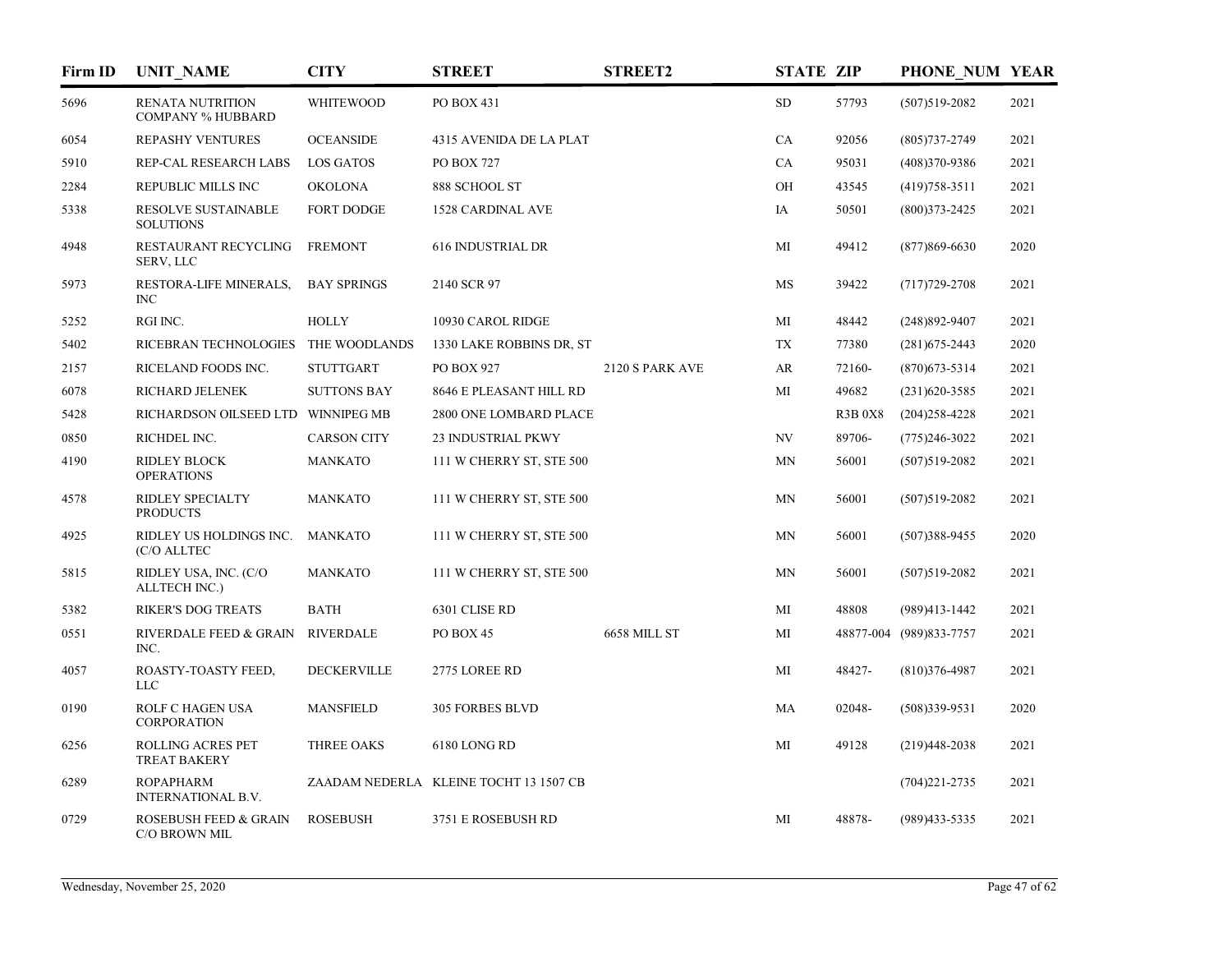| Firm ID | <b>UNIT NAME</b>                                     | <b>CITY</b>           | <b>STREET</b>             | <b>STREET2</b> | <b>STATE ZIP</b> |         | PHONE NUM YEAR          |      |
|---------|------------------------------------------------------|-----------------------|---------------------------|----------------|------------------|---------|-------------------------|------|
| 6425    | ROSEWOOD PET PRODUCTS SHROPSHIRE UK                  |                       | UNIT 9, HORTONWOOD WES    |                |                  | TF1 6AH | $(763)208-6381$         | 2021 |
| 6193    | ROSIE AND FRANK'S LLC                                | <b>COMMERCE TWP</b>   | 5930 AMADORE ST           |                | MI               | 48382   | $(248)854-0309$         | 2021 |
| 6260    | ROTISYSTEMS INC. (DBA<br><b>ROLI ROTI</b>            | <b>OAKLAND</b>        | 7800 EDGEWATER DR         |                | CA               | 94621   | $(510)780-0300$         | 2020 |
| 1372    | ROTO SALT CO                                         | PENN YAN              | 118 MONELL ST             |                | NY               | 14527   | $(315)536-6234$         | 2021 |
| 4384    | ROUDYBUSH INC.                                       | <b>WOODLAND</b>       | 340 HANSON WAY, STE 102   |                | CA               | 95776   | $(800)326 - 1726$       | 2021 |
| 2566    | <b>ROY UMBARGER &amp; SONS</b><br><b>INC</b>         | <b>BARGERSVILLE</b>   | 111 N BALDWIN ST          | PO BOX 695     | $\mathbb{N}$     | 46106-  | $(317)422 - 5195$       | 2021 |
| 1949    | ROYAL CANIN USA INC                                  | <b>ST CHARLES</b>     | 500 FOUNTAIN LAKES BLVD   |                | MO               |         | 63301-435 (636)926-1058 | 2021 |
| 5901    | ROYAL PET INC.                                       | <b>SOUTH ST. PAUL</b> | 201 ARMOUR AVE, STE 100   |                | MN               | 55075   | $(651)$ 687-9994        | 2020 |
| 4591    | RPMG, INC.                                           | <b>SHAKOPEE</b>       | 1157 VALLEY PARK DR S, ST |                | MN               | 55379   | $(952)465 - 3220$       | 2021 |
| 5354    | RUDYARD FEED SERVICE                                 | <b>RUDYARD</b>        | 11292 W MAIN ST           |                | МI               | 49780   | $(906)$ 647-3251        | 2021 |
| 4785    | RUFF HOUSE BAKERY LLC                                | <b>JACKSON</b>        | 1900 S SANSTONE RD        |                | MI               | 49201   | $(517)745 - 2522$       | 2021 |
| 4301    | <b>RURAL KING C/O</b><br><b>HUBBARD FEEDS</b>        | <b>MATTOON</b>        | 4216 DEWITT AVE           |                | IL               | 61938   | $(507)519-2082$         | 2021 |
| 6060    | RURAL KING C/O PET IQ                                | <b>MATTOON</b>        | 4216 DEWITT AVE           |                | IL               | 61938   | $(208)939 - 8900$       | 2021 |
| 6304    | RURAL KING DISTRIBUTING MATTOON                      |                       | 4216 DEWITT AVE           |                | IL               | 61938   | $(256)356-9086$         | 2021 |
| 4335    | RUSH DIRECT INC.                                     | <b>WOOD DALE</b>      | 890 N WOOD DALE RD        |                | IL               | 60191   | $(630)595-4925$         | 2021 |
| 5889    | <b>RUSTIC RANCH NUTRITION</b>                        | SHARON CENTER         | PO BOX 554                |                | OH               | 44274   | $(234)788 - 0043$       | 2021 |
| 4512    | S & S LAMB LLC                                       | <b>MCBAIN</b>         | 4020 W. BLUE ROAD         |                | MI               | 49657   | $(231)826 - 4400$       | 2020 |
| 6321    | S AND R DEER FEED LLC                                | <b>PARMA</b>          | <b>13057 MINER RD</b>     |                | MI               | 49269   | $(517)812-6834$         | 2021 |
| 6063    | <b>SADDLE UP GROCERY</b>                             | <b>BEAR LAKE</b>      | 12991 PLEASANTON HWY      |                | MI               | 49614   | $(731)864 - 3060$       | 2021 |
| 6212    | SAFER, INC. (SUBS OF<br>WOODSTREAM CO                | <b>LITITZ</b>         | 69 N LOCUST ST            |                | PA               | 17543   | $(717)626 - 2125$       | 2021 |
| 6037    | SAM HPRP CHEMICAL, INC.                              | <b>EDEN PRAIRIE</b>   | 7500 FLYING CLOUD DR, ST  |                | <b>MN</b>        | 55344   | (952)974-9174           | 2021 |
| 6349    | <b>SAM'S CLUB</b>                                    | <b>BENTONVILLE</b>    | 2101 SIMPLE SAVING DR     |                | AR               | 72716   | $(603)580-2398$         | 2021 |
| 6330    | <b>SAM'S CLUB WEST C/O</b><br><b>IRISH DOG FOODS</b> | <b>BENTONVILLE</b>    | 2101 SIMPLE SAVINGS DR    |                | AR               | 72716   | $(603)580-2398$         | 2021 |
| 6429    | SAM'S WEST C/O RONDO<br>FOOD GMBH & CO               | <b>BENTONVILLE</b>    | 2101 SIMPLE SAVINGS DR    |                | AR               | 72716   | $(603)580-2398$         | 2021 |
| 6232    | SAM'S WEST INC. C/O RED<br><b>COLLAR PET</b>         | <b>BENTONVILLE</b>    | 608 SW 8TH ST             |                | AL               |         | 72716-074 (615)622-5238 | 2021 |
| 6196    | SAM'S WEST, INC.                                     | <b>BENTONVILLE</b>    | 2101 ESE SIMPLE SAVINGS   |                | AR               | 72716   | $(866)$ 214-6945        | 2021 |
| 5359    | <b>SANIMAX MARKETING</b>                             | <b>GREEN BAY</b>      | 2099 BADGERLAND DR        |                | WI               | 54303   | $(519)824 - 2272$       | 2021 |
| 6205    | <b>SARA LEE FROZEN</b><br><b>BAKERY LLC</b>          | <b>TRAVERSE CITY</b>  | 2314 SYBRANDT RD          |                | МI               | 49685   | $(231)922 - 3241$       | 2021 |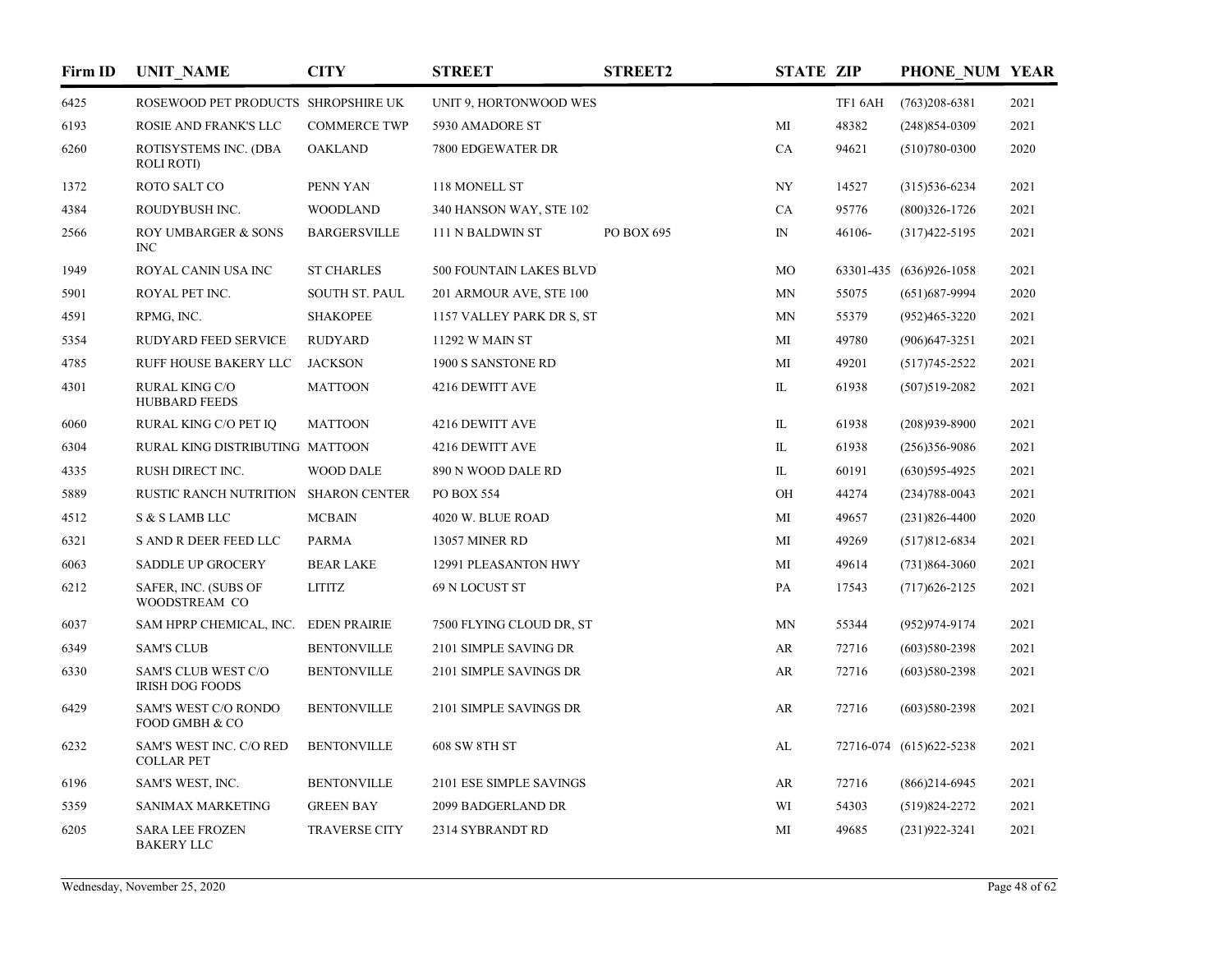| Firm ID | <b>UNIT_NAME</b>                                       | <b>CITY</b>           | <b>STREET</b>            | <b>STREET2</b>                                                                         | <b>STATE ZIP</b> |        | PHONE NUM YEAR          |      |
|---------|--------------------------------------------------------|-----------------------|--------------------------|----------------------------------------------------------------------------------------|------------------|--------|-------------------------|------|
| 0040    | SAUDER FEEDS INC.                                      | <b>GRABILL</b>        | PO BOX 130               | 14033 GRABILL RD                                                                       | $\mathbb{N}$     | 46741  | $(260)627 - 2196$       | 2021 |
| 4986    | SAVE-A-LOT #25081                                      | ST. JOHNS             | 1701 TECHNICAL DR        |                                                                                        | MI               | 48879  | $(952)294 - 7371$       | 2021 |
| 6020    | <b>SAVORY PRIME</b>                                    | <b>OXNARD</b>         | 710 GRAVES AVE           |                                                                                        | CA               | 93030  | $(805)988-7677$         | 2021 |
| 2851    | <b>SCHELL &amp; KAMPETER</b>                           | <b>META</b>           | RT <sub>B</sub>          |                                                                                        | MO               | 65058  | $(800)442 - 0402$       | 2021 |
| 4917    | <b>SCHOENBORN FAMILY</b><br><b>FARMS</b>               | <b>HOLLAND</b>        | 12545 BINGHAM ST         |                                                                                        | МI               | 49424  | $(616)403-0017$         | 2021 |
| 4964    | <b>SCHWAN'S HOME SERVICE</b>                           | MARSHALL              | 115 W COLLEGE DR         |                                                                                        | MN               | 56258  | $(734)470-6107$         | 2021 |
| 2427    | <b>SCOTT PET PRODUCTS</b>                              | <b>ROCKVILLE</b>      | PO BOX 168               |                                                                                        | $\mathbb{N}$     | 47872- | $(765)569-4636$         | 2021 |
| 5243    | <b>SCOUT &amp; ZOE'S</b>                               | <b>ANDERSON</b>       | 832 WINDING WAY          |                                                                                        | $_{\rm IN}$      | 46011  | $(317)457 - 7722$       | 2021 |
| 2097    | <b>SCRAMLIN FEEDS</b>                                  | <b>HOLLY</b>          | 3620 JOSSMAN RD          |                                                                                        | MI               | 48442- | $(248)$ 634-6635        | 2021 |
| 6408    | <b>SCRATCH AND PECK FEED</b>                           | <b>BURLINGTON</b>     | 872 N HILL BLVD          | WA<br>GA<br>MI<br>GA<br>MI<br>OH<br>OH<br>IL<br>MI<br>MO<br>PA<br>NE<br>MI<br>NY<br>IL |                  | 98233  | $(360)318 - 7585$       | 2021 |
| 6253    | SEA AGRI, INC.                                         | <b>DUNWOODY</b>       | 4822 KINGS DOWN RD       |                                                                                        |                  | 30338  | $(678)$ 232-9064        | 2020 |
| 4776    | <b>SEA DOG BISCUIT</b><br><b>COMPANY</b>               | <b>CEDARVILLE</b>     | PO BOX 602               |                                                                                        |                  | 49719  | $(906)484 - 5001$       | 2021 |
| 6059    | SEACHEM LABORATORIES, MADISON<br>INC.                  |                       | 1000 SEACHEM DR          |                                                                                        |                  | 30650  | $(706)343 - 6082$       | 2021 |
| 5210    | SEKEMET INC.                                           | <b>KALAMAZOO</b>      | 5462 GULL RD, STE 4      |                                                                                        |                  | 49048  | $(269)342 - 2663$       | 2021 |
| 2755    | SELECT SIRES INC.                                      | PLAIN CITY            | 11740 US 42 N            |                                                                                        |                  | 43064  | $(574)825 - 1224$       | 2020 |
| 6117    | SELECT SIRES, INC.                                     | PLAIN CITY            | 11740 US 42 N            |                                                                                        |                  | 43064  | $(608)$ 634-7519        | 2021 |
| 0538    | <b>SEM MINERALS LP</b>                                 | <b>OUINCY</b>         | 3806 GARDNER EXPRESSW    |                                                                                        |                  | 62305- | $(217)224 - 8766$       | 2021 |
| 1157    | SEND BROTHERS FEED INC. WILLIAMSBURG                   |                       | 8976 E M-72              |                                                                                        |                  | 49690  | $(231)267-9010$         | 2021 |
| 4534    | SENSIENT FOOD COLORS                                   | CITY OF ST. LOUIS     | 2525 BALDWIN ST          |                                                                                        |                  |        | 63106-093 (314)286-7129 | 2021 |
| 6343    | SERA NORTH AMERICA INC. MONTGOMERYVILL 158 KEYSTONE DR |                       |                          |                                                                                        |                  | 18936  | $(215)460-3845$         | 2021 |
| 0525    | SERGEANT'S PET CARE<br>PROD, INC.                      | <b>OMAHA</b>          | 10077 S 134TH ST         |                                                                                        |                  | 68138  | $(402)938 - 7064$       | 2020 |
| 0336    | <b>SETTLERS COOPERATIVE</b><br>INC.                    | <b>BRUCE CROSSING</b> | 14043 HWY 45             |                                                                                        |                  | 49912  | $(906)827 - 3515$       | 2021 |
| 0405    | SHAFER SEED COMPANY<br>C/O WAGNER' LLC                 | <b>JERICHO</b>        | <b>366 N BROADWAY</b>    |                                                                                        |                  | 11753  | $(516)933 - 6580$       | 2021 |
| 6388    | <b>SHAMELESS PETS</b>                                  | <b>CHICAGO</b>        | 474 N LAKESHORE DR #6003 |                                                                                        |                  | 60611  | $(612)206 - 6406$       | 2021 |
| 5583    | <b>SHAWNEE MILLING</b><br><b>COMPANY</b>               | <b>SHAWNEE</b>        | 201 S BROADWAY           |                                                                                        | OK               | 74801  | $(405)273 - 7000$       | 2021 |
| 5152    | SHAYLA'S FLAVORITES LLC HOLT                           |                       | 2556 LIMERICK CIR        |                                                                                        | MI               | 48842  | $(517)694-0933$         | 2021 |
| 5288    | SIEMER MILLING COMPANY TEUTOPOLIS                      |                       | 111 WEST MAIN ST         |                                                                                        | IL               | 62467  | $(217)857 - 3131$       | 2021 |
| 4260    | SIMMONS PET FOOD INC                                   | <b>DECATUR</b>        | 2625 N HWY 59            |                                                                                        | AR               | 72722  | $(479)215 - 2156$       | 2021 |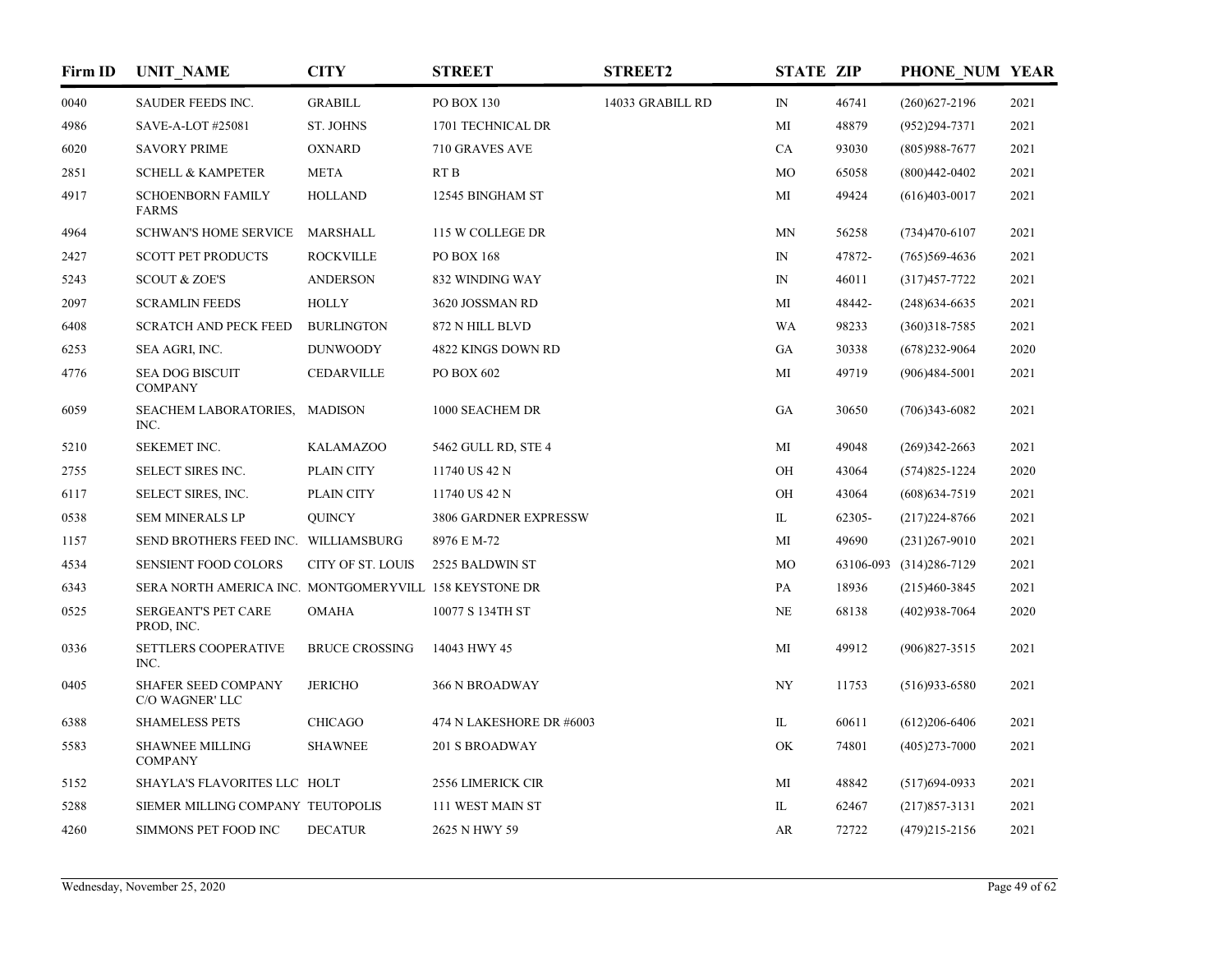| Firm ID | <b>UNIT_NAME</b>                               | <b>CITY</b>           | <b>STREET</b>              | <b>STREET2</b> | <b>STATE ZIP</b>       |        | PHONE NUM YEAR          |      |
|---------|------------------------------------------------|-----------------------|----------------------------|----------------|------------------------|--------|-------------------------|------|
| 5806    | SIMMONS PET FOOD, INC.                         | <b>SILOAM SPRINGS</b> | 316 N HICO                 |                | AR                     |        | 72761-280 (479)215-2146 | 2021 |
| 5444    | <b>SIMPLY NOURISH PET</b><br>FOOD C/O SIMMONS  | <b>PHOENIX</b>        | 19601 N 27TH AVE           |                | $\mathbf{A}\mathbf{Z}$ | 85027  | $(623)587 - 2776$       | 2021 |
| 5015    | <b>SIMPLY NOURISH PET</b><br>FOOD CO           | <b>OGDEN</b>          | 2813 WALL AVE              |                | UT                     | 84401  | $(801)394 - 3477$       | 2021 |
| 6171    | <b>SIMPLY NOURISH PET</b><br>FOOD CO (DBA BEE  | <b>PHOENIX</b>        | 19601 N 27TH AVE           |                | $\mathbf{A}\mathbf{Z}$ | 85027  | $(909)825 - 8882$       | 2021 |
| 5191    | SIMPLY NOURISH PET<br><b>FOOD CO/BNG PHOE</b>  | <b>PHOENIX</b>        | 19601 N 27TH AVENUE        |                | AZ                     | 85027  | $(920)894 - 3200$       | 2020 |
| 1981    | <b>SKRETTING USA</b>                           | <b>TOOELE</b>         | 712 EAST 2400 NORTH        |                | UT                     | 84074  | $(435)277 - 2100$       | 2021 |
| 6390    | <b>SMALLBATCH PETS</b>                         | <b>PORTLAND</b>       | 2452 NE 51ST AVE           |                | <b>OR</b>              | 97713  | $(415)410-8666$         | 2021 |
| 5279    | <b>SMART SOURCE LLC</b>                        | <b>ROCKFORD</b>       | 7374 DECOSTA DRIVE NE      |                | МI                     | 49341  | $(616)340-3530$         | 2021 |
| 6356    | <b>SMARTER PAW LLC</b>                         | <b>LENEXA</b>         | 14305 W 95TH ST            |                | KS                     | 66215  | $(603)580-2398$         | 2021 |
| 4417    | <b>SMARTPAK</b>                                | <b>PLYMOUTH</b>       | 40 GRISSOM RD, STE 500     |                | MA                     | 02360  | $(774)773 - 1153$       | 2021 |
| 6166    | <b>SMITHFIELD PET</b>                          | ORANGE CITY           | 101 14TH ST SE             |                | IA                     | 56134  | $(712)737 - 5705$       | 2020 |
| 4489    | <b>SMOKEHOUSE PET</b><br>PRODUCTS INC          | <b>SUN VALLEY</b>     | 11850 SHELDON STREET       |                | CA                     | 91352  | $(818)771 - 0181$       | 2021 |
| 6090    | SN PET HOLDINGS, LLC                           | <b>ST. LOUIS</b>      | 707 SPIRIT 40 PARK DR, STE |                | MO                     | 63005  | $(800)690 - 9908$       | 2020 |
| 5956    | <b>SNOOK'S PET PRODUCTS</b>                    | <b>ESTACADA</b>       | 2420 NW CAMPUSD DR, STE    |                | <b>OR</b>              | 97023  | $(503)$ 630-3646        | 2021 |
| 6044    | <b>SOJOURNER FARMS (DBA)</b><br><b>SOJOS</b>   | SOUTH ST. PAUL        | 201 ARMOUR AVE             |                | <b>MN</b>              | 55075  | $(978)289 - 5579$       | 2021 |
| 4184    | <b>SOLAE LLC</b>                               | <b>GIBSON CITY</b>    | 124 STATE RT 47            |                | IL                     | 60936  | $(217)784 - 8261$       | 2021 |
| 0699    | <b>SOLDAN'S FEEDS &amp; PET</b><br>SUPPLY INC. | LANSING               | 5200 S MARTIN LUTHER KIN   |                | МI                     | 48911- | $(517)882 - 8261$       | 2021 |
| 5636    | SOLID GOLD PET LLC                             | <b>CHESTERFIELD</b>   | 15455 CONWAY RD, STE 100   |                | MO                     | 63017  | $(800)364 - 4863$       | 2021 |
| 4815    | <b>SOLID IDEAS LLC</b>                         | <b>SHELTON</b>        | W 170 MARVIN WAY           |                | <b>WA</b>              | 98584  | $(360)426 - 9811$       | 2021 |
| 4949    | SONAC USA LLC                                  | <b>MAQUOKETA</b>      | 1299 EAST MAPLE ST         |                | IA                     | 52060  | $(563)690 - 1182$       | 2021 |
| 5709    | <b>SOULISTIC</b>                               | <b>NATICK</b>         | 17 MERCER RD               |                | MA                     | 01760  | $(508)907 - 6325$       | 2021 |
| 0910    | <b>SOURCE INC</b>                              | NORTH BRANFORD        | 101 FOWLER RD              |                | ${\cal C}{\cal T}$     | 06471  | $(203)488 - 6400$       | 2021 |
| 0971    | <b>SOUTHWESTERN</b><br>MICHIGAN FEED INC       | <b>LAWRENCE</b>       | 231 S PAW PAW ST           | PO BOX 316     | MI                     | 49064  | $(269)674 - 3720$       | 2021 |
| 0659    | SPARTA ELEVATOR                                | <b>SPARTA</b>         | 9 LOOMIS ST                |                | MI                     | 49345  | $(616)887-0517$         | 2021 |
| 5898    | <b>SPARTA ELEVATOR</b><br>CONKLIN SCHANTZ      | <b>CONKLIN</b>        | 19686 MAIN ST              |                | MI                     | 49403  | $(616)887-0517$         | 2020 |
| 6128    | SPECIALTY FEED, INC.                           | <b>MEMPHIS</b>        | 2301 LATHAM                |                | <b>TN</b>              | 38109  | $(901)774-9080$         | 2021 |
| 2709    | SPECTRA ANIMAL HEALTH MARIETTA                 |                       | PO BOX 70877               |                | GA                     | 30007- | $(800)527 - 0375$       | 2021 |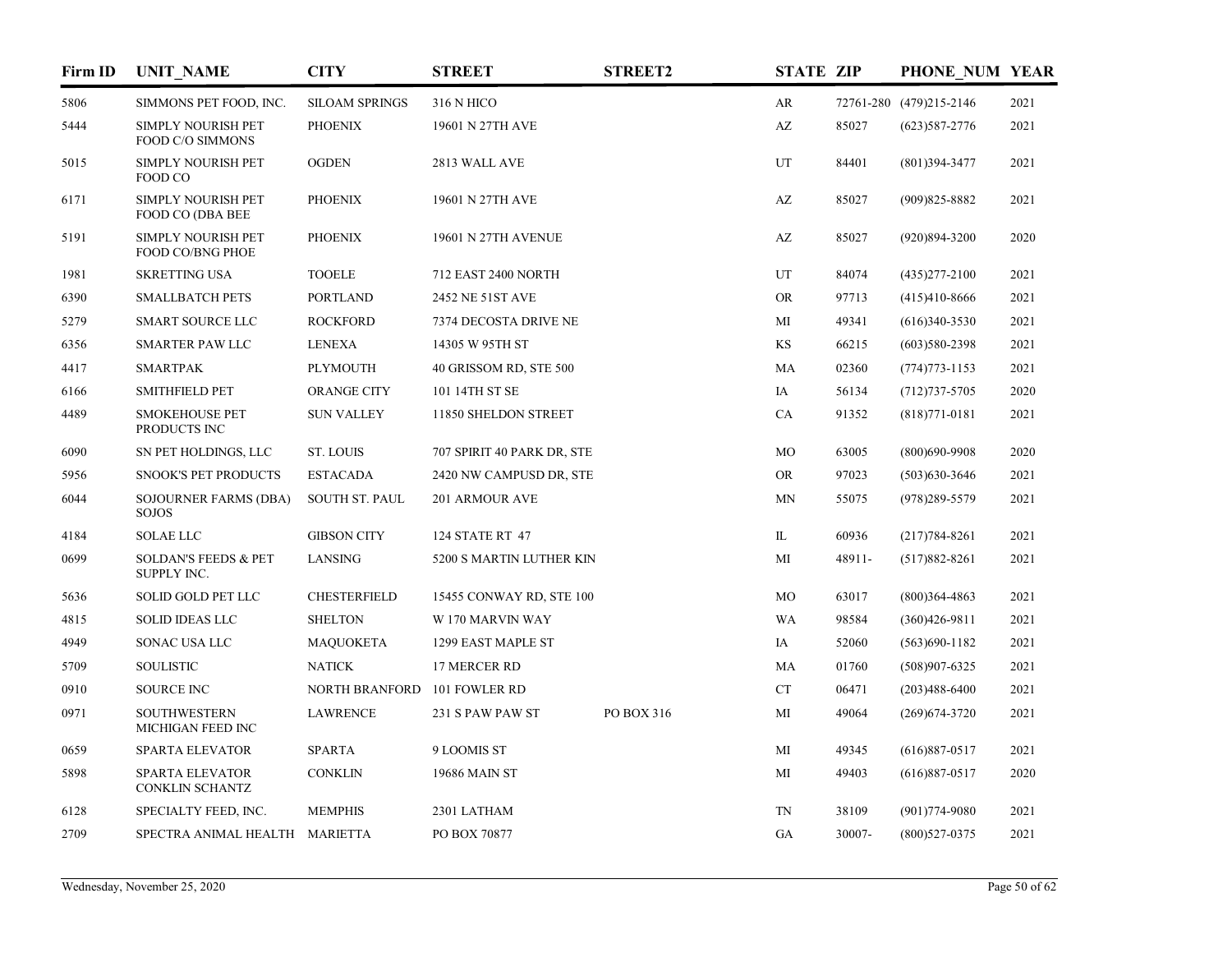| Firm ID | <b>UNIT_NAME</b>                                     | <b>CITY</b>               | <b>STREET</b>                           | <b>STREET2</b>         | <b>STATE ZIP</b> |           | PHONE NUM YEAR          |      |
|---------|------------------------------------------------------|---------------------------|-----------------------------------------|------------------------|------------------|-----------|-------------------------|------|
| 6218    | SPECTRUM BRANDS PET<br><b>LLC</b>                    | <b>BLACKSBURG</b>         | 3001 COMMERCE ST                        |                        | VA               | 24060     | $(540)951 - 5584$       | 2021 |
| 6254    | SPRING VALLEY FARMS                                  | <b>ALLEN</b>              | 4214 SPRING VALLEY DR                   |                        | MI               | 49227     | $(517)320 - 2086$       | 2020 |
| 3061    | SPRING VALLEY FEED MILL LAGRANGE                     |                           | 1740-N 400-W                            |                        | $\mathbb{N}$     | $46761 -$ | $(260)463 - 9950$       | 2021 |
| 1101    | <b>SQUARE DEAL COUNTRY</b><br><b>STORE</b>           | <b>TRAVERSE CITY</b>      | 950 WOODMERE AVE                        |                        | MI               | 49686     | $(231)946 - 5030$       | 2021 |
| 0108    | STANDISH MILLING CO INC STANDISH                     |                           | 1331 W CEDAR                            |                        | MI               | 48658     | $(989)846-6911$         | 2021 |
| 4542    | STANDLEE HAY COMPANY EDEN<br><b>INC</b>              |                           | 826 S 1700 E                            |                        | ID               | 83325     | $(208)944-0608$         | 2021 |
| 2860    | <b>STAR LABS</b>                                     | <b>CLARKSDALE</b>         | PO BOX 77                               |                        | MO               | 64430-    | $(816)$ 667-5396        | 2021 |
| 5577    | <b>STAR OF THE WEST</b><br>MILLING COMPANY           | <b>FRANKENMUTH</b>        | 121 E TUSCOLA ST                        |                        | МI               | 48734     | $(989)$ 652-9971        | 2021 |
| 4279    | STARMARK PET PRODUCTS HUTTO                          |                           | 200 COUNTY RD 197                       |                        | <b>TX</b>        | 78634     | $(512)759 - 2275$       | 2021 |
| 5990    | <b>STASHIOS</b>                                      | <b>HOPKINS</b>            | 525 15TH AVE S                          |                        | <b>MN</b>        | 53343     | $(770)781 - 9992$       | 2021 |
| 5094    | STELLA AND CHEWY'S LLC OAK CREEK                     |                           | 111 W OAKVIEW PKWY                      |                        | WI               | 53154     | $(414)747-9710$         | 2021 |
| 5485    | STEPHENSON MARKETING AURORA<br>$CO-OP$               |                           | 1109 COUNTY B                           |                        | WI               | 54151     | $(906)753 - 2207$       | 2021 |
| 0121    | STEPHENSON MARKETING<br>$CO-OP$                      | <b>STEPHENSON</b>         | PO BOX 399                              | <b>W 505 S DR</b>      | MI               | 49887     | $(906)753 - 2207$       | 2021 |
| 4252    | STERLING TECHNOLOGY<br>INC.                          | <b>BROOKINGS</b>          | 133 32ND AVE SOUTH                      |                        | <b>SD</b>        | 57006-    | $(605)692 - 5552$       | 2021 |
| 2809    | <b>STEVES REAL FOOD FOR</b><br><b>DOGS</b>           |                           | COTTONWOOD HEI 2034 E FORT UNION BLVD   |                        | UT               | 84121     | $(801)432 - 7278$       | 2020 |
| 2759    | <b>STRAUSS FEEDS LLC</b>                             | <b>WATERTOWN</b>          | W 7507 PROVIMI ROAD                     |                        | WI               | 53098-    | $(260)982 - 8611$       | 2021 |
| 1434    | STRAUSS VEAL FEEDS INC                               | NORTH MANCHEST PO BOX 149 |                                         | 600 STRAUSS-PROVIMI RD | $I\!N$           | 46962     | $(260)982 - 8611$       | 2021 |
| 2401    | STROH FARM SUPPLY INC.                               | <b>STROH</b>              | PO BOX 69                               | 4105 S 1180 E          | $_{\rm IN}$      | 46789-    | $(260)351-3601$         | 2021 |
| 2754    | <b>STUD MUFFINS-THE</b><br><b>ULTIMATE HORSE TRE</b> | <b>LANGLEY BC</b>         | 4972 203A ST                            |                        |                  | V3A6E1    | $(604)$ 534-0888        | 2021 |
| 4589    | <b>SUGAR CREEK PET</b><br>PRODUCTS LLC               | <b>META</b>               | RT <sub>B</sub>                         |                        | MO               | 65058     | $(800)442 - 0402$       | 2021 |
| 6096    | <b>SUGAR HIGH BAKERY</b>                             | <b>FRANKENMUTH</b>        | 925 S MAIN ST, STE G1                   |                        | МI               | 48734     | $(989)$ 652-2400        | 2021 |
| 6005    | SUMITOMO CHEMICAL<br><b>COMPANY</b>                  |                           | CHUO-KU, TOKYO J 27-1 SHINKAWA 2- CHOME |                        |                  | 104-8260  | $(251)342 - 2028$       | 2021 |
| 6344    | SUMMMA INTERNATIONAL LAREDO<br>LLC (DBA PAW &        |                           | <b>410 UNION PACIFIC BLVD</b>           |                        | <b>TX</b>        | 78045     | $(630)519-3632$         | 2021 |
| 6378    | SUN SEED COMPANY                                     | <b>BOWLING GREEN</b>      | PO BOX 33                               |                        | OH               | 43402     | $(419)832 - 1641$       | 2021 |
| 4860    | <b>SUNBEARS JUST BONES</b>                           | <b>ROCKWOOD</b>           | 23512 HURON RIVER DR                    |                        | MI               |           | 48173-123 (734)846-9820 | 2021 |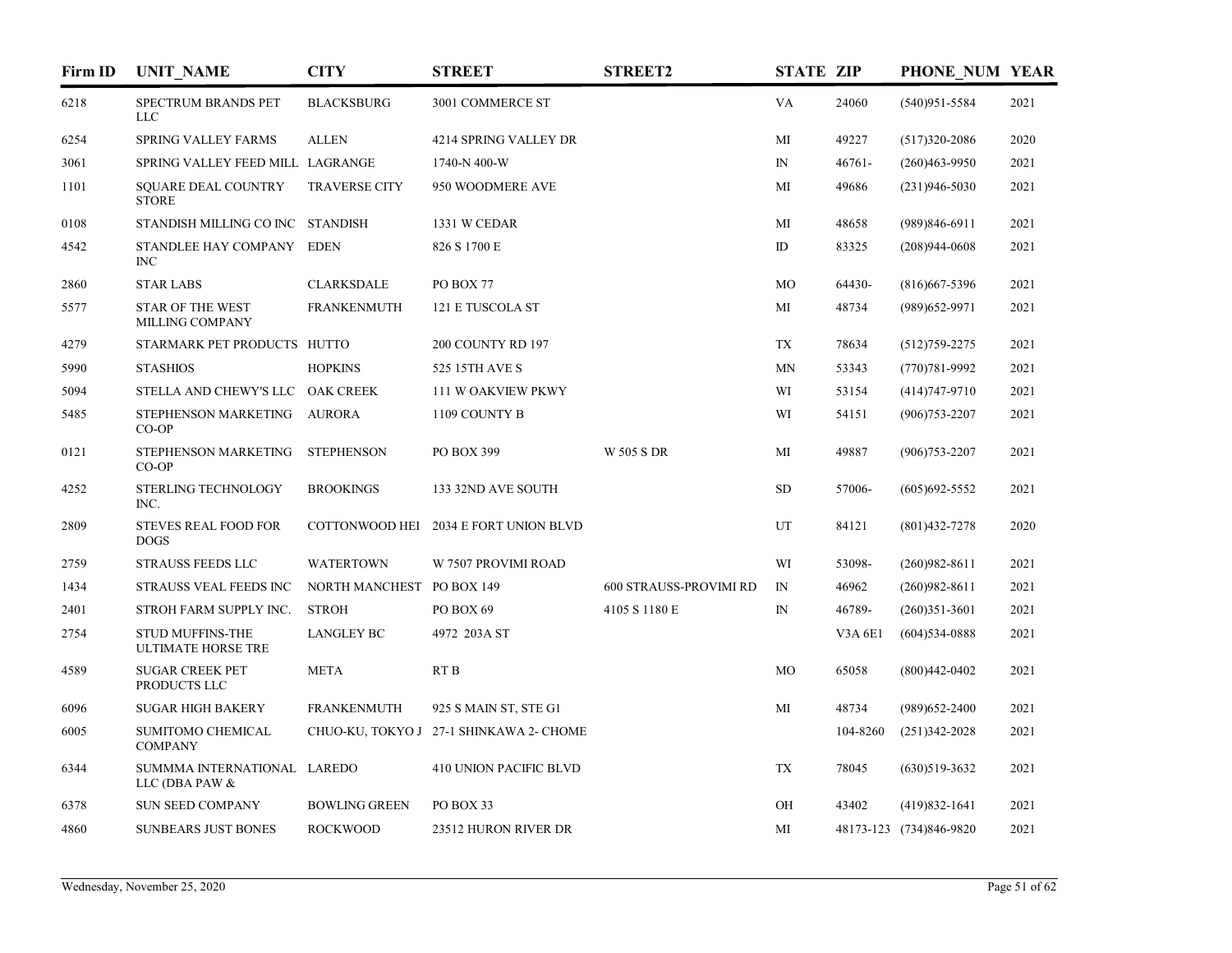| Firm ID | <b>UNIT_NAME</b>                                               | <b>CITY</b>              | <b>STREET</b>                        | <b>STREET2</b>       | <b>STATE ZIP</b> |                | PHONE NUM YEAR          |      |
|---------|----------------------------------------------------------------|--------------------------|--------------------------------------|----------------------|------------------|----------------|-------------------------|------|
| 4480    | SUNBIRD INC.                                                   | <b>HURON</b>             | 702 THIRD ST SW                      |                      | SD               | 57350          | $(605)352-9818$         | 2021 |
| 0407    | <b>SUNFLOWER</b>                                               | <b>GRANDIN</b>           | PO BOX 169                           |                      | ND               | 58038-         | $(701)484 - 5313$       | 2021 |
| 0029    | <b>SUNSHINE MILLS INC</b>                                      | <b>RED BAY</b>           | 500 6th St SW                        |                      | AL               | 35582          | $(256)356-9086$         | 2021 |
| 0193    | SUPER BLEND INC                                                | LAGRANGE                 | 0105 S-500 E                         |                      | ${\rm IN}$       | 46761          | $(260)463 - 7486$       | 2021 |
| 5837    | SUPER VALU INC. C/O<br><b>SUNSHINE MILLS</b>                   | <b>RED BAY</b>           | PO BOX 736                           |                      | AL               | 35582          | $(256)356-9086$         | 2021 |
| 5554    | <b>SUPERIOR FEED</b><br><b>INGREDIENTS</b>                     | <b>WACONIA</b>           | 9358 OAK AVE                         |                      | <b>MN</b>        | 55387          | $(952)442 - 2380$       | 2021 |
| 6067    | SUPERVALU, INC.                                                | <b>EDEN PRAIRE</b>       | C/O THE CRUMP GROUP, IN              |                      | <b>MN</b>        | 55344          | $(905)584-6781$         | 2021 |
| 4209    | <b>SUPREME PET PRODUCTS</b><br><b>LTD</b>                      | HADLEIGH IPSWIC STONE ST |                                      |                      | SU               | IP7 $6$ DN     | $(441)473 - 8232$       | 2021 |
| 6209    | <b>SUSTAINABLE</b><br><b>ALTERNATIVE FEED</b><br><b>ENTERP</b> | <b>RENO</b>              | 10775 DOUBLE R BLVD, STE             |                      | NV               | 89521          | $(775)682 - 4325$       | 2020 |
| 6423    | <b>SUSTAINABLE PET FOODS</b>                                   | <b>MIDLAND</b>           | 7550 EASTMAN AVE                     |                      | МI               | 48642          | $(989)$ 631-0009        | 2021 |
| 5012    | <b>SVEC FARMS LLC</b>                                          | <b>BUCKLEY</b>           | 7115 DAVIS RD                        |                      | MI               | 49620          | $(231)409 - 3308$       | 2021 |
| 5959    | <b>SWEDEN CARE US</b>                                          | <b>POULSBO</b>           | 5594 MINDER RD #101                  |                      | WA               | 98370          | $(770)781 - 9992$       | 2021 |
| 4540    | SYNERGY COMMUNITY<br><b>COOPERATIVE</b>                        | <b>RIDGELAND</b>         | 229 RAILROAD AVE                     |                      | WI               | 54763          | $(715)$ 234-2461        | 2021 |
| 4801    | <b>SYNERGY FEEDS LLC</b>                                       | <b>SOUTH WHITLEY</b>     | 401 N MAIN ST                        |                      | $_{\rm IN}$      | 46787          | $(260)563 - 8381$       | 2021 |
| 4623    | TAIL BANGERS INC.                                              | <b>MILLSBORO</b>         | 24546 BETTS POND RD                  |                      | DE               | 19906          | $(302)947-4900$         | 2021 |
| 6112    | TAIL-LABRATIONS, LLC                                           | <b>OAK PARK</b>          | 13840 COURTLAND ST                   |                      | МI               | 48237          | $(248)890 - 8245$       | 2021 |
| 4182    | <b>TALISKER BAY</b><br><b>INTERNATIONAL LTD</b>                | <b>SCOTLAND</b>          | <b>AITKENHEAD FACTORY</b>            | KIRKMICHAEL AYRSHIRE | UK               | <b>KA197LS</b> |                         | 2020 |
| 5345    | TAMINCO US INC - IHSC<br>LLC                                   | <b>ALLENTOWN</b>         | 7540 WINDSOR DR                      |                      | PA               | 18195          | $(203)929 - 3473$       | 2021 |
| 5632    | <b>TAPLOW VENTURES LTD</b>                                     |                          | NORTH VANCOUVE 106C 4390 GALLANT AVE |                      | BC               | V7G 1L2        | $(604)985 - 3032$       | 2020 |
| 6354    | TARGET CORPORATION                                             | <b>MINNEAPOLIS</b>       | 1000 NICOLLET MALL                   |                      | MN               | 55403          | $(602)281 - 3730$       | 2021 |
| 2855    | TARGET CORPORATION                                             | <b>MINNEAPOLIS</b>       | 1000 NICOLLET MALL                   |                      | MN               |                | 55440-947 (612)761-1913 | 2021 |
| 4588    | TASTE OF THE WILD PET<br><b>FOODS</b>                          | <b>META</b>              | RT <sub>B</sub>                      |                      | MO               | 65058          | $(800)442 - 0402$       | 2021 |
| 4975    | <b>TASTY TREATS</b>                                            | <b>ADRIAN</b>            | 390 BRIARWOOD DR                     |                      | MI               | 49221          | $(517)265 - 6925$       | 2021 |
| 4066    | TATE & LYLE<br>INGREDIENTS AMERICAS IN                         | <b>DECATUR</b>           | 2200 E ELDORADO ST                   |                      | IL               | 62525          | $(217)421 - 2984$       | 2020 |
| 4523    | <b>TBD BRANDS</b>                                              | <b>EXETER</b>            | <b>7 BEECH HILL RD</b>               |                      | NH               | 03833          | $(603)775 - 7772$       | 2021 |
| 6368    | TDBBS (PAWLOVE)                                                | <b>RICHMOND</b>          | 5701 EASTPORT BLVD                   |                      | VA               | 23231          | $(770)761-9992$         | 2021 |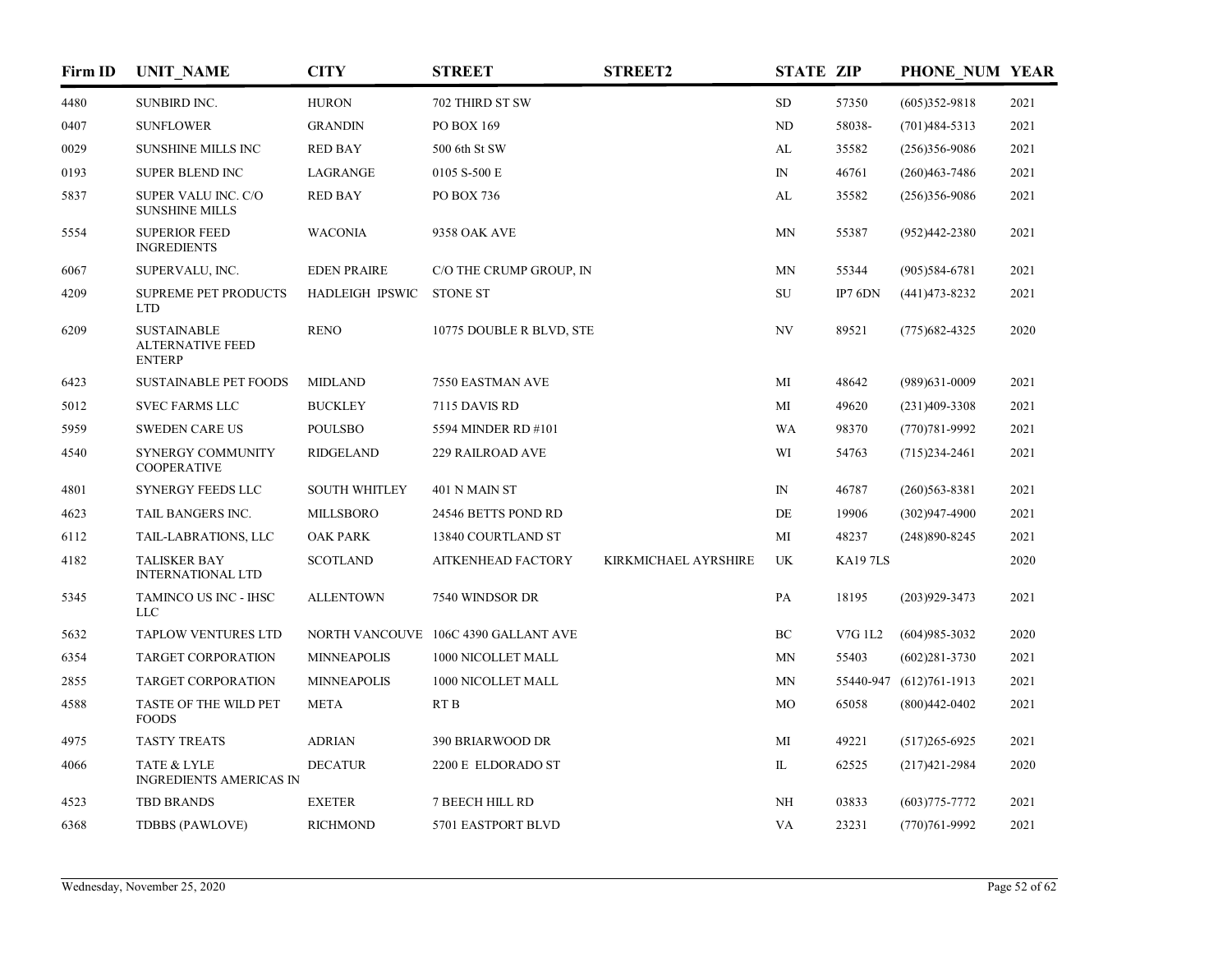| Firm ID | <b>UNIT_NAME</b>                                  | <b>CITY</b>       | <b>STREET</b>            | <b>STREET2</b> | <b>STATE ZIP</b> |         | PHONE NUM YEAR         |      |
|---------|---------------------------------------------------|-------------------|--------------------------|----------------|------------------|---------|------------------------|------|
| 5282    | TDL IND INC                                       | <b>FALLON</b>     | 5241 WEAVER RD           |                | NV               | 89406   | $(406)702 - 4665$      | 2021 |
| 1965    | TECHMIX INC.                                      | <b>STEWART</b>    | 740 BOWMAN ST            |                | MN               | 55385-  | $(320)562 - 2740$      | 2021 |
| 5915    | TENDER & TRUE PET<br>NUTRITION LLC                | <b>OMAHA</b>      | PO BOX 641310            |                | NE               | 68164   | $(402)826 - 2700$      | 2021 |
| 6157    | TENNESSEE FARMERS<br><b>COOPERATIVE</b>           | <b>LAVERGNE</b>   | 180 OLD NASHVILLE HWY, P |                | TN               | 37086   | $(615)793 - 8570$      | 2021 |
| 6219    | <b>TERAGANIX</b>                                  | <b>ALTO</b>       | 14193 US HWY 69 S        |                | TX               | 75925   | $(866)369-3678$        | 2021 |
| 0471    | TETRA HOLDING (USA)                               | <b>BLACKSBURG</b> | 3001 COMMERCE ST         |                | VA               | 24060-  | $(540)951 - 5584$      | 2021 |
| 5927    | TEVRA BRANDS, LLC                                 | <b>OMAHA</b>      | 9100 F ST                |                | NE               | 68127   | $(770)781 - 9992$      | 2021 |
| 4420    | THE ANDERSONS ALBION<br>ETHANOL LLC               | <b>ALBION</b>     | <b>26250 B DRIVE N</b>   |                | MI               | 49224   | $(419)891 - 6464$      | 2020 |
| 4690    | THE ANDERSONS<br>CLYMERS ETHANOL LLC              | <b>LOGANSPORT</b> | 3389 WEST COUNTY RD 300  |                | $\mathbb{N}$     | 46947   | $(419)891 - 6464$      | 2020 |
| 6014    | THE ANDERSONS INC.                                | <b>TOLEDO</b>     | 801 S REYNOLDS RD        |                | OH               | 43615   | $(419)891 - 6464$      | 2021 |
| 4727    | THE ANDERSONS<br>MARATHON ETHANOL LLC             | <b>GREENVILLE</b> | 5728 SEBRING WARNER RD   |                | OH               | 43537   | $(419)891 - 6464$      | 2020 |
| 6305    | THE ANDERSONS<br><b>MARATHON HOLDINGS LLC</b>     | <b>ALBION</b>     | <b>26250 B DRIVE N</b>   |                | МI               | 49224   | $(419)891 - 6464$      | 2021 |
| 6306    | THE ANDERSONS<br><b>MARATHON HOLDINGS LLC</b>     | <b>GREENVILLE</b> | 5728 SEBRING WARNER RD   |                | OH               | 45331   | $(419)891 - 6464$      | 2021 |
| 6307    | THE ANDERSONS<br><b>MARATHON HOLDINGS LLC</b>     | LOGANSPORT        | 3389 W COUNTY RD 300 S   |                | $_{\rm IN}$      | 46947   |                        | 2021 |
| 5966    | THE BEAR & THE RAT:<br><b>COOL TREATS FOR</b>     | <b>HYGIENE</b>    | PO BOX 413               |                | CO               | 80533   | $(720)266 - 7700$      | 2021 |
| 4774    | THE CLINTRMINT<br><b>COMPANY</b>                  | <b>LAKE ORION</b> | 235 CAYUGA RD            |                | MI               | 48362   | $(248)690 - 7192$      | 2021 |
| 6327    | THE DOG TREAT COMPANY NEWTON ABBOT EN 1 BATTLE RD |                   |                          |                | UK               |         | TQ12 6RY (843)380-4052 | 2020 |
| 6019    | THE FARMER'S DOG INC.                             | <b>BROOKLYN</b>   | 417 GRAND ST             |                | NY               | 11211   | $(603)580-2398$        | 2021 |
| 5926    | THE FEED SHED                                     | <b>MANTON</b>     | 5297 E 16 RD             |                | МI               | 49663   | $(231)824 - 3165$      | 2021 |
| 6373    | THE FEED SHED                                     | <b>MANTON</b>     | 4901 N 35 RD             |                | MI               | 49663   | $(231)824 - 3165$      | 2021 |
| 0189    | THE FL EMMERT COMPANY CINCINNATI                  |                   | 2007 DUNLAP ST           |                | OH               | 45214   | $(513)721 - 5808$      | 2021 |
| 6041    | THE FROSTED DOG                                   | <b>GRANDVILLE</b> | 3281 30TH ST SW          |                | MI               | 49418   | $(989)400-0528$        | 2021 |
| 6069    | THE GRANVILLE ISLAND<br>PET TREATERY &            | VANCOUVER, BC     | $\overline{\phantom{a}}$ |                |                  | V6H 3Y5 | $(888)886 - 7387$      | 2020 |
| 4333    | THE HONEST KITCHEN INC. SAN DIEGO                 |                   | 8898 navajo rd #c-402    |                | CA               | 92119   | $(619)$ 544-0018       | 2021 |
| 6079    | THE HOWLING BUDDHA                                | <b>MARQUETTE</b>  | 739 W BLUFF ST           |                | MI               | 49855   | $(906)360 - 5307$      | 2020 |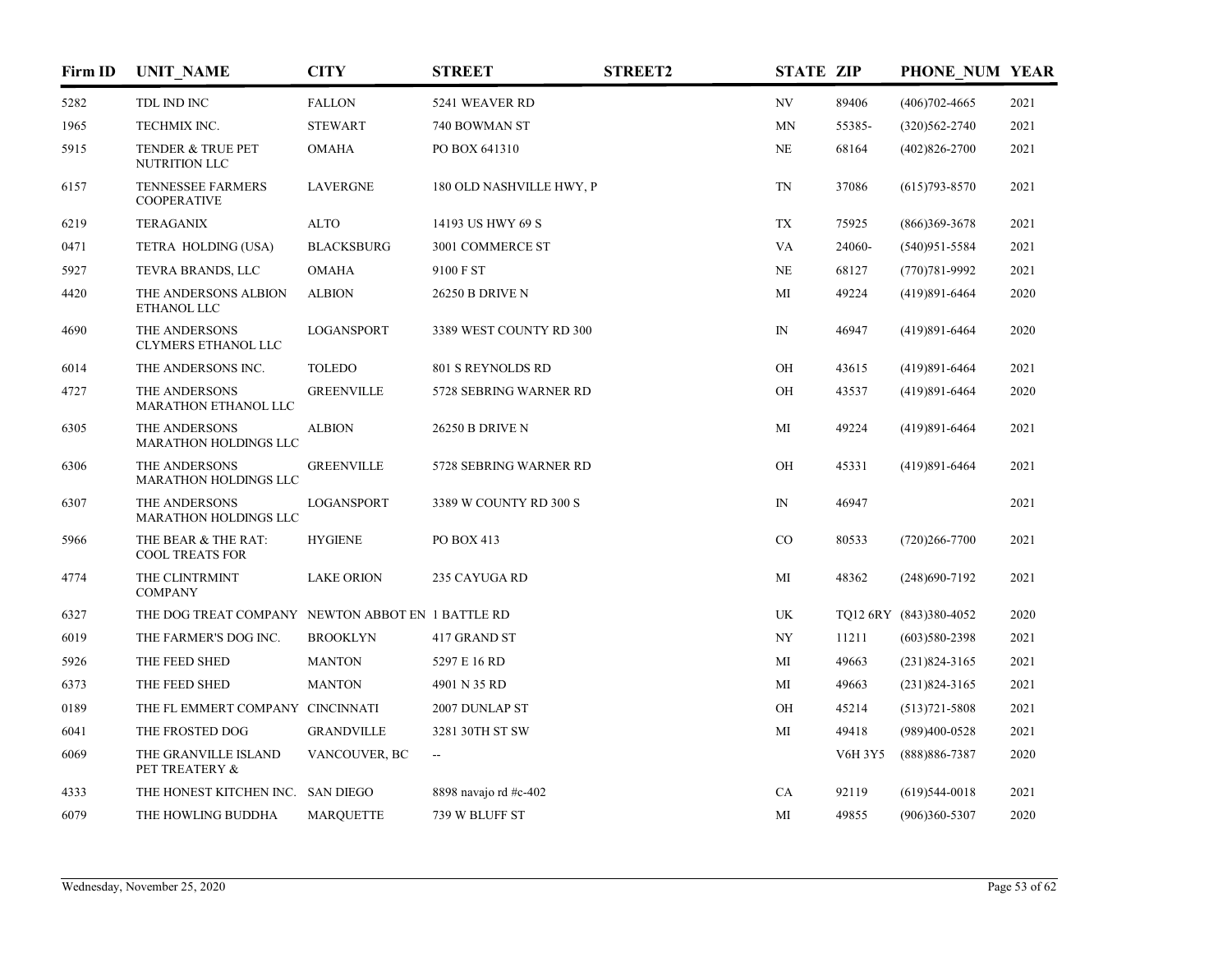| Firm ID | <b>UNIT_NAME</b>                              | <b>CITY</b>           | <b>STREET</b>               | <b>STREET2</b> | <b>STATE ZIP</b> |        | PHONE NUM YEAR    |      |
|---------|-----------------------------------------------|-----------------------|-----------------------------|----------------|------------------|--------|-------------------|------|
| 5101    | THE HYLAND COMPANY<br>INC.                    | <b>ASHLAND</b>        | 1840 US 60 W                |                | KY               | 41105  | $(606)928-4011$   | 2021 |
| 1600    | THE INGREDIENT<br><b>EXCHANGE INC.</b>        | MARKLE                | 810 NORTH CLARK ST          | PO BOX 629     | ${\rm IN}$       | 46770  | $(260)758-9998$   | 2021 |
| 2145    | THE JAMES VALLEY<br>COMPANY INC.              | <b>MELLETTE</b>       | 38853 SD HIGHWAY 20         |                | <b>SD</b>        | 57461- | $(605)887 - 3125$ | 2020 |
| 6223    | THE KROGER COMPANY                            | <b>CINCINNATI</b>     | <b>1420 VINE ST</b>         |                | OH               | 45202  | $(905)584-6781$   | 2021 |
| 4288    | THE KROGER COMPANY                            | <b>ST. LOUIS</b>      | <b>CHECKERBOARD SOUARE</b>  |                | MO               | 63164  | $(314)982 - 4903$ | 2021 |
| 4470    | THE KROGER COMPANY<br>C/O DELIGHT PROD        | <b>CINCINNATI</b>     | <b>1014 VINE ST</b>         |                | OH               | 45202  | $(615)384-7546$   | 2021 |
| 5963    | THE KROGER COMPANY<br>C/O PET IQ              | <b>CINCINNATI</b>     | <b>1014 VINE ST</b>         |                | OH               | 45202  | $(208)939 - 8900$ | 2021 |
| 6226    | THE KYJEN CORP, LLC<br>(DBA OUTWARD HO        | <b>CENTENNIAL</b>     | 7337 S REVERE PARKWAY       |                | $_{\rm CO}$      | 80112  | $(720)688 - 6496$ | 2021 |
| 4115    | THE LAZY DOG COOKIE CO<br><b>LLC</b>          | <b>BALLSTON SPA</b>   | 32 RALPH ST, STE 601        |                | NY               | 12020  | $(518)309-3732$   | 2021 |
| 6130    | THE MICROBIAL LLC                             | <b>GAITHERSBURG</b>   | 12154 DARNESTOWN RD, ST     |                | MD               | 20878  | $(301)527 - 2108$ | 2021 |
| 1599    | THE NORTH CAROLINA<br><b>GRANITE CORPORAT</b> | <b>MOUNT AIRY</b>     | PO BOX 151                  |                | NC               | 27030  | $(336)719 - 2625$ | 2021 |
| 4907    | THE NUTRO COMPANY                             | <b>FRANKLIN</b>       | 1550 W MCEWEN DR, 1ST FL    |                | TN               | 37067  | $(615)844-3498$   | 2020 |
| 5286    | THE PETERSON COMPANY                          | <b>KALAMAZOO</b>      | 6312 W MAIN ST              |                | MI               | 49009  | $(269)350-2901$   | 2021 |
| 5309    | THE PHOENIX COMPANY<br><b>LLC</b>             | <b>WILLOWS</b>        | 231 W WOOD ST               |                | CA               | 95988  | $(530)934-9300$   | 2021 |
| 5465    | THE POND GUY INC.                             | <b>ARMADA</b>         | 15425 CHETS WAY             |                | МI               | 48005  | $(586)589-7663$   | 2021 |
| 4886    | THE REAL MEAT COMPANY MONTROSE                |                       | 2029 VERDUGO BLVD 311       |                | CA               | 91020  | $(818)279 - 2473$ | 2021 |
| 6348    | THE REDWOOD GROUP LLC MISSION                 |                       | 5920 NALL AVE, STE 400      |                | KS               | 66202  | $(913)416-5791$   | 2021 |
| 6245    | THE ROCKSTER LTD                              | <b>LONDON NW1 3ER</b> | 11-15 WILLIAM RD            |                | GR               | UK     | $(23)967 - 6950$  | 2021 |
| 6277    | THE SCOOP C/O NORTH<br><b>RIVER ENTERPRIS</b> | <b>BATTLE CREEK</b>   | <b>250 WASHINGTON AVE S</b> |                | МI               | 49037  | $(770)781 - 9992$ | 2020 |
| 6272    | THE SCOOP PET FOOD<br><b>MANUFACTURING LL</b> | <b>BATTLE CREEK</b>   | <b>250 WASHINGTON AVE S</b> |                | МI               | 49037  | $(770)781 - 9992$ | 2021 |
| 2604    | THE SCOULAR COMPANY                           | <b>TWIN FALLS</b>     | 1505 MADRONA ST N #900 S    |                | ID               | 83301  | $(208)918-4945$   | 2021 |
| 6248    | THE THIRSTY HOUND, LLC                        | <b>KALAMAZOO</b>      | 1030 S 8TH ST               |                | MI               | 49009  | $(269)806 - 5975$ | 2021 |
| 5985    | THEE OLD MILL LLC                             | <b>ADRIAN</b>         | 507 COLLEGE AVE             |                | MI               | 49221  | $(517)206 - 7408$ | 2021 |
| 5922    | THIS AND THAT CANINE<br>CO. INC.              | <b>TONAWANDA</b>      | 255 COOPER AVE, STE 112     |                | NY               | 14150  | $(416)804 - 2580$ | 2021 |
| 4385    | THORNY CREEK                                  | <b>SHELBYVILLE</b>    | 2684 12TH ST                |                | МI               | 49344  | $(616)$ 293-4496  | 2021 |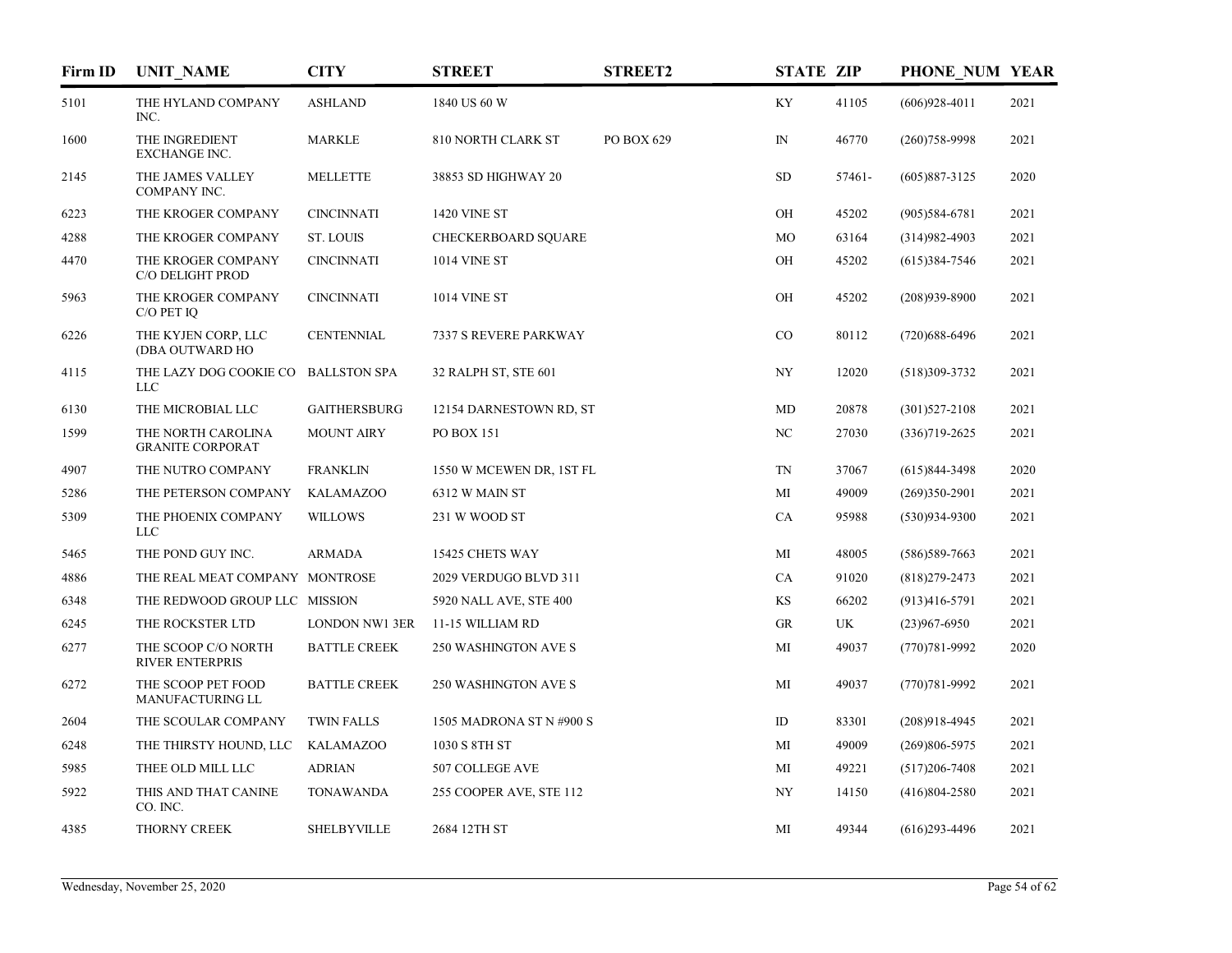| Firm ID | <b>UNIT_NAME</b>                                        | <b>CITY</b>         | <b>STREET</b>                      | <b>STREET2</b> | <b>STATE ZIP</b> |        | PHONE NUM YEAR    |      |
|---------|---------------------------------------------------------|---------------------|------------------------------------|----------------|------------------|--------|-------------------|------|
| 5755    | THORVIN, INC.                                           | NEW CASTLE          | <b>49 RACE ST</b>                  |                | VA               | 24127  | $(540)864 - 5108$ | 2021 |
| 2529    | THREE DOG BAKERY                                        | <b>KANSAS CITY</b>  | 1843 N TOPPING AVE                 |                | MO               | 64120- | $(603)580-2398$   | 2021 |
| 5838    | <b>TIKI</b>                                             | <b>CHESTERFIELD</b> | PO BOX 901                         |                | MO               | 63006  | $(314)485 - 2608$ | 2021 |
| 5936    | <b>TIMAB USA INC</b>                                    | <b>MINNEAPOLIS</b>  | 901 N 3RD ST, STE 218              |                | MN               | 55401  | $(612)$ 638-2100  | 2020 |
| 5151    | <b>TINA'S BISCUIT BITES</b>                             | <b>BELLAIRE</b>     | <b>606 HOLIDAY DR</b>              |                | MI               | 49615  | $(231)676 - 3670$ | 2020 |
| 6183    | TINY TIGER, LLC                                         | <b>DANIA BEACH</b>  | 1855 GRIFFIN RD, STE B428          |                | FL               | 33004  | $(786)320-7111$   | 2021 |
| 3046    | <b>TIZWHIZ SALES LTD</b>                                | <b>SPRINGFIELD</b>  | 555 E LEFFEL LN                    |                | OH               | 45505  | $(937)325 - 4667$ | 2021 |
| 5291    | T-J'S ATTACK THE RACK<br><b>DEER FEED</b>               | DECKERVILLE         | <b>4605 RICHMONDVILLE RD</b>       |                | MI               | 48427  | $(810)404 - 8433$ | 2020 |
| 5772    | TO DOGGY WITH LOVE LLC NEW YORK                         |                     | 220 E 5TH ST #2W                   |                | NY               | 10003  | $(202)270 - 1627$ | 2021 |
| 5018    | <b>TOKALA'S TUMMY</b><br>YUMMYS INC.                    | <b>ROMULUS</b>      | 10401 OZGA ST                      |                | MI               | 48174  | $(734)612-2922$   | 2021 |
| 1005    | <b>TOMLYN</b><br>PRODUCTS/AFFILIATE OF<br><b>VETOQU</b> | <b>FORT WORTH</b>   | 4250 N SYLVANIA AVE                |                | <b>TX</b>        | 76137  | $(817)632-9336$   | 2021 |
| 5822    | TONISITY, INC.                                          | ST. JOSEPH          | 4221 MITCHELL AVE                  |                | MO               | 64507  | $(816)749-4318$   | 2021 |
| 5843    | TOPCO ASSOCIATES LLC                                    |                     | ELK GROVE VILLAG 150 NW POINT BLVD |                | IL               | 60007  | $(614)275 - 3647$ | 2020 |
| 4736    | TOPCO ASSOCIATES LLC<br>C/O SIMMONS PE                  |                     | ELK GROVE VILLAG 150 NW POINT BLVD |                | IL               | 60007  | $(479)215 - 2146$ | 2021 |
| 5607    | TOPCO ASSOCIATES, LLC<br>BY SUNSHINE M                  |                     | ELK GROVE VILLAG 150 NW POINT BLVD |                | IL               | 60007  | $(256)356-9086$   | 2021 |
| 2270    | TOTAL DAIRY NUTRITION<br>(TDN INC)                      | <b>LAKEVILLE</b>    | 8860 UPPER 208TH ST W PO           |                | MN               | 55044  | (952)469-3492     | 2020 |
| 5086    | TOTAL FEED INC.                                         | WEATHERFORD         | 103 N RIDGEOAK CT                  |                | TX               | 76086  | $(620)272 - 1065$ | 2021 |
| 5248    | TOUCH OF COUNTRY LLC                                    | <b>HOPE</b>         | 6035 N M-30                        |                | MI               | 48628  | $(989)689 - 3183$ | 2021 |
| 6003    | TRACTOR SUPPLY C/O<br><b>ROTO SALT</b>                  | <b>BRENTWOOD</b>    | 5401 VIRGINIA WAY                  |                | <b>TN</b>        | 37027  | $(315)536-6234$   | 2021 |
| 5803    | TRACTOR SUPPLY C/O<br>STANDLEE HAY CO                   | <b>BRENTWOOD</b>    | 5401 VIRGINIA WAY                  |                | TN               | 37027  | $(208)944 - 0608$ | 2021 |
| 4998    | TRACTOR SUPPLY CO                                       | <b>BRENTWOOD</b>    | 5401 VIRGINIA WAY                  |                | <b>TN</b>        | 37027  | $(615)440-4746$   | 2021 |
| 5816    | <b>TRACTOR SUPPLY CO</b>                                | <b>BRENTWOOD</b>    | 5401 VIRGINIA WAY                  |                | <b>TN</b>        | 37027  | $(952)238-1111$   | 2021 |
| 5268    | TRACTOR SUPPLY CO<br>AINSWORTH PET NUT                  | <b>MEADVILLE</b>    | 18746 MILL ST                      |                | PA               | 16335  | $(814)724 - 7710$ | 2021 |
| 5010    | TRACTOR SUPPLY CO C/O<br><b>DIAMOND PET F</b>           | <b>BRENTWOOD</b>    | 5401 VIRGINIA WAY                  |                | TN               | 37027  | $(800)442 - 0402$ | 2021 |
| 4147    | TRACTOR SUPPLY CO C/O<br><b>HUBBARD FEEDS</b>           | <b>BRENTWOOD</b>    | 5401 VIRGINIA WAY                  |                | <b>TN</b>        | 37027- | $(507)388 - 9455$ | 2021 |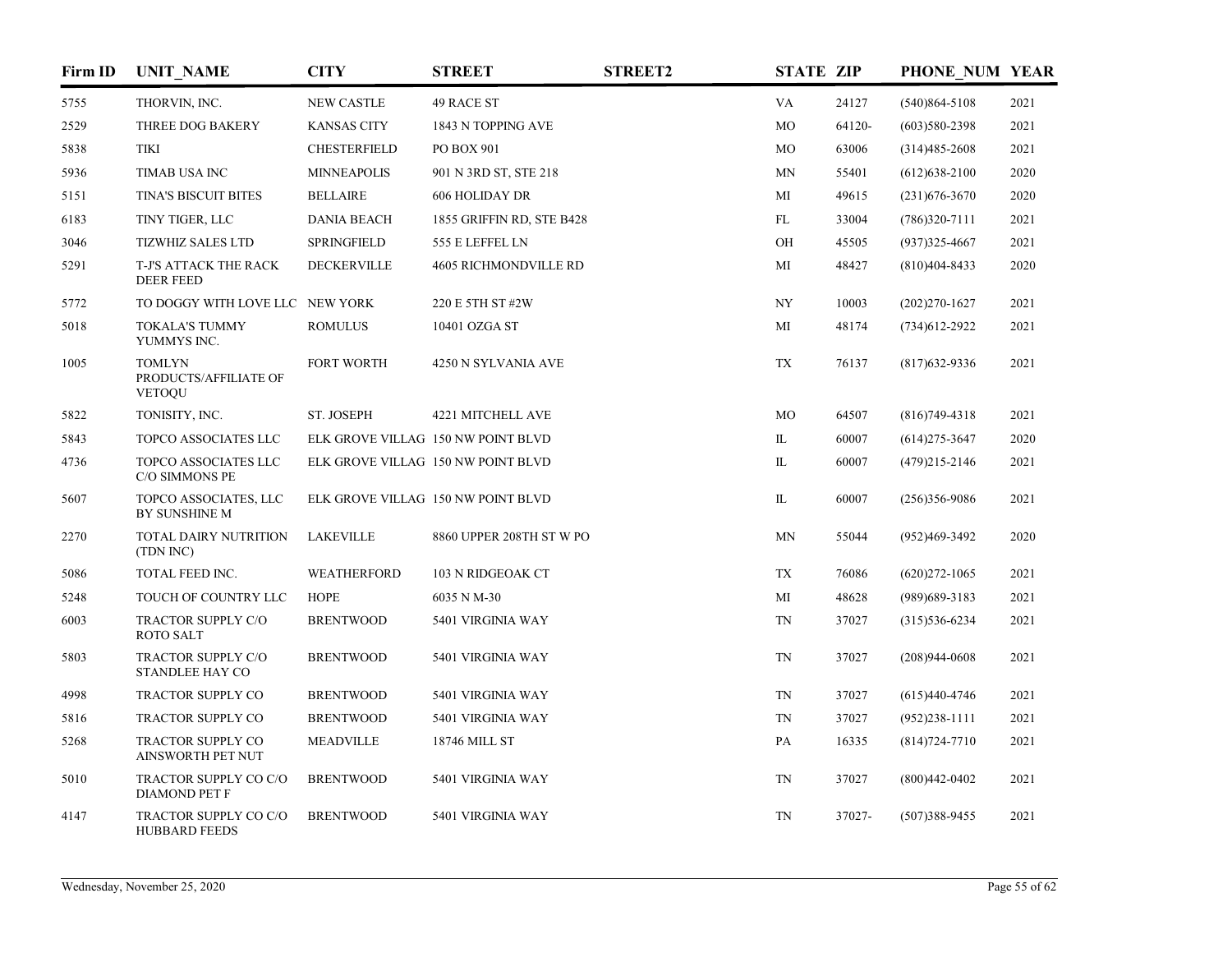| Firm ID | <b>UNIT NAME</b>                                 | <b>CITY</b>                     | <b>STREET</b>                     | <b>STREET2</b> | <b>STATE ZIP</b>         |                | PHONE NUM YEAR    |      |
|---------|--------------------------------------------------|---------------------------------|-----------------------------------|----------------|--------------------------|----------------|-------------------|------|
| 5861    | TRACTOR SUPPLY CO C/O<br><b>MILK PRODUCTS</b>    | <b>BRENTWOOD</b>                | 5401 VIRGINIA WAY                 |                | $\mathcal{T}\mathcal{N}$ | 37027          | (920)849-2348     | 2021 |
| 4734    | TRACTOR SUPPLY CO C/O<br><b>SIMMONS PET F</b>    | <b>BRENTWOOD</b>                | 5401 VIRGINA WAY                  |                | $\mathcal{T}\mathcal{N}$ | 37027          | $(479)215 - 2156$ | 2021 |
| 5519    | <b>TRACTOR SUPPLY CO</b><br>SERGEANT'S PET CA    | <b>BRENTWOOD</b>                | <b>200 POWELL PLACE</b>           |                | <b>TN</b>                | 37027          | $(402)938-7064$   | 2020 |
| 6355    | <b>TRACTOR SUPPLY</b><br><b>COMPANY</b>          | <b>BRENTWOOD</b>                | 5401 VIRGINA WAY                  |                | <b>TN</b>                | 37027          | $(602)281 - 3730$ | 2021 |
| 4904    | <b>TRACTOR SUPPLY</b><br>COMPANY C/O PURINA M    | <b>BRENTWOOD</b>                | 5401 VIRGINIA WAY                 |                | TN                       | 37027          | $(651)375 - 3479$ | 2021 |
| 6211    | <b>TRACTOR SUPPLY</b><br>COMPANY C/O SATURN P    | <b>BRENTWOOD</b>                | 5401 VIRGINA WAY                  |                | TN                       | 37027          | $(973)628 - 7330$ | 2021 |
| 5388    | <b>TRACTOR SUPPLY</b><br>COMPANY-C/O TRURX LL    | <b>BRENTWOOD</b>                | <b>200 POWELL PLACE</b>           |                | TN                       | 37027          | $(208)939 - 8900$ | 2021 |
| 4095    | <b>TRADER JOES CO</b><br><b>SIMMONS PET FOOD</b> | <b>MONOVIA</b>                  | 604 W HUNTINGTON DRIVE            |                | CA                       | 91016-         | $(479)215 - 2146$ | 2020 |
| 1810    | <b>TRANSAGRA</b><br><b>INTERNATIONAL INC.</b>    | <b>STORM LAKE</b>               | 101 GILBERT ST                    | PO BOX 68      | IA                       | 50588          | $(712)732 - 2241$ | 2021 |
| 5611    | <b>TREAT PLANET</b>                              | <b>EARTH CITY</b>               | 3159 RIDER TRAIL S                |                | MO                       | 63045          | $(314)737 - 4541$ | 2021 |
| 6334    | <b>TREAT SIMPLE</b>                              | <b>SHARON</b>                   | <b>PO BOX 124</b>                 |                | WI                       | 53585          | $(815)943 - 8144$ | 2021 |
| 4870    | TREAT THE DOG                                    |                                 | FARMINGTON HILL 29724 BRIARTON ST |                | МI                       | 48331          | $(248)891 - 5297$ | 2021 |
| 6073    | TREATED WITH LOVE                                | <b>MARQUETTE</b>                | 2553 FAIR AVE                     |                | MI                       | 49885          | $(906)361-2316$   | 2020 |
| 5720    | TREATS FOR CHICKENS                              | <b>COTATI</b>                   | 442 HOUSER ST UNIT E              |                | CA                       | 94931          | $(707)664 - 8124$ | 2021 |
| 0489    | TRI COUNTY FEED<br><b>SERVICE INC</b>            | <b>NEW ERA</b>                  | 4670 FIRST ST                     |                | MI                       | 49446          | $(231)861 - 2332$ | 2021 |
| 5881    | TRI COUNTY FEED<br>SERVICE, INC.                 | <b>MONTAGUE</b>                 | 8819 FERRY ST                     |                | MI                       | 49437          | $(231)893 - 7195$ | 2021 |
| 2972    | TRI STATE PACKAGING<br><b>COMPANY</b>            | VAN WERT                        | 10886 ROGERS RD                   |                | OН                       | 45891          | $(419)692 - 2667$ | 2021 |
| 2612    | TRIPLE CROWN NUTRITION WAYZATA<br>INC.           |                                 | 315 LAKE ST, STE 300              |                | MN                       | 55391-         | $(952)473 - 6330$ | 2021 |
| 4117    | TRI-STATE CALF PRODUCTS GRAND RAPIDS             |                                 | 1292 WILSON AVE SW                |                | MI                       | 49534-         | $(616)889-2744$   | 2021 |
| 5549    | TRIUMPH PET INC BY<br><b>SUNSHINE MILLS I</b>    | <b>RED BAY</b>                  | PO BOX 736                        |                | AL                       | 35582          | $(256)356-9086$   | 2021 |
| 6176    | <b>TROPHY BOSS</b>                               | <b>BOWLING GREEN</b>            | <b>650 THREE SPRINGS RD</b>       |                | KY                       | 42104          | $(419)294 - 3838$ | 2021 |
| 5441    | <b>TROPICLEAN</b>                                | WENTZVILLE                      | <b>103 ENTERPRISE DR</b>          |                | MO                       | 63385          | $(636)887 - 8853$ | 2021 |
| 6127    | <b>TROUW NUTRITION</b><br>CANADA, INC.           | ST. MARYS ONTARI 600 JAMES ST S |                                   |                |                          | <b>N4X 1C7</b> | $(519)349-3190$   | 2020 |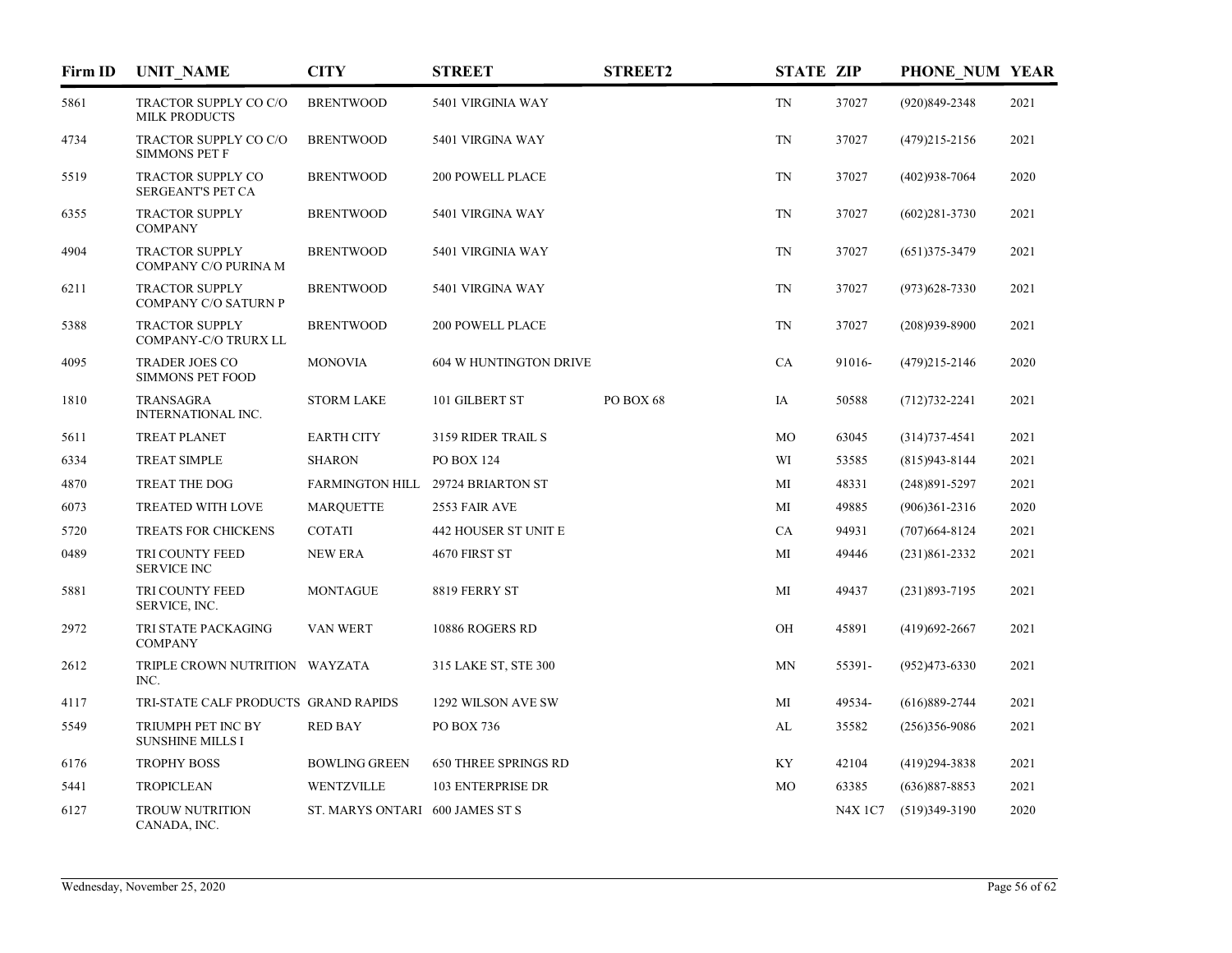| Firm ID | <b>UNIT_NAME</b>                                       | <b>CITY</b>          | <b>STREET</b>             | <b>STREET2</b>          | <b>STATE ZIP</b> |        | PHONE NUM YEAR    |      |
|---------|--------------------------------------------------------|----------------------|---------------------------|-------------------------|------------------|--------|-------------------|------|
| 2905    | TROUW NUTRITION USA<br><b>LLC</b>                      | <b>HIGHLAND</b>      | PO BOX 219                | <b>115 EXECUTIVE DR</b> | IL               | 62249- | $(618)$ 654-4443  | 2021 |
| 5601    | <b>TRUE HEALTH</b><br>ENTERPRISES, LLC                 | <b>BOULDER</b>       | 2857 LINDEN DR            |                         | CO               | 80304  | $(917)601 - 0504$ | 2021 |
| 6124    | TRUE PET FOOD PROJECT<br>INC.                          | <b>NEW YORK</b>      | 53 WOOSTER ST             |                         | NY               | 10013  | $(503)487 - 4303$ | 2020 |
| 5226    | TRURX LLC                                              | <b>EAGLE</b>         | 923 S BRIDGEWAY PLACE     |                         | ID               | 83616  | $(208)939-8900$   | 2020 |
| 3027    | TUFFY'S PET FOODS INC.                                 | <b>PERHAM</b>        | 145 1ST AVENUE N          | PO BOX 190              | <b>MN</b>        | 56573- | $(218)346 - 7500$ | 2021 |
| 0866    | <b>TURNER BEAN &amp; GRAIN</b>                         | <b>TURNER</b>        | <b>119 S RAILROAD ST</b>  |                         | МI               | 48765  | (989)867-4253     | 2021 |
| 1149    | TUTTLE'S HORSE CARE DIV CODY<br>C/O Y TEX C            |                      | PO BOX 1450               |                         | WY               | 82414- | $(307)587 - 5515$ | 2021 |
| 6364    | TWO PERCENT LLC                                        | <b>FREDRICK</b>      | 27 S CARROLL ST           |                         | MD               | 21701  | $(301)514 - 7078$ | 2021 |
| 4084    | <b>TYKIES LONG LIFE</b>                                | <b>TRAVERSE CITY</b> | 7786 SIERRA DR            |                         | MI               | 49684- | $(231)631-3374$   | 2021 |
| 5957    | TYLEE'S, LLC                                           | <b>DANIA BEACH</b>   | 1855 GRIFFIN RD, STE B428 |                         | FL               | 33004  | $(888)$ 672-4399  | 2021 |
| 4851    | TYSON PET PRODUCTS                                     | <b>INDEPENDENCE</b>  | 812 THIRD ST, NW          |                         | IA               | 50644  | $(479)290 - 3387$ | 2021 |
| 2764    | UCKELE HEALTH &<br><b>NUTRITION</b>                    | <b>BLISSFIELD</b>    | PO BOX 160                | 5600 SILBERHORN RD      | MI               | 49228- | $(800)248-0330$   | 2021 |
| 6414    | ULTIMATE PET NUTRITION                                 | <b>ENCINO</b>        | 15760 VENTURA BLVD 7TH    |                         | CA               | 91436  | $(800)$ 604-5827  | 2021 |
| 4579    | UNCLE JIMMY'S BRAND<br><b>LLC</b>                      | <b>NEW CASTLE</b>    | 4942 OLD RT 422           |                         | PA               | 16101  | $(724)992 - 1837$ | 2021 |
| 4955    | <b>UNIPET LLC</b>                                      | <b>GREENVILLE</b>    | 1005 W BRAMLETT RD        |                         | SC               | 29611  | $(864)382 - 2123$ | 2021 |
| 2727    | UNISCOPE INC.                                          | <b>JOHNSTOWN</b>     | PO BOX 1039               | 310 1ST ST              | CO               | 80534- | $(970)$ 587-4614  | 2021 |
| 4327    | UNITED ANIMAL HEALTH,<br>INC.                          | <b>SHERIDAN</b>      | 322 S MAIN ST             |                         | $_{\rm IN}$      | 46069  | $(317)758 - 2658$ | 2021 |
| 5765    | UNITED COOPERATIVE                                     | <b>BEAVER DAM</b>    | N7160 RACEWAY RD          |                         | WI               | 53916  | $(920)887 - 1756$ | 2021 |
| 0993    | UNITED PET FOODS INC.                                  | <b>ELKHART</b>       | 30809 CORWIN RD           |                         | $\mathbb{N}$     | 46514  | $(574)674 - 5981$ | 2021 |
| 4641    | UNITED PET GROUP INC<br>C/O SPECTRUM B                 | <b>BLACKSBURG</b>    | 3001 COMMERCE ST          |                         | VA               | 24060  | $(540)951 - 5584$ | 2021 |
| 5562    | UNITED PET GROUP INC.                                  | <b>BLACKSBURG</b>    | 3001 COMMERCE ST          |                         | VA               | 24060  | $(540)951 - 5584$ | 2021 |
| 1420    | UNITED STATES GYPSUM<br><b>COMPANY</b>                 | <b>CHICAGO</b>       | 550 W ADAMS ST, DEPT 174  |                         | IL               | 60661  | $(312)436-4075$   | 2021 |
| 6383    | UNITY HALA FARM RST-<br>INC.                           | <b>GRANT</b>         | 12770 S MEADOW LN         |                         | MI               | 49327  | $(616)799-3641$   | 2021 |
| 6107    | <b>URBAN PET SUPPLY</b>                                | <b>URBANDALE</b>     | 3601 104TH ST             |                         | IA               | 50322  | $(515)727-0607$   | 2020 |
| 5042    | US COMMODITIES LLC                                     | <b>MINNEAPOLIS</b>   | 730 2ND AVE, STE 700      |                         | MN               | 55402  | $(612)486 - 3802$ | 2021 |
| 4754    | <b>VALERO MARKETING &amp;</b><br><b>SUPPLY COMPANY</b> | <b>SAN ANTONIO</b>   | <b>ONE VALERO WAY</b>     |                         | <b>TX</b>        | 78249  | $(210)345 - 2336$ | 2021 |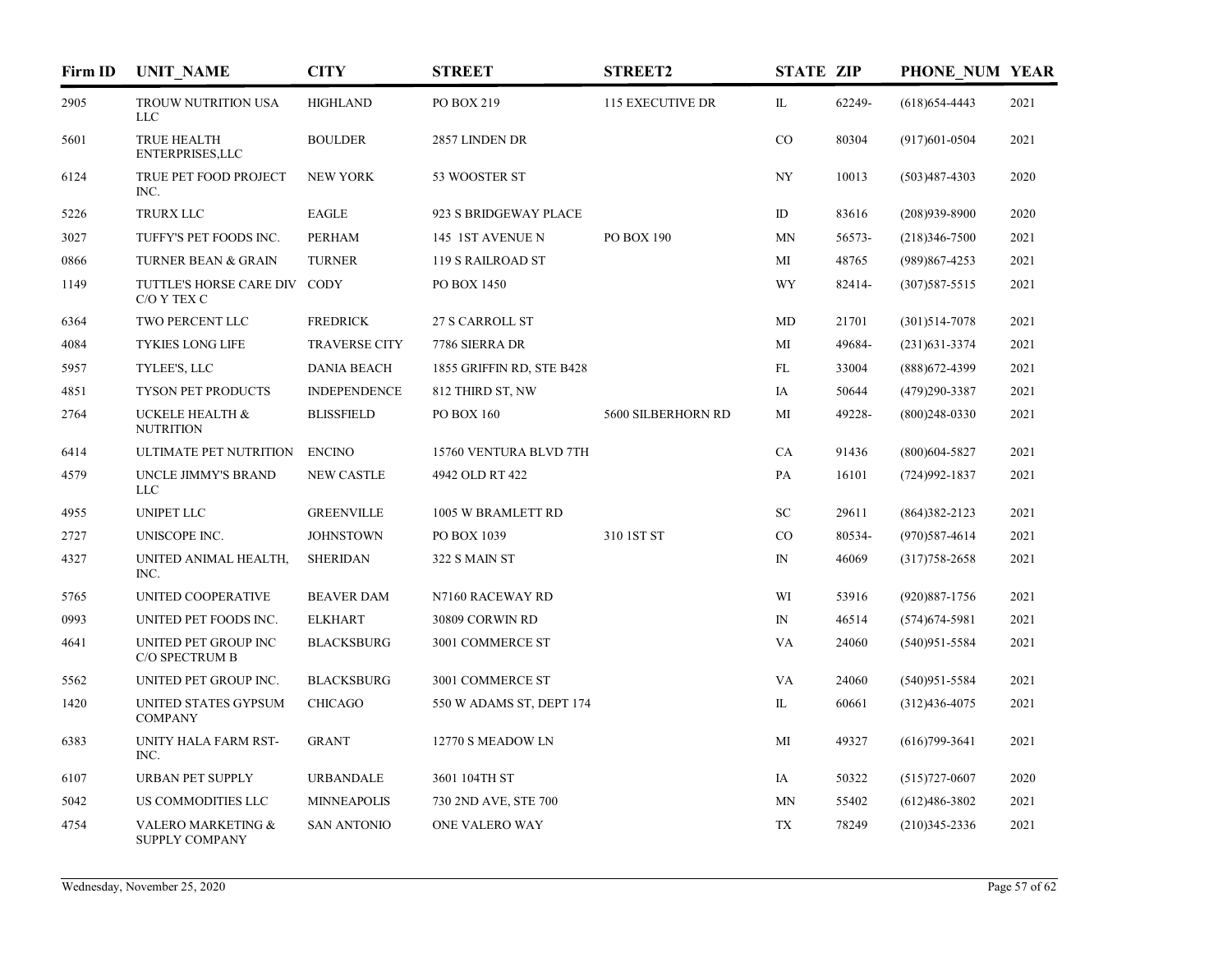| Firm ID | <b>UNIT_NAME</b>                                     | <b>CITY</b>           | <b>STREET</b>              | <b>STREET2</b>   | <b>STATE ZIP</b> |        | PHONE NUM YEAR          |      |
|---------|------------------------------------------------------|-----------------------|----------------------------|------------------|------------------|--------|-------------------------|------|
| 6195    | <b>VALERO RENEWABLE</b><br><b>FUELS COMPANY LLC</b>  | <b>BLISSFIELD</b>     | 7025 SILBERHORN HWY        |                  | MI               | 49228  | $(210)345 - 2399$       | 2021 |
| 6411    | <b>VALUDO PRODUCTS</b>                               | <b>ENCINITAS</b>      | 179 CALLE MAGDALENA, ST    |                  | CA               | 92024  | $(707)291 - 9202$       | 2021 |
| 5558    | VAN BEEK NATURAL<br><b>SCIENCE</b>                   | ORANGE CITY           | 3689 460TH ST              |                  | IA               | 51250  | $(712)737 - 2958$       | 2021 |
| 4687    | VAN BEEK NUTRITION INC. SCHOOLCRAFT                  |                       | 3537 W YZ AVE              |                  | MI               | 49087  | $(712)737 - 2958$       | 2021 |
| 6372    | VAN ELDEREN INC.                                     | <b>MARTIN</b>         | 899 E ALLEGAN ST           |                  | MI               | 49070  | $(269)672 - 5123$       | 2021 |
| 2599    | VAN ELDEREN INC.                                     | <b>MARTIN</b>         | 892 E ALLEGAN ST           |                  | MI               | 49070- | $(269)672 - 5123$       | 2021 |
| 6145    | VAN ELDEREN INC.                                     | <b>VICKSBURG</b>      | 130 S LEJA DR              |                  | MI               | 49097  | $(269)672 - 9820$       | 2021 |
| 5883    | V-DOG, INC-CK NUTRITION                              | <b>SAN FRANCISCO</b>  | PO BOX 2027                |                  | CA               | 94126  | $(603)580-2398$         | 2021 |
| 5705    | <b>VERA</b>                                          | <b>EAGLE</b>          | 923 S BRIDGWAY PLACE       |                  | ID               | 83616  | $(208)939 - 8900$       | 2021 |
| 1915    | VERNDALE PRODUCTS INC                                | <b>DETROIT</b>        | 8445 LYNDON                |                  | MI               | 48238- | $(313)834-4190$         | 2021 |
| 5491    | VETAGRO INC.                                         | <b>CHICAGO</b>        | 230 SOUTH CLARK ST, STE 3  |                  | IL               | 60604  | $(479)263 - 6083$       | 2021 |
| 6406    | VETERINARY & POULTRY<br>SUPPLY INC.                  | <b>GOSHEN</b>         | <b>PO BOX 458</b>          |                  | $\mathbb{N}$     | 46527  | $(574)$ 534-2626        | 2021 |
| 1694    | VETOQUINOL USA INC.                                  | <b>FORT WORTH</b>     | 4250 N SYLVANIA AVE        |                  | TX               | 76137  | $(817)632-9336$         | 2021 |
| 3033    | <b>VETRI-SCIENCE</b><br><b>LABORATORIES FOOD SCI</b> | <b>WILLISTON</b>      | 929 HARVEST LN             |                  | <b>VT</b>        | 05495  | $(802)878 - 5508$       | 2021 |
| 4187    | VET'S PLUS INC.                                      | <b>MENOMONIE</b>      | 302 CEDAR FALLS RD         |                  | WI               | 54751  | $(715)231-1234$         | 2021 |
| 4685    | VETSCIENCE LLC                                       | <b>ST. LOUIS</b>      | 707 SPIRIT 40 PARK DR, STE |                  | MO               | 63005  | $(636)445 - 2655$       | 2021 |
| 6255    | <b>VICKIE LASHBROOK</b>                              | <b>MARYSVILLE</b>     | 3333 RAVENSWOOD RD #11     |                  | MI               | 48040  | $(810)660 - 0414$       | 2021 |
| 3051    | VIRBAC AH INC.                                       | <b>WESTLAKE</b>       | 1301 SOLANA BLVD           |                  | <b>TX</b>        | 76262  | $(269)823 - 2901$       | 2021 |
| 2633    | <b>VIRGIL J BOSS</b>                                 | <b>JENISON</b>        | 8552 36TH AVE              |                  | МI               | 49428- | $(616)669-9024$         | 2021 |
| 2909    | VIRTUS NUTRITION, LLC                                | CORCORAN              | 520 INDUSTRIAL WAY         |                  | CA               | 93312- | $(209)664 - 3361$       | 2021 |
| 1968    | VITA PLUS CORPORATION                                | <b>GAGETOWN</b>       | <b>6506 MILL STREET</b>    |                  | MI               | 48735- | $(608)250-4289$         | 2021 |
| 0417    | VITA PLUS CORPORATION                                | <b>MADISON</b>        | PO BOX 259126              | 1508 W BADGER RD | WI               |        | 53725-912 (608)250-4289 | 2021 |
| 4124    | VITA-FLEX NUTRITION                                  | <b>COUNCIL BLUFFS</b> | 1302 B LEWIS ROSS RD       |                  | IA               | 51501- | $(602)281 - 3730$       | 2021 |
| 1096    | VITAKRAFT SUN SEED INC                               | <b>BOWLING GREEN</b>  | PO BOX 33                  |                  | OH               | 43402  | $(419)832 - 1641$       | 2021 |
| 5960    | <b>VITAL PLANET</b>                                  | <b>PALM HARBOR</b>    | 133 CANDY LN               |                  | FL               | 34682  | $(800)938 - 8482$       | 2021 |
| 2467    | VITA-MIN-LAC                                         | MIDDLEFIELD           | 17642 TAVERN RD            |                  | OH               | 44062- | $(440)548 - 5294$       | 2021 |
| 2038    | VIT-E-MEN COMPANY                                    | <b>NORFOLK</b>        | 1507 SOUTH 1ST PO BOX 12   |                  | NE               | 68702- | $(402)379-0311$         | 2021 |
| 1695    | VOLAC INC.                                           | <b>BYRON</b>          | 4369 E OPENVIEW            |                  | IL               | 61010  | $(800)759-7569$         | 2021 |
| 6369    | VOLKMAN SEED FACTORY                                 | <b>CERES</b>          | 4319 JESSUP RD             |                  | CA               | 95307  | $(209)$ 633-7308        | 2021 |
| 0259    | VOYCES ELEVATOR INC.                                 | <b>EAST LEROY</b>     | 3985 K DRIVE SOUTH         |                  | MI               | 49051  | $(269)729 - 5503$       | 2021 |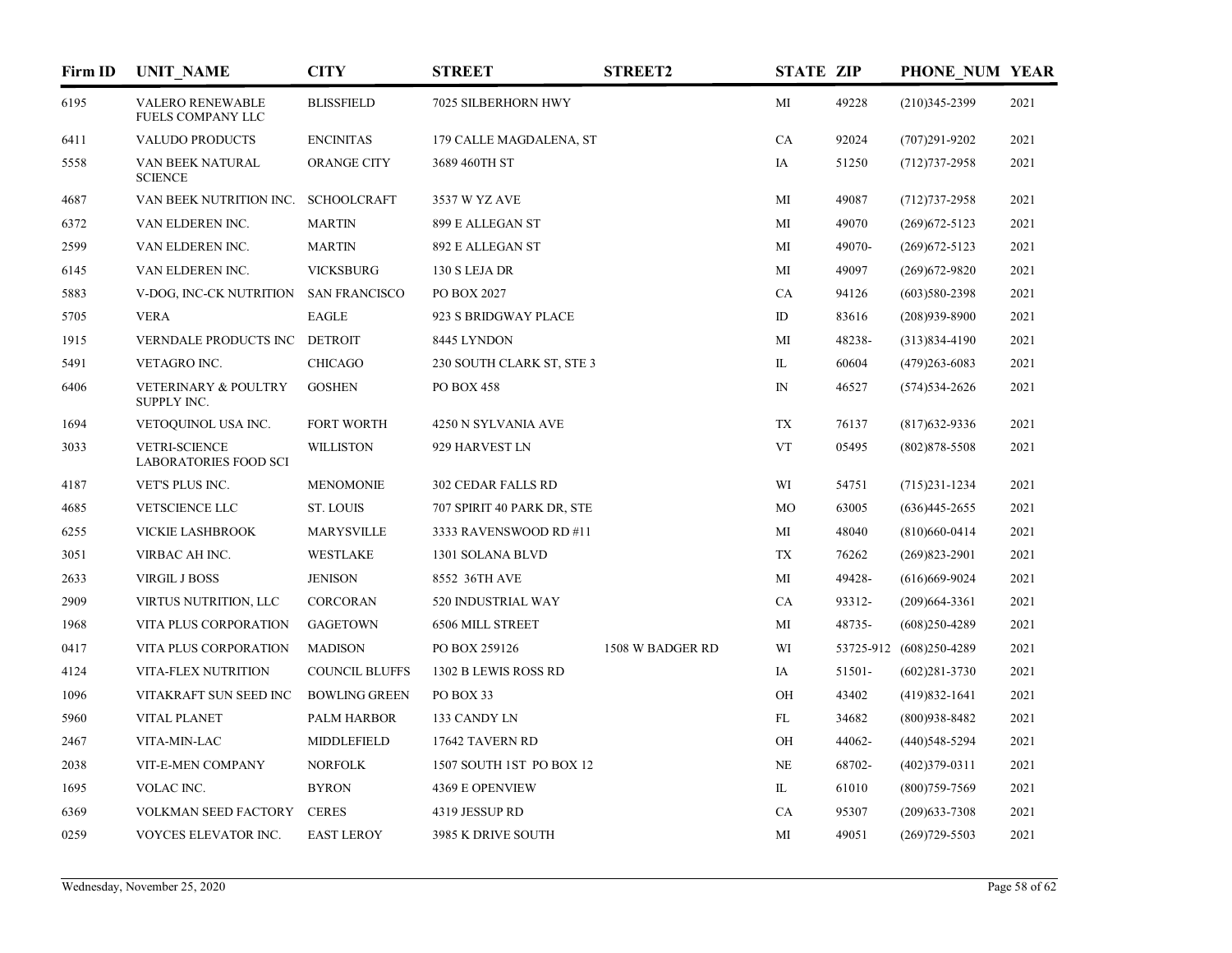| Firm ID | <b>UNIT NAME</b>                                          | <b>CITY</b>                  | <b>STREET</b>              | <b>STREET2</b> | <b>STATE ZIP</b> |        | PHONE NUM YEAR    |      |
|---------|-----------------------------------------------------------|------------------------------|----------------------------|----------------|------------------|--------|-------------------|------|
| 2745    | W F YOUNG INC                                             | EAST LONGMEADO 302 BENTON DR |                            |                | MA               | 01028- | $(413)486 - 1497$ | 2021 |
| 2155    | <b>WWS INCORPORATED</b>                                   | <b>SPRING PARK</b>           | 4032 SHORELINE DR #2       |                | <b>MN</b>        | 55384- | $(952)$ 548-9306  | 2021 |
| 5673    | WAG YOUR TAIL DOGGIE<br><b>TREATS</b>                     | YPSILANTI                    | 1714 HAMLET DR             |                | МI               | 48198  | $(734)$ 635-3447  | 2020 |
| 4763    | <b>WAGGIN' TRAIN LLC</b>                                  | <b>ST LOUIS</b>              | 901 CHOUTEAU               |                | MO               | 63102  | $(314)982 - 1254$ | 2021 |
| 5761    | WAGNER FARMS, LLC                                         | <b>GRAWN</b>                 | 5537 CO RD 633             |                | MI               | 49637  | $(231)642 - 6498$ | 2021 |
| 0368    | <b>WAGNER'S LLC</b>                                       | <b>JERICHO</b>               | 366 N BROADWAY ST 402      |                | NY               | 11753  | $(800)$ 645-2444  | 2021 |
| 6137    | WAGZ, INC. (DBA WHELLO<br>PET)                            | <b>PORTSMOUTH</b>            | 230 COMMERCE WAY #325      |                | NH               | 03801  | $(603)580-2318$   | 2020 |
| 4379    | <b>WALCOTT ELEVATOR</b>                                   | <b>ALLENDALE</b>             | 11267 68TH AVE             |                | MI               | 49401  | $(616)895-6675$   | 2021 |
| 5992    | <b>WALGREENS C/O</b><br>SERGEANT'S PET CARE P             | <b>OMAHA</b>                 | 10077 S 134TH ST           |                | NE               | 68138  | $(402)938-0764$   | 2020 |
| 6136    | WALGREENS CO C/O<br>UNITED PET GROUP                      | <b>DEERFIELD</b>             | 200 WILMOT RD              |                | IL               | 60015  | $(540)951 - 5584$ | 2021 |
| 5267    | <b>WALGREENS COMPANY</b>                                  | <b>DEERFIELD</b>             | 200 WILMOT RD              |                | IL               | 60015  | $(630)$ 595-4925  | 2021 |
| 6269    | <b>WALGREENS COMPANY</b>                                  | <b>DEERFIELD</b>             | 200 WILMOT RD              |                | IL               | 60015  | $(815)397 - 0236$ | 2021 |
| 6276    | <b>WALMART C/O FRESHPET</b>                               | <b>BENTONVILLE</b>           | 702 SW 8TH ST              |                | AR               | 72716  | $(610)997-7196$   | 2021 |
| 6426    | WALMART INC.                                              | <b>BENTONVILLE</b>           | 702 SW 8TH ST              |                | AR               | 72716  | $(952)856 - 2975$ | 2021 |
| 6299    | WALMART INC.                                              | <b>BENTONVILLE</b>           | 702 SW 8TH ST              |                | AR               | 72716  | $(770)781 - 9992$ | 2021 |
| 6320    | WALMART INC.                                              | <b>BENTONVILLE</b>           | 702 SW 8TH ST              |                | AR               | 72716  | $(562)205 - 8455$ | 2021 |
| 6274    | <b>WALMART STORES C/O</b><br>NYLABONE PRODUCT             | <b>BENTONVILLE</b>           | 702 SW 8TH ST              |                | AR               | 72716  | $(732)897 - 6787$ | 2021 |
| 4819    | <b>WALMART STORES INC</b>                                 | <b>BENTONVILLE</b>           | 702 SW 80TH ST             |                | AR               | 72716  | $(630)$ 595-4925  | 2021 |
| 4015    | WALMART STORES INC C/O MEADVILLE<br><b>AINSWORTH PE</b>   |                              | 18746 MILL ST              |                | PA               | 16335  | $(814)724 - 7710$ | 2021 |
| 2412    | WALMART STORES INC C/O BENTONVILLE<br><b>BIG HEARTS P</b> |                              | 702 SW 8TH ST              |                | AR               | 72716- | $(330)684 - 8538$ | 2021 |
| 6045    | WALMART STORES INC C/O BENTONVILLE<br><b>CK NUTRITION</b> |                              | 702 SOUTHWEST 8TH ST       |                | AR               | 72716  | $(603)580-2398$   | 2021 |
| 6114    | WALMART STORES INC C/O BENTONVILLE<br><b>FRAMED SHEEP</b> |                              | 2100 SE 5TH ST             |                | AR               | 72712  | $(602)421 - 5361$ | 2021 |
| 5774    | WALMART STORES INC C/O BENTONVILLE<br><b>GLOBAL HARVE</b> |                              | 702 SW 8TH ST              |                | AR               | 72716  | $(206)829 - 2377$ | 2021 |
| 5588    | WALMART STORES INC C/O BENTONVILLE<br><b>HAMPSHIRE PE</b> |                              | 702 SW 8TH ST              |                | AR               | 72716  | $(417)206-6137$   | 2020 |
| 1953    | WALMART STORES INC C/O ST LOUIS<br>NESTLE PURIN           |                              | <b>CHECKERBOARD SOUARE</b> |                | MO               | 63164- | $(314)982 - 1254$ | 2021 |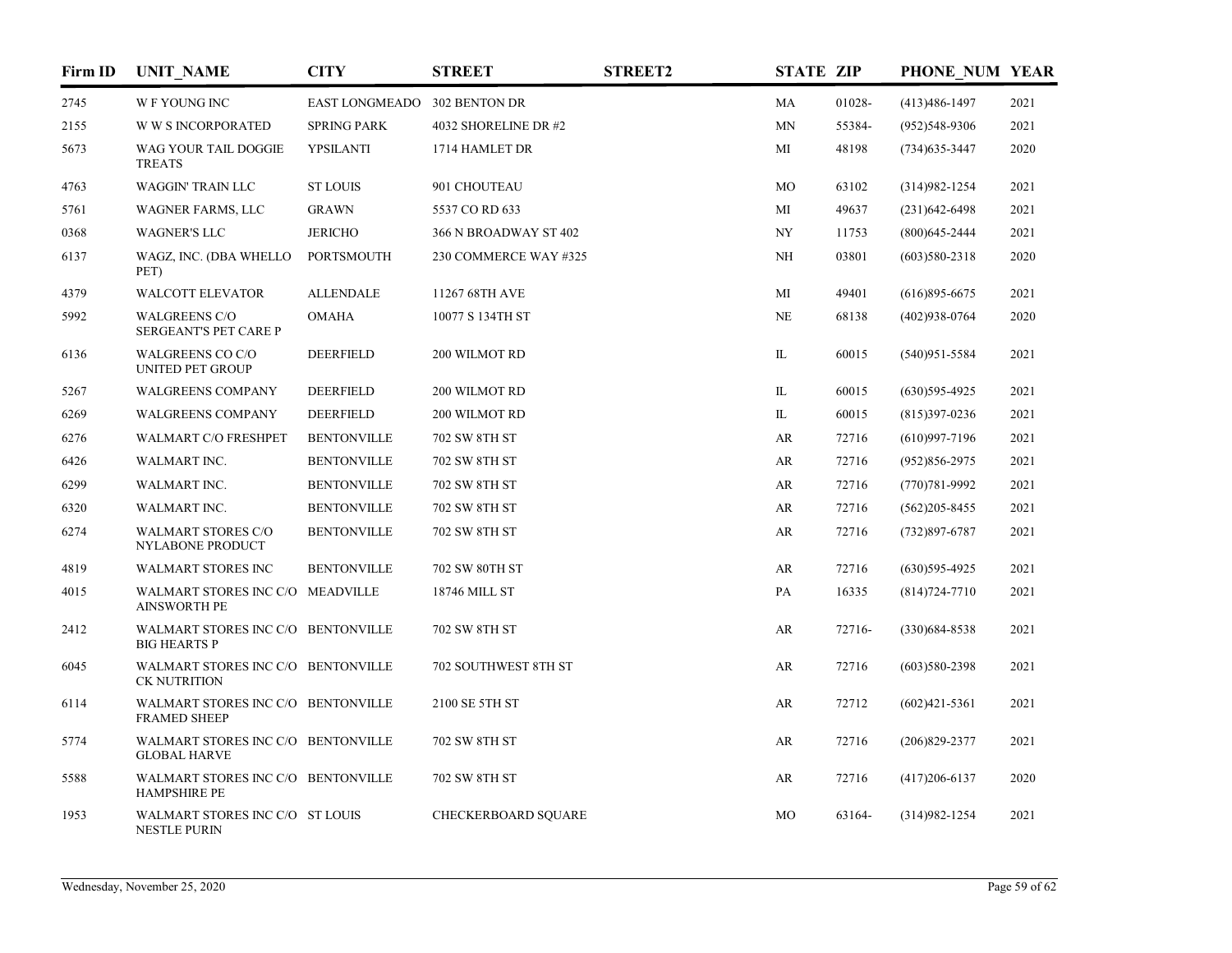| Firm ID | <b>UNIT NAME</b>                                         | <b>CITY</b>        | <b>STREET</b>            | <b>STREET2</b> | <b>STATE ZIP</b> |        | PHONE NUM YEAR          |      |
|---------|----------------------------------------------------------|--------------------|--------------------------|----------------|------------------|--------|-------------------------|------|
| 6062    | WALMART STORES INC C/O BENTONVILLE<br>PET IO             |                    | 702 SW 8TH ST            |                | AR               | 72716  | $(208)939-8900$         | 2021 |
| 5989    | WALMART STORES INC C/O BENTONVILLE<br>ROTHAMEL CON       |                    | 601 N WALTON BLVD        |                | AR               | 72716  | $(412)302-0908$         | 2020 |
| 5654    | WALMART STORES INC C/O OMAHO<br><b>SERGEANT'S P</b>      |                    | 10077 S 134TH ST         |                | NE               | 68138  | $(402)938 - 7064$       | 2020 |
| 2509    | WALMART STORES INC C/O BENTONVILLE<br><b>SIMMONS PET</b> |                    | 702 SW 8TH STREET        |                | AR               | 72716- | $(479)215 - 2156$       | 2021 |
| 6070    | WALMART STORES INC.                                      | <b>BENTONVILLE</b> | 702 SW 8TH ST            |                | AR               | 72716  | $(410)220 - 2800$       | 2021 |
| 5378    | WALMART STORES INC.                                      | <b>BENTONVILLE</b> | 702 SW 8TH ST            |                | AR               | 72716  | $(410)220 - 2800$       | 2020 |
| 6233    | WAL-MART STORES INC.<br>C/O RED COLLAR                   | <b>BENTONVILLE</b> | 702 SW 8TH ST            |                | AR               |        | 72716-050 (615)622-5238 | 2021 |
| 6083    | WALMART STORES, INC.<br>C/O SATURN PET                   | <b>BENTONVILLE</b> | 72716 SW 8TH ST          |                | AR               | 72716  | $(973)628 - 7330$       | 2021 |
| 5580    | WARE MANUFACTURING<br>INC                                | <b>PHOENIX</b>     | 1439 S 40TH AVE, STE 400 |                | AZ               | 85009  | $(602)257 - 8803$       | 2021 |
| 4658    | <b>WARREN WOODS TOWER</b><br><b>HIGH SCHOOL</b>          | <b>WARREN</b>      | 27900 BUNERT DR          |                | MI               | 48088  | $(586)439-4476$         | 2020 |
| 0250    | <b>WASHINGTON ELEVATOR</b><br>CO. INC.                   | <b>WASHINGTON</b>  | <b>7030 WEST ST</b>      | PO BOX 156     | MI               | 48094  | $(586)781 - 4822$       | 2021 |
| 4331    | <b>WBZ FEED ADDITIVES</b>                                | <b>RICHMOND</b>    | 25855 IRWIN RD           |                | MI               | 48062  | $(586)784 - 8890$       | 2021 |
| 1415    | WEBBERVILLE FEED &<br><b>GRAIN COMPANY</b>               | WEBBERVILLE        | PO BOX 680               | 421 S SUMMIT   | МI               | 48892  | $(517)521-3082$         | 2021 |
| 4138    | WEDELS GARDEN CENTER                                     | <b>KALAMAZOO</b>   | 5020 TEXAS DR            |                | МI               | 49009- | $(269)345-1195$         | 2021 |
| 0625    | WELL PET LLC                                             | <b>TEWKSBURY</b>   | 200 AMES POND DR         |                | MA               |        | 01876-127 (978)289-5579 | 2021 |
| 6189    | <b>WENDY BITTERS</b>                                     | <b>FOSTORIA</b>    | 904 ELMWOOD RD           |                | MI               | 48435  | $(810)728-9803$         | 2020 |
| 6363    | WERBER NATURALS LLC                                      | <b>NEWAARKS</b>    | 1300 H HURA RD           |                | CA               | 94560  | (888) 580-5099          | 2020 |
| 4859    | WERUVA INTERNATIONAL<br>INC.                             | <b>NATICK</b>      | 17 MERCER RD             |                | MA               | 01760  | $(508)907 - 6325$       | 2021 |
| 5693    | <b>WESTMINSTER PET</b><br>PRODUCTS (DIV OF RI            | <b>CUMBERLAND</b>  | <b>35 MARTIN ST</b>      |                | RI               | 02864  | $(401)722 - 3700$       | 2021 |
| 0693    | WESTPHALIA MILLING CO                                    | <b>WESTPHALIA</b>  | 310 W MAIN ST            | PO BOX 156     | MI               | 48894  | $(989)$ 587-4531        | 2021 |
| 6389    | <b>WESTWAY FEED</b><br>PRODUCTS, LLC                     | CARROLLTON         | 341 SUGAR ST             |                | MI               | 48724  | $(281)290-2051$         | 2021 |
| 5240    | WESTWAY FEED<br>PRODUCTS, LLC                            | <b>TOMBALL</b>     | 14015 PARK DR, STE 217   |                | TX               | 77377  | $(281)290-2051$         | 2021 |
| 5771    | <b>WET NOSES</b>                                         | <b>MONROE</b>      | 14439 167TH AVE SE       |                | WA               | 98272  | $(360)794-1901$         | 2021 |
| 5760    | WFM PRIVATE LABEL LP                                     | <b>AUSTIN</b>      | 550 BOWIE ST             |                | TX               | 78703  | $(206)323 - 6958$       | 2021 |
|         |                                                          |                    |                          |                |                  |        |                         |      |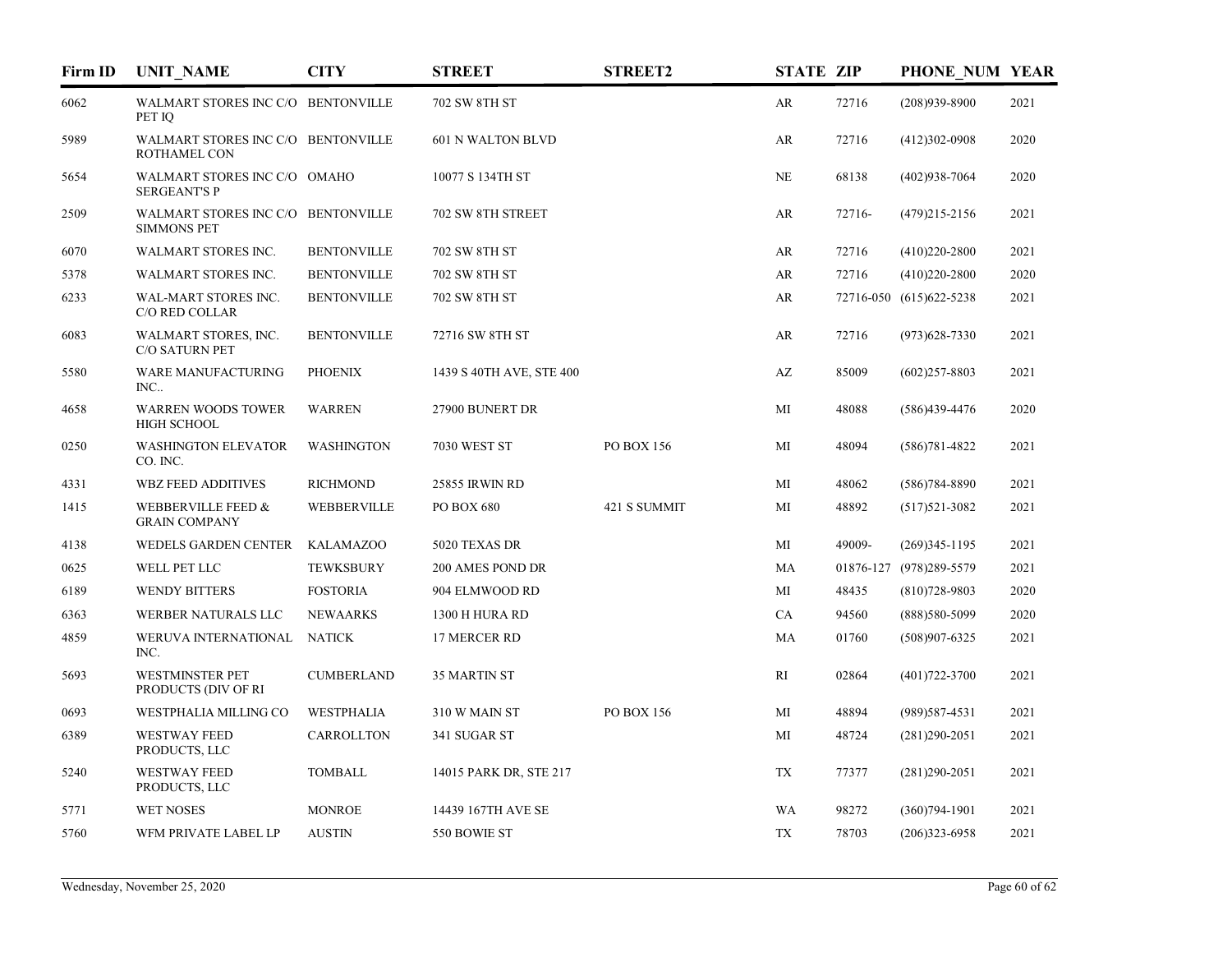| Firm ID | <b>UNIT_NAME</b>                                     | <b>CITY</b>         | <b>STREET</b>                  | <b>STREET2</b>        | <b>STATE ZIP</b> |        | PHONE NUM YEAR          |      |
|---------|------------------------------------------------------|---------------------|--------------------------------|-----------------------|------------------|--------|-------------------------|------|
| 5590    | WFM PURCHASING LP                                    | <b>AUSTIN</b>       | 550 BOWIE ST                   |                       | <b>TX</b>        | 78703  | $(512)542-0729$         | 2020 |
| 6241    | WHITEBRIDGE PET BRANDS CHERSTERFIELD                 |                     | <b>PO BOX 901</b>              |                       | M <sub>O</sub>   | 63006  | $(310)384-6966$         | 2021 |
| 2616    | WHITETAIL INSTITUTE OF<br>NORTH AMERIC               | PINTLALA            | 239 WHITETAIL TRAIL            |                       | AL               | 36043- | $(334)286 - 9724$       | 2021 |
| 6303    | WHOLE FOODS MARKET                                   | <b>AUSTIN</b>       | 550 BOWIE ST                   |                       | <b>TX</b>        | 78703  | $(623)$ 556-6887        | 2021 |
| 2990    | WHOLE FOODS MARKET<br>C/O SIMMONS PET                | <b>AUSTIN</b>       | 601 N LAMAR                    |                       | <b>TX</b>        | 78703- | $(479)215 - 2146$       | 2021 |
| 5719    | <b>WHOLE LIFE PET</b><br><b>PRODUCTS</b>             | <b>PITTSFIELD</b>   | 1520 EAST ST                   |                       | MA               | 01201  | $(877)210-3142$         | 2021 |
| 6217    | <b>WHOLESALE</b><br>MERCHANDISERS LLC                | <b>GRAND RAPIDS</b> | 2929 WALKER NW                 |                       | MI               | 49544  | $(847)837 - 8900$       | 2021 |
| 5784    | WILBUR-ELLIS -NUTRITION<br><b>LLC</b>                | <b>VANCOUVER</b>    | 2001 SE COLUMBIA RIVER D       |                       | WA               | 98661  | $(360)892 - 4097$       | 2021 |
| 2363    | WILD BIRDS UNLIMITED                                 | <b>ANN ARBOR</b>    | <b>2208 S MAIN ST</b>          |                       | MI               | 48103- | $(734)665 - 7427$       | 2021 |
| 2757    | WILD BIRDS UNLIMITED<br>INC                          | <b>CARMEL</b>       | 11711 N COLLEGE AVE, STE       |                       | IN               | 46032- | $(317)571 - 7100$       | 2021 |
| 6278    | WILD EARTH C/O NORTH<br><b>RIVER ENTERPRI</b>        | <b>BERKELEY</b>     | 1385 NINTH ST                  |                       | CA               | 94710  | $(770)781 - 9992$       | 2021 |
| 6056    | WILD MEADOW FARMS                                    | <b>SALUNGA</b>      | 101 W MAIN ST UNIT H           |                       | PA               | 17601  | $(717)723 - 2536$       | 2021 |
| 4171    | WILDGAME INNOVATIONS<br><b>LLC</b>                   | <b>NEW ROADS</b>    | 2261 MORGANZA HWY              |                       | LA               | 70760  | $(225)$ 638-4016        | 2021 |
| 2559    | WILDLIFE SCIENCES LLC                                | <b>MINNETONKA</b>   | 11400 K TEL DR                 |                       | MN               | 55343  | $(952)238-1111$         | 2021 |
| 4065    | WILLOW CREEK FARMS<br>FEED MILL LLC                  | <b>ASHLEY</b>       | 305 E ROOSEVELT RD             |                       | MI               | 48806- | $(989)388 - 0003$       | 2020 |
| 1586    | WINTZER G A & SON<br><b>COMPANY</b>                  | <b>WAPAKONETA</b>   | PO BOX 406                     | 204 W AUGLAIZE        | OН               | 45895  | $(419)739-4902$         | 2021 |
| 2469    | <b>WOODYS PERFORMANCE</b><br><b>HORSE FEED PRODU</b> | <b>DICKINSON</b>    | PO BOX 1934                    | <b>28 S 7TH AVE W</b> | ND               |        | 56802-193 (701)225-5161 | 2021 |
| 5228    | <b>WORLD SOURCE</b><br>PARTNERS LLC                  | <b>PENNSAUKEN</b>   | 9285 COMMERCE HWY              |                       | NJ               | 08110  | $(856)382-0073$         | 2021 |
| 6270    | WORLDWISE INC.                                       | <b>NOVATO</b>       | <b>6 HAMILTON LANDING, STE</b> |                       | CA               | 94949  | $(415)721 - 7400$       | 2021 |
| 1342    | <b>WYSONG</b>                                        | <b>MIDLAND</b>      | 7550 EASTMAN AVE               |                       | MI               | 48642- | $(800)748 - 0188$       | 2021 |
| 6192    | YELLOW DOG BAKING<br>COMPANY, LLC                    | <b>FRANKFORT</b>    | PO BOX 8                       |                       | MI               | 49635  | $(231)399 - 5028$       | 2020 |
| 4378    | YODER SUPPLIES                                       | LE ROY              | 14213 180TH AVE                |                       | MI               | 49655  | $(231)768 - 4387$       | 2021 |
| 5802    | YOUNG LIVING ESSENTIAL<br><b>OILS</b>                | LEHI                | 3125 W EXECUTIVE PKWY          |                       | UT               | 84043  | $(603)580-2398$         | 2021 |
| 6162    | ZEB'S BARKY BITES LLC                                | <b>WHEELING</b>     | 2200 MARKET ST                 |                       | <b>WV</b>        | 26003  | $(304)771 - 4590$       | 2020 |